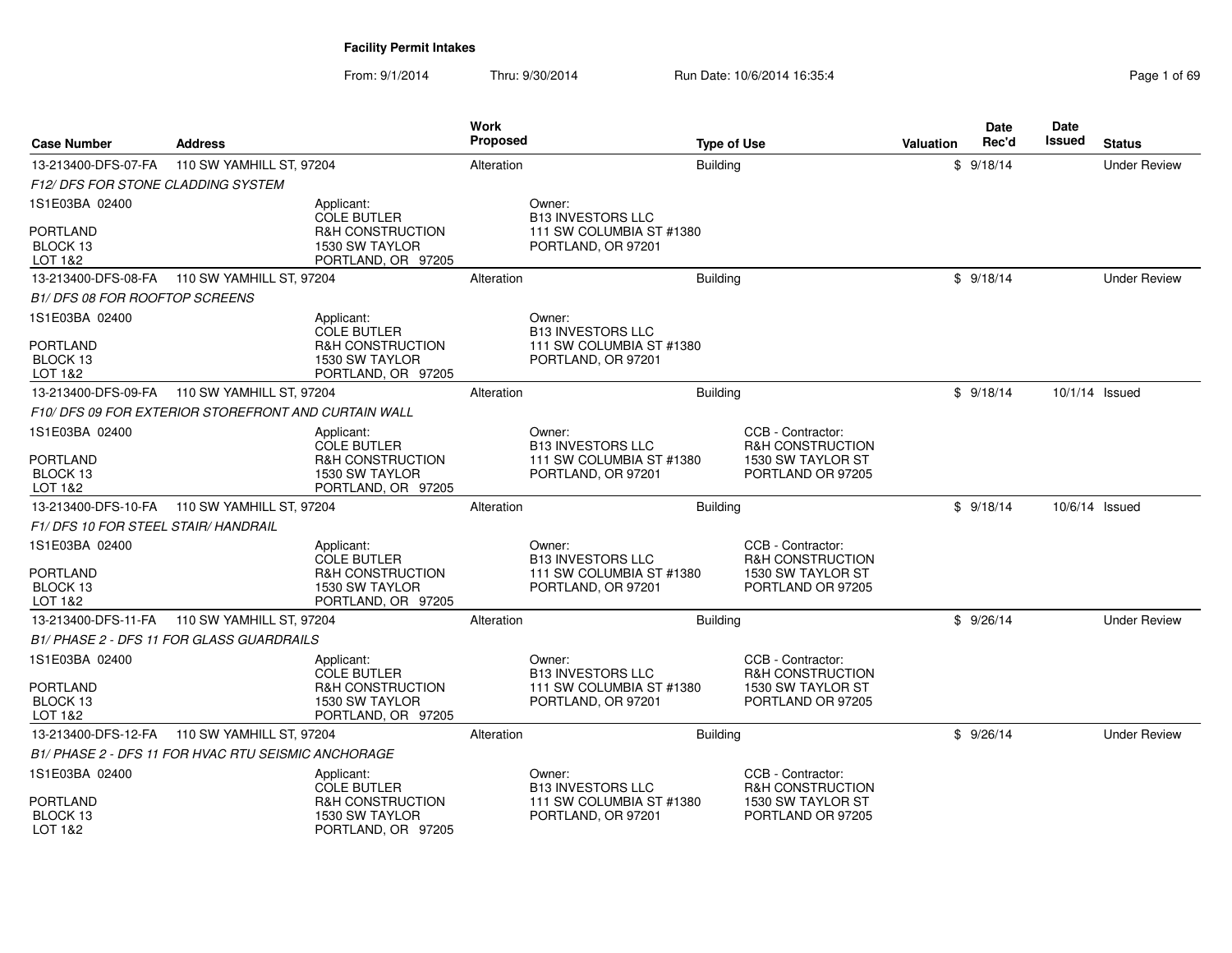| <b>Case Number</b>  | <b>Address</b>                                                                                              | <b>Work</b><br>Proposed | <b>Type of Use</b>                                                                                                                                                                  |                                                                                                                       | <b>Valuation</b> | Date<br>Rec'd                          | Date<br>Issued | <b>Status</b>                              |
|---------------------|-------------------------------------------------------------------------------------------------------------|-------------------------|-------------------------------------------------------------------------------------------------------------------------------------------------------------------------------------|-----------------------------------------------------------------------------------------------------------------------|------------------|----------------------------------------|----------------|--------------------------------------------|
| 14-114292-DFS-05-FA | 3500 N INTERSTATE AVE, 97227                                                                                | Alteration              | <b>Building</b>                                                                                                                                                                     |                                                                                                                       |                  | \$9/23/14                              | 10/3/14 Issued |                                            |
|                     | B1/2ND FLOOR, EYE PROCEDURE EXPANSION - DFS-05 FOR SEISMIC HVAC PIPING                                      |                         |                                                                                                                                                                                     |                                                                                                                       |                  |                                        |                |                                            |
| 1N1E22CC 12100      | Applicant:<br>John Downing<br><b>Total Mechanical</b><br>1498 SE TechCenter PI, #180<br>Vancouver, WA 98683 |                         | Owner:<br>KAISER FOUNDATION HEALTH<br>500 NE MULTNOMAH ST #100<br>PORTLAND, OR 97232-2031<br>Owner:<br>PLAN OF THE NORTHWEST<br>500 NE MULTNOMAH ST #100                            | CCB - Contractor:<br><b>TOTAL MECHANICAL INC</b><br>1498 SE TECH CENTER PLACE<br><b>STE 180</b><br>VANCOUVER WA 98683 |                  | Permit Info:<br>Occupancy Group 1: I-2 |                | Construction Type 2 (formerly Type 1): I-A |
|                     |                                                                                                             |                         | PORTLAND, OR 97232-2031                                                                                                                                                             |                                                                                                                       |                  |                                        |                |                                            |
| 14-114292-DFS-06-FA | 3500 N INTERSTATE AVE, 97227                                                                                | Alteration              | <b>Building</b>                                                                                                                                                                     |                                                                                                                       |                  | \$9/23/14                              | 10/3/14 Issued |                                            |
|                     | F6/2ND FLOOR, EYE PROCEDURE EXPANSION DFS-06 FOR SEISMIC ROOFTOP DUCT SUPPORT                               |                         |                                                                                                                                                                                     |                                                                                                                       |                  |                                        |                |                                            |
| 1N1E22CC 12100      | Applicant:<br>John Downing<br><b>Total Mechanical</b><br>1498 SE TechCenter PI, #180<br>Vancouver, WA 98683 |                         | Owner:<br>KAISER FOUNDATION HEALTH<br>500 NE MULTNOMAH ST #100<br>PORTLAND, OR 97232-2031<br>Owner:                                                                                 | CCB - Contractor:<br><b>TOTAL MECHANICAL INC</b><br>1498 SE TECH CENTER PLACE<br><b>STE 180</b><br>VANCOUVER WA 98683 |                  | Permit Info:<br>Occupancy Group 1: I-2 |                | Construction Type 2 (formerly Type 1): I-A |
|                     |                                                                                                             |                         | PLAN OF THE NORTHWEST<br>500 NE MULTNOMAH ST #100<br>PORTLAND, OR 97232-2031                                                                                                        |                                                                                                                       |                  |                                        |                |                                            |
| 14-114292-DFS-07-FA | 3500 N INTERSTATE AVE, 97227                                                                                | Alteration              | <b>Building</b>                                                                                                                                                                     |                                                                                                                       |                  | \$9/23/14                              | 10/3/14 Issued |                                            |
|                     | F6/2ND FLOOR, EYE PROCEDURE EXPANSION DFS-07 FOR SEISMIC AHU ANCHORAGE                                      |                         |                                                                                                                                                                                     |                                                                                                                       |                  |                                        |                |                                            |
| 1N1E22CC 12100      | Applicant:<br>John Downing<br><b>Total Mechanical</b><br>1498 SE TechCenter PI, #180<br>Vancouver, WA 98683 |                         | Owner:<br>KAISER FOUNDATION HEALTH<br>500 NE MULTNOMAH ST #100<br>PORTLAND, OR 97232-2031<br>Owner:                                                                                 | CCB - Contractor:<br>TOTAL MECHANICAL INC<br>1498 SE TECH CENTER PLACE<br><b>STE 180</b><br>VANCOUVER WA 98683        |                  | Permit Info:<br>Occupancy Group 1: I-2 |                | Construction Type 2 (formerly Type 1): I-A |
|                     |                                                                                                             |                         | PLAN OF THE NORTHWEST<br>500 NE MULTNOMAH ST #100<br>PORTLAND, OR 97232-2031                                                                                                        |                                                                                                                       |                  |                                        |                |                                            |
| 14-114292-REV-02-FA | 3500 N INTERSTATE AVE, 97227                                                                                | Alteration              | <b>Building</b>                                                                                                                                                                     |                                                                                                                       |                  | \$9/25/14                              | 10/6/14 Issued |                                            |
|                     | B1/2ND FLOOR, EYE PROCEDURE EXPANSION; REV-02 REMOVE EXIT LIGHT                                             |                         |                                                                                                                                                                                     |                                                                                                                       |                  |                                        |                |                                            |
| 1N1E22CC 12100      | Applicant:<br><b>REG MCDONALD</b><br>6969 SW HAMPTON ST<br>PORTLAND, OR 97224                               |                         | Owner:<br>KAISER FOUNDATION HEALTH<br>500 NE MULTNOMAH ST #100<br>PORTLAND, OR 97232-2031<br>Owner:<br>PLAN OF THE NORTHWEST<br>500 NE MULTNOMAH ST #100<br>PORTLAND, OR 97232-2031 | CCB - Contractor:<br><b>HOWARD S WRIGHT</b><br><b>CONSTRUCTORS LP</b><br>P. O. BOX 3764<br>SEATTLE, WA 98124          |                  | Permit Info:<br>Occupancy Group 1: I-2 |                | Construction Type 2 (formerly Type 1): I-A |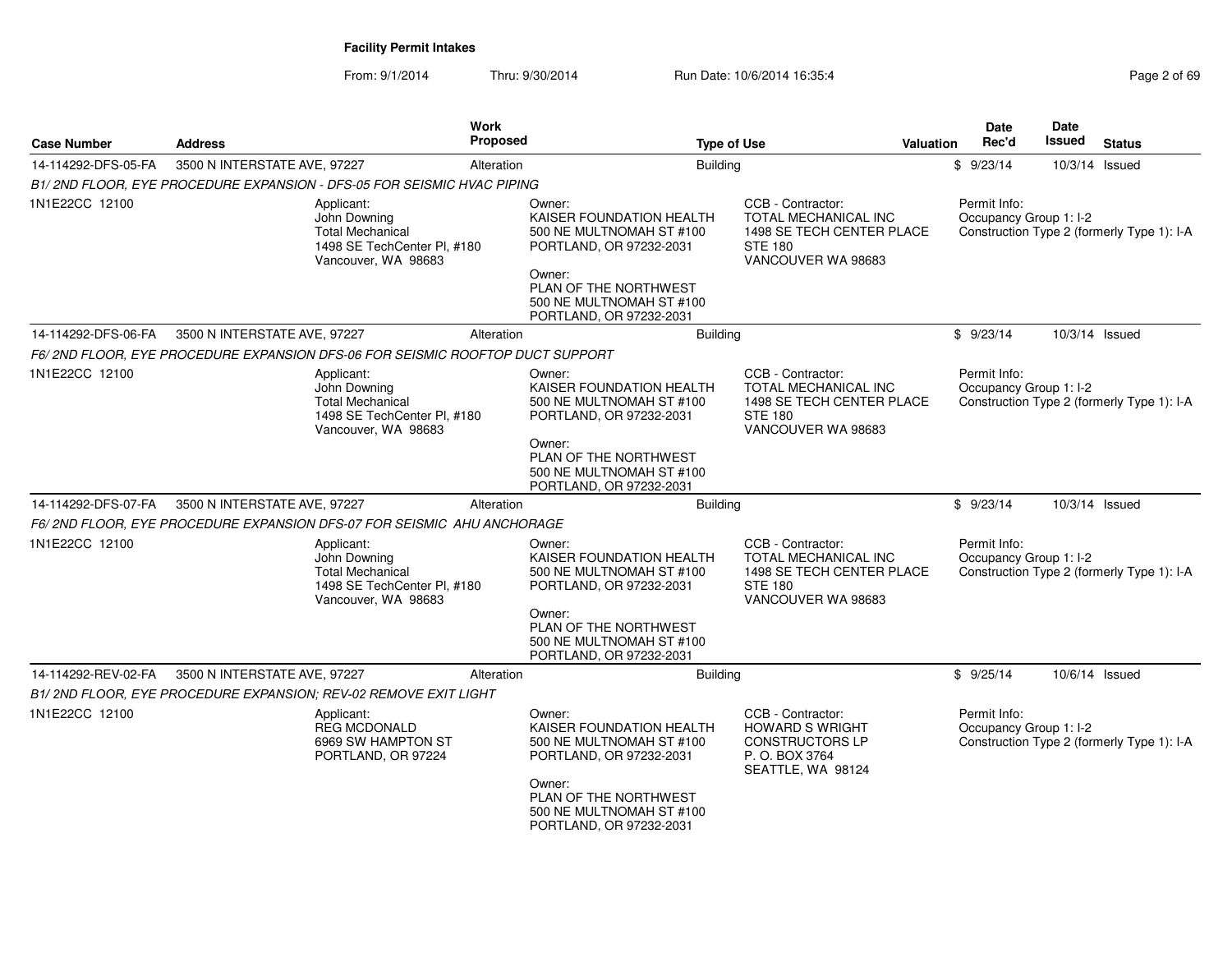| <b>Case Number</b>                                                                                                                                | <b>Address</b>                                   |                                                                                 | <b>Work</b><br>Proposed |                                                                                 | <b>Type of Use</b> | <b>Valuation</b>                                                                                            | Date<br>Rec'd | <b>Date</b><br>Issued                       | <b>Status</b>                    |                                              |
|---------------------------------------------------------------------------------------------------------------------------------------------------|--------------------------------------------------|---------------------------------------------------------------------------------|-------------------------|---------------------------------------------------------------------------------|--------------------|-------------------------------------------------------------------------------------------------------------|---------------|---------------------------------------------|----------------------------------|----------------------------------------------|
| 14-130224-REV-01-FA                                                                                                                               | 123 NE 3RD AVE, 97232                            |                                                                                 | Alteration              |                                                                                 | <b>Building</b>    |                                                                                                             |               | \$9/19/14                                   |                                  | 9/29/14 Issued                               |
|                                                                                                                                                   | B2/ REVISION TO EGRESS ROUTE AND OCCUPANT LOAD   |                                                                                 |                         |                                                                                 |                    |                                                                                                             |               |                                             |                                  |                                              |
| 1N1E34DA 02800                                                                                                                                    |                                                  | Applicant:<br><b>SEAN GRUMMER</b>                                               |                         | Owner:<br>BRIDGEHEAD DEVELOPMENT LLC BEAM CONSTRUCTION &                        |                    | CCB - Contractor:                                                                                           |               | Permit Info:                                | Occupancy Group 1: B Bank, Off., |                                              |
| <b>EAST PORTLAND</b><br>BLOCK 68<br>INC PT VAC ST LOT 1&8<br>LOT 2&3&6&7<br>INC PT VAC ST LOT 4&5; HISTORIC<br>PROPERTY; POTENTIAL ADDITIONAL TAX |                                                  | <b>DOMINEK ARCHITECTURE</b><br>330 SE MLK BLVD SUITE #350<br>PORTLAND, OR 97214 |                         | 1001 SE WATER AVE #120<br>PORTLAND, OR 97214-2147                               |                    | <b>MANAGEMENT</b><br>1001 SE WATER AVE, STE 120<br>PORTLAND, OR 97214                                       |               | Med.Off., Pub.Bldg.                         |                                  | Construction Type 2 (formerly Type 1): III-A |
|                                                                                                                                                   | 14-134335-DFS-02-FA 5105 SE 66TH AVE, 97206      |                                                                                 | Alteration              |                                                                                 | <b>Building</b>    |                                                                                                             |               | \$9/2/14                                    |                                  | 9/9/14 Issued                                |
|                                                                                                                                                   |                                                  | B1/ARLETA/SEISMIC UPGRADE - DFS-02 FOR ROOF VENTS, CURBS & PENTHOUSE LOUVERS    |                         |                                                                                 |                    |                                                                                                             |               |                                             |                                  |                                              |
| 1S2E17BC 02500<br>THIRD ELECTRIC ADD<br>BLOCK 6 EXC PT IN ST                                                                                      |                                                  | Applicant:<br><b>DEAN PAYNE</b><br>5404 NE 112TH AVE<br>PORTLAND, OR 97220      |                         | Owner:<br><b>SCHOOL DISTRICT NO 1</b><br>PO BOX 3107<br>PORTLAND, OR 97208-3107 |                    | CCB - Contractor:<br>PAYNE CONSTRUCTION INC<br>1835 NE 137TH AVE<br>PORTLAND, OR 972304007                  |               |                                             |                                  |                                              |
| 14-145424-DFS-01-FA                                                                                                                               | 2303 SE 28TH PL, 97214                           |                                                                                 | Alteration              |                                                                                 | Building           |                                                                                                             |               | \$9/3/14                                    |                                  | $9/9/14$ Issued                              |
| <b>B2/ DFS 01 FOR EQUIPMENT ATTACHMENT</b>                                                                                                        |                                                  |                                                                                 |                         |                                                                                 |                    |                                                                                                             |               |                                             |                                  |                                              |
| 1S1E01CC 04900                                                                                                                                    |                                                  | Applicant:                                                                      |                         | Owner:                                                                          |                    | CCB - Contractor:                                                                                           |               | Permit Info:                                |                                  |                                              |
| VANS ADD<br><b>BLOCK 1-3 TL 4900</b>                                                                                                              |                                                  | PARKER VERHAEGHE<br>2133 NW YORK ST<br>PORTLAND, OR 97210                       |                         | <b>SCHOOL DISTRICT NO 1</b><br>PO BOX 3107<br>PORTLAND, OR 97208-3107           |                    | <b>STEVE BARTELL</b><br>P & C CONSTRUCTION CO<br>2133 NW YORK ST<br>PORTLAND, OR 97210                      |               | Occupancy Group 1: E_School                 |                                  | Construction Type 2 (formerly Type 1): I-A   |
| 14-145424-DFS-02-FA                                                                                                                               | 2303 SE 28TH PL, 97214                           |                                                                                 | Alteration              |                                                                                 | <b>Building</b>    |                                                                                                             |               | \$6,000 9/3/14                              |                                  | 9/9/14 Issued                                |
| <b>B2/DFS 02 FOR URM PARAPET ANCHORS</b>                                                                                                          |                                                  |                                                                                 |                         |                                                                                 |                    |                                                                                                             |               |                                             |                                  |                                              |
| 1S1E01CC 04900<br>VANS ADD<br><b>BLOCK 1-3 TL 4900</b>                                                                                            |                                                  | Applicant:<br>PARKER VERHAEGHE<br>2133 NW YORK ST<br>PORTLAND, OR 97210         |                         | Owner:<br>SCHOOL DISTRICT NO 1<br>PO BOX 3107<br>PORTLAND, OR 97208-3107        |                    | CCB - Contractor:<br><b>STEVE BARTELL</b><br>P & C CONSTRUCTION CO<br>2133 NW YORK ST<br>PORTLAND, OR 97210 |               | Permit Info:<br>Occupancy Group 1: E_School |                                  | Construction Type 2 (formerly Type 1): I-A   |
|                                                                                                                                                   | 14-145608-DFS-02-FA 7439 N CHARLESTON AVE, 97203 |                                                                                 | Alteration              |                                                                                 | <b>Building</b>    |                                                                                                             |               | \$9/3/14                                    |                                  | 9/9/14 Issued                                |
| <b>B2/ DFS 02 FOR EQUIPMENT ATTACHMENT</b>                                                                                                        |                                                  |                                                                                 |                         |                                                                                 |                    |                                                                                                             |               |                                             |                                  |                                              |
| 1N1W12AB 12100                                                                                                                                    |                                                  | Applicant:<br>PARKER VERHAEGHE                                                  |                         | Owner:<br><b>SCHOOL DISTRICT NO 1</b>                                           |                    | CCB - Contractor:<br><b>STEVE BARTELL</b>                                                                   |               | Permit Info:<br>Occupancy Group 1: E_School |                                  |                                              |
| P T SMITHS ADD<br>INC PT VAC ST - BLOCK 7<br>INC PT VAC STS - BLOCK 10<br>INC PT VAC ST - BLOCK 11                                                |                                                  | 2133 NW YORK ST<br>PORTLAND, OR 97210                                           |                         | PO BOX 3107<br>PORTLAND, OR 97208-3107                                          |                    | P & C CONSTRUCTION CO<br>2133 NW YORK ST<br>PORTLAND, OR 97210                                              |               |                                             |                                  | Construction Type 2 (formerly Type 1): I-A   |
|                                                                                                                                                   | 14-145608-DFS-03-FA 7439 N CHARLESTON AVE, 97203 |                                                                                 | Alteration              |                                                                                 | <b>Building</b>    |                                                                                                             |               | \$6,000 9/3/14                              |                                  | 9/9/14 Issued                                |
| B2/DFS 03 FOR URM PARAPET ANCHORS                                                                                                                 |                                                  |                                                                                 |                         |                                                                                 |                    |                                                                                                             |               |                                             |                                  |                                              |
| 1N1W12AB 12100                                                                                                                                    |                                                  | Applicant:<br>PARKER VERHAEGHE                                                  |                         | Owner:<br>SCHOOL DISTRICT NO 1                                                  |                    | CCB - Contractor:<br><b>STEVE BARTELL</b>                                                                   |               | Permit Info:                                | Occupancy Group 1: E School      |                                              |
| P T SMITHS ADD<br>INC PT VAC ST - BLOCK 7<br>INC PT VAC STS - BLOCK 10<br>INC PT VAC ST - BLOCK 11                                                |                                                  | 2133 NW YORK ST<br>PORTLAND, OR 97210                                           |                         | PO BOX 3107<br>PORTLAND, OR 97208-3107                                          |                    | P & C CONSTRUCTION CO<br>2133 NW YORK ST<br>PORTLAND, OR 97210                                              |               |                                             |                                  | Construction Type 2 (formerly Type 1): I-A   |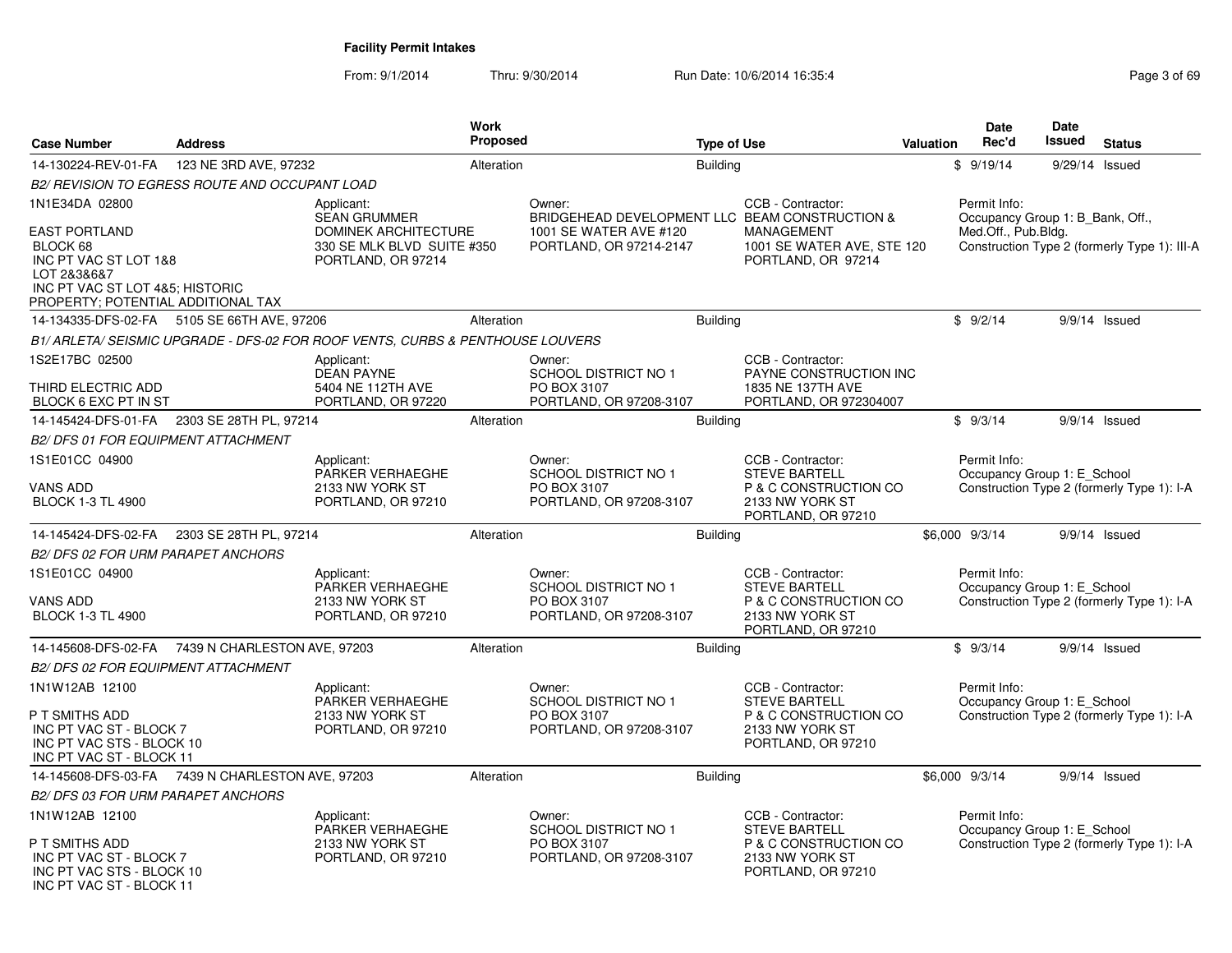From: 9/1/2014

Thru: 9/30/2014 Run Date: 10/6/2014 16:35:4

| <b>Case Number</b><br><b>Address</b>                                                                                             |                                              |                                                                                                       |            | <b>Proposed</b>                                                                                                                                                  | <b>Type of Use</b>                                                                              | Valuation | Date<br>Rec'd                                                           | Date<br><b>Issued</b> | <b>Status</b>                                |
|----------------------------------------------------------------------------------------------------------------------------------|----------------------------------------------|-------------------------------------------------------------------------------------------------------|------------|------------------------------------------------------------------------------------------------------------------------------------------------------------------|-------------------------------------------------------------------------------------------------|-----------|-------------------------------------------------------------------------|-----------------------|----------------------------------------------|
| 14-162625-DFS-04-FA                                                                                                              | 308 SW 2ND AVE, 97204                        |                                                                                                       | Alteration |                                                                                                                                                                  | Building                                                                                        |           | \$9/26/14                                                               |                       | <b>Under Review</b>                          |
|                                                                                                                                  |                                              | B1/5TH & 6TH FLOOR NEW TENANT COMPLETE REMODEL - DFS-04 FOR RAISED ACCESS FLOORING                    |            |                                                                                                                                                                  |                                                                                                 |           |                                                                         |                       |                                              |
| 1N1E34CD 04600                                                                                                                   |                                              | Applicant:<br>MADALENA RAGLIONE<br><b>SWINERTON BUILDERS</b><br>308 SW 2ND AVE<br>PORTLAND, OR 97204  |            | Owner:<br>NGP DUNCAN PLAZA<br>PO BOX 4900 DEPT #360<br>SCOTTSDALE, AZ 85261-4900<br>Owner:<br>PORTLAND LLC<br>PO BOX 4900 DEPT #360<br>SCOTTSDALE, AZ 85261-4900 |                                                                                                 |           | Permit Info:<br>Occupancy Group 1: A-2_Restaurant                       |                       | Construction Type 2 (formerly Type 1): I-A   |
| 14-173293-REV-01-FA                                                                                                              | 520 SW YAMHILL ST, 97204                     |                                                                                                       | Alteration |                                                                                                                                                                  | <b>Building</b>                                                                                 |           | \$10,000 9/11/14                                                        |                       | $9/15/14$ Issued                             |
|                                                                                                                                  | F3/ CHANGE wall LOCATION for WATCHMAKER ROOM |                                                                                                       |            |                                                                                                                                                                  |                                                                                                 |           |                                                                         |                       |                                              |
| 1S1E03BB 01200<br><b>PORTLAND</b>                                                                                                |                                              |                                                                                                       |            | Owner:<br><b>PAC-HILL LIMITED PARTNERSHIP</b><br>520 SW YAMHILL ST RF GDN #8                                                                                     |                                                                                                 |           | Permit Info:<br>Occupancy Group 1: B                                    |                       | Construction Type 2 (formerly Type 1): I-A   |
| BLOCK 171<br><b>LOT 1&amp;8</b><br>N 1/2 OF LOT 2&7                                                                              |                                              |                                                                                                       |            | PORTLAND, OR 97204                                                                                                                                               |                                                                                                 |           |                                                                         |                       |                                              |
| 14-173485-DFS-01-FA                                                                                                              | 4635 NE CORNFOOT RD, 97218                   |                                                                                                       | Alteration |                                                                                                                                                                  | <b>Building</b>                                                                                 |           | \$9/4/14                                                                |                       | 9/15/14 Issued                               |
| F4/DFS FOR RTU, CURB, ATTACHMENT                                                                                                 |                                              |                                                                                                       |            |                                                                                                                                                                  |                                                                                                 |           |                                                                         |                       |                                              |
| 1N2E07C 00200<br>LONDON AC & PLAT 2<br>LOT 41-43&47-64 TL 200<br>SPLIT LEVY R316949 (R9420710800)                                |                                              | Applicant:<br>Antonija Krizanac<br>Mckinstry<br>16790 NE Mason St<br>Portland, OR 97230               |            | Owner:<br>PORT OF PORTLAND(LEASED<br>PO BOX 3707 M/C 6A1-01<br>SEATTLE, WA 98124-2207<br>Owner:<br>THE BOEING COMPANY                                            | CCB - Contractor:<br>MCKINSTRY CO LLC<br>16970 NE MASON ST, SUITE 100<br>PORTLAND OR 97230-7398 |           | Permit Info:<br>Occupancy Group 1: H-5 HMP                              |                       | Construction Type 2 (formerly Type 1): II-B  |
|                                                                                                                                  |                                              |                                                                                                       |            | PO BOX 3707 M/C 6A1-01<br>SEATTLE, WA 98124-2207<br>Owner:<br>PROPERTY TAX DEPT<br>PO BOX 3707 M/C 6A1-01                                                        |                                                                                                 |           |                                                                         |                       |                                              |
|                                                                                                                                  |                                              |                                                                                                       |            | SEATTLE, WA 98124-2207                                                                                                                                           |                                                                                                 |           |                                                                         |                       |                                              |
| 14-179067-REV-01-FA                                                                                                              | 34 NW 1ST AVE, 97209                         |                                                                                                       | Alteration |                                                                                                                                                                  | Building                                                                                        |           | \$9/19/14                                                               |                       | <b>Under Review</b>                          |
|                                                                                                                                  |                                              | F2/TI 2ND & 3RD FLOORS, MEETING ROOMS RECONFIGURATION FROM ORIGINAL PLAN SUBMITTAL                    |            |                                                                                                                                                                  |                                                                                                 |           |                                                                         |                       |                                              |
| 1N1E34DB 00400<br><b>COUCHS ADD</b><br>BLOCK <sub>9</sub><br>LOT 6&7<br>HISTORIC PROPERTY 15 YR 2000<br>POTENTIAL ADDITIONAL TAX |                                              | Applicant:<br>Michael Tingley<br>Boora Architects<br>720 SW Washington, Ste 800<br>Portland, OR 97205 |            | Owner:<br><b>FOUNTAIN VILLAGE</b><br>DEVELOPMENT INC<br>115 SW ASH ST #500<br>PORTLAND, OR 97204                                                                 | CCB - Contractor:<br>NOVO CONSTRUCTION INC<br>1460 OBRIEN DRIVE<br>MENLO PARK, CA 94025         |           | Permit Info:<br>Occupancy Group 1: B Bank, Off.,<br>Med.Off., Pub.Bldg. |                       | Construction Type 2 (formerly Type 1): III-B |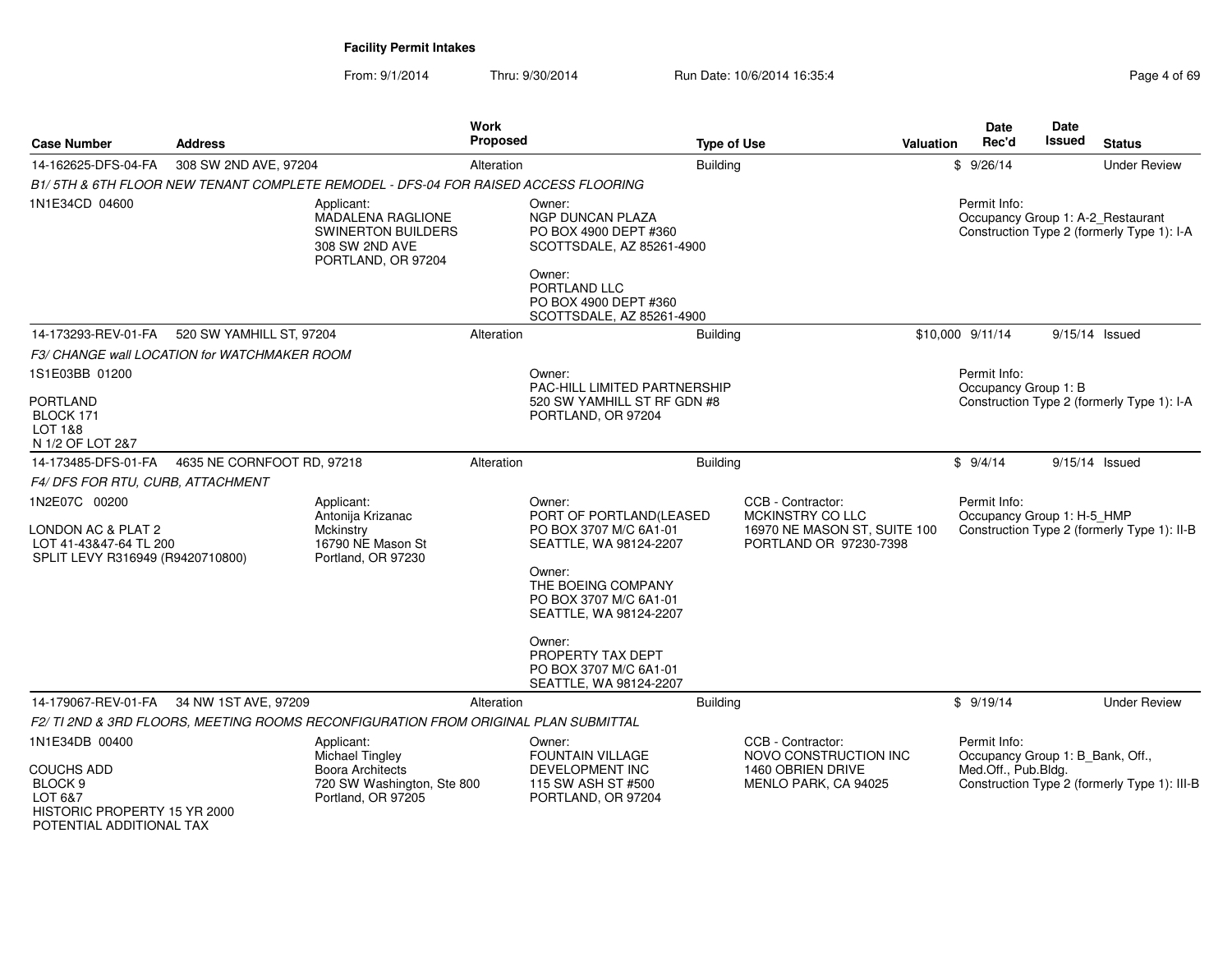| <b>Case Number</b>                                                                           | <b>Address</b>                                                   | <b>Work</b>                                                                                                     | Proposed   | <b>Type of Use</b>                                                                                                                                                | Valuation                                                                                            | Date<br>Rec'd                        | Date<br>Issued | <b>Status</b>                          |
|----------------------------------------------------------------------------------------------|------------------------------------------------------------------|-----------------------------------------------------------------------------------------------------------------|------------|-------------------------------------------------------------------------------------------------------------------------------------------------------------------|------------------------------------------------------------------------------------------------------|--------------------------------------|----------------|----------------------------------------|
| 14-180247-REV-02-FA                                                                          | 825 NE MULTNOMAH ST - Unit 1                                     |                                                                                                                 | Alteration | Building                                                                                                                                                          |                                                                                                      | \$9/11/14                            | 9/24/14        | Issued                                 |
|                                                                                              |                                                                  | F2/ SUITE 120; TI WINDERMERE, REVISE EXIT DOOR AS NOT A REQUIRED EXIT                                           |            |                                                                                                                                                                   |                                                                                                      |                                      |                |                                        |
| 1N1E35BB 90002                                                                               |                                                                  | Applicant:<br><b>ERIC MONEY</b>                                                                                 |            | Owner:<br><b>PACIFICORP</b>                                                                                                                                       | CCB - Contractor:<br>COMMERCIAL CONTRACTORS                                                          |                                      |                |                                        |
| LLOYD CENTER TOWER CONDOMINIUM<br>LOT 1<br>DEPT OF REVENUE                                   |                                                                  | 1265 S 35TH PL<br>RIDGEFIELD, WA 98642                                                                          |            | 700 NE MULTNOMAH ST 7TH FLR<br>PORTLAND, OR 97232                                                                                                                 | 1265 S 35TH PL<br>RIDGEFIELD WA 98642                                                                |                                      |                |                                        |
| 14-188261-REV-01-FA                                                                          | 1022 SW SALMON ST, 97205                                         |                                                                                                                 | Alteration | <b>Building</b>                                                                                                                                                   |                                                                                                      | \$9/23/14                            | 9/30/14 Issued |                                        |
|                                                                                              |                                                                  | F4/ REVISION TO 2ND FLOOR RESTROOM LOCATION - NO TENANT OCCUPANCY WITH THIS PERMIT                              |            |                                                                                                                                                                   |                                                                                                      |                                      |                |                                        |
| 1S1E04AA 02700                                                                               |                                                                  | Applicant:<br>LOY RUSCH                                                                                         |            | Owner:<br>1022 SW SALMON LLC                                                                                                                                      | CCB - Contractor:<br><b>ALAN VOLM</b>                                                                | Permit Info:<br>Occupancy Group 1: B |                |                                        |
| <b>PORTLAND</b><br>BLOCK 248<br>LOT 7&8                                                      |                                                                  | <b>WILLIAM WILSON ARCHITECTS</b><br>1022 SW SALMON - SUITE 350<br>PORTLAND, OR 97205                            |            | 1121 SW SALMON ST<br>PORTLAND, OR 97205                                                                                                                           | <b>PACIFIC CREST STRUCTURES</b><br>17750 SW UPPER BOONES<br>FERRY RD 190<br>DURHAM OR 97224          | $II-1HR$                             |                | Construction Type 2 (formerly Type 1): |
|                                                                                              | 14-201367-REV-01-FA 1201 NE LLOYD BLVD, 97232                    |                                                                                                                 | Alteration | <b>Building</b>                                                                                                                                                   |                                                                                                      | \$9/19/14                            | 10/3/14 Issued |                                        |
|                                                                                              |                                                                  | F6/ REVISION TO WALL TYPE TO ONE HOUR, CABLE TRAY LAYOUT, LIGHTING                                              |            |                                                                                                                                                                   |                                                                                                      |                                      |                |                                        |
| 1N1E35BD 00400                                                                               |                                                                  | Applicant:<br><b>MARK BOOTH</b>                                                                                 |            | Owner:<br>GPT PORTLAND OR 1201 LLOYD                                                                                                                              | CCB - Contractor:<br>COMMERCIAL CONTRACTORS                                                          |                                      |                |                                        |
| HOLLADAYS ADD<br><b>BLOCK 142 TL 400</b>                                                     |                                                                  | <b>ZGF ARCHITECTS</b><br>1223 SW WASHINGTON STE 200<br>PORTLAND, OR 97205                                       |            | <b>LLC</b><br><b>PO BOX 847</b><br>CARLSBAD, CA 92018                                                                                                             | 1265 S 35TH PL<br>RIDGEFIELD WA 98642                                                                |                                      |                |                                        |
| 14-202511-REV-01-FA                                                                          | 111 SW OAK ST, 97204                                             |                                                                                                                 | Alteration | <b>Building</b>                                                                                                                                                   |                                                                                                      | \$2,000 9/11/14                      |                | <b>Under Review</b>                    |
|                                                                                              | <b>B1/ REVISION TO FIRE ESCAPE CONNECTION DUE TO FAILED TEST</b> |                                                                                                                 |            |                                                                                                                                                                   |                                                                                                      |                                      |                |                                        |
| 1N1E34CD 04100                                                                               |                                                                  | Applicant:<br><b>SHAWN RUARK</b><br><b>MELVIN MARK CO</b><br>111 SW COLUMBIA #1380<br>PORTLAND, OR 97201        |            | Owner:<br><b>LAUREN LOUISE LLC</b><br>111 SW COLUMBIA ST #1380<br>PORTLAND, OR 97201                                                                              |                                                                                                      |                                      |                |                                        |
| 14-206538-000-00-FA                                                                          | 1129 SW WASHINGTON ST, 97205                                     |                                                                                                                 | Alteration | <b>Building</b>                                                                                                                                                   |                                                                                                      | \$75,000 9/2/14                      | 10/1/14 Issued |                                        |
|                                                                                              |                                                                  |                                                                                                                 |            | F1/ MECHANICAL LIFT FROM WASHINGTON PLAZA TO 1122 BUILDING WITHIN LIGHT WELL, CMU WALL, FIRE RATED DOORS, REMOVE OVERHEAD DOOR,                                   |                                                                                                      |                                      |                |                                        |
| 1N1E33DD 01800<br><b>PORTLAND</b><br>BLOCK 255<br>LOT 5&6<br>S 10' OF LOT 7                  |                                                                  | Applicant:<br><b>BRAD SIMMONS</b><br><b>WATERLEAF ARCHITECTURE</b><br>419 SW 11TH AVE #200<br>PORTLAND OR 97205 |            | Owner:<br>WASHINGTON PLAZA INVEST LLC STEVE REGALADO<br>2455 NW MARSHALL ST #1<br>PORTLAND, OR 97210                                                              | CCB - Contractor:<br><b>REGALADO FINISH SERVICE</b><br>11311 SE 272ND AVE<br><b>BORING, OR 97009</b> | Permit Info:                         |                | Occupancy Group 1: R-1 Hotel or Motel  |
| 14-206762-000-00-FA                                                                          | 15925 N LOMBARD ST, 97203                                        |                                                                                                                 | Alteration | <b>Building</b>                                                                                                                                                   |                                                                                                      | $$100$ $9/2/14$                      |                | <b>Under Review</b>                    |
|                                                                                              |                                                                  |                                                                                                                 |            | B1/ PALOGIX NEW TENANT WITH NO CHANGES TO INTERIOR SPACE, OCCUPYING 74,800 SQ FT, RECEIVING, PROCESSING, STORING AND SHIPPING PLASTIC RECYCLABLE REUSABLE PALLET. |                                                                                                      |                                      |                |                                        |
| 2N1W24 02100<br>RAMSEY LAKE IND'L PARK<br>LOT 8-10 TL 2100<br>SPLIT LEVY & SPLIT MAP R251989 |                                                                  | Applicant:<br>PETE SALDANA<br>15925 N. LOMBARD ST SUITE 100<br>PORTLAND, OR 97203                               |            | Owner:<br>CALWEST INDUSTRIAL<br>800 5TH AVE STE 4100<br>SEATTLE, WA 98104-3100                                                                                    |                                                                                                      |                                      |                |                                        |
| (R687100550)                                                                                 |                                                                  |                                                                                                                 |            | Owner:<br>PROPERTIES LLC<br>800 5TH AVE STE 4100<br>SEATTLE, WA 98104-3100                                                                                        |                                                                                                      |                                      |                |                                        |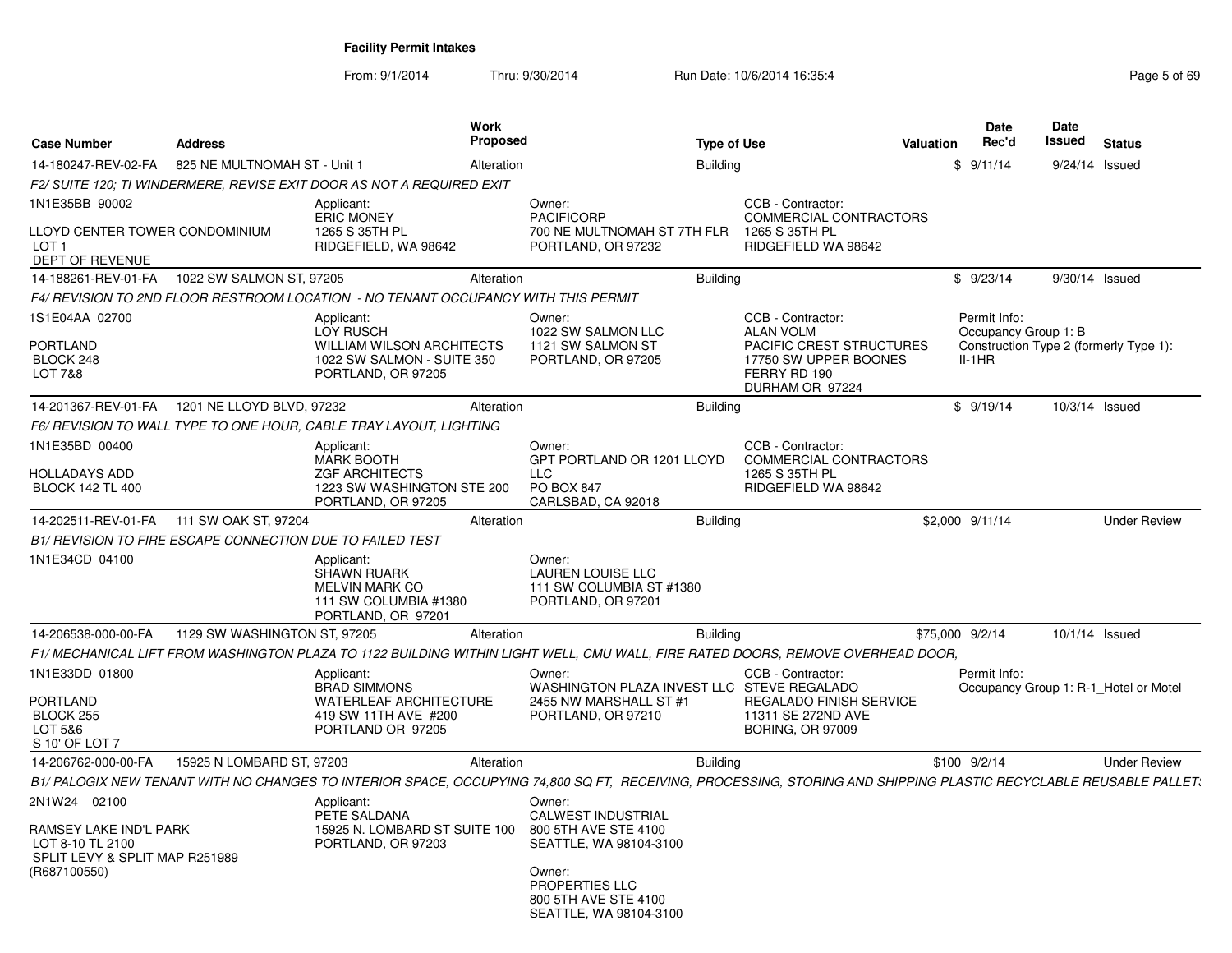| <b>Case Number</b>                                                                          | <b>Address</b>               | <b>Work</b><br>Proposed                                                                                                                                          |                                                                                                        | <b>Type of Use</b> |                                                                                                           | <b>Valuation</b>   | Date<br>Rec'd                                    | Date<br><b>Issued</b> | <b>Status</b>                               |
|---------------------------------------------------------------------------------------------|------------------------------|------------------------------------------------------------------------------------------------------------------------------------------------------------------|--------------------------------------------------------------------------------------------------------|--------------------|-----------------------------------------------------------------------------------------------------------|--------------------|--------------------------------------------------|-----------------------|---------------------------------------------|
| 14-206938-000-00-FA                                                                         | 808 SW 3RD AVE, 97204        | Alteration                                                                                                                                                       |                                                                                                        | <b>Building</b>    |                                                                                                           |                    | \$28,450 9/2/14                                  | 9/25/14 Final         |                                             |
|                                                                                             |                              | F18/ SUITE 600 OBILITY CONSULTING 3,128 SQ FT NEW TENANT REMODEL, REMOVE AND ADD PARTITION WALLS FOR OFFICES, CONFERENCE AREA AND BREAK ROOM                     |                                                                                                        |                    |                                                                                                           |                    |                                                  |                       |                                             |
| 1S1E03BA 06000                                                                              |                              | Applicant:<br>MICHELE MICCICHE                                                                                                                                   | Owner:<br>SN INVESTMENT PROPERTIES LL( ALAN VOLM                                                       |                    | CCB - Contractor:                                                                                         |                    | Permit Info:<br>Occupancy Group 1: B             |                       |                                             |
| PORTLAND<br>BLOCK 22<br>LOT 7&8<br>HISTORIC PROPERTY 15 YR 2000<br>POTENTIAL ADDITIONAL TAX |                              | 1430 SE BROADWAY SUITE 100<br>PORTLAND, OR 97201                                                                                                                 | 1121 SW SALMON ST 5TH FLR<br>PORTLAND, OR 97205                                                        |                    | PACIFIC CREST STRUCTURES<br>17750 SW UPPER BOONES<br>FERRY RD 190<br>DURHAM OR 97224                      |                    | I-FR                                             |                       | Construction Type 2 (formerly Type 1):      |
| 14-206966-000-00-FA                                                                         | 2801 N GANTENBEIN AVE, 97227 | Alteration                                                                                                                                                       |                                                                                                        | Building           |                                                                                                           |                    | \$50,000 9/2/14                                  |                       | 9/4/14 Under Inspection                     |
| F1/ LEVEL 10: WALLS, CEILING, DOORS, FOR RADIO ROOM                                         |                              |                                                                                                                                                                  |                                                                                                        |                    |                                                                                                           |                    |                                                  |                       |                                             |
| 1N1E27AC 00300                                                                              |                              | Applicant:<br><b>GARY FITZGERALD</b>                                                                                                                             | Owner:<br><b>EMANUEL HOSPITAL</b>                                                                      |                    |                                                                                                           |                    | Permit Info:<br>Occupancy Group 1: I-2_Hospital  |                       |                                             |
| ABENDS ADD<br>BLOCK <sub>3</sub><br>INC PT VAC STS LOT 1-16                                 |                              | 2801 N GANTENBEIN AVE.<br>PORTLAND, OR 97227                                                                                                                     | 1919 NW LOVEJOY ST<br>PORTLAND, OR 97209-1503                                                          |                    |                                                                                                           |                    |                                                  |                       |                                             |
| 14-207112-000-00-FA                                                                         | 225 SW BROADWAY              | Alteration                                                                                                                                                       |                                                                                                        | <b>Building</b>    |                                                                                                           |                    | \$90,000 9/3/14                                  |                       | <b>Under Review</b>                         |
|                                                                                             |                              | F4/ ON DECK 2; 1ST FLOOR; TI TO EXPAND EXISTING RESTAURANT INTO ADJACENT SPACE, NEW WALLS IN RESTROOMS, LOTTERY ROOM, DINING, DOORS, CEILING, ELEC, PLBG         |                                                                                                        |                    |                                                                                                           |                    |                                                  |                       |                                             |
| 1N1E34CC 09800                                                                              |                              | Applicant:<br><b>CARTER CASE</b>                                                                                                                                 | Owner:<br>BROADWAY COMMERCE LLC                                                                        |                    | CCB - Contractor:<br>Kevin Moisan                                                                         |                    |                                                  |                       |                                             |
| <b>PORTLAND</b><br>BLOCK 85<br>LOT 6&7 TL 9800                                              |                              | <b>CASE DESIGN GROUP</b><br>232 SE OAK ST<br>PORTLAND, OR 97214                                                                                                  | 225 SW BROADWAY #1<br>PORTLAND, OR 97205                                                               |                    | WESTERN CONSTRUCTION<br><b>SERVICES</b><br>2300 EAST THIRD LOOP #110<br>VANCOUVER, WA 98661               |                    |                                                  |                       |                                             |
| 14-207148-000-00-FA                                                                         | 919 NE 19TH AVE, 97232       | Alteration                                                                                                                                                       |                                                                                                        | Building           |                                                                                                           |                    | \$25,000 9/3/14                                  |                       | 9/15/14 Under Inspection                    |
|                                                                                             |                              | B2/ FIRST FLOOR - CREATE THREE SMALL OFFICE AREAS IN WING BETWEEN THE TWO BUILDINGS. INSTALL NEW PARTITION WALLS, DOORS, ELECTRIC AND FINISHES. NO EXTERIOR WORK |                                                                                                        |                    |                                                                                                           |                    |                                                  |                       |                                             |
| 1N1E35AC 00100<br><b>SULLIVANS ADD</b><br><b>BLOCK 36 TL 100</b>                            |                              | Applicant:<br><b>MARK WOLFE</b><br>AMERICAN PROPERTY<br>MANAGEMENT<br>2510 NE MULTNOMAH<br>PORTLAND OR 97232                                                     | Owner:<br><b>WESTON INVESTMENT CO LLC</b><br>2154 NE BROADWAY RM 200<br>PORTLAND, OR 97232-1590        |                    |                                                                                                           |                    | Permit Info:<br>Occupancy Group 1: B             |                       | Construction Type 2 (formerly Type 1): II-A |
| 14-207972-000-00-FA                                                                         | 700 NE MULTNOMAH ST          | Alteration                                                                                                                                                       |                                                                                                        | <b>Building</b>    |                                                                                                           | \$1,378,749 9/4/14 |                                                  |                       | <b>Under Review</b>                         |
|                                                                                             |                              | F11/16TH FLOOR WOMEN'S HEALTHCARE ASSOCIATES CLINIC 15,950 SQ FT NEW TENANT RENOVATION, REMOVE AND ADD PARTITION WALLS FOR OFFICES, EXAM ROOMS, NURSE STATIONS,  |                                                                                                        |                    |                                                                                                           |                    |                                                  |                       |                                             |
| 1N1E35BB 02601                                                                              |                              | Applicant:<br><b>GREGORY NAULTY</b>                                                                                                                              | Owner:<br>AAT LLOYD DISTRICT LLC                                                                       |                    | CCB - Contractor:<br><b>FORTIS CONSTRUCTION</b>                                                           |                    | Permit Info:<br>Occupancy Group 1: B Bank, Off., |                       |                                             |
| LLOYD BLOCKS<br>LOT <sub>1</sub>                                                            |                              | FORTIS CONSTRUCTION<br>1705 SW TAYLOR ST<br>PORTLAND, OR 97205                                                                                                   | 11455 EL CAMINO REAL #200<br>SAN DIEGO, CA 92130-2047                                                  |                    | 1705 SW TAYLOR ST SUITE 200<br>PORTLAND, OR 97205                                                         |                    | Med.Off., Pub.Bldg.                              |                       |                                             |
| 14-208020-000-00-FA                                                                         |                              | 3181 SW SAM JACKSON PARK RD - Bldg OHS, 9 Alteration                                                                                                             |                                                                                                        | <b>Building</b>    |                                                                                                           | \$700,000 9/4/14   |                                                  |                       | <b>Under Review</b>                         |
|                                                                                             |                              | F 18/ OHSU SOUTH 8A70 CT REPLACEMENT WITH RADIATION SHIELDING AND PATIENT LIFT AND CASEWORK WITH SINK, NEW TELECOMMUNICATION ROOM AND CONTROL ROOM               |                                                                                                        |                    |                                                                                                           |                    |                                                  |                       |                                             |
| 1S1E09 00200                                                                                |                              | Applicant:<br>PATRICK YOUNG<br><b>GBJ ARCHITECTURE PC</b><br>815 SW 2ND AVE SUITE 600<br>PORTLAND, OR 97204                                                      | Owner:<br>OREGON STATE OF<br>3181 SW SAM JACKSON PARK RD HOFFMAN CONSTRUCTION CO<br>PORTLAND, OR 97239 |                    | CCB - Contractor:<br><b>THOMAS SMITH</b><br>OF OREGON<br>805 SW BROADWAY SUITE 2100<br>PORTLAND, OR 97205 |                    | Permit Info:<br>Occupancy Group 1: I-2           |                       | Construction Type 2 (formerly Type 1): I-A  |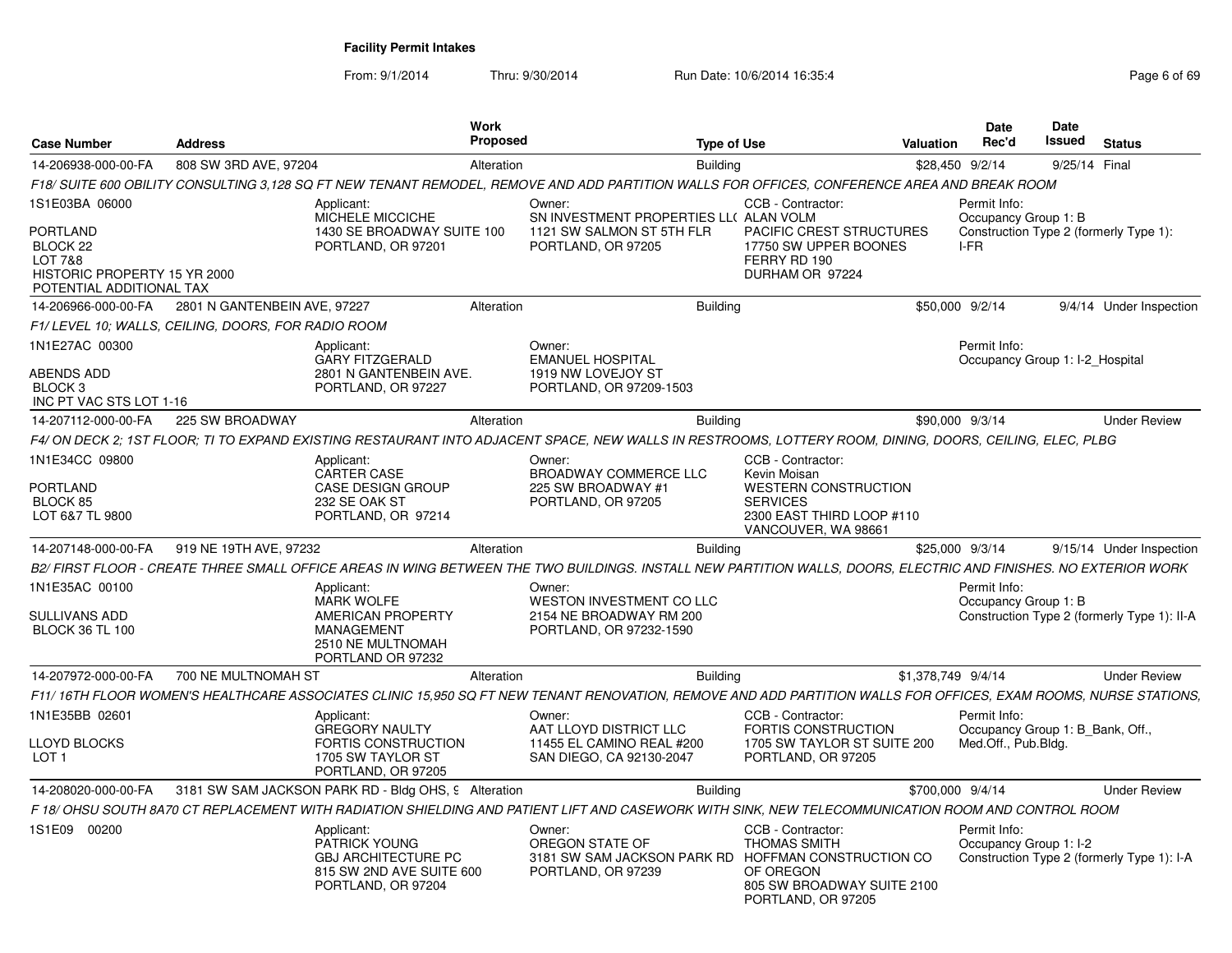| <b>Case Number</b>                                                                             | <b>Address</b>                    |                                                                                                                               | <b>Work</b><br><b>Proposed</b> |                                                                                                                                                             | <b>Type of Use</b> |                                                                                                                                | <b>Valuation</b>   | <b>Date</b><br>Rec'd                            | Date<br><b>Issued</b> | <b>Status</b>                              |
|------------------------------------------------------------------------------------------------|-----------------------------------|-------------------------------------------------------------------------------------------------------------------------------|--------------------------------|-------------------------------------------------------------------------------------------------------------------------------------------------------------|--------------------|--------------------------------------------------------------------------------------------------------------------------------|--------------------|-------------------------------------------------|-----------------------|--------------------------------------------|
| 14-208039-000-00-FA                                                                            | 111 SW 5TH AVE, 97204-3626        |                                                                                                                               | Alteration                     |                                                                                                                                                             | <b>Building</b>    |                                                                                                                                | \$1,610,000 9/4/14 |                                                 |                       | 9/24/14 Issued                             |
|                                                                                                |                                   |                                                                                                                               |                                | F18/T-5 NEW RELIC NEW TENANT RENOVATION, NEW WALLS AND CEILING, DOORS, RELITES, OFFICES, CONFERENCE ROOM, TRAINING & LUNCHROOM                              |                    |                                                                                                                                |                    |                                                 |                       |                                            |
| 1N1E34CD 01300                                                                                 |                                   | Applicant:<br><b>JOHN ELLETT</b><br>20915 SW 105TH AVE<br>PORTLAND, OR 97204                                                  |                                |                                                                                                                                                             |                    | CCB - Contractor:<br>RUSSELL CONSTRUCTION INC<br>20915 SW 105TH AVE<br>TUALATIN OR 97062                                       |                    | Permit Info:<br>Occupancy Group 1: B            |                       | Construction Type 2 (formerly Type 1): I-A |
| 14-208058-000-00-FA                                                                            | 5216 NE 158TH AVE - Bldg 6, 97230 |                                                                                                                               | Alteration                     |                                                                                                                                                             | <b>Building</b>    |                                                                                                                                | \$135,250 9/4/14   |                                                 |                       | 9/23/14 Under Inspection                   |
|                                                                                                |                                   |                                                                                                                               |                                | F1/TI, ADD A COUPLE WALLS BETWEEN OFFICE AREA AND WAREHOUSE, TRAINING ROOM, DOORS, RELITES, REMODEL RESTROOM/SHOWER FOR ADA, FIXTURES, CEILING, ELEC, PLBG  |                    |                                                                                                                                |                    |                                                 |                       |                                            |
| 1N2E24AA 00400                                                                                 |                                   | Applicant:<br><b>MIKE COYLE</b><br><b>FASTER PERMITS</b><br>14334 NW EAGLERIDGE LANE<br>PORTLAND, OR 97229                    |                                | Owner:<br><b>WALTON CWOR COMMERCE</b><br>PO BOX 460169<br>HOUSTON, TX 77056                                                                                 |                    | CCB - Contractor:<br>ROBERT TODD CONSTRUCTION<br><b>INC</b><br>4080 SE INTERNATIONAL WAY<br><b>B113</b><br>MILWAUKIE, OR 97222 |                    |                                                 |                       |                                            |
| 14-208183-000-00-FA                                                                            |                                   | 3181 SW SAM JACKSON PARK RD - Bldg OHS, 9 Alteration                                                                          |                                |                                                                                                                                                             | <b>Building</b>    |                                                                                                                                | \$500,000 9/4/14   |                                                 |                       | 10/6/14 Issued                             |
|                                                                                                |                                   |                                                                                                                               |                                | F18/ OHS-7D, GPR REMODEL, REMOVE 1700 SQ FT IN GENERAL PRACTICE RESIDENCY CLINIC AND ADD NEW OPERATORY WITH EXPANDED SUPPORT, NEW WALLS FOR RECEPTION AREA. |                    |                                                                                                                                |                    |                                                 |                       |                                            |
| 1S1E09 00200                                                                                   |                                   | Applicant:<br><b>BRIAN SQUILLACE</b><br><b>MAHLUM ARCHITECTS</b><br>1231 NW HOYT SUITE 102<br>PORTLAND, OREGON 97203          |                                |                                                                                                                                                             |                    | CCB - Contractor:<br>IN LINE COMMERCIAL CONST<br>PO BOX 5837<br>ALOHA, OR 97006                                                |                    | Permit Info:<br>Occupancy Group 1: I1.1<br>I-FR |                       | Construction Type 2 (formerly Type 1):     |
| 14-208597-000-00-FA                                                                            | 1900 SW 4TH AVE - Unit 2          |                                                                                                                               | Alteration                     |                                                                                                                                                             | <b>Building</b>    |                                                                                                                                | \$140,000 9/5/14   |                                                 | 9/26/14 Final         |                                            |
| B1/FAB 175 CLASSROOM INFILL - ADD 36 SEAT CLASSROOMS                                           |                                   |                                                                                                                               |                                |                                                                                                                                                             |                    |                                                                                                                                |                    |                                                 |                       |                                            |
| 1S1E03CB 90001<br>URBAN CENTER CONDOMINIUM<br>LOT <sub>2</sub>                                 |                                   | Applicant:<br><b>STEVE ROUNDS</b><br>PORTLAND STATE U<br>617 SW MONTGOMERY SUITE 202 PORTLAND, OR 97204<br>PORTLAND, OR 97201 |                                | Owner:<br>OREGON STATE OF(LEASED<br>121 SW MORRISON ST #200                                                                                                 |                    |                                                                                                                                |                    |                                                 |                       |                                            |
|                                                                                                |                                   |                                                                                                                               |                                | Owner:<br><b>PACIFICORP</b><br>121 SW MORRISON ST #200<br>PORTLAND, OR 97204                                                                                |                    |                                                                                                                                |                    |                                                 |                       |                                            |
| 14-208627-000-00-FA                                                                            | 1220 SW MORRISON ST, 97205        |                                                                                                                               | Alteration                     |                                                                                                                                                             | <b>Building</b>    |                                                                                                                                | \$16,500 9/5/14    |                                                 |                       | 9/15/14 Under Inspection                   |
|                                                                                                |                                   | F10/ SUITE 210 TERMINAL SALES RESOURCE DATA, CONSTRUCT OFFICES AND BREAKROOM                                                  |                                |                                                                                                                                                             |                    |                                                                                                                                |                    |                                                 |                       |                                            |
| 1N1E33DD 06200<br>PORTLAND<br><b>BLOCK S1/2H</b><br><b>LOT 1-8</b>                             |                                   | Applicant:<br><b>MARK WOLFE</b><br>AMERICAN PROPERTY<br>MANAGEMENT<br>2510 NE MULTNOMAH<br>PORTLAND OR 97232                  |                                | Owner:<br>WESTON INVESTMENT CO LLC<br>2154 NE BROADWAY RM 200<br>PORTLAND, OR 97232-1590                                                                    |                    |                                                                                                                                |                    | Permit Info:<br>Occupancy Group 1: B<br>I-FR    |                       | Construction Type 2 (formerly Type 1):     |
| 14-208641-000-00-FA                                                                            | 1515 SW 5TH AVE, 97201            |                                                                                                                               | Alteration                     |                                                                                                                                                             | <b>Building</b>    |                                                                                                                                | \$15,000 9/5/14    |                                                 |                       | 9/15/14 Under Inspection                   |
|                                                                                                |                                   | F9/ SUITE 655 OHSU - CONSTRUCT OFFICES AND BREAKROOM FOR NEW TENANT                                                           |                                |                                                                                                                                                             |                    |                                                                                                                                |                    |                                                 |                       |                                            |
| 1S1E03BC 03700<br><b>PORTLAND</b><br>BLOCK 164<br>LOT 1-8<br>DEFERRED ADDITIONAL TAX LIABILITY |                                   | Applicant:<br><b>MARK WOLFE</b><br>AMERICAN PROPERTY<br><b>MANAGEMENT</b><br>2510 NE MULTNOMAH<br>PORTLAND OR 97232           |                                | Owner:<br>WESTON INVESTMENT CO LLC<br>2154 NE BROADWAY RM 200<br>PORTLAND, OR 97232-1590                                                                    |                    |                                                                                                                                |                    | Permit Info:<br>Occupancy Group 1: B<br>I-FR    |                       | Construction Type 2 (formerly Type 1):     |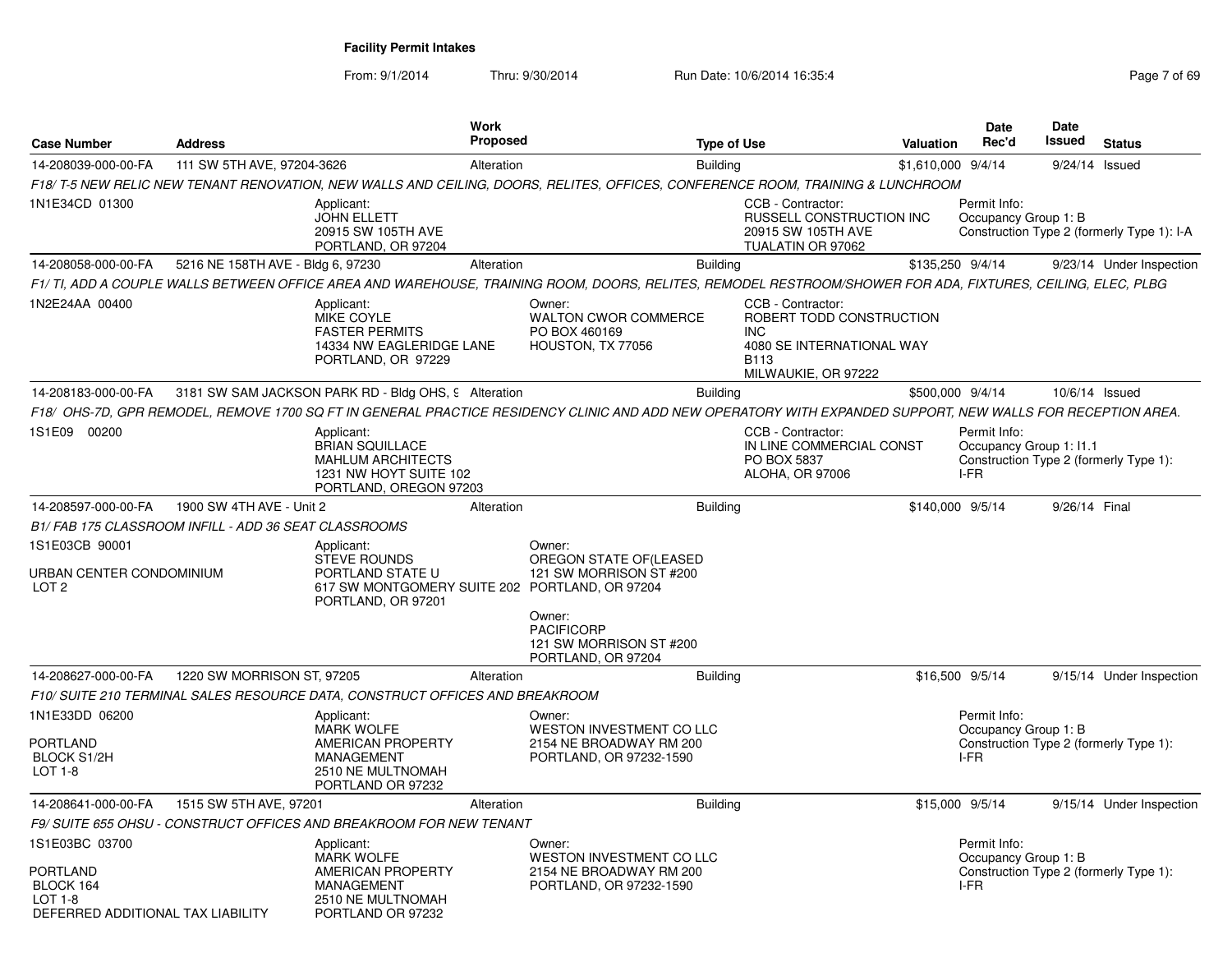| <b>Case Number</b>                                                                                              | <b>Address</b>         | <b>Work</b><br><b>Proposed</b>                                                                              | <b>Type of Use</b>                                                                                                                                                   |                                                                                           | Valuation        | <b>Date</b><br>Rec'd                                                           | <b>Date</b><br>Issued | <b>Status</b>                              |
|-----------------------------------------------------------------------------------------------------------------|------------------------|-------------------------------------------------------------------------------------------------------------|----------------------------------------------------------------------------------------------------------------------------------------------------------------------|-------------------------------------------------------------------------------------------|------------------|--------------------------------------------------------------------------------|-----------------------|--------------------------------------------|
| 14-208688-000-00-FA                                                                                             | 1225 W BURNSIDE ST     | Alteration                                                                                                  | <b>Building</b>                                                                                                                                                      |                                                                                           | \$50,000 9/5/14  |                                                                                |                       | <b>Under Review</b>                        |
|                                                                                                                 |                        |                                                                                                             | F11/ TOMS (1235 W. BURNSIDE) NEW TENANT BUILD OUT OF A 1,250 SQ FT EXISTING RETAIL SPACE, NON STRUCTURAL PARTITIONS FOR RETAIL SPACE, BATHROOM AND OFFICE            |                                                                                           |                  |                                                                                |                       |                                            |
| 1N1E33DA 05000A2                                                                                                |                        | Applicant:<br><b>VISHNU JHAVERI</b>                                                                         | Owner:<br>PORTLAND DISTRICT COOLING &                                                                                                                                |                                                                                           |                  |                                                                                |                       |                                            |
| <b>COUCHS ADD</b><br>BLOCK 82<br>LOT 1-8<br>MACH & EQUIP SEE R140654 (R180207460)<br><b>FOR LAND &amp; IMPS</b> |                        | 550 SW 12TH AVE<br>PORTLAND, OR 97205                                                                       | CO LLC<br>13155 NOEL RD STE 100<br>DALLAS, TX 75240                                                                                                                  |                                                                                           |                  |                                                                                |                       |                                            |
| 14-208833-000-00-FA                                                                                             | 1500 SW 1ST AVE, 97201 | Alteration                                                                                                  | <b>Building</b>                                                                                                                                                      |                                                                                           | \$12,000 9/5/14  |                                                                                |                       | $9/11/14$ Issued                           |
|                                                                                                                 |                        |                                                                                                             | F3/ REMOVE PARTIAL WALLS, ADD SOME BACK FOR CONFERENCE ROOM, BREAKROOM W/ SLIDING GLASS DOOR, EXPAND INTO ADJACENT SPACE, CEILING, ELEC, PLBG.Sent checksheet in err |                                                                                           |                  |                                                                                |                       |                                            |
| 1S1E03CA 00600                                                                                                  |                        | Applicant:<br><b>DAVID BROWN</b>                                                                            | Owner:<br><b>URBAN OFFICE</b>                                                                                                                                        | CCB - Contractor:<br>MELVIN MARK CONSTRUCTION C(Occupancy Group 1: B)                     |                  | Permit Info:                                                                   |                       |                                            |
| <b>PORTLAND</b><br><b>BLOCK 116 TL 600</b>                                                                      |                        | <b>MELVIN MARK COMPANIES</b><br>111 SW COLUMBIA, STE 1380<br>PORTLAND OR 97201                              | 111 SW COLUMBIA ST #1380<br>PORTLAND, OR 97201-5845                                                                                                                  | 111 SW COLUMBIA ST STE 1380<br>PORTLAND, OR 972015873                                     |                  |                                                                                |                       | Construction Type 2 (formerly Type 1): I-A |
|                                                                                                                 |                        |                                                                                                             | Owner:<br><b>PARKING</b><br>111 SW COLUMBIA ST #1380<br>PORTLAND, OR 97201-5845                                                                                      |                                                                                           |                  |                                                                                |                       |                                            |
|                                                                                                                 |                        |                                                                                                             | Owner:<br><b>FACILITIES</b><br>111 SW COLUMBIA ST #1380<br>PORTLAND, OR 97201-5845                                                                                   |                                                                                           |                  |                                                                                |                       |                                            |
| 14-209166-000-00-FA                                                                                             | 5050 NE HOYT ST, 97213 | Alteration                                                                                                  | <b>Building</b>                                                                                                                                                      |                                                                                           | \$89,670 9/8/14  |                                                                                |                       | 9/30/14 Under Inspection                   |
|                                                                                                                 |                        | F11/ SUITE 454 ADD 2 NEW EXAM ROOMS, EXTEND LAB AND REMODEL OFFICES                                         |                                                                                                                                                                      |                                                                                           |                  |                                                                                |                       |                                            |
| 1N2E31BD 03800<br><b>CENTER ADD</b><br>BLOCK <sub>3</sub><br>LOT 1-7 INC PT VAC ST                              |                        | Applicant:<br><b>RICK ROBINSON</b><br>4400 NE HALSEY, BLDG 1, SUITE<br>160<br>PORTLAND, OR 97213            | Owner:<br>PROVIDENCE HEALTH<br>4400 NE HALSEY ST BLDG 2 #190<br>PORTLAND, OR 97213-1545                                                                              | CCB - Contractor:<br>IN LINE COMMERCIAL CONST<br>PO BOX 5837<br>ALOHA, OR 97006           |                  | Permit Info:<br>Occupancy Group 1: B<br>I-FR                                   |                       | Construction Type 2 (formerly Type 1):     |
| LOT 20-26 EXC PT IN ST                                                                                          |                        |                                                                                                             | Owner:<br>SERVICES-OREGON<br>4400 NE HALSEY ST BLDG 2 #190<br>PORTLAND, OR 97213-1545                                                                                |                                                                                           |                  |                                                                                |                       |                                            |
| 14-209496-000-00-FA                                                                                             | 9355 NE ALDERWOOD RD   | Alteration                                                                                                  | <b>Building</b>                                                                                                                                                      |                                                                                           | \$366,676 9/8/14 |                                                                                |                       | 9/23/14 Under Inspection                   |
|                                                                                                                 |                        |                                                                                                             | F18/ GATEWAY EXPRESS - NEW TENANT OFFICE AND WAREHOUSE, ADD DEMISING WALL, DOCK PIT LEVELER, BREAK ROOM AND REST ROOMS                                               |                                                                                           |                  |                                                                                |                       |                                            |
| 1N2E16A 02900                                                                                                   |                        | Applicant:<br><b>RYAN WESTON</b><br><b>GROUP MACKENZIE</b><br>1515 SE WATER AVE, #100<br>PORTLAND, OR 97214 |                                                                                                                                                                      | CCB - Contractor:<br>PERLO CONSTRUCTION LLC<br>7190 SW Sandburg St.<br>Portland, OR 97223 |                  | Permit Info:<br>Occupancy Group 1: S-1_Storage -<br>Moderate Hazard, Warehouse |                       |                                            |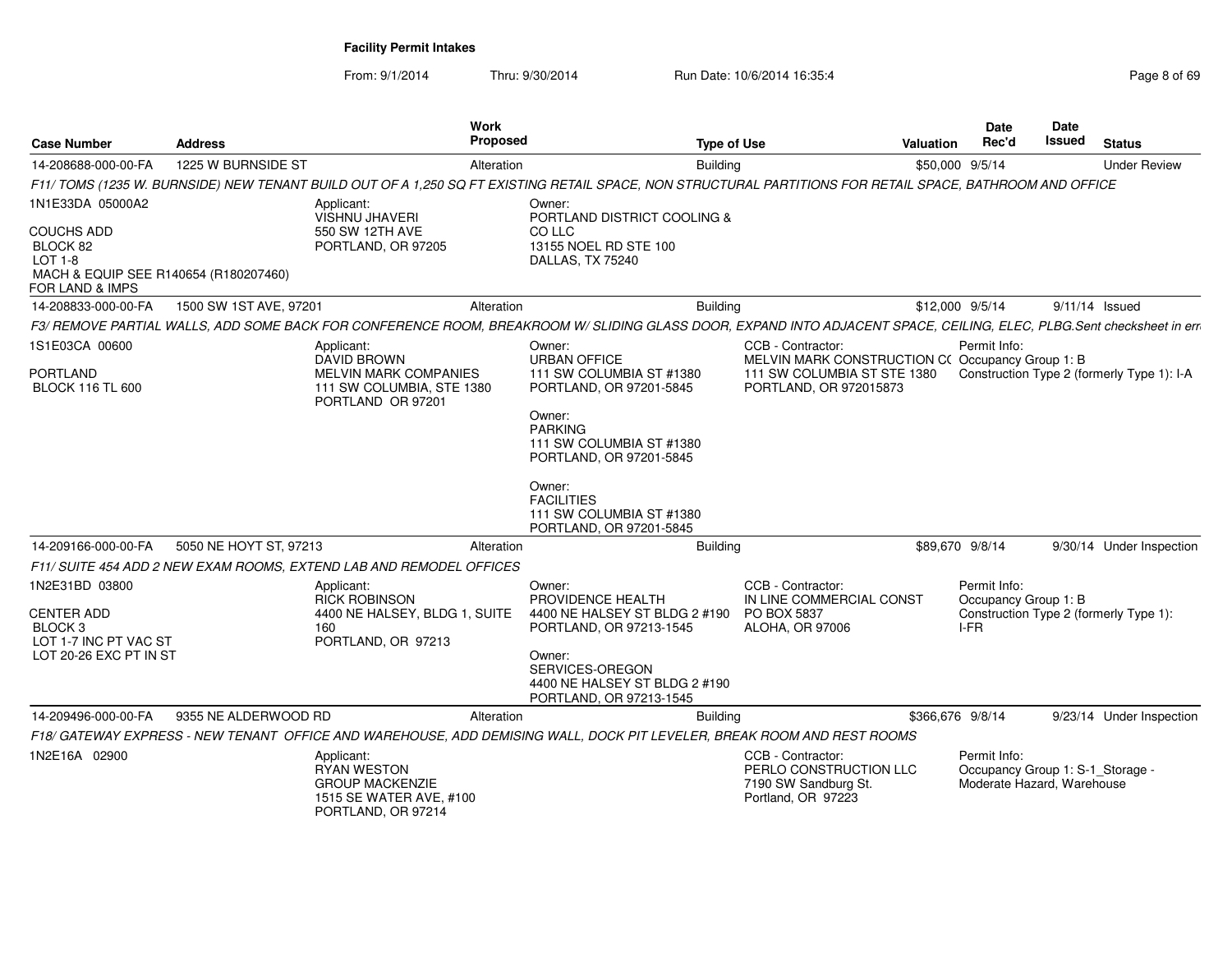| <b>Case Number</b>                                | <b>Address</b>                                | <b>Work</b>                                                                                                                                                          | <b>Proposed</b> |                                                                                        | <b>Type of Use</b> |                                                                            | <b>Valuation</b>  | <b>Date</b><br>Rec'd                             | <b>Date</b><br>Issued | <b>Status</b>                              |
|---------------------------------------------------|-----------------------------------------------|----------------------------------------------------------------------------------------------------------------------------------------------------------------------|-----------------|----------------------------------------------------------------------------------------|--------------------|----------------------------------------------------------------------------|-------------------|--------------------------------------------------|-----------------------|--------------------------------------------|
| 14-209531-000-00-FA                               | 2121 SW BROADWAY DR, 97201                    |                                                                                                                                                                      | Alteration      |                                                                                        | Building           |                                                                            | \$75,000 9/8/14   |                                                  |                       | 9/15/14 Under Inspection                   |
|                                                   |                                               | F11/ SUITE 200 HEALTHSHARE, NEW OFFICES, SHOWER ROOM AND SUSPENDED CEILING                                                                                           |                 |                                                                                        |                    |                                                                            |                   |                                                  |                       |                                            |
| 1S1E04DD 09300                                    |                                               | Applicant:<br><b>Barton Stephens</b>                                                                                                                                 |                 | Owner:<br>WESTON INVESTMENT CO LLC                                                     |                    |                                                                            |                   | Permit Info:<br>Occupancy Group 1: B_Bank, Off., |                       |                                            |
| <b>CARUTHERS ADD</b><br><b>BLOCK 37 TL 9300</b>   |                                               | American Property Management<br>PO Box 12127<br>2510 NE Multnomah<br>Portland, OR 97212                                                                              |                 | 2154 NE BROADWAY RM 200<br>PORTLAND, OR 97232-1590                                     |                    |                                                                            |                   | Med.Off., Pub.Bldg.                              |                       |                                            |
|                                                   |                                               | Applicant:<br>MARK WOLFE<br>AMERICAN PROPERTY<br><b>MANAGEMENT</b><br>2510 NE MULTNOMAH<br>PORTLAND OR 97232                                                         |                 |                                                                                        |                    |                                                                            |                   |                                                  |                       |                                            |
| 14-209531-DFS-01-FA                               | 2121 SW BROADWAY DR. 97201                    |                                                                                                                                                                      | Alteration      |                                                                                        | <b>Building</b>    |                                                                            |                   | \$9/19/14                                        | 9/26/14 Issued        |                                            |
|                                                   | B2/ DFS FOR FOLDING PARTITION WALL, 2ND FLOOR |                                                                                                                                                                      |                 |                                                                                        |                    |                                                                            |                   |                                                  |                       |                                            |
| 1S1E04DD 09300                                    |                                               | Applicant:<br><b>JAKE PETERSON</b>                                                                                                                                   |                 | Owner:<br>WESTON INVESTMENT CO LLC                                                     |                    |                                                                            |                   | Permit Info:<br>Occupancy Group 1: B_Bank, Off., |                       |                                            |
| <b>CARUTHERS ADD</b><br><b>BLOCK 37 TL 9300</b>   |                                               | <b>INTERIOR TECHNOLOGY</b><br>9720 SW HILLMAN CT. #805<br>WILSONVILLE, OR 97070                                                                                      |                 | 2154 NE BROADWAY RM 200<br>PORTLAND, OR 97232-1590                                     |                    |                                                                            |                   | Med.Off., Pub.Bldg.                              |                       |                                            |
| 14-211141-000-00-FA                               | 421 SW 6TH AVE, 97205                         |                                                                                                                                                                      | Alteration      |                                                                                        | Building           |                                                                            | \$230,000 9/11/14 |                                                  |                       | <b>Under Review</b>                        |
|                                                   |                                               | F4/ 13TH FLOOR/ EXTERIOR PATIO IMPROVEMENTS - NEW DECKING, CURBS, RAILINGS, FIREPLACE, DOORS, FINISHES, LIGHTING AND ELECTRICAL. SEE SEPARATE PERMIT FOR INTERIOR ON |                 |                                                                                        |                    |                                                                            |                   |                                                  |                       |                                            |
| 1N1E34CC 04300<br>PORTLAND                        |                                               | Applicant:<br><b>MATT FITZGERALD</b><br><b>GBD ARCHITECTS</b>                                                                                                        |                 | Owner:<br>UPI COMMONWEALTH LLC<br>1215 FOURTH AVE STE 600                              |                    | CCB - Contractor:<br><b>RUSSELL CONSTRUCTION INC</b><br>20915 SW 105TH AVE |                   |                                                  |                       |                                            |
| BLOCK 176<br><b>LOT 1-4</b>                       |                                               | 1120 NW COUCH ST. SUITE 300<br>PORTLAND OR 97209                                                                                                                     |                 | SEATTLE, WA 98161                                                                      |                    | TUALATIN OR 97062                                                          |                   |                                                  |                       |                                            |
| 14-211169-000-00-FA                               | 3600 N INTERSTATE AVE, 97227                  |                                                                                                                                                                      | Alteration      |                                                                                        | <b>Building</b>    |                                                                            | \$35,000 9/11/14  |                                                  | 9/23/14 Issued        |                                            |
|                                                   |                                               | F12/1ST FLOOR & LOWER LEVEL MOHS & ONCOLOGY INTERIOR ENTRANCE DOOR MODIFICATIONS                                                                                     |                 |                                                                                        |                    |                                                                            |                   |                                                  |                       |                                            |
| 1N1E22CC 13200                                    |                                               | Applicant:<br><b>DAVID CONTRERAS</b>                                                                                                                                 |                 | Owner:<br>KAISER FOUNDATION HEALTH                                                     |                    | CCB - Contractor:<br><b>BREMIK CONSTRUCTION</b>                            |                   | Permit Info:<br>Occupancy Group 1: B_Bank, Off., |                       |                                            |
| <b>MULTNOMAH</b><br>BLOCK 31<br>LOT 1-16 TL 13200 |                                               | <b>PKA ARCHITECTS</b><br>6969 SW HAMPTON ST<br>PORTLAND, OR 97223                                                                                                    |                 | 500 NE MULTNOMAH ST #100<br>PORTLAND, OR 97232-2031                                    |                    | 1026 SE STARK ST<br>PORTLAND, OR 97214                                     |                   | Med.Off., Pub.Bldg.                              |                       | Construction Type 2 (formerly Type 1): V-B |
|                                                   |                                               |                                                                                                                                                                      |                 | Owner:<br>PLAN OF THE NORTHWEST<br>500 NE MULTNOMAH ST #100<br>PORTLAND, OR 97232-2031 |                    |                                                                            |                   |                                                  |                       |                                            |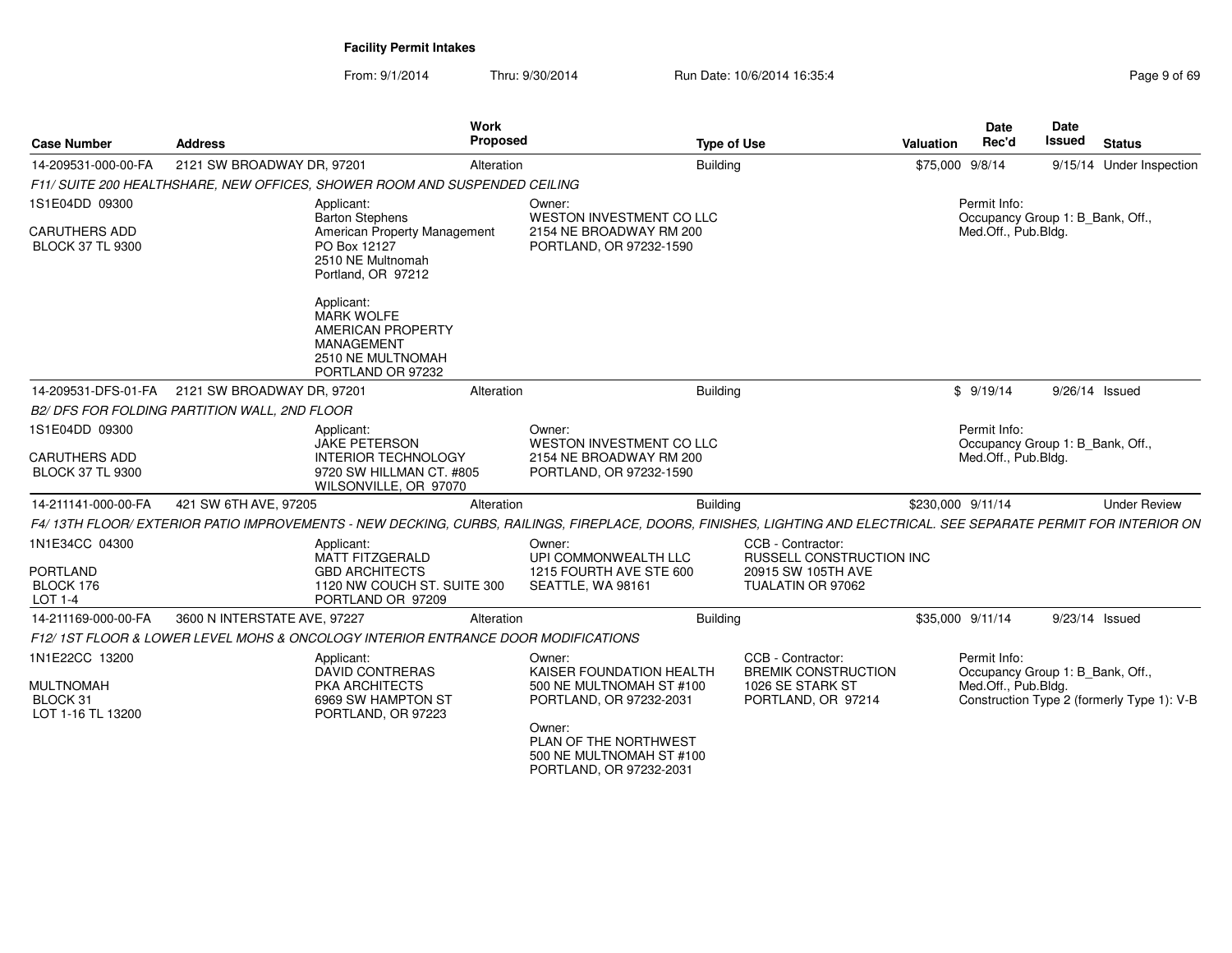From: 9/1/2014

Thru: 9/30/2014 Run Date: 10/6/2014 16:35:4

| <b>Case Number</b>                      | <b>Address</b>                                               | Work<br>Proposed                                                                                                                                                 |                                                                                           | <b>Type of Use</b>                                                                                                        | Valuation         | <b>Date</b><br>Rec'd | <b>Date</b><br>Issued             | <b>Status</b>                              |
|-----------------------------------------|--------------------------------------------------------------|------------------------------------------------------------------------------------------------------------------------------------------------------------------|-------------------------------------------------------------------------------------------|---------------------------------------------------------------------------------------------------------------------------|-------------------|----------------------|-----------------------------------|--------------------------------------------|
| 14-211227-000-00-FA                     | 1926 W BURNSIDE                                              | Alteration                                                                                                                                                       | <b>Building</b>                                                                           |                                                                                                                           | \$100,000 9/11/14 |                      |                                   | <b>Under Review</b>                        |
|                                         |                                                              | F4/ MU V TRANING TI FOR NEW TENANT: DEMO INTERIOR WALLS AND ADD NEW WALLS TO CREATE TRAINING AREA, BARRE STUDIO, WOMENS LOCKER ROOM, MENS LOCKER ROOM, AND LOI   |                                                                                           |                                                                                                                           |                   |                      |                                   |                                            |
| 1N1E33DC 70000                          |                                                              | Applicant:<br>REAL ST PIENC<br>FOREST CONTRACTING<br>27018 233RD PL SE<br>MAPLE VALLEY, WA 98038                                                                 | Owner:<br>ASSOCIATION OF UNIT OWNERS<br>1120 NW COUCH ST #600<br>PORTLAND, OR 97209       | CCB - Contractor:<br>FOREST CONTRACTING INC A<br><b>CORP OF WASHINGTON</b><br>27018 233RD PL SE<br>MAPLE VALLEY, WA 98038 |                   |                      |                                   |                                            |
|                                         |                                                              |                                                                                                                                                                  | Owner:<br>OF CIVIC CONDOMINIUM<br>1120 NW COUCH ST #600<br>PORTLAND, OR 97209             |                                                                                                                           |                   |                      |                                   |                                            |
| 14-211553-000-00-FA                     | 3620 N INTERSTATE AVE, 97227                                 | Alteration                                                                                                                                                       | <b>Building</b>                                                                           |                                                                                                                           | \$160,000 9/11/14 |                      | 10/6/14 Issued                    |                                            |
|                                         | F4/VAULT 2 LINEAR ACCELERATOR REPLACEMENT                    |                                                                                                                                                                  |                                                                                           |                                                                                                                           |                   |                      |                                   |                                            |
| 1N1E22CC 13200                          |                                                              | Applicant:<br><b>JON ANDERSON</b><br>AD ARCHITECTS, LLC<br>1430 SE 3RD AVE, SUITE 200<br>PORTLAND, OR 97214                                                      | Owner:<br>KAISER FOUNDATION HEALTH<br>500 NE MULTNOMAH ST #100<br>PORTLAND, OR 97232-2031 | CCB - Contractor:<br><b>HOWARD S WRIGHT</b><br><b>CONSTRUCTORS LP</b><br>P. O. BOX 3764<br>SEATTLE, WA 98124              |                   | Permit Info:         | Occupancy Group 1: I-2_Hospital   |                                            |
|                                         |                                                              |                                                                                                                                                                  | Owner:<br>PLAN OF THE NORTHWEST<br>500 NE MULTNOMAH ST #100<br>PORTLAND, OR 97232-2031    |                                                                                                                           |                   |                      |                                   |                                            |
| 14-211887-000-00-FA                     | 700 NE MULTNOMAH ST                                          | Alteration                                                                                                                                                       | <b>Building</b>                                                                           |                                                                                                                           | \$370,218 9/12/14 |                      | 9/25/14 Issued                    |                                            |
|                                         |                                                              | F12/ SUITE 400 GREENFIELD HEALTH OUTPATIENT CLINIC 6,491 SQ FT NEW TENANT TI, NEW WALLS, DOORS AND RELITES FOR EXAM ROOMS, CONFERENCE ROOM, BREAK ROOM LOBBY AND |                                                                                           |                                                                                                                           |                   |                      |                                   |                                            |
| 1N1E35BB 02601                          |                                                              | Applicant:<br><b>KIM FORD</b>                                                                                                                                    | Owner:<br>AAT LLOYD DISTRICT LLC                                                          | CCB - Contractor:<br><b>BNK CONSTRUCTION INC</b>                                                                          |                   | Permit Info:         | Occupancy Group 1: B_Bank, Off.,  |                                            |
| <b>LLOYD BLOCKS</b><br>LOT <sub>1</sub> |                                                              | <b>GROUP MACKENZIE</b><br>1515 SE WATER AVE STE 100<br>PORTLAND OR 97214                                                                                         | 11455 EL CAMINO REAL #200<br>SAN DIEGO, CA 92130-2047                                     | 45 82nd dr, ste 53b<br>gladstone, or 97027                                                                                |                   | Med.Off., Pub.Bldg.  |                                   |                                            |
| 14-211916-000-00-FA                     | 1849 SW SALMON ST, 97205                                     | Alteration                                                                                                                                                       | <b>Building</b>                                                                           |                                                                                                                           | \$40,000 9/12/14  |                      |                                   | <b>Under Review</b>                        |
|                                         | <b>B1/ MEMBER SERVICES CENTER "CONCIERGE" OFFICE REMODEL</b> |                                                                                                                                                                  |                                                                                           |                                                                                                                           |                   |                      |                                   |                                            |
| 1N1E33DC 05800                          |                                                              | Applicant:<br>DIANE KELLEY                                                                                                                                       | Owner:<br><b>MULTNOMAH AMATEUR</b>                                                        | CCB - Contractor:<br><b>BREMIK CONSTRUCTION</b>                                                                           |                   | Permit Info:         | Occupancy Group 1: A-3 Assembly - |                                            |
| SECTION 33 1N 1E<br>TL 5800 2.82 ACRES  |                                                              | MULTNOMAH ATHLETIC CLUB<br>1849 SW SALMON<br>PORTLAND, OR 97205                                                                                                  | ATHLETIC CLUB<br>1849 SW SALMON ST<br>PORTLAND, OR 97205-1726                             | 1026 SE STARK ST<br>PORTLAND, OR 97214                                                                                    |                   | General              |                                   | Construction Type 2 (formerly Type 1): I-A |
| 14-211990-000-00-FA                     | 720 SW WASHINGTON ST, 97205                                  | Alteration                                                                                                                                                       | <b>Building</b>                                                                           |                                                                                                                           | \$17,800 9/12/14  |                      |                                   | <b>Under Review</b>                        |
|                                         |                                                              | B1/ STAND UP COMEDY (SUITE 106) TENANT CLOTHING BOUTIQUE RETAIL SPACE WITH STAIRS TO MEZZANINE STORAGE AREA                                                      |                                                                                           |                                                                                                                           |                   |                      |                                   |                                            |
| 1N1E34CC 06600                          |                                                              | Applicant:                                                                                                                                                       | Owner:                                                                                    | CCB - Contractor:                                                                                                         |                   |                      |                                   |                                            |
| PORTLAND                                |                                                              | <b>JAMES ARNOLD</b><br>JRA GREEN BULDING INC                                                                                                                     | <b>GPO MORGAN LLC</b><br>522 SW 5TH AVE #1105                                             | <b>JAMES ARNOLD</b><br>JRA GREEN BULDING INC                                                                              |                   |                      |                                   |                                            |
| BLOCK 213<br>LOT 1&2&7&8                |                                                              | 2423 N HUMBOLT<br>PORTLAND, OR 97217                                                                                                                             | PORTLAND, OR 97204                                                                        | 2423 N HUMBOLT<br>PORTLAND, OR 97217                                                                                      |                   |                      |                                   |                                            |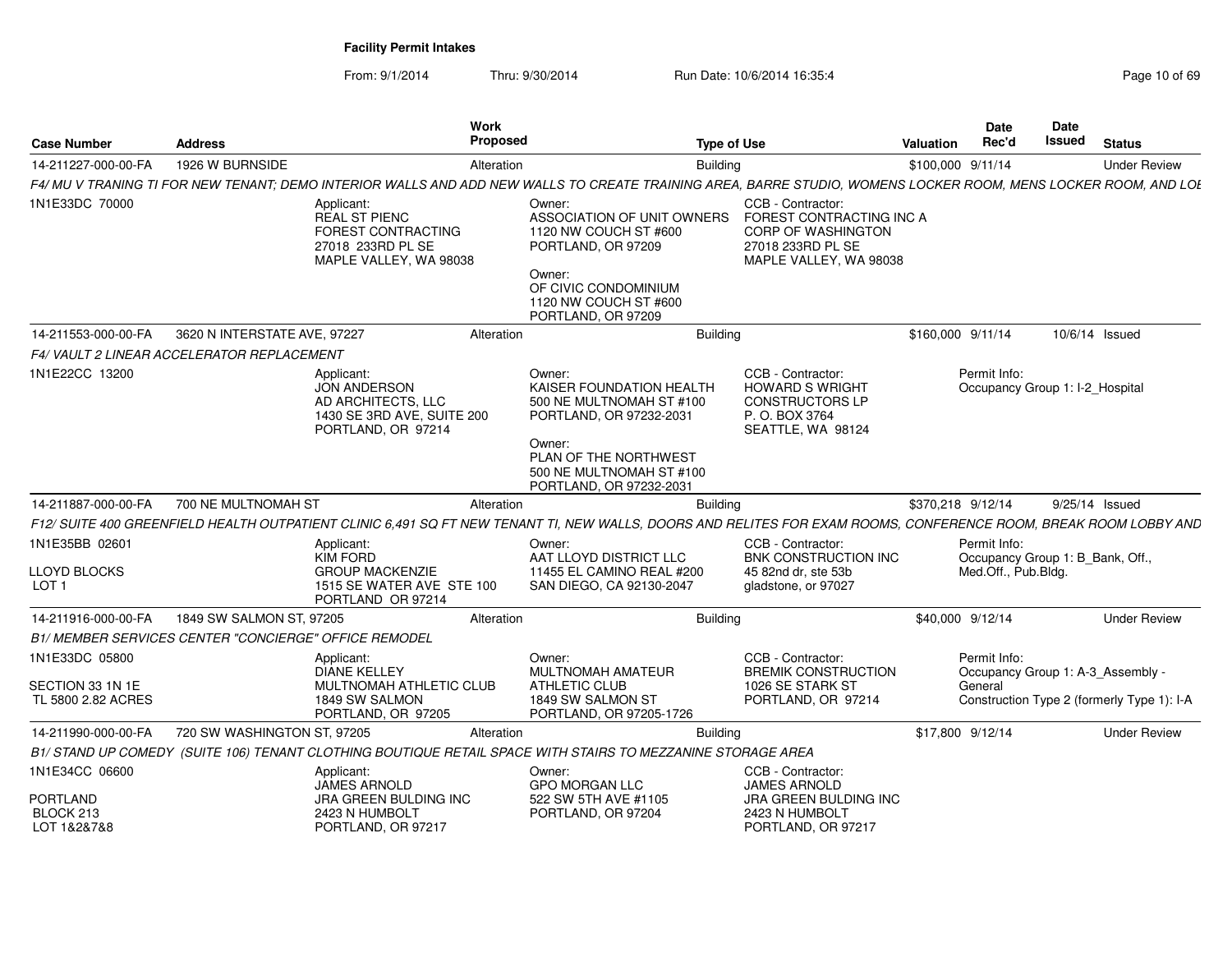| <b>Case Number</b>                                                                                                                                           | <b>Address</b>              |                                                                                                                    | Work<br><b>Proposed</b> |                                                                                                                                                                      | <b>Type of Use</b> |                                                                                                                          | Valuation           | Date<br>Rec'd                                                           | <b>Date</b><br>Issued | <b>Status</b>                                |
|--------------------------------------------------------------------------------------------------------------------------------------------------------------|-----------------------------|--------------------------------------------------------------------------------------------------------------------|-------------------------|----------------------------------------------------------------------------------------------------------------------------------------------------------------------|--------------------|--------------------------------------------------------------------------------------------------------------------------|---------------------|-------------------------------------------------------------------------|-----------------------|----------------------------------------------|
| 14-212077-000-00-FA                                                                                                                                          | 121 SW SALMON ST, 97204     |                                                                                                                    | Alteration              |                                                                                                                                                                      | <b>Building</b>    |                                                                                                                          |                     | \$38,000 9/12/14                                                        |                       | 9/19/14 Under Inspection                     |
| F11/1WTC 13TH FLOOR NEW WALLS FOR COMMUNICATION ROOM                                                                                                         |                             |                                                                                                                    |                         |                                                                                                                                                                      |                    |                                                                                                                          |                     |                                                                         |                       |                                              |
| 1S1E03BA 02100                                                                                                                                               |                             | Applicant:<br><b>Alfred Bran</b><br>121 SW SALMON<br>Portland, OR 97204                                            |                         | Owner:<br>IEH PORTLAND LLC<br>1WTC0510-CORPORATE TAX<br>DEPT 121 SW SALMO<br>PORTLAND, OR 97204                                                                      |                    | CCB - Contractor:<br><b>MARK BECKIUS</b><br><b>REIMERS &amp; JOLIVETTE INC</b><br>2344 NW 24TH AVE<br>Portland, OR 97210 |                     | Permit Info:<br>Occupancy Group 1: B                                    |                       | Construction Type 2 (formerly Type 1): I-A   |
| 14-212204-000-00-FA                                                                                                                                          | 2525 SW 1ST AVE, 97201      |                                                                                                                    | Alteration              |                                                                                                                                                                      | <b>Building</b>    |                                                                                                                          | \$5,817,877 9/12/14 |                                                                         |                       | <b>Under Review</b>                          |
|                                                                                                                                                              |                             |                                                                                                                    |                         | F12/ADP PORTLAND - AGILE INTERIOR DEMO AND COMPLETE REMODEL OF APX 80,000 SQ FT ON FLOORS 3 & 4. REMODEL TO TAKE PLACE IN 4 PHASES (2 FLOORS AND EAST & WEST WINGS   |                    |                                                                                                                          |                     |                                                                         |                       |                                              |
| 1S1E10BB 00900                                                                                                                                               |                             | Applicant:<br><b>RYAN WALDRON</b><br>3333 RIVERWOOD PKWY<br>ALANTA, GA 30339                                       |                         | Owner:<br><b>KBS ADP PLAZA LLC</b><br>2715 SW 3RD AVE<br>PORTLAND, OR 97201                                                                                          |                    | CCB - Contractor:<br><b>HOLDER CONSTRUCTION GROUP</b><br><b>LLC</b><br>3333 RIVERWOOD PWKY STE 400<br>ATLANTA, GA 30339  |                     | Permit Info:<br>Occupancy Group 1: B Bank, Off.,<br>Med.Off., Pub.Bldg. |                       |                                              |
| 14-212578-000-00-FA                                                                                                                                          | 10011 SE DIVISION ST, 97216 |                                                                                                                    | Alteration              |                                                                                                                                                                      | <b>Building</b>    |                                                                                                                          |                     | \$8,000 9/15/14                                                         |                       | 9/23/14 Issued                               |
|                                                                                                                                                              |                             |                                                                                                                    |                         | B2/SUITE 203: REMOVE WALL SIDELIGHTS. INFILL. ADD THREE WALLS. DOORS. FOR CLOSET. RECEPTION AREA. DOOR W/SIDELIGHT. TRANSACTION WINDOW W/ COUNTER. CEILING. ELEC. TI |                    |                                                                                                                          |                     |                                                                         |                       |                                              |
| 1S2E04DD 02000                                                                                                                                               |                             | Applicant:<br><b>MARK WOLFE</b>                                                                                    |                         | Owner:<br>WESTON INVESTMENT CO LLC                                                                                                                                   |                    |                                                                                                                          |                     |                                                                         |                       |                                              |
| SECTION 04 1S 2E<br>TL 2000 0.79 ACRES                                                                                                                       |                             | AMERICAN PROPERTY<br><b>MANAGEMENT</b><br>2510 NE MULTNOMAH<br>PORTLAND OR 97232                                   |                         | 2154 NE BROADWAY RM 200<br>PORTLAND, OR 97232-1590                                                                                                                   |                    |                                                                                                                          |                     |                                                                         |                       |                                              |
| 14-212583-000-00-FA                                                                                                                                          | 123 NE 3RD AVE, 97232       |                                                                                                                    | Alteration              |                                                                                                                                                                      | <b>Building</b>    |                                                                                                                          |                     | \$57,330 9/15/14                                                        |                       | 9/23/14 Issued                               |
|                                                                                                                                                              |                             |                                                                                                                    |                         | F3/ SUITE 307 - TENANT IMPROVEMENT INCLUDING HVAC DUCTWORK. ELECTRICAL LIGHTING. POWER AND DATA DISTRIBUTION. CREATE OPEN & PRIVATE OFFICES. RECEPTION AREA AND KI   |                    |                                                                                                                          |                     |                                                                         |                       |                                              |
| 1N1E34DA 02800<br>EAST PORTLAND<br>BLOCK 68<br>INC PT VAC ST LOT 1&8<br>LOT 2&3&6&7<br>INC PT VAC ST LOT 4&5: HISTORIC<br>PROPERTY: POTENTIAL ADDITIONAL TAX |                             | Applicant:<br><b>JENNIFER DZIENIS</b><br><b>WORKS ARCHITECTURE</b><br>524 E BURNSIDE ST #320<br>PORTLAND, OR 97214 |                         | Owner:<br>BRIDGEHEAD DEVELOPMENT LLC BNK CONSTRUCTION INC<br>1001 SE WATER AVE #120<br>PORTLAND, OR 97214-2147                                                       |                    | CCB - Contractor:<br>45 82nd dr. ste 53b<br>gladstone, or 97027                                                          |                     | Permit Info:<br>Occupancy Group 1: B Bank, Off.,<br>Med.Off., Pub.Bldg. |                       | Construction Type 2 (formerly Type 1): III-A |
| 14-212744-000-00-FA                                                                                                                                          | 319 SW WASHINGTON ST, 97204 |                                                                                                                    | Alteration              |                                                                                                                                                                      | <b>Building</b>    |                                                                                                                          |                     | \$32,000 9/15/14                                                        |                       | 9/19/14 Issued                               |
|                                                                                                                                                              |                             | B2/ SUITE 801; REMOVE SELECTED WALLS, DOORS, CREATE OPEN SPACE, CEILING, ELEC                                      |                         |                                                                                                                                                                      |                    |                                                                                                                          |                     |                                                                         |                       |                                              |
| 1N1E34CD 07800                                                                                                                                               |                             | Applicant:<br><b>CHRISTINA BOND</b><br>5d CONTRACTORS<br>610 SW ALDER ST. SUITE 210<br>PORTLAND, OR 97205          |                         | Owner:<br>THREE NINETEEN WASHINGTON<br>LLC<br>PO BOX 416<br>MANCHESTER. VT 05254                                                                                     |                    | CCB - Contractor:<br>5D CONTRACTORS LLC<br>PO BOX 416<br>CORBETT, OR 97019                                               |                     | Permit Info:<br>Occupancy Group 1: B_Bank, Off.,<br>Med.Off., Pub.Bldg. |                       |                                              |
| 14-212790-000-00-FA                                                                                                                                          | 815 NE DAVIS ST, 97232      |                                                                                                                    | Alteration              |                                                                                                                                                                      | <b>Building</b>    |                                                                                                                          | \$128,000 9/15/14   |                                                                         |                       | <b>Under Review</b>                          |
|                                                                                                                                                              |                             |                                                                                                                    |                         | F1/1ST FLOOR, REMOVE WALL DOOR, RELOCATE TO OPEN SPACE FOR NEW COFFEE BAR IN PLACE OF STAFF ROOM, CEILING, FLOORING, ELEC, PLBG                                      |                    |                                                                                                                          |                     |                                                                         |                       |                                              |
| 1N1E35CB 01600                                                                                                                                               |                             | Applicant:<br><b>GARY FRYE</b>                                                                                     |                         | Owner:<br><b>LEGACY HEALTH SYSTEM</b>                                                                                                                                |                    | CCB - Contractor:<br><b>SHAWN L DAVIS</b>                                                                                |                     |                                                                         |                       |                                              |
| EAST PORTLAND<br>BLOCK 189<br>LOT 1-8                                                                                                                        |                             | LEGACY HEALTH SYSTEM<br>1919 NW LOVEJOY<br>PORTLAND OR 97209                                                       |                         | 1919 NW LOVEJOY ST<br>PORTLAND, OR 97209                                                                                                                             |                    | AMERICAN ACOUSTICS<br>13313 NE 176TH CIR<br>BATTLE GROUND, WA 98604                                                      |                     |                                                                         |                       |                                              |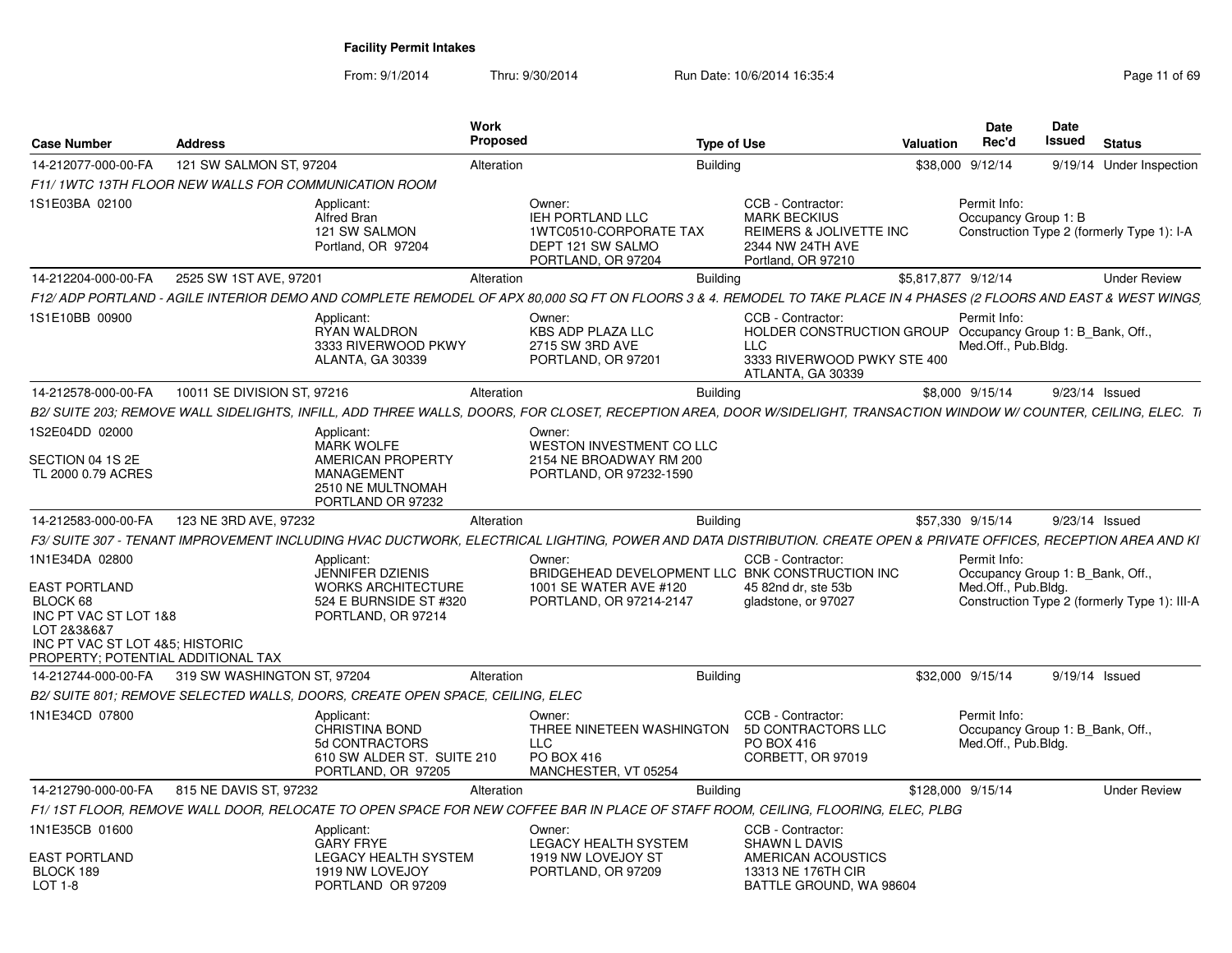| <b>Case Number</b>                                                                  | <b>Work</b><br>Proposed<br><b>Address</b> |                                                                                                                                      |                                                                                                                    |                                                                                                                                                                                       | <b>Type of Use</b> | <b>Valuation</b>                                                                                                              | <b>Date</b><br>Rec'd | <b>Date</b><br><b>Issued</b>                                                               | <b>Status</b>  |                          |
|-------------------------------------------------------------------------------------|-------------------------------------------|--------------------------------------------------------------------------------------------------------------------------------------|--------------------------------------------------------------------------------------------------------------------|---------------------------------------------------------------------------------------------------------------------------------------------------------------------------------------|--------------------|-------------------------------------------------------------------------------------------------------------------------------|----------------------|--------------------------------------------------------------------------------------------|----------------|--------------------------|
| 14-212883-000-00-FA                                                                 | 1300 SW 6TH AVE, 97201                    |                                                                                                                                      | Alteration                                                                                                         |                                                                                                                                                                                       | <b>Building</b>    |                                                                                                                               |                      | \$10,000 9/15/14                                                                           |                | 9/23/14 Under Inspection |
|                                                                                     |                                           |                                                                                                                                      | F13/1ST FLOOR COMPUTER ROOM - REMOVE WALL, RELOCATE DOOR FOR A/C REPLACEMENT. SEE 14-199520 FA FOR MECHANICAL WORK |                                                                                                                                                                                       |                    |                                                                                                                               |                      |                                                                                            |                |                          |
| 1S1E03BC 01900<br>PORTLAND<br>BLOCK 166<br>$LOT 1-8$                                |                                           | Applicant:<br><b>Todd Garner</b><br>Unitus Plaza/Erickson Realty<br>4900 SW Griffith Dr. #133<br>Beaverton, OR 97005                 |                                                                                                                    | Owner:<br><b>ERICKSON REALTY LTD</b><br>4900 SW GRIFFITH DR STE 133<br>BEAVERTON, OR 97005                                                                                            |                    | CCB - Contractor:<br>METRO INTERIORS INC<br>P O BOX 42547<br>PORTLAND, OR 97242-2547                                          |                      | Permit Info:<br>Occupancy Group 1: B<br>Construction Type 2 (formerly Type 1):<br>I-FR     |                |                          |
| 14-213496-000-00-FA                                                                 | 825 NE MULTNOMAH ST - Unit 1              |                                                                                                                                      | Alteration                                                                                                         |                                                                                                                                                                                       | <b>Building</b>    |                                                                                                                               |                      | \$40,000 9/16/14                                                                           |                | <b>Under Review</b>      |
|                                                                                     |                                           | F12/5TH FLOOR PACIFICORP NEW MEETING ROOM, COOLING CLOSET AND FENCED STORAGE AREA                                                    |                                                                                                                    |                                                                                                                                                                                       |                    |                                                                                                                               |                      |                                                                                            |                |                          |
| 1N1E35BB 90002<br>LLOYD CENTER TOWER CONDOMINIUM<br>LOT 1<br><b>DEPT OF REVENUE</b> |                                           | Applicant:<br><b>STEPHANIE LEE</b><br><b>PACIFICORP</b><br>825 NE MULTNOMAH<br>PORTLAND, OR 97232                                    |                                                                                                                    | Owner:<br><b>PACIFICORP</b><br>700 NE MULTNOMAH ST 7TH FLR<br>PORTLAND, OR 97232                                                                                                      |                    | Primary Contractor:<br>TO BID                                                                                                 |                      |                                                                                            |                |                          |
| 14-213583-000-00-FA                                                                 | 2250 NW 22ND AVE, 97210                   |                                                                                                                                      | Alteration                                                                                                         |                                                                                                                                                                                       | <b>Building</b>    |                                                                                                                               |                      | \$19.650 9/16/14                                                                           |                | <b>Under Review</b>      |
|                                                                                     |                                           |                                                                                                                                      |                                                                                                                    | F4/ SUITE 2-H; TI, NEW WALLS TO ENCLOSE SPACE, DOOR WITH SIDELIGHT FOR INTERIOR STOREFRONT, SINK, PAINT, ELEC, PLBG                                                                   |                    |                                                                                                                               |                      |                                                                                            |                |                          |
| 1N1E28CA 02500                                                                      |                                           | Applicant:<br><b>DON MORTENSON</b><br>S M ANDERSEN CO INC<br>6712 N CUTTER CIRCLE<br>Portland, OR 97217                              |                                                                                                                    | Owner:<br><b>ROSAN INC</b><br>PO BOX 6712<br>PORTLAND, OR 97228-6712                                                                                                                  |                    | CCB - Contractor:<br>Don Mortensen<br>SM Andersen Co, Inc.<br>PO Box 5003<br>Portland, OR 97208-5003                          |                      |                                                                                            |                |                          |
| 14-213599-000-00-FA                                                                 | 3201 NW YEON AVE, 97210                   |                                                                                                                                      | Alteration                                                                                                         |                                                                                                                                                                                       | <b>Building</b>    |                                                                                                                               |                      | \$59,700 9/16/14                                                                           |                | <b>Under Review</b>      |
|                                                                                     |                                           | F11/ MEDALLION INDUSTRIES OFFICE REMODEL TO ADD 1 NEW OFFICE AND NEW 20' X 20' SHOW ROOM                                             |                                                                                                                    |                                                                                                                                                                                       |                    |                                                                                                                               |                      |                                                                                            |                |                          |
| 1N1E29AA 02200                                                                      |                                           | Applicant:<br>Ryan McGuire<br>Pacific Realty Associates, LP<br>(PacTrust)<br>15350 SW Sequoia Parkway, Ste. 30<br>Portland, OR 97224 |                                                                                                                    | Owner:<br>PACIFIC REALTY ASSOCIATES<br>15350 SW SEQUOIA PKWY #300<br>TIGARD, OR 97224-7175<br>Owner:<br><b>LTD PARTNERSHIP</b><br>15350 SW SEQUOIA PKWY #300<br>TIGARD, OR 97224-7175 |                    | CCB - Contractor:<br><b>MATTHEW OLSON</b><br><b>CONSTRUCTION INC</b><br>5320 SW DOVER LANE<br>PORTLAND, OR 97225              |                      |                                                                                            |                |                          |
| 14-213677-000-00-FA                                                                 | 1022 SW SALMON ST, 97205                  |                                                                                                                                      | Alteration                                                                                                         |                                                                                                                                                                                       | <b>Building</b>    |                                                                                                                               |                      | \$67,000 9/16/14                                                                           | 9/29/14 Issued |                          |
|                                                                                     |                                           |                                                                                                                                      |                                                                                                                    | F3/ 1ST FLOOR TI: NEW WALLS TO CREATE TWO OFFICES, DEMO STAIR AND RECONFIGURE, RAILING RAMP IN LOBBY AREA, POCKET DOOR BETWEEN CONFERENCE ROOM AND BREAKROOM                          |                    |                                                                                                                               |                      |                                                                                            |                |                          |
| 1S1E04AA 02700<br>PORTLAND<br>BLOCK 248<br>LOT 7&8                                  |                                           | Applicant:<br>LOY RUSCH<br><b>WILLIAM WILSON ARCHITECTS</b><br>1022 SW SALMON - SUITE 350<br>PORTLAND, OR 97205                      |                                                                                                                    | Owner:<br>1022 SW SALMON LLC<br>1121 SW SALMON ST<br>PORTLAND, OR 97205                                                                                                               |                    | CCB - Contractor:<br><b>ALAN VOLM</b><br>PACIFIC CREST STRUCTURES<br>17750 SW UPPER BOONES<br>FERRY RD 190<br>DURHAM OR 97224 |                      | Permit Info:<br>Occupancy Group 1: B<br>Construction Type 2 (formerly Type 1):<br>$II-1HR$ |                |                          |
| 14-214143-000-00-FA                                                                 | 2250 NW 22ND AVE, 97210                   |                                                                                                                                      | Alteration                                                                                                         |                                                                                                                                                                                       | <b>Building</b>    |                                                                                                                               |                      | \$16,000 9/17/14                                                                           |                | <b>Under Review</b>      |
|                                                                                     |                                           |                                                                                                                                      |                                                                                                                    | F3/ SUITE 4-H; TI, NEW WALLS TO ENCLOSE SPACE, DOOR WITH SIDELIGHT FOR INTERIOR STOREFRONT, SINK, PAINT, ELEC, PLBG                                                                   |                    |                                                                                                                               |                      |                                                                                            |                |                          |
| 1N1E28CA 02500                                                                      |                                           | Applicant:<br>Don Mortensen<br>SM Andersen Co, Inc.<br>PO Box 5003<br>Portland, OR 97208-5003                                        |                                                                                                                    | Owner:<br><b>ROSAN INC</b><br>PO BOX 6712<br>PORTLAND, OR 97228-6712                                                                                                                  |                    | CCB - Contractor:<br>Don Mortensen<br>SM Andersen Co, Inc<br>PO Box 5003<br>Portland, OR 97208-5003                           |                      |                                                                                            |                |                          |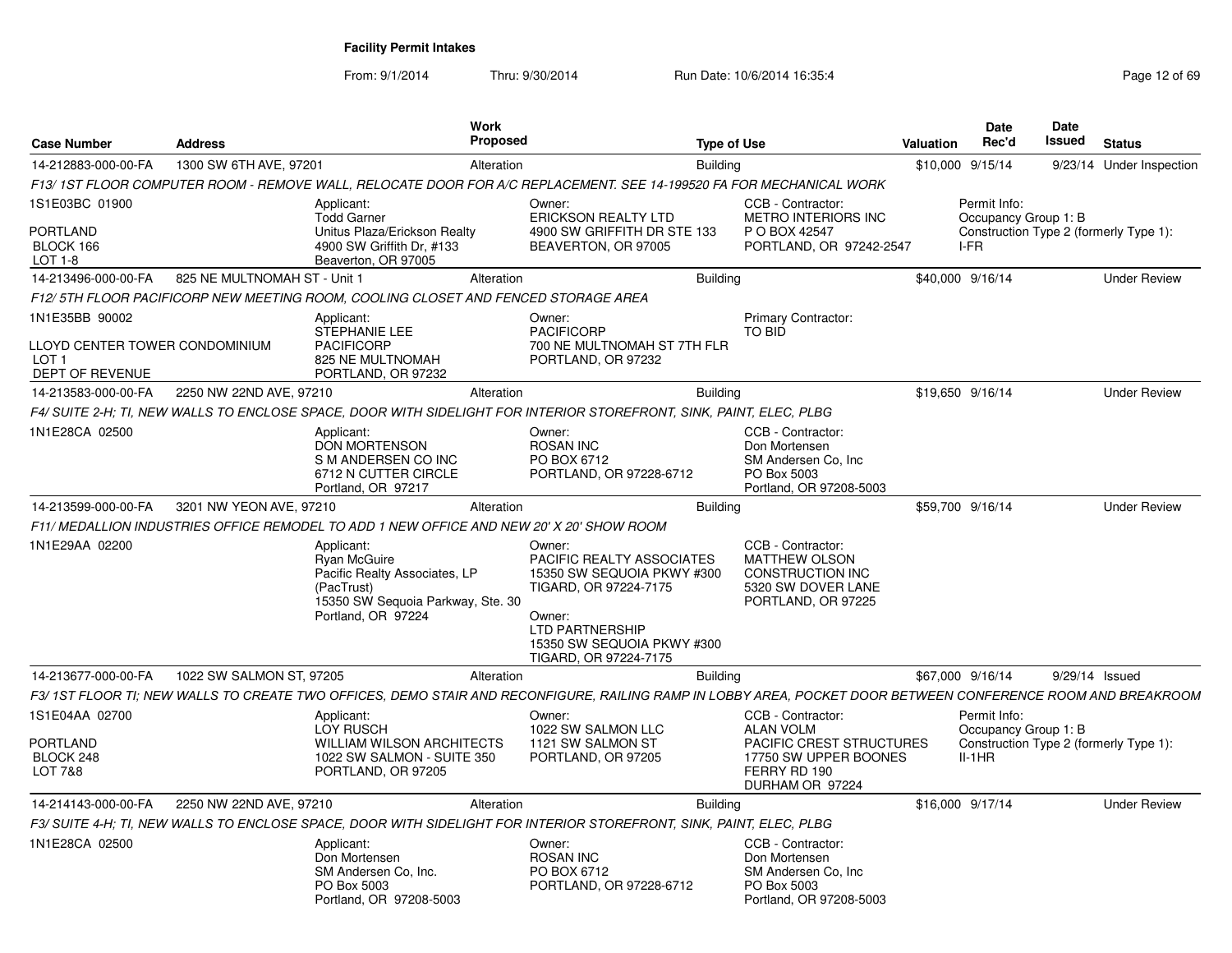From: 9/1/2014

Thru: 9/30/2014 Run Date: 10/6/2014 16:35:4

| <b>Case Number</b>                                             | <b>Address</b>           |                                                                                                                                      | <b>Work</b><br>Proposed |                                                                                                                                                                                       | <b>Type of Use</b> |                                                                                                                          | Valuation        | <b>Date</b><br>Rec'd                 | Date<br>Issued | <b>Status</b>                               |
|----------------------------------------------------------------|--------------------------|--------------------------------------------------------------------------------------------------------------------------------------|-------------------------|---------------------------------------------------------------------------------------------------------------------------------------------------------------------------------------|--------------------|--------------------------------------------------------------------------------------------------------------------------|------------------|--------------------------------------|----------------|---------------------------------------------|
| 14-214503-000-00-FA                                            | 3243 NW YEON AVE, 97210  |                                                                                                                                      | Alteration              |                                                                                                                                                                                       | <b>Building</b>    |                                                                                                                          | \$48,600 9/18/14 |                                      |                | <b>Under Review</b>                         |
|                                                                |                          |                                                                                                                                      |                         | F3/ BUILDING C; REMOVE/RECONFIGURE SOME OFFICE WALLS, ADD PARTITION WALL, DOOR, CREATE ENTRY AND HALLWAY, REMOVE WAREHOUSE RESTROOM, CEILING, ELEC, PLBG                              |                    |                                                                                                                          |                  |                                      |                |                                             |
| 1N1E29AA 02300                                                 |                          | Applicant:<br>Ryan McGuire<br>Pacific Realty Associates, LP<br>(PacTrust)<br>15350 SW Sequoia Parkway, Ste. 30<br>Portland, OR 97224 |                         | Owner:<br>PACIFIC REALTY ASSOCIATES<br>15350 SW SEQUOIA PKWY #300<br>TIGARD, OR 97224-7175<br>Owner:<br><b>LTD PARTNERSHIP</b><br>15350 SW SEQUOIA PKWY #300<br>TIGARD, OR 97224-7175 |                    | CCB - Contractor:<br>MATTHEW OLSON<br><b>CONSTRUCTION INC</b><br>5320 SW DOVER LANE<br>PORTLAND, OR 97225                |                  |                                      |                |                                             |
| 14-214795-000-00-FA                                            | 26 SW SALMON ST, 97204   |                                                                                                                                      | Alteration              |                                                                                                                                                                                       | Buildina           |                                                                                                                          | \$25,000 9/18/14 |                                      | 9/29/14 Issued |                                             |
|                                                                |                          |                                                                                                                                      |                         | B2/3RD FLOOR, REMOVE WALL, INFILL DOOR TO EXPAND SIZE OF VIDEO CONFERENCE ROOM, CEILING, ELEC                                                                                         |                    |                                                                                                                          |                  |                                      |                |                                             |
| 1S1E03BD 00200<br>PORTLAND                                     |                          | Applicant:<br>Alfred Bran<br>121 SW SALMON                                                                                           |                         | Owner:<br><b>IEH PORTLAND LLC</b><br>1WTC0510-CORPORATE TAX                                                                                                                           |                    | CCB - Contractor:<br><b>MARK BECKIUS</b><br><b>REIMERS &amp; JOLIVETTE INC</b>                                           |                  |                                      |                |                                             |
| BLOCK 6<br>LOT 1-8                                             |                          | Portland, OR 97204                                                                                                                   |                         | DEPT 121 SW SALMO<br>PORTLAND, OR 97204                                                                                                                                               |                    | 2344 NW 24TH AVE<br>Portland, OR 97210                                                                                   |                  |                                      |                |                                             |
| 14-215302-000-00-FA                                            | 1900 SW 4TH AVE - Unit 2 |                                                                                                                                      | Alteration              |                                                                                                                                                                                       | <b>Building</b>    |                                                                                                                          | \$75,000 9/19/14 |                                      | 9/30/14 Issued |                                             |
|                                                                |                          |                                                                                                                                      |                         | B1/FLOORS 3, 4 & 6 EXISTING TENANT REMODEL AND RECONFIGURATION OF WORK SPACE. 3RD FLOOR WORK PERFORMED BY HOOD TO COAST. 3RD FLOOR, MOVE WALLS TO RELOCATE E                          |                    |                                                                                                                          |                  |                                      |                |                                             |
| 1S1E03CB 90001<br>URBAN CENTER CONDOMINIUM<br>LOT <sub>2</sub> |                          | Applicant:<br>Linda Barnes<br>Merryman Barnes Architects<br>1231 NW Hoyt St., Suite 403<br>Portland, OR 97209                        |                         | Owner:<br>OREGON STATE OF(LEASED<br>121 SW MORRISON ST #200<br>PORTLAND, OR 97204<br>Owner:<br><b>PACIFICORP</b><br>121 SW MORRISON ST #200<br>PORTLAND, OR 97204                     |                    | CCB - Contractor:<br>ALAN H MARUGG<br><b>HOOD TO COAST RESTORATION</b><br>7931 SE KING RD SUITE B<br>MILWAUKIE, OR 97222 |                  |                                      |                |                                             |
| 14-215322-000-00-FA                                            | 919 NE 19TH AVE, 97232   |                                                                                                                                      | Alteration              |                                                                                                                                                                                       | <b>Building</b>    |                                                                                                                          | \$25,000 9/19/14 |                                      | 10/6/14 Issued |                                             |
|                                                                |                          |                                                                                                                                      |                         | F16/1ST FLOOR SUITE 150N KELLER WILLIAMS RECONFIGURE OFFICE SPACE FOR NEW TENANT PRIVATE OFFICES                                                                                      |                    |                                                                                                                          |                  |                                      |                |                                             |
| 1N1E35AC 00100                                                 |                          | Applicant:<br><b>MARK WOLFE</b>                                                                                                      |                         | Owner:<br>WESTON INVESTMENT CO LLC                                                                                                                                                    |                    |                                                                                                                          |                  | Permit Info:<br>Occupancy Group 1: B |                |                                             |
| SULLIVANS ADD<br><b>BLOCK 36 TL 100</b>                        |                          | 2510 NE MULTNOMAH<br>PORTLAND, OR 97232                                                                                              |                         | 2154 NE BROADWAY RM 200<br>PORTLAND, OR 97232-1590                                                                                                                                    |                    |                                                                                                                          |                  |                                      |                | Construction Type 2 (formerly Type 1): II-A |
| 14-215343-000-00-FA                                            | 1001 SW 5TH AVE, 97204   |                                                                                                                                      | Alteration              |                                                                                                                                                                                       | Buildina           |                                                                                                                          | \$84,000 9/19/14 |                                      |                | <b>Under Review</b>                         |
|                                                                |                          | F10/ SUITE 1525 PORTLAND SINGLES 1708 SQ FT NEW TENANT REMODEL, NEW WALLS, DOORS & RELITES                                           |                         |                                                                                                                                                                                       |                    |                                                                                                                          |                  |                                      |                |                                             |
| 1S1E03BB 00800<br><b>PORTLAND</b>                              |                          | Applicant:<br><b>KIM FORD</b><br><b>GROUP MACKENZIE</b>                                                                              |                         | Owner:<br>OR-CONGRESS CENTER LP<br>235 MONTGOMERY ST 16TH                                                                                                                             |                    | CCB - Contractor:<br><b>HOWARD S WRIGHT</b><br><b>CONSTRUCTORS LP</b>                                                    |                  | Permit Info:<br>Occupancy Group 1: B |                | Construction Type 2 (formerly Type 1): I-A  |
| BLOCK 169<br>LOT 1-8<br>SEE R246278 (R667717341)               |                          | 1515 SE WATER AVE STE 100<br>PORTLAND OR 97214                                                                                       |                         | <b>FLOOR</b><br>SAN FRANCISCO, CA 94104-3104                                                                                                                                          |                    | P. O. BOX 3764<br>SEATTLE, WA 98124                                                                                      |                  |                                      |                |                                             |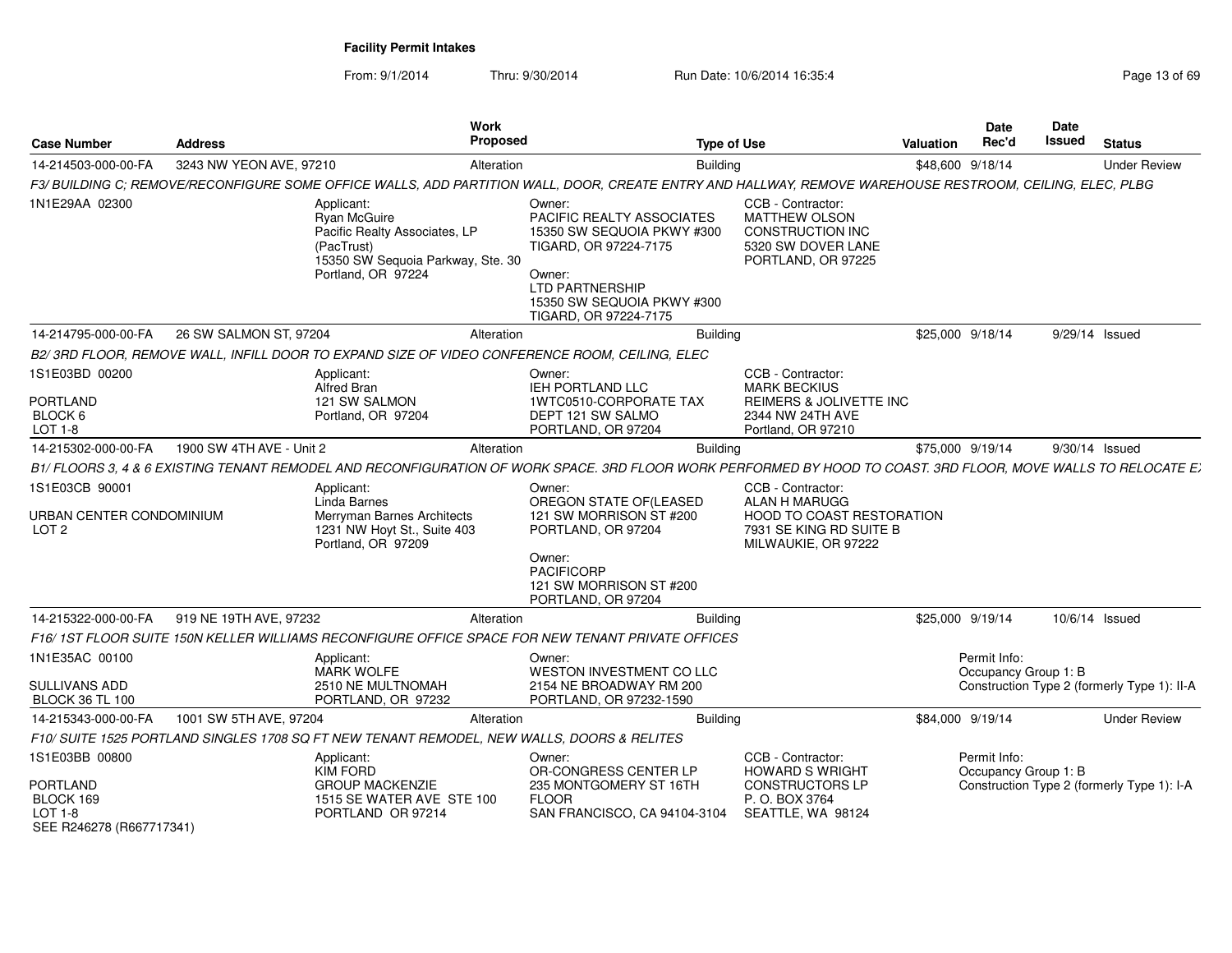| <b>Case Number</b>                                   | <b>Address</b>               |                                                                                  | <b>Work</b><br><b>Proposed</b> |                                                                                                                                                                       | <b>Type of Use</b> |                                                                                      | <b>Valuation</b> | Date<br>Rec'd                                    | <b>Date</b><br>Issued | <b>Status</b>                               |
|------------------------------------------------------|------------------------------|----------------------------------------------------------------------------------|--------------------------------|-----------------------------------------------------------------------------------------------------------------------------------------------------------------------|--------------------|--------------------------------------------------------------------------------------|------------------|--------------------------------------------------|-----------------------|---------------------------------------------|
| 14-215386-000-00-FA                                  | 1618 SW 1ST AVE, 97201       |                                                                                  | Alteration                     |                                                                                                                                                                       | <b>Building</b>    |                                                                                      |                  | \$16,675 9/19/14                                 |                       | 9/30/14 Under Inspection                    |
|                                                      |                              |                                                                                  |                                | F10/ SUITE 210 OR JEWISH COMM FOUNDATION. ADD WALLS FOR 2 PRIVATE OFFICES & CONFERENCE ROOM                                                                           |                    |                                                                                      |                  |                                                  |                       |                                             |
| 1S1E03CA 00700                                       |                              | Applicant:<br>MICHELE MICCICHE                                                   |                                | Owner:<br><b>HARSCH INVESTMENT</b>                                                                                                                                    |                    | CCB - Contractor:<br><b>ALAN VOLM</b>                                                |                  | Permit Info:<br>Occupancy Group 1: B Bank, Off., |                       |                                             |
| SOUTH AUDITORIUM ADD<br>NLY 351.85' OF BLOCK I       |                              | 1430 SE BROADWAY SUITE 100<br>PORTLAND, OR 97201                                 |                                | 1121 SW SALMON ST #500<br>PORTLAND, OR 97205-2022<br>Owner:<br>PROPERTIES LLC<br>1121 SW SALMON ST #500<br>PORTLAND, OR 97205-2022                                    |                    | PACIFIC CREST STRUCTURES<br>17750 SW UPPER BOONES<br>FERRY RD 190<br>DURHAM OR 97224 |                  | Med.Off., Pub.Bldg.                              |                       | Construction Type 2 (formerly Type 1): II-B |
| 14-215545-000-00-FA                                  | 3100 NW INDUSTRIAL ST, 97210 |                                                                                  | Alteration                     |                                                                                                                                                                       | <b>Building</b>    |                                                                                      |                  | \$600,000 9/19/14                                |                       | <b>Under Review</b>                         |
|                                                      |                              |                                                                                  |                                | F10/ ELECTRIC METER FARM. INSIDE WORK INCLUDES NEW ROOMS WITH FULL HEIGHT WALLS FOR METER STORAGE. TESTING & OFFICES. OUTSIDE AREA IS 2 EXTERIOR CONCRETE & FENC      |                    |                                                                                      |                  |                                                  |                       |                                             |
| 1N1E29CA 00600                                       |                              | Applicant:<br>JENNIFER KIMURA                                                    |                                | Owner:<br>PORTLAND GENERAL ELECTRIC                                                                                                                                   |                    | CCB - Contractor:<br><b>MARK BECKIUS</b>                                             |                  |                                                  |                       |                                             |
| <b>GUILDS ADD</b>                                    |                              | <b>VLMK CONSULTING ENGINEERS</b>                                                 |                                | <sub>CO</sub>                                                                                                                                                         |                    | <b>REIMERS &amp; JOLIVETTE INC</b>                                                   |                  |                                                  |                       |                                             |
| BLOCK 1                                              |                              | 3933 SW KELLY AVENUE                                                             |                                | 1WTC0510-CORPORATE TAX                                                                                                                                                |                    | 2344 NW 24TH AVE                                                                     |                  |                                                  |                       |                                             |
| LOT 4-7 TL 600                                       |                              | PORTLAND, OR 97239                                                               |                                | DEPT 121 SW SALMO<br>PORTLAND, OR 97204                                                                                                                               |                    | Portland, OR 97210                                                                   |                  |                                                  |                       |                                             |
| 14-215739-000-00-FA                                  | 3030 SW MOODY AVE, 97201     |                                                                                  | Alteration                     |                                                                                                                                                                       | <b>Building</b>    |                                                                                      |                  | \$67,700 9/22/14                                 |                       | <b>Under Review</b>                         |
|                                                      |                              |                                                                                  |                                | F2/ PHASE 3, SUITE110/235; 1ST AND 2ND FLOORS, REMOVE WALLS, RECONFIGURE FOR MULTIPLE OFFICES, CONFERENCE ROOMS, DEMISING WALLS, OPEN OFFICE SPACE, CEILING, ELEC, F  |                    |                                                                                      |                  |                                                  |                       |                                             |
| 1S1E10 00400                                         |                              | Applicant:<br><b>SUZIE HONG</b>                                                  |                                | Owner:<br>3030 PROPERTY LLC                                                                                                                                           |                    | CCB - Contractor:<br>IN LINE COMMERCIAL CONST                                        |                  |                                                  |                       |                                             |
| SECTION 10 1S 1E                                     |                              | <b>MACKENZIE</b>                                                                 |                                | 3121 SW MOODY AVE                                                                                                                                                     |                    | PO BOX 5837                                                                          |                  |                                                  |                       |                                             |
| TL 400 2.77 ACRES                                    |                              | 1515 SW WATER AVE<br>PORTLAND, OR 97214                                          |                                | PORTLAND, OR 97239                                                                                                                                                    |                    | ALOHA, OR 97006                                                                      |                  |                                                  |                       |                                             |
| 14-215835-000-00-FA                                  | 530 SW 5TH AVE, 97204        |                                                                                  | Alteration                     |                                                                                                                                                                       | <b>Building</b>    |                                                                                      |                  | \$39,800 9/22/14                                 |                       | <b>Under Review</b>                         |
|                                                      |                              |                                                                                  |                                | F4/ SUITE 925; TI, REMOVE MOST WALLS, DOORS, CABINETY, CREATE OPEN OFFICE SPACE, ADD WALL, DOOR, RELITE, FOR BREAK ROOM, INFILL DOOR IN CONFERENCE ROOM, CEILING, ELE |                    |                                                                                      |                  |                                                  |                       |                                             |
| 1N1E34CD 09600                                       |                              | Applicant:<br><b>DAN YOUNG</b>                                                   |                                | Owner:<br>RGOF YEON BUILDING LLC                                                                                                                                      |                    | CCB - Contractor:<br>5D CONTRACTORS LLC                                              |                  | Permit Info:<br>Occupancy Group 1: B Bank, Off., |                       |                                             |
| <b>PORTLAND</b>                                      |                              | <b>OREGON BUSINESS</b>                                                           |                                | 551 FIFTH AVE 23RD FLOOR                                                                                                                                              |                    | PO BOX 416                                                                           |                  | Med.Off., Pub.Bldg.                              |                       |                                             |
| BLOCK 63<br>LOT 5&6                                  |                              | <b>ARCHITECTURE</b><br>PO BOX 80301                                              |                                | NEW YORK, NY 10176                                                                                                                                                    |                    | CORBETT, OR 97019                                                                    |                  |                                                  |                       |                                             |
| <b>HISTORIC PROPERTY</b><br>POTENTIAL ADDITIONAL TAX |                              | PORTLAND, OR 97280                                                               |                                |                                                                                                                                                                       |                    |                                                                                      |                  |                                                  |                       |                                             |
| 14-215917-000-00-FA                                  | 421 SW 5TH AVE, 97204        |                                                                                  | Alteration                     |                                                                                                                                                                       | <b>Building</b>    |                                                                                      |                  | \$25,000 9/22/14                                 |                       | <b>Under Review</b>                         |
|                                                      |                              | B1/6TH FLOOR MINOR FLOOR RECONFIGURATION WITH SOME WALLS REMOVED, PAINT & FINISH |                                |                                                                                                                                                                       |                    |                                                                                      |                  |                                                  |                       |                                             |
| 1N1E34CC 04100                                       |                              | Applicant:<br><b>HAL DONKIN</b>                                                  |                                | Owner:<br>MULTNOMAH COUNTY(LEASED                                                                                                                                     |                    | CCB - Contractor:<br><b>HAL DONKIN</b>                                               |                  |                                                  |                       |                                             |
| <b>PORTLAND</b>                                      |                              | 12153 SE FLAVEL                                                                  |                                | 401 N DIXON ST                                                                                                                                                        |                    | DONKIN CONSTRUCTION CO                                                               |                  |                                                  |                       |                                             |
| BLOCK 175<br>LOT 3&4                                 |                              | PORTLAND, OR 97266                                                               |                                | PORTLAND, OR 97227-1865                                                                                                                                               |                    | 12153 SE FLAVEL ST<br>PORTLAND, OR 972665956                                         |                  |                                                  |                       |                                             |
| LAND & IMPS SEE R566916 (R667717901)                 |                              |                                                                                  |                                | Owner:                                                                                                                                                                |                    |                                                                                      |                  |                                                  |                       |                                             |
| FOR OTHER IMPS                                       |                              |                                                                                  |                                | JPMORGAN CHASE BANK NA<br>401 N DIXON ST<br>PORTLAND, OR 97227-1865                                                                                                   |                    |                                                                                      |                  |                                                  |                       |                                             |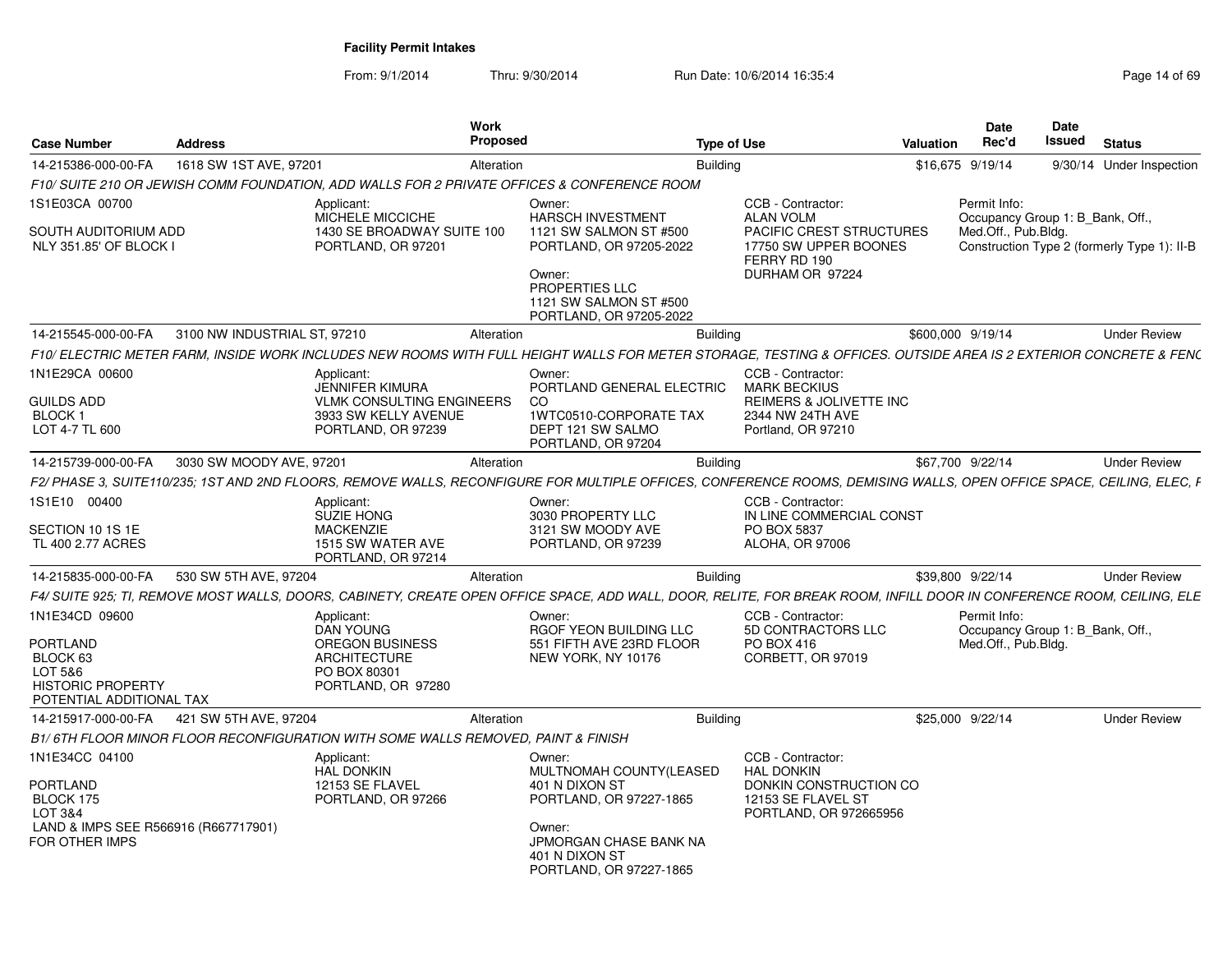| <b>Case Number</b>                                                                      | <b>Address</b>               |                                                                                             | <b>Work</b><br><b>Proposed</b> |                                                                                                                     | <b>Type of Use</b> |                                                                                                                | <b>Valuation</b> | Date<br>Rec'd                          | Date<br>Issued | <b>Status</b>                                                                      |
|-----------------------------------------------------------------------------------------|------------------------------|---------------------------------------------------------------------------------------------|--------------------------------|---------------------------------------------------------------------------------------------------------------------|--------------------|----------------------------------------------------------------------------------------------------------------|------------------|----------------------------------------|----------------|------------------------------------------------------------------------------------|
| 14-216021-000-00-FA                                                                     | 111 SW 5TH AVE, 97204-3626   |                                                                                             | Alteration                     |                                                                                                                     | Building           |                                                                                                                |                  | \$17,400 9/22/14                       |                | <b>Under Review</b>                                                                |
|                                                                                         |                              | F4/11TH FLOOR; ADD WALL TO CREATE TWO OFFICES, DOORS, RELITES, CEILING, ELEC                |                                |                                                                                                                     |                    |                                                                                                                |                  |                                        |                |                                                                                    |
| 1N1E34CD 01300                                                                          |                              | Applicant:<br>KRISTIE FULTZ<br><b>FLUENT DESIGN</b><br>427 SW 6TH AVE<br>PORTLAND, OR 97209 |                                |                                                                                                                     |                    | <b>Primary Contractor:</b><br><b>TO BID</b>                                                                    |                  | Permit Info:<br>Occupancy Group 1: B   |                | Construction Type 2 (formerly Type 1): I-A                                         |
| 14-216072-000-00-FA                                                                     | 825 NE MULTNOMAH ST - Unit 1 |                                                                                             | Alteration                     |                                                                                                                     | Building           |                                                                                                                |                  | \$18,000 9/22/14                       |                | 9/24/14 Under Inspection                                                           |
|                                                                                         |                              | B1/20TH FLOOR SUITE 2000 EXECUTIVE OFFICE RECONFIGURATION                                   |                                |                                                                                                                     |                    |                                                                                                                |                  |                                        |                |                                                                                    |
| 1N1E35BB 90002<br>LLOYD CENTER TOWER CONDOMINIUM<br>LOT <sub>1</sub><br>DEPT OF REVENUE |                              | Applicant:<br><b>ANDY WAXSON</b><br>455 SE 2ND AVE<br>HILLSBORO, OR 97                      |                                | Owner:<br><b>PACIFICORP</b><br>700 NE MULTNOMAH ST 7TH FLR<br>PORTLAND, OR 97232                                    |                    | CCB - Contractor:<br>ADVANCED TECHNOLOGY<br><b>GROUP INC</b><br>455 SE 2nd Ave<br>HILLSBORO, OR 97123          |                  |                                        |                |                                                                                    |
| 14-216293-000-00-FA                                                                     | 4001 SW CANYON RD, 97221     |                                                                                             | Alteration                     |                                                                                                                     | Building           |                                                                                                                |                  | \$200,000 9/23/14                      |                | 10/3/14 Issued                                                                     |
|                                                                                         |                              |                                                                                             |                                | F17/HAY BARN RETROFIT, REINFORCE INTERIOR WALLS IN THE EXISTING HAY STORAGE BUILDING FOR TEMPORARY ELEPHANT HOUSING |                    |                                                                                                                |                  |                                        |                |                                                                                    |
| 1S1E05 01400<br>SECTION 05 1S 1E                                                        |                              | Applicant:<br><b>JIM MITCHELL</b><br>METRO/OREGON ZOO                                       |                                | Owner:<br><b>METRO</b><br>600 NE GRAND AVE                                                                          |                    | CCB - Contractor:<br>LEASE CRUTCHER LEWIS CORP<br>921 SW WASHINGTON #150                                       |                  | Permit Info:<br>Hazard, Parking Garage |                | Occupancy Group 1: S-2_Storage - Low                                               |
| TL 1400 60.69 ACRES                                                                     |                              | 4001 SW Canyon Rd<br>Portland OR 97221                                                      |                                | PORTLAND, OR 97232-2736                                                                                             |                    | PORTLAND, OR 972050000                                                                                         |                  |                                        |                | Construction Type 2 (formerly Type 1): V-B                                         |
| 14-216503-000-00-FA                                                                     |                              | 3181 SW SAM JACKSON PARK RD - Bldg OHS, 9 Alteration                                        |                                |                                                                                                                     | Building           |                                                                                                                |                  | \$226,641 9/23/14                      |                | <b>Under Review</b>                                                                |
|                                                                                         |                              | F16/OHSU HOSPITAL "B" WING 6TH FLOOR ELEVATOR LOBBY RENOVATION                              |                                |                                                                                                                     |                    |                                                                                                                |                  |                                        |                |                                                                                    |
| 1S1E09 00200                                                                            |                              | Applicant:<br><b>ALLISON TITUS</b><br>PORTLAND, OR 97205                                    |                                | Owner:<br>OREGON STATE OF<br>621 SW MORRISON ST. SUITE 200 3181 SW SAM JACKSON PARK RD<br>PORTLAND, OR 97239        |                    | Primary Contractor:<br><b>TO BID</b>                                                                           |                  | Permit Info:<br>Occupancy Group 1: I-2 |                | Construction Type 2 (formerly Type 1): I-A                                         |
| 14-216614-000-00-FA                                                                     | 520 SW YAMHILL ST, 97204     |                                                                                             | Alteration                     |                                                                                                                     | <b>Building</b>    |                                                                                                                |                  | \$13,000 9/23/14                       |                | <b>Under Review</b>                                                                |
|                                                                                         |                              | F16/5TH FLOOR SUITE 500 MCDONALD JACOBS REMOVE WALLS TO CREATE A LARGER TRAINING ROOM       |                                |                                                                                                                     |                    |                                                                                                                |                  |                                        |                |                                                                                    |
| 1S1E03BB 01200                                                                          |                              | Applicant:<br><b>EMILY PHILLIPS</b>                                                         |                                | Owner:<br>PAC-HILL LIMITED PARTNERSHIP                                                                              |                    | CCB - Contractor:<br>5D CONTRACTORS LLC                                                                        |                  | Permit Info:<br>Occupancy Group 1: B   |                |                                                                                    |
| <b>PORTLAND</b><br>BLOCK 171<br><b>LOT 1&amp;8</b><br>N 1/2 OF LOT 2&7                  |                              | 520 SW YAMHILL ST SUITE 900<br>PORTLAND, OR 97204                                           |                                | 520 SW YAMHILL ST RF GDN #8<br>PORTLAND, OR 97204                                                                   |                    | <b>PO BOX 416</b><br>CORBETT, OR 97019                                                                         |                  |                                        |                | Construction Type 2 (formerly Type 1): I-A                                         |
| 14-217239-000-00-FA                                                                     | 2201 NE LLOYD BLVD, 97232    |                                                                                             | Alteration                     |                                                                                                                     | Building           |                                                                                                                |                  | \$200.000 9/24/14                      |                | <b>Under Review</b>                                                                |
|                                                                                         |                              | F7/ SPACE B228 BEST BUY MOBIL TENANT RELOCATION *** BID ESTIMATE***                         |                                |                                                                                                                     |                    |                                                                                                                |                  |                                        |                |                                                                                    |
| 1N1E35BA 00101                                                                          |                              | Applicant:<br><b>DAVID HOPKINS</b><br>14402 SE DONATELLO LOOP<br>HAPPY VALLEY, OR 97086     |                                | Owner:<br>CAPREF LLOYD CENTER LLC<br>2201 LLOYD CENTER<br>PORTLAND, OR 97232                                        |                    | CCB - Contractor:<br>OREGON CONSULTING<br><b>MANAGEMENT INC</b><br>1820 SW VERMONT STE E<br>PORTLAND, OR 97219 |                  | Permit Info:<br>Station                |                | Occupancy Group 1: M_Store, Service<br>Construction Type 2 (formerly Type 1): II-A |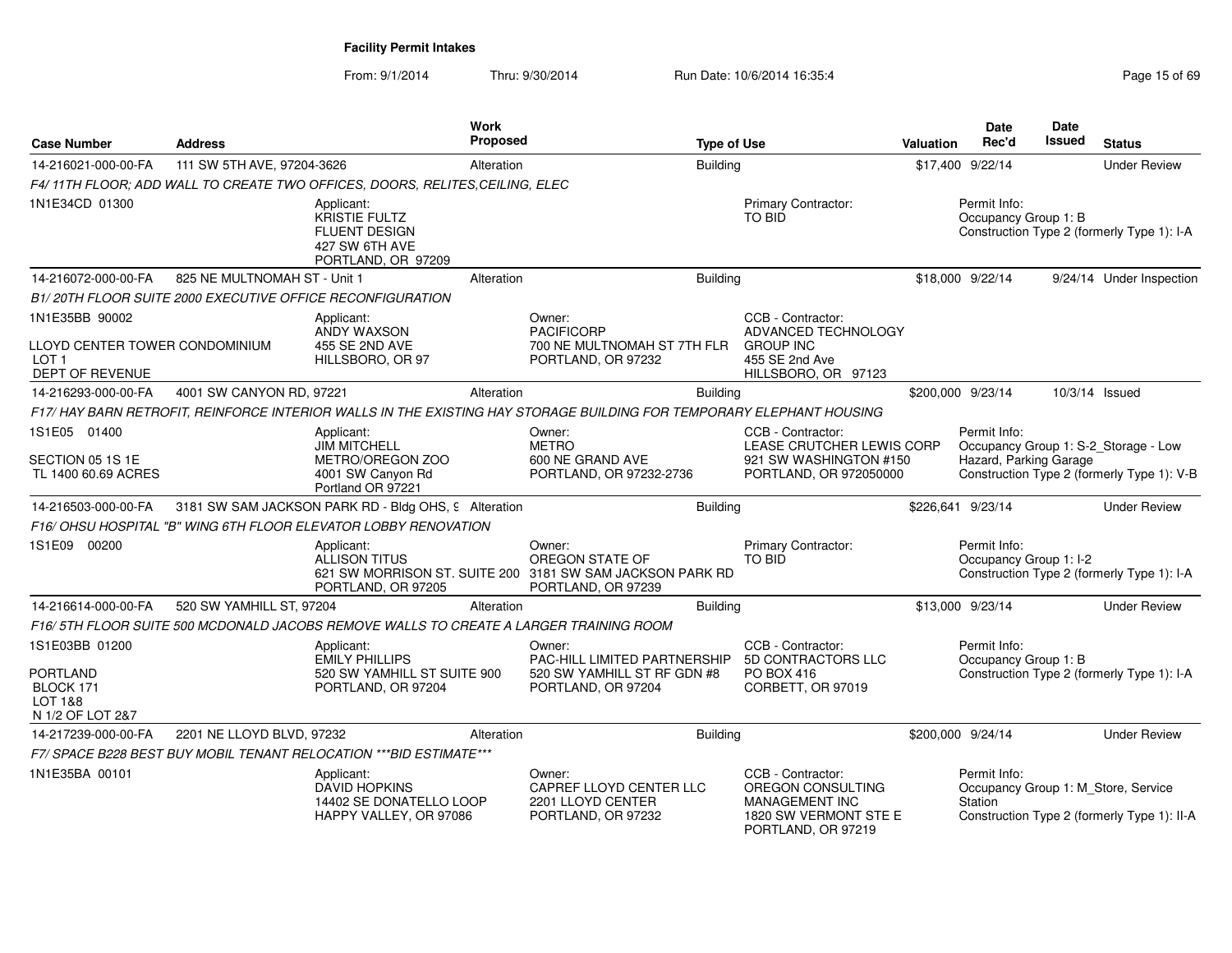|                                                                   | <b>Address</b>                                          |                                                                                                        | <b>Work</b><br><b>Proposed</b>                                                                                                                                                      | <b>Type of Use</b>                                                                                                              | Valuation           | Date<br>Rec'd                                                           | Date<br><b>Issued</b> | <b>Status</b>                               |
|-------------------------------------------------------------------|---------------------------------------------------------|--------------------------------------------------------------------------------------------------------|-------------------------------------------------------------------------------------------------------------------------------------------------------------------------------------|---------------------------------------------------------------------------------------------------------------------------------|---------------------|-------------------------------------------------------------------------|-----------------------|---------------------------------------------|
| <b>Case Number</b>                                                |                                                         |                                                                                                        |                                                                                                                                                                                     |                                                                                                                                 |                     |                                                                         |                       |                                             |
| 14-217302-000-00-FA                                               | 3500 N INTERSTATE AVE, 97227                            |                                                                                                        | Alteration                                                                                                                                                                          | <b>Building</b>                                                                                                                 |                     | \$31,402 9/24/14                                                        |                       | <b>Under Review</b>                         |
|                                                                   | <b>F7/INTERSTATE SOUTH SELF SERVICE CHECK-IN KIOSKS</b> |                                                                                                        |                                                                                                                                                                                     |                                                                                                                                 |                     |                                                                         |                       |                                             |
| 1N1E22CC 12100                                                    |                                                         | Applicant:<br><b>KIMBERLY RITTER</b><br><b>GBJ ARCHITECTURE</b><br>815 SW 2ND AVE<br>PORTLAND OR 97204 | Owner:<br>KAISER FOUNDATION HEALTH<br>500 NE MULTNOMAH ST #100<br>PORTLAND, OR 97232-2031<br>Owner:<br>PLAN OF THE NORTHWEST<br>500 NE MULTNOMAH ST #100<br>PORTLAND, OR 97232-2031 | CCB - Contractor:<br><b>RON HANSON</b><br><b>SCHOMMER &amp; SON</b><br>6421 NE COLWOOD WY.<br>PORTLAND OR 97218                 |                     | Permit Info:<br>Occupancy Group 1: I-2                                  |                       | Construction Type 2 (formerly Type 1): I-A  |
| 14-217341-000-00-FA                                               | 1926 W BURNSIDE                                         |                                                                                                        | Alteration                                                                                                                                                                          | <b>Building</b>                                                                                                                 |                     | \$115,000 9/24/14                                                       |                       | <b>Under Review</b>                         |
|                                                                   |                                                         |                                                                                                        | F7/ CIVIC TAPROOM 615 SQ FT NEW BAR W/FOOD AND RETAIL SALES WITH LESS THAN 50 OCCUPANTS                                                                                             |                                                                                                                                 |                     |                                                                         |                       |                                             |
| 1N1E33DC 70000                                                    |                                                         | Applicant:<br>ROBERT HAYDEN<br>3344 NE 25TH AVE<br>PORTLAND OR                                         | Owner:<br>ASSOCIATION OF UNIT OWNERS<br>1120 NW COUCH ST #600<br>PORTLAND, OR 97209<br>Owner:<br>OF CIVIC CONDOMINIUM                                                               | CCB - Contractor:<br><b>JACK HAEDINGER</b><br>PACIFIC CREST CONSTRUCTION<br>24111 NE HALSEY ST #400<br>TROUTDALE, OR 97060-1030 |                     | Permit Info:<br>Occupancy Group 1: B_Bank, Off.,<br>Med.Off., Pub.Bldg. |                       | Construction Type 2 (formerly Type 1): II-B |
| 14-217371-000-00-FA                                               | 921 SW 6TH AVE, 97205                                   |                                                                                                        | 1120 NW COUCH ST #600<br>PORTLAND, OR 97209<br>Alteration                                                                                                                           | <b>Building</b>                                                                                                                 |                     | \$600,000 9/24/14                                                       |                       | <b>Under Review</b>                         |
|                                                                   |                                                         |                                                                                                        | F3/LOBBY, REMOVE ESCALATORS, STAIRS TO PLAZA LEVEL, INFILL SLAB AT ESCALATOR LOCATION, NEW STAIRS, HANDRAILS, CEILING, FLOOR COVERING, CEILING, ELEC,                               |                                                                                                                                 |                     |                                                                         |                       |                                             |
|                                                                   |                                                         |                                                                                                        |                                                                                                                                                                                     |                                                                                                                                 |                     |                                                                         |                       |                                             |
| 1S1E03BB 02300<br>PORTLAND<br>BLOCK 181                           |                                                         | Applicant:<br><b>CHRIS WAYBURN</b><br><b>GBD ARCHITECTS</b><br>1120 NW COUCH, STE 300                  | Owner:<br><b>WALTON PORTLAND HOLDINGS</b><br>900 N MICHIGAN AVE #1900<br>CHICAGO, IL 60611                                                                                          | CCB - Contractor:<br><b>RON HANSON</b><br><b>SCHOMMER &amp; SON</b><br>6421 NE COLWOOD WY.                                      |                     | Permit Info:<br>Occupancy Group 1: R-1                                  |                       | Construction Type 2 (formerly Type 1): I-A  |
| LOT 1-8                                                           |                                                         | PORTLAND OR 97209                                                                                      | Owner:<br>VI LLC<br>900 N MICHIGAN AVE #1900<br>CHICAGO, IL 60611                                                                                                                   | PORTLAND OR 97218                                                                                                               |                     |                                                                         |                       |                                             |
| 14-217390-000-00-FA                                               | 450 N GRAHAM ST, 97227                                  |                                                                                                        | Alteration                                                                                                                                                                          | <b>Building</b>                                                                                                                 | \$1,300,000 9/24/14 |                                                                         |                       | <b>Under Review</b>                         |
|                                                                   |                                                         |                                                                                                        | F7/ ADULT AND PEDIATRIC ORTHOPEDIC CLINIC TENANT IMPROVEMENT OF A SINGLE STORY OUTPATIENT CLINIC, INTERIOR DEMO OF EXISTING SPACE, NEW PARTITION WALLS, CEILING AND                 |                                                                                                                                 |                     |                                                                         |                       |                                             |
| 1N1E27AC 02500                                                    |                                                         | Applicant:<br><b>MEG UEHARA</b>                                                                        | Owner:<br><b>EMANUEL HOSPITAL</b>                                                                                                                                                   | CCB - Contractor:<br><b>SKANSKA USA</b>                                                                                         |                     | Permit Info:<br>Occupancy Group 1: B Bank, Off.,                        |                       |                                             |
| <b>EVANS ADD</b><br>BLOCK <sub>2</sub><br>LOT 10&11&15-18 TL 2500 |                                                         | <b>ZGF ARCHITECTS</b><br>1223 SW WASHINGTON STE 200<br>PORTLAND, OR 97205                              | 2801 N GANTENBEIN AVE<br>PORTLAND, OR 97227-1623                                                                                                                                    | 222 SW Columbia St., Suite 300<br>Portland, OR 97201                                                                            |                     | Med.Off., Pub.Bldg.                                                     |                       | Construction Type 2 (formerly Type 1): V-B  |
| 14-217433-000-00-FA                                               | 538 SW 6TH AVE, 97204                                   |                                                                                                        | Alteration                                                                                                                                                                          | <b>Building</b>                                                                                                                 |                     | \$141,726 9/24/14                                                       |                       | <b>Under Review</b>                         |
|                                                                   |                                                         |                                                                                                        | F3/ SUITE 620; TI, REMOVE WALLS, DOORS, ADD BACK AND RECONFIGURE, WALLS, DOORS, RELITES, SLIDING GLASS DOOR AT NEW CONFERENCE ROOM, TWO POCKET DOORS, BREAKROOM                     |                                                                                                                                 |                     |                                                                         |                       |                                             |
| 1N1E34CC 07900                                                    |                                                         | Applicant:                                                                                             | Owner:                                                                                                                                                                              | Primary Contractor:                                                                                                             |                     |                                                                         |                       |                                             |
| PORTLAND                                                          |                                                         | Jennifer Dzienis<br>524 E Burnside St. Suite 320                                                       | PORTLAND CASCADE BUILDING<br><b>LLC</b>                                                                                                                                             | TO BID                                                                                                                          |                     |                                                                         |                       |                                             |
| BLOCK 174<br>LOT 5&6                                              |                                                         | Portland, OR 97214                                                                                     | 166 KINGS HIGHWAY N<br>WESTPORT, CT 06880-2423                                                                                                                                      |                                                                                                                                 |                     |                                                                         |                       |                                             |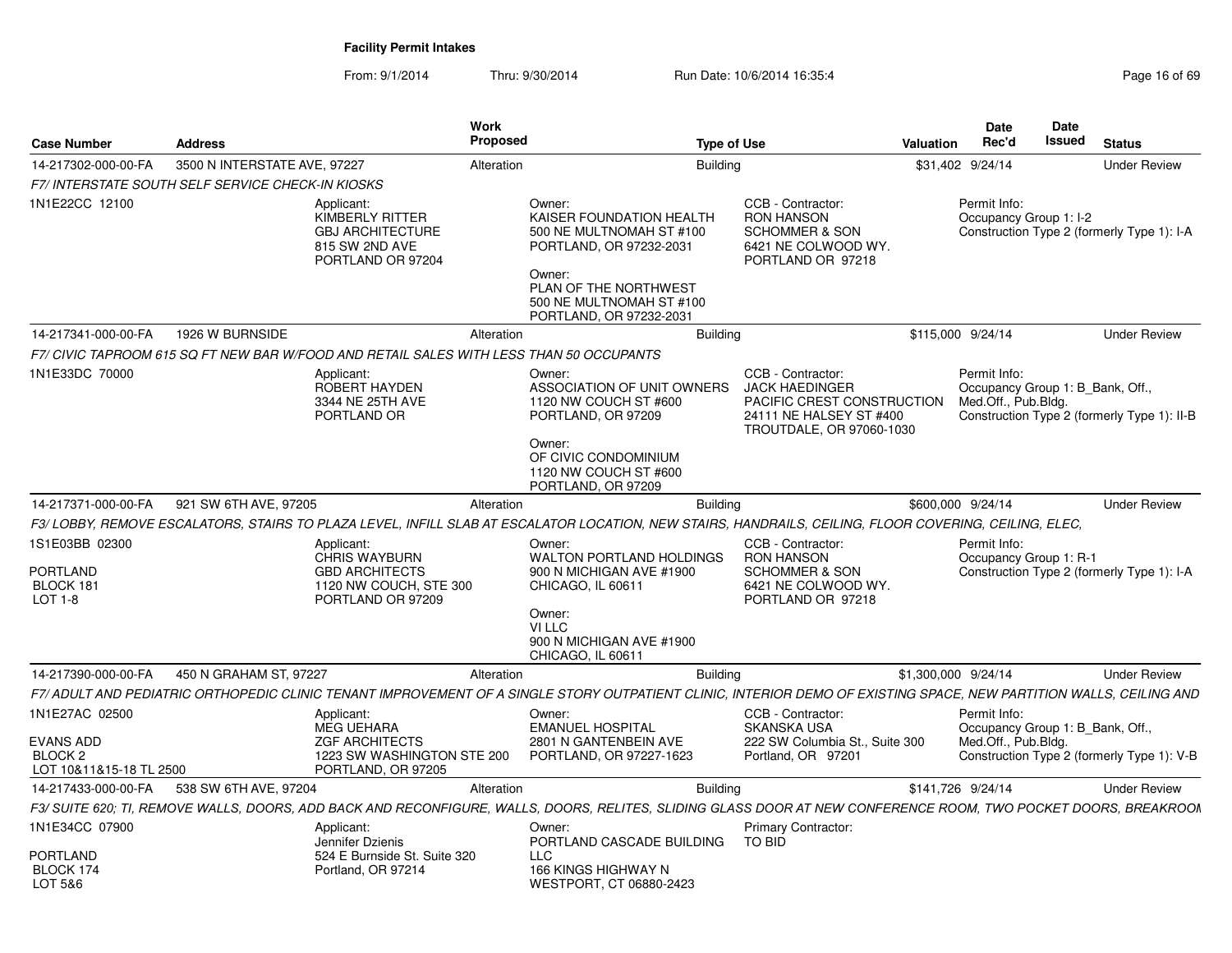| <b>Case Number</b>                                                                                    | <b>Address</b>                                             |                                                                                                                   | <b>Work</b><br>Proposed |                                                                                                                                                                     | <b>Type of Use</b> |                                                                                                                                         | <b>Valuation</b>    | <b>Date</b><br>Rec'd                             | Date<br><b>Issued</b> | <b>Status</b>                               |
|-------------------------------------------------------------------------------------------------------|------------------------------------------------------------|-------------------------------------------------------------------------------------------------------------------|-------------------------|---------------------------------------------------------------------------------------------------------------------------------------------------------------------|--------------------|-----------------------------------------------------------------------------------------------------------------------------------------|---------------------|--------------------------------------------------|-----------------------|---------------------------------------------|
| 14-217732-000-00-FA                                                                                   | 6840 N FATHOM ST, 97217                                    |                                                                                                                   | Alteration              |                                                                                                                                                                     | <b>Building</b>    |                                                                                                                                         |                     | \$13,253 9/25/14                                 |                       | <b>Under Review</b>                         |
|                                                                                                       | F11/BLDG #3 SUITES F & G EYELEVEL PALLET RACKING - PHASE 4 |                                                                                                                   |                         |                                                                                                                                                                     |                    |                                                                                                                                         |                     |                                                  |                       |                                             |
| 1N1E17B 00700                                                                                         |                                                            | Applicant:<br><b>JOHN CASELLI</b>                                                                                 |                         | Owner:<br>WESTON INVESTMENT CO LLC                                                                                                                                  |                    | CCB - Contractor:<br><b>B &amp; B INSTALLATIONS INC</b>                                                                                 |                     |                                                  |                       |                                             |
| SECTION 17 1N 1E<br>TL 700 3.62 ACRES                                                                 |                                                            | 18008 NE AIRPORT WAY<br>PORTLAND, OR 97230                                                                        |                         | NORTHWEST HANDLING SYSTEM: 2154 NE BROADWAY RM 200<br>PORTLAND, OR 97232-1590                                                                                       |                    | 14401 S GLEN OAK RD<br>OREGON CITY, OR 970459006                                                                                        |                     |                                                  |                       |                                             |
| 14-217840-000-00-FA                                                                                   | 111 SW 5TH AVE, 97204-3626                                 |                                                                                                                   | Alteration              |                                                                                                                                                                     | <b>Building</b>    |                                                                                                                                         | \$1,216,848 9/25/14 |                                                  |                       | <b>Under Review</b>                         |
|                                                                                                       |                                                            |                                                                                                                   |                         | F1/ TI, 16TH&17TH FLOOR; REMOVE WALLS, CABINETRY, ETC FROM BOTH FLOORS, ADD WALLS, DOORS, RELITES, GLASS WALL, CABINETRY, RESTROOMS, SHOWERS, BREAKROOM, GAMERC     |                    |                                                                                                                                         |                     |                                                  |                       |                                             |
| 1N1E34CD 01300                                                                                        |                                                            | Applicant:<br><b>MATT FITZGERALD</b><br><b>GBD ARCHITECTS INC</b><br>1120 NW Couch St. #300<br>Portland, OR 97209 |                         |                                                                                                                                                                     |                    | CCB - Contractor:<br><b>RUSSELL CONSTRUCTION INC.</b><br>20915 SW 105TH AVE<br>TUALATIN OR 97062                                        |                     | Permit Info:<br>Occupancy Group 1: B             |                       | Construction Type 2 (formerly Type 1): I-A  |
| 14-218204-000-00-FA                                                                                   | 1111 SW 2ND AVE                                            |                                                                                                                   | Alteration              |                                                                                                                                                                     | Building           |                                                                                                                                         |                     | \$10,000 9/26/14                                 |                       | <b>Under Review</b>                         |
|                                                                                                       | B2/ RESTROOM RENOVATIONS AND IMPROVEMENTS                  |                                                                                                                   |                         |                                                                                                                                                                     |                    |                                                                                                                                         |                     |                                                  |                       |                                             |
| 1S1E03BD1 90001                                                                                       |                                                            | Applicant:<br><b>INGRID HOFFMAN</b><br><b>LRS ARCHITECTS</b><br>720 NW DAVIS ST<br>PORTLAND, OR 97209             |                         | Owner:<br><b>MULTNOMAH COUNTY</b><br>401 N DIXON ST<br>PORTLAND, OR 97227                                                                                           |                    | <b>Primary Contractor:</b><br><b>TO BID</b>                                                                                             |                     |                                                  |                       |                                             |
| 14-218215-000-00-FA                                                                                   | 805 SW BROADWAY, 97205                                     |                                                                                                                   | Alteration              |                                                                                                                                                                     | <b>Building</b>    |                                                                                                                                         |                     | \$240,000 9/26/14                                |                       | <b>Under Review</b>                         |
|                                                                                                       |                                                            |                                                                                                                   |                         | F8/ PIE-OLOGY PIZZERIA (710 SW YAMHILL) SUITE H243 NEW TENANT 2,987 SQ FT RECONFIGURATION, NEW WALLS, RESTROOMS, STORAGE AND KITCHEN                                |                    |                                                                                                                                         |                     |                                                  |                       |                                             |
| 1S1E03BB 04400<br><b>PORTLAND</b><br>BLOCK 210<br><b>LOT 1-8</b><br>DEFERRED ADDITIONAL TAX LIABILITY |                                                            | Applicant:<br>CRYSTAL EDWARDS<br>WESTERN DESIGN GROUP<br>2300 EAST THIRD LOOP STE 110<br>VANCOUVER, WA 98661      |                         | Owner:<br>FOX TOWER L L C<br>805 SW BROADWAY #2020<br>PORTLAND, OR 97205                                                                                            |                    | CCB - Contractor:<br>Kevin Moisan<br><b>WESTERN CONSTRUCTION</b><br><b>SERVICES</b><br>2300 EAST THIRD LOOP #110<br>VANCOUVER, WA 98661 |                     | Permit Info:<br>Occupancy Group 1: B             |                       | Construction Type 2 (formerly Type 1): I-A  |
| 14-218389-000-00-FA                                                                                   | 317 SW ALDER ST, 97204                                     |                                                                                                                   | Alteration              |                                                                                                                                                                     | Building           |                                                                                                                                         |                     | \$47,000 9/26/14                                 |                       | <b>Under Review</b>                         |
|                                                                                                       |                                                            |                                                                                                                   |                         | F2/ SUITE 500: TI. TENANT EXPANSION. REMOVE SOME PARTITION WALLS. REOPEN CONNECTION FROM 5TH FLOOR LOYALTY BUILDING TO 4TH FLOOR OF THE HAMILTON BUILDING. OFFICES. |                    |                                                                                                                                         |                     |                                                  |                       |                                             |
| 1S1E03BA 07400                                                                                        |                                                            | Applicant:<br><b>DAN YOUNG</b>                                                                                    |                         | Owner:<br>LOYALTY HOLDINGS LLC                                                                                                                                      |                    | CCB - Contractor:<br>5D CONTRACTORS LLC                                                                                                 |                     | Permit Info:<br>Occupancy Group 1: B_Bank, Off., |                       |                                             |
| PORTLAND<br>BLOCK 48<br>LOT <sub>4</sub>                                                              |                                                            | <b>OREGON BUSINESS</b><br><b>ARCHITECTURE</b><br>PO BOX 80301<br>PORTLAND, OR 97280                               |                         | <b>3657 MAIN ST</b><br>MANCHESTER, VT 05254                                                                                                                         |                    | PO BOX 416<br>CORBETT, OR 97019                                                                                                         |                     | Med.Off., Pub.Blda.                              |                       |                                             |
| 14-218470-000-00-FA                                                                                   | 7901 SE DIVISION ST, 97215                                 |                                                                                                                   | Alteration              |                                                                                                                                                                     | <b>Building</b>    |                                                                                                                                         |                     | \$20,000 9/26/14                                 |                       | 9/30/14 Issued                              |
|                                                                                                       |                                                            |                                                                                                                   |                         | B1/4TH FLOOR/NEW ACOUSTIC STUD WALL, SPLIT CARPET AND INSTALL WALL TO SUBFLOOR. INFILL CEILING GRID, MOVE SUPPLY GRILL AND REBALANCE SYSTEM                         |                    |                                                                                                                                         |                     |                                                  |                       |                                             |
| 1S2E05DD 03400                                                                                        |                                                            | Applicant:<br>Sam Stadler                                                                                         |                         | Owner:<br>PORTLAND COMMUNITY COLLEGE ONEILL ELECTRIC INC                                                                                                            |                    | CCB - Contractor:                                                                                                                       |                     | Permit Info:<br>Occupancy Group 1: B_Bank, Off., |                       |                                             |
| SECTION 05 1S 2E<br>TL 3400 3.54 ACRES                                                                |                                                            | SRG Partnership Inc.<br>621 SW Morrison St #200<br>Portland, OR 97205                                             |                         | PO BOX 19000<br>PORTLAND, OR 97280-0990                                                                                                                             |                    | 4444 SE 27TH AVE<br>PORTLAND, OR 97202                                                                                                  |                     | Med.Off., Pub.Bldg.                              |                       | Construction Type 2 (formerly Type 1): II-B |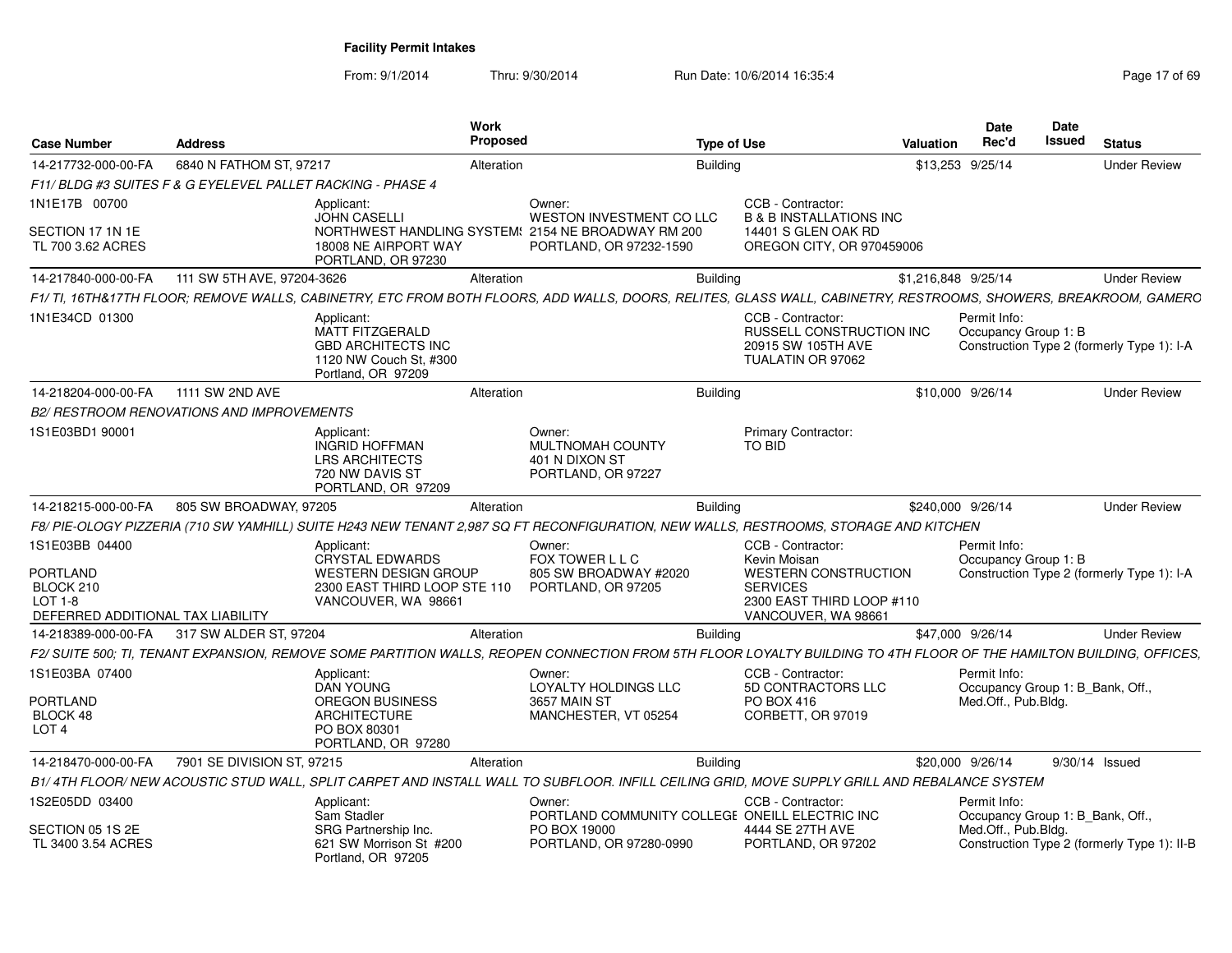| Case Number                                                               | <b>Address</b>                        |                                                                                                                                | Work<br><b>Proposed</b> |                                                                                                                                                                 | <b>Type of Use</b> |                                                                                   | <b>Valuation</b> | Date<br>Rec'd                                    | Date<br>Issued | <b>Status</b>                              |
|---------------------------------------------------------------------------|---------------------------------------|--------------------------------------------------------------------------------------------------------------------------------|-------------------------|-----------------------------------------------------------------------------------------------------------------------------------------------------------------|--------------------|-----------------------------------------------------------------------------------|------------------|--------------------------------------------------|----------------|--------------------------------------------|
| 14-218756-000-00-FA                                                       | 26 SW SALMON ST, 97204                |                                                                                                                                | Alteration              |                                                                                                                                                                 | <b>Building</b>    |                                                                                   |                  | \$20,000 9/29/14                                 |                | <b>Under Review</b>                        |
|                                                                           |                                       |                                                                                                                                |                         | B2/ NEW GLASS SECURITY DOORS, RELITES, WALL BUILD OUT FOR NEW DOORS, PAINT, PATCH CARPET, ELEC                                                                  |                    |                                                                                   |                  |                                                  |                |                                            |
| 1S1E03BD 00200                                                            |                                       | Applicant:<br><b>Alfred Bran</b>                                                                                               |                         | Owner:<br><b>IEH PORTLAND LLC</b>                                                                                                                               |                    | CCB - Contractor:<br><b>MARK BECKIUS</b>                                          |                  |                                                  |                |                                            |
| PORTLAND<br>BLOCK 6<br>LOT 1-8                                            |                                       | 121 SW SALMON<br>Portland, OR 97204                                                                                            |                         | 1WTC0510-CORPORATE TAX<br>DEPT 121 SW SALMO<br>PORTLAND, OR 97204                                                                                               |                    | REIMERS & JOLIVETTE INC<br>2344 NW 24TH AVE<br>Portland, OR 97210                 |                  |                                                  |                |                                            |
| 14-218779-000-00-FA                                                       | 6500 SW MACADAM AVE - Unit 300, 97201 |                                                                                                                                | Alteration              |                                                                                                                                                                 | <b>Building</b>    |                                                                                   |                  | \$25,000 9/29/14                                 |                | <b>Under Review</b>                        |
|                                                                           |                                       |                                                                                                                                |                         | F2/SUITE 185; DEMO CASEWORK, NEW WALLS FOR OFFICES, CONFERENCE ROOM, BREAKROOM, DOORS, RELITES, NEW DOOR, RELITE IN WALL IN RECEPTION AREA, CEILING, ELEC, PLBG |                    |                                                                                   |                  |                                                  |                |                                            |
| 1S1E15DC 00400                                                            |                                       | Applicant:                                                                                                                     |                         | Owner:                                                                                                                                                          |                    |                                                                                   |                  | Permit Info:                                     |                |                                            |
| SOUTHERN PORTLAND<br>BLOCK 6<br>LOT 9-18 TL 400                           |                                       | <b>MARK WOLFE</b><br>2510 NE MULTNOMAH<br>PORTLAND, OR 97232                                                                   |                         | WESTON INVESTMENT CO LLC<br>2154 NE BROADWAY RM 200<br>PORTLAND, OR 97232-1590                                                                                  |                    |                                                                                   |                  | Occupancy Group 1: B<br>$II-1HR$                 |                | Construction Type 2 (formerly Type 1):     |
| 14-218795-000-00-FA                                                       | 309 SW 6TH AVE, 97205                 |                                                                                                                                | Alteration              |                                                                                                                                                                 | <b>Building</b>    |                                                                                   |                  | \$15,000 9/29/14                                 |                | <b>Under Review</b>                        |
|                                                                           |                                       | B1/ (3 LOCATIONS ON 4TH FLOOR) REMOVE PATITION WALLS AND SAW CUT (1) NEW 4x8 WALL OPENING                                      |                         |                                                                                                                                                                 |                    |                                                                                   |                  |                                                  |                |                                            |
| 1N1E34CC 03800                                                            |                                       | Applicant:<br><b>Tom Ellicott</b><br><b>Beardsley Building Development</b><br>115 SW Ash Street, Ste 500<br>Portland, OR 97204 |                         | Owner:<br>HISTORIC U S NATIONAL BANK<br><b>BLOCK LLC</b><br>115 SW ASH ST #500<br>PORTLAND, OR 97204                                                            |                    |                                                                                   |                  | Permit Info:<br>Occupancy Group 1: B             |                | Construction Type 2 (formerly Type 1): I-B |
| 14-218803-000-00-FA                                                       | 510 SW 3RD AVE, 97204                 |                                                                                                                                | Alteration              |                                                                                                                                                                 | <b>Building</b>    |                                                                                   |                  | \$8,500 9/29/14                                  |                | <b>Under Review</b>                        |
|                                                                           |                                       | B2/ SUITE 200; ADD WALLS TO CREATE TWO OFFICES, DOORS, CEILING, ELEC                                                           |                         |                                                                                                                                                                 |                    |                                                                                   |                  |                                                  |                |                                            |
| 1S1E03BA 05300                                                            |                                       | Applicant:<br><b>DAN YOUNG</b><br>OREGON BUSINESS<br><b>ARCHITECTURE</b><br>PO BOX 80301<br>PORTLAND, OR 97280                 |                         | Owner:<br><b>LOYALTY HOLDINGS LLC</b><br>3657 MAIN ST<br>MANCHESTER, VT 05254                                                                                   |                    | CCB - Contractor:<br><b>5D CONTRACTORS LLC</b><br>PO BOX 416<br>CORBETT, OR 97019 |                  |                                                  |                |                                            |
| 14-218952-000-00-FA                                                       | 121 SW MORRISON ST, 97204             |                                                                                                                                | Alteration              |                                                                                                                                                                 | <b>Building</b>    |                                                                                   |                  | \$49,000 9/29/14                                 |                | <b>Under Review</b>                        |
|                                                                           |                                       |                                                                                                                                |                         | F5/ 5TH FLOOR, TI, EXPAND INTO ADJACENT SPACE, REMOVE PARTITIONS, RECONFIGURE FOR OFFICES, CONFERENCE ROOMS, FLOORING, CEILING, DOORS, ELEC                     |                    |                                                                                   |                  |                                                  |                |                                            |
| 1S1E03BA 02700                                                            |                                       | Applicant:<br>DONN STURDIVANT                                                                                                  |                         | Owner:<br>TERRACE TOWER USA-                                                                                                                                    |                    | CCB - Contractor:<br>RUSSELL CONSTRUCTION INC                                     |                  | Permit Info:<br>Occupancy Group 1: B_Bank, Off., |                |                                            |
| <b>PORTLAND</b><br><b>BLOCK 15</b><br><b>LOT 1-4</b><br>LOT 7&8 EXC W 75' |                                       | 20915 SW 105TH<br>TUALATIN OR 97062                                                                                            |                         | PORTLAND INC<br>121 SW MORRISON ST #250<br>PORTLAND, OR 97204-3179                                                                                              |                    | 20915 SW 105TH AVE<br>TUALATIN OR 97062                                           |                  | Med.Off., Pub.Bldg.                              |                | Construction Type 2 (formerly Type 1): I-A |
| 14-219036-000-00-FA                                                       | 220 NW 2ND AVE, 97209                 |                                                                                                                                | Alteration              |                                                                                                                                                                 | <b>Building</b>    |                                                                                   |                  | \$128,605 9/29/14                                |                | <b>Under Review</b>                        |
|                                                                           |                                       |                                                                                                                                |                         | F1/ SUITE 600/ CREATE TWO OFFICES FROM FOUR SMALLER OFFICES - NEW PARTITION WALLS, FINISHES, ELECTRICAL, MECHANICAL                                             |                    |                                                                                   |                  |                                                  |                |                                            |
| 1N1E34CA 04500                                                            |                                       | Applicant:<br><b>ANTHONY SILVESTRINI</b>                                                                                       |                         | Owner:<br>ONE PACIFIC SQUARE CF LLC                                                                                                                             |                    | CCB - Contractor:<br><b>LANGLEY INVESTMENT</b>                                    |                  |                                                  |                |                                            |
| <b>COUCHS ADD</b><br>BLOCK 14<br>LOT 1-8 EXC PT IN ST                     |                                       | 825 NE MULTNOMAH STE 1275<br>PORTLAND OR 97232                                                                                 |                         | 1211 SW 5TH AVE #2230<br>PORTLAND, OR 97204-3735                                                                                                                |                    | <b>PROPERTIES INC</b><br>825 NE MULTNOMAH ST STE 1275<br>PORTLAND, OR 97232       |                  |                                                  |                |                                            |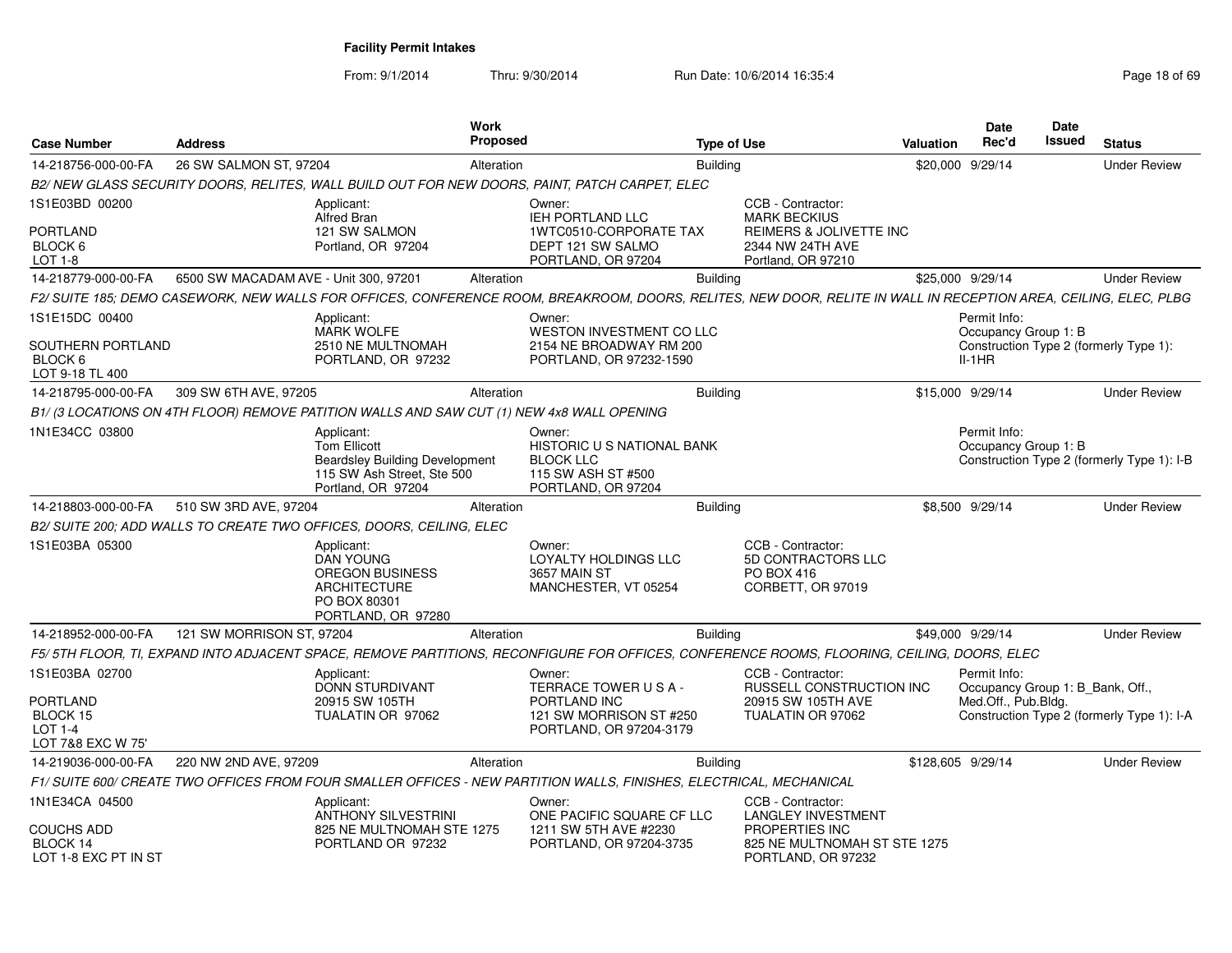| <b>Case Number</b>                                                                                                 | <b>Address</b>            |                                                                                                                                                                       | <b>Work</b><br><b>Proposed</b>                                                                            | <b>Type of Use</b> |                                                                                                                                     | Valuation         | Date<br>Rec'd                                   | <b>Date</b><br>Issued                  | <b>Status</b>                              |
|--------------------------------------------------------------------------------------------------------------------|---------------------------|-----------------------------------------------------------------------------------------------------------------------------------------------------------------------|-----------------------------------------------------------------------------------------------------------|--------------------|-------------------------------------------------------------------------------------------------------------------------------------|-------------------|-------------------------------------------------|----------------------------------------|--------------------------------------------|
| 14-219066-000-00-FA                                                                                                | 2055 NW SAVIER ST, 97209  |                                                                                                                                                                       | Alteration                                                                                                | <b>Building</b>    |                                                                                                                                     | \$222,100 9/29/14 |                                                 | 10/6/14 Issued                         |                                            |
|                                                                                                                    |                           | F7/3RD.4TH &5TH FLOORS, TI, NEW WALLS, DOORS, GLASS WALLS, FOR MULTIPLE OFFICES, CONFERENCE ROOMS, SPREAD OVER THREE FLOORS                                           |                                                                                                           |                    |                                                                                                                                     |                   |                                                 |                                        |                                            |
| 1N1E28CD 02300<br><b>COUCHS ADD</b><br>BLOCK 293 TL 2300<br>LAND & IMPS SEE R529517 (R180230571)<br>FOR OTHER IMPS |                           | Applicant:<br>Paul Drew<br><b>Precision Construction</b><br>8025 NE Killingsworth<br>Portland, OR 97218                                                               | Owner:<br><b>CON-WAY PROPERTIES INC</b><br>PO BOX 4138<br>PORTLAND, OR 97208-4138                         |                    | CCB - Contractor:<br>MIKE JORDAN<br>PRECISION CONSTRUCTION<br><b>COMPANY</b><br>8025 NE KILLINGSWORTH ST<br>PORTLAND, OR 97218-4029 |                   | Permit Info:<br>Med.Off., Pub.Bldg.             | Occupancy Group 1: B_Bank, Off.,       | Construction Type 2 (formerly Type 1): I-A |
| 14-219246-000-00-FA                                                                                                | 15849 N LOMBARD ST, 97203 |                                                                                                                                                                       | Alteration                                                                                                | <b>Building</b>    |                                                                                                                                     | \$655,000 9/30/14 |                                                 |                                        | <b>Under Review</b>                        |
|                                                                                                                    |                           | F7/APPROX 4896 SF TENANT IMPROVEMENT WITHIN EXISTING WAREHOUSE SPACE - EXPAND OFFICE AREA INCLUDING NEW INTERIOR WALLS, DOORS, FINISHES, PLUMBING AND ELECTRIC.       |                                                                                                           |                    |                                                                                                                                     |                   |                                                 |                                        |                                            |
| 2N1W24 02100                                                                                                       |                           | Applicant:<br>HEATHER MCGRATH<br>MYHRE GROUP ARCHITECTS<br>620 SW 5TH AVE, STE 500<br>PORTLAND, OR 97204                                                              | Owner:<br>CALWEST INDUSTRIAL<br>800 5TH AVE STE 4100<br>SEATTLE, WA 98104-3100<br>Owner:                  |                    | CCB - Contractor:<br>R & H CONSTRUCTION<br>1530 SW TAYLOR STREET<br>PORTLAND, OR 97205                                              |                   |                                                 |                                        |                                            |
|                                                                                                                    |                           |                                                                                                                                                                       | <b>PROPERTIES LLC</b><br>800 5TH AVE STE 4100<br>SEATTLE, WA 98104-3100                                   |                    |                                                                                                                                     |                   |                                                 |                                        |                                            |
| 14-206467-000-00-FA                                                                                                | 4805 NE GLISAN ST, 97213  |                                                                                                                                                                       | Alteration                                                                                                | Electrical         |                                                                                                                                     |                   | \$9/2/14                                        | 9/2/14 Final                           |                                            |
|                                                                                                                    |                           | voice/data - 3RD FLOOR, UNIT 3G; DEMO EXISTING FLOOR SPACE, REMOVE WALLS, DOORS, FIXTURES, ADD BACK FOR BUILDOUT OF NEW MATERNITY NURSING UNIT, WALLS, DOORS, RELITES |                                                                                                           |                    |                                                                                                                                     |                   |                                                 |                                        |                                            |
| 1N2E31BD 04100<br>SECTION 31 1N 2E<br>TL 4100 9.54 ACRES                                                           |                           | Applicant<br>XTREME COMMUNICATIONS INC.<br>PO BOX 272<br>TROUTDALE OR 97060-0272                                                                                      | Owner:<br>PROVIDENCE HEALTH<br>4400 NE HALSEY ST BLDG 2 #190<br>PORTLAND, OR 97213-1545<br>Owner:         |                    |                                                                                                                                     |                   | Permit Info:<br>Occupancy Group 1: I1.1<br>I-FR | Construction Type 2 (formerly Type 1): |                                            |
|                                                                                                                    |                           |                                                                                                                                                                       | SERVICES-OREGON<br>4400 NE HALSEY ST BLDG 2 #190<br>PORTLAND, OR 97213-1545                               |                    |                                                                                                                                     |                   |                                                 |                                        |                                            |
| 14-206833-000-00-FA                                                                                                | 851 SW 6TH AVE, 97205     |                                                                                                                                                                       | Alteration                                                                                                | Electrical         |                                                                                                                                     |                   | \$9/2/14                                        | $9/2/14$ Issued                        |                                            |
|                                                                                                                    |                           | voice/data,security - FLOORS 7,8 & 9 SMARSH NEW TENANT REMODEL, NEW WALLS, DOORS, RELITES FOR PRIVATE AND OPEN OFFICE, CONFERENCE ROOMS, BREAK ROOMS AND OTHER OFFI   |                                                                                                           |                    |                                                                                                                                     |                   |                                                 |                                        |                                            |
| 1S1E03BB 02100                                                                                                     |                           | Applicant:<br>STONER ELECTRIC, INC.<br>1904 SE OCHOCO ST.<br>MILWAUKIE OR 97222-7315                                                                                  | Owner:<br>SFI 811 SW 6TH AVENUE LLC<br>260 CALIFORNIA ST STE 300<br>SAN FRANCISCO, CA 94111               |                    |                                                                                                                                     |                   | Permit Info:<br>Occupancy Group 1: B            |                                        | Construction Type 2 (formerly Type 1): I-A |
| 14-206895-000-00-FA                                                                                                | 1001 SW 5TH AVE, 97204    |                                                                                                                                                                       | Alteration                                                                                                | Electrical         |                                                                                                                                     |                   | \$9/2/14                                        | $9/2/14$ Issued                        |                                            |
| 6-9th floors GSA Court TI - HVAC controls                                                                          |                           |                                                                                                                                                                       |                                                                                                           |                    |                                                                                                                                     |                   |                                                 |                                        |                                            |
| 1S1E03BB 00800<br><b>PORTLAND</b><br>BLOCK 169<br><b>LOT 1-8</b><br>SEE R246278 (R667717341)                       |                           | Applicant:<br>AMERICAN HEATING INC.<br>5035 SE 24TH<br>PORTLAND OR 97202-4765                                                                                         | Owner:<br>OR-CONGRESS CENTER LP<br>235 MONTGOMERY ST 16TH<br><b>FLOOR</b><br>SAN FRANCISCO, CA 94104-3104 |                    |                                                                                                                                     |                   | Permit Info:<br>Occupancy Group 1: B            |                                        | Construction Type 2 (formerly Type 1): I-A |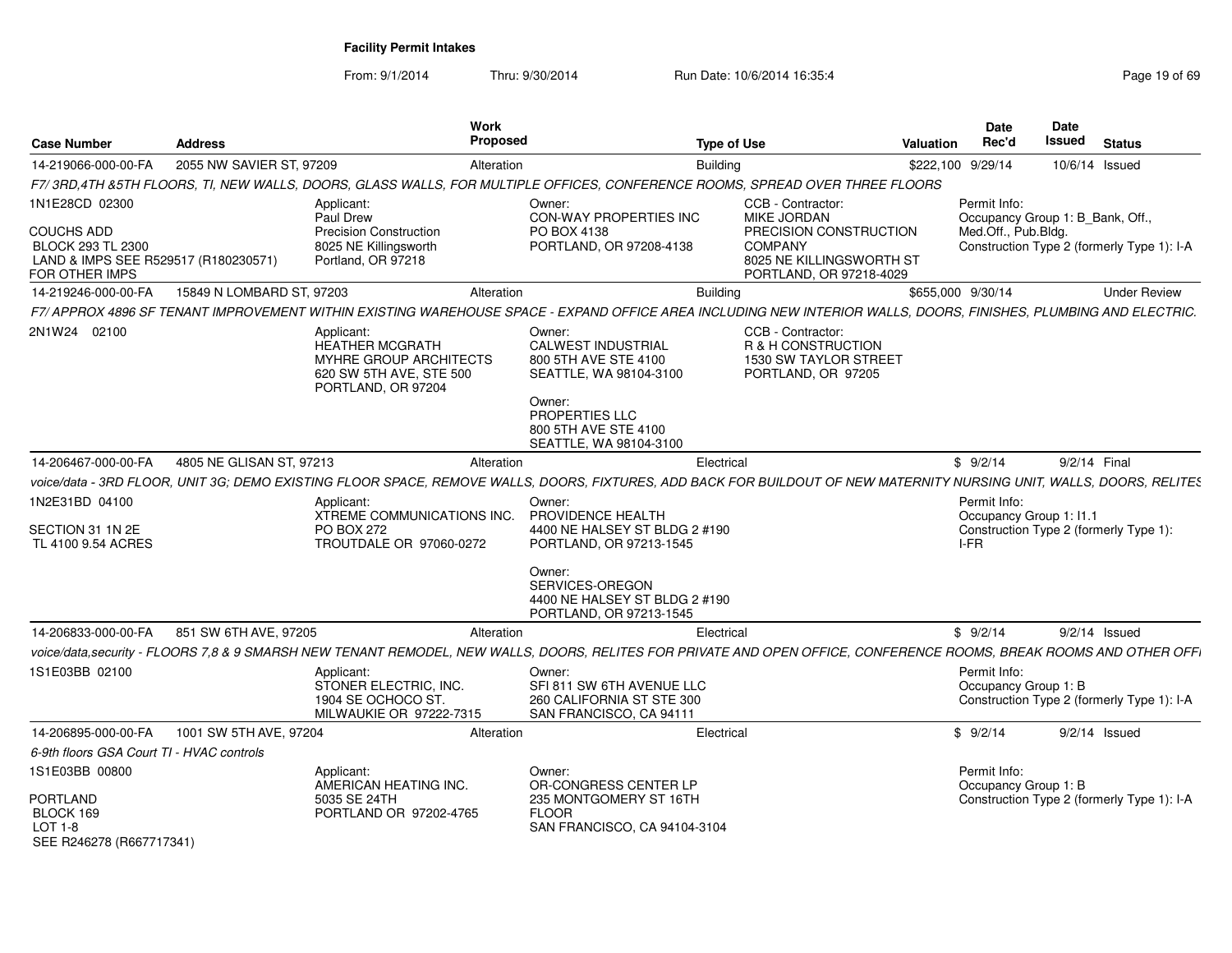From: 9/1/2014

Thru: 9/30/2014 Run Date: 10/6/2014 16:35:4

| <b>Case Number</b>                                                       | <b>Address</b>               |                                                                                                                         | <b>Work</b><br><b>Proposed</b> |                                                                                                                                                                                     | <b>Type of Use</b> |                                                                                    | Valuation | Date<br>Rec'd                                                           | <b>Date</b><br>Issued | <b>Status</b>                               |
|--------------------------------------------------------------------------|------------------------------|-------------------------------------------------------------------------------------------------------------------------|--------------------------------|-------------------------------------------------------------------------------------------------------------------------------------------------------------------------------------|--------------------|------------------------------------------------------------------------------------|-----------|-------------------------------------------------------------------------|-----------------------|---------------------------------------------|
| 14-207006-000-00-FA                                                      | 319 SW WASHINGTON ST, 97204  |                                                                                                                         | Alteration                     |                                                                                                                                                                                     | Electrical         |                                                                                    |           | \$9/2/14                                                                | 9/2/14 Final          |                                             |
|                                                                          |                              | SUITE 900 NEW WALLS AND DOORS, ADD GARAGE DOOR TO SEPARATE CONFERENCE ROOMS                                             |                                |                                                                                                                                                                                     |                    |                                                                                    |           |                                                                         |                       |                                             |
| 1N1E34CD 07800                                                           |                              | Applicant:<br>PROCOM TECHNOLOGIES LLC<br>PO BOX 22288<br>PORTLAND, OR 97269                                             |                                | Owner:<br>THREE NINETEEN WASHINGTON<br><b>LLC</b><br>PO BOX 416<br>MANCHESTER, VT 05254                                                                                             |                    | CCB - Contractor:<br>PROCOM TECHNOLOGIES LLC<br>PO BOX 22288<br>PORTLAND, OR 97269 |           | Permit Info:<br>Occupancy Group 1: B Bank, Off.,<br>Med.Off., Pub.Bldg. |                       |                                             |
| 14-207055-000-00-FA                                                      | 5600 NE HASSALO ST, 97213    |                                                                                                                         | Alteration                     |                                                                                                                                                                                     | Electrical         |                                                                                    |           | \$9/3/14                                                                |                       | $9/3/14$ Issued                             |
| <b>INFINITY Expansion - HVAC controls</b>                                |                              |                                                                                                                         |                                |                                                                                                                                                                                     |                    |                                                                                    |           |                                                                         |                       |                                             |
| 1N2E31 00100                                                             |                              | Applicant:<br><b>MARK L GOHMAN</b><br>GOHMAN MECHANICAL INC<br>14505 SE HIGHWAY 212<br>CLACKAMAS OR 97015-8918          |                                | Owner:<br>PACIFIC REALTY ASSOCIATES<br>15115 SW SEQUOIA PKWY<br>#200-WMI<br>PORTLAND, OR 97224                                                                                      |                    |                                                                                    |           |                                                                         |                       |                                             |
| 14-207060-000-00-FA                                                      | 601 SW 2ND AVE, 97204        |                                                                                                                         | Alteration                     |                                                                                                                                                                                     | Electrical         |                                                                                    |           | \$9/3/14                                                                |                       | 9/3/14 Under Inspection                     |
|                                                                          |                              | power - 7TH & 10TH FLOOR RECEPTION & ELEVATOR LOBBY REMODEL                                                             |                                |                                                                                                                                                                                     |                    |                                                                                    |           |                                                                         |                       |                                             |
| 1S1E03BA 05000                                                           |                              | Applicant:                                                                                                              |                                | Owner:                                                                                                                                                                              |                    |                                                                                    |           |                                                                         |                       |                                             |
| <b>PORTLAND</b><br>BLOCK <sub>20</sub><br>LOT 1-4 EXC PT IN ST & LOT 5-8 |                              | CHRISTENSON ELECTRIC INC.<br>111 SW COLUMBIA ST. STE 480<br>PORTLAND OR 97201-5838                                      |                                | MORRISON STREET CF LLC<br>1211 SW 5TH AVE #2230<br>PORTLAND, OR 97204                                                                                                               |                    |                                                                                    |           |                                                                         |                       |                                             |
| 14-207072-000-00-FA                                                      | 1201 NE LLOYD BLVD, 97232    |                                                                                                                         | Alteration                     |                                                                                                                                                                                     | Electrical         |                                                                                    |           | \$9/3/14                                                                | 9/3/14 Final          |                                             |
|                                                                          |                              |                                                                                                                         |                                | power, voice/data, cctv - INTEGRA 7TH FLOOR ADDS - MOVE FLAT PANEL DISPLAY / ADD DATA LOCATION / ADD POWER FOR FLAT PANEL DISPLAY                                                   |                    |                                                                                    |           |                                                                         |                       |                                             |
| 1N1E35BD 00400<br>HOLLADAYS ADD<br><b>BLOCK 142 TL 400</b>               |                              | Applicant:<br>COCHRAN INC. dba BROADWAY<br><b>ELECTRIC</b><br>7550 SW TECH CENTER DR STE<br>220<br>TIGARD OR 97223-8061 |                                | Owner:<br>GPT PORTLAND OR 1201 LLOYD<br><b>LLC</b><br>1201 NE LLOYD BLVD #150<br>PORTLAND, OR 97232                                                                                 |                    |                                                                                    |           |                                                                         |                       |                                             |
| 14-207239-000-00-FA                                                      | 919 NE 19TH AVE, 97232       |                                                                                                                         | Alteration                     |                                                                                                                                                                                     | Electrical         |                                                                                    |           | \$9/3/14                                                                |                       | $9/3/14$ Issued                             |
|                                                                          |                              |                                                                                                                         |                                | power - FIRST FLOOR - CREATE THREE SMALL OFFICE AREAS IN WING BETWEEN THE TWO BUILDINGS. INSTALL NEW PARTITION WALLS, DOORS, ELECTRIC AND FINISHES. NO EXTERIOR WOR                 |                    |                                                                                    |           |                                                                         |                       |                                             |
| 1N1E35AC 00100                                                           |                              | Applicant:<br>BACHOFNER ELECTRIC, LLC.                                                                                  |                                | Owner:<br><b>WESTON INVESTMENT CO LLC</b>                                                                                                                                           |                    |                                                                                    |           | Permit Info:<br>Occupancy Group 1: B                                    |                       |                                             |
| <b>SULLIVANS ADD</b><br><b>BLOCK 36 TL 100</b>                           |                              | 12031 NE MARX ST.<br>PORTLAND OR 97220                                                                                  |                                | 2154 NE BROADWAY RM 200<br>PORTLAND, OR 97232-1590                                                                                                                                  |                    |                                                                                    |           |                                                                         |                       | Construction Type 2 (formerly Type 1): II-A |
| 14-207446-000-00-FA                                                      | 3600 N INTERSTATE AVE, 97227 |                                                                                                                         | Alteration                     |                                                                                                                                                                                     | Electrical         |                                                                                    |           | \$9/3/14                                                                |                       | $9/3/14$ Issued                             |
|                                                                          |                              |                                                                                                                         |                                | data (relocation) - 1ST FLOOR 1,613 SQ FT INTERIOR DEMO OF EXISTING WALLS AND EQUIPMENT TO ACCOMMODATE FUTURE NEW MRI ROOM AND SUPPORT AREA - data                                  |                    |                                                                                    |           |                                                                         |                       |                                             |
| 1N1E22CC 13200<br><b>MULTNOMAH</b><br>BLOCK 31<br>LOT 1-16 TL 13200      |                              | Applicant:<br>COCHRAN INC. dba BROADWAY<br><b>ELECTRIC</b><br>7550 SW TECH CENTER DR STE<br>220<br>TIGARD OR 97223-8061 |                                | Owner:<br>KAISER FOUNDATION HEALTH<br>500 NE MULTNOMAH ST #100<br>PORTLAND, OR 97232-2031<br>Owner:<br>PLAN OF THE NORTHWEST<br>500 NE MULTNOMAH ST #100<br>PORTLAND, OR 97232-2031 |                    |                                                                                    |           |                                                                         |                       |                                             |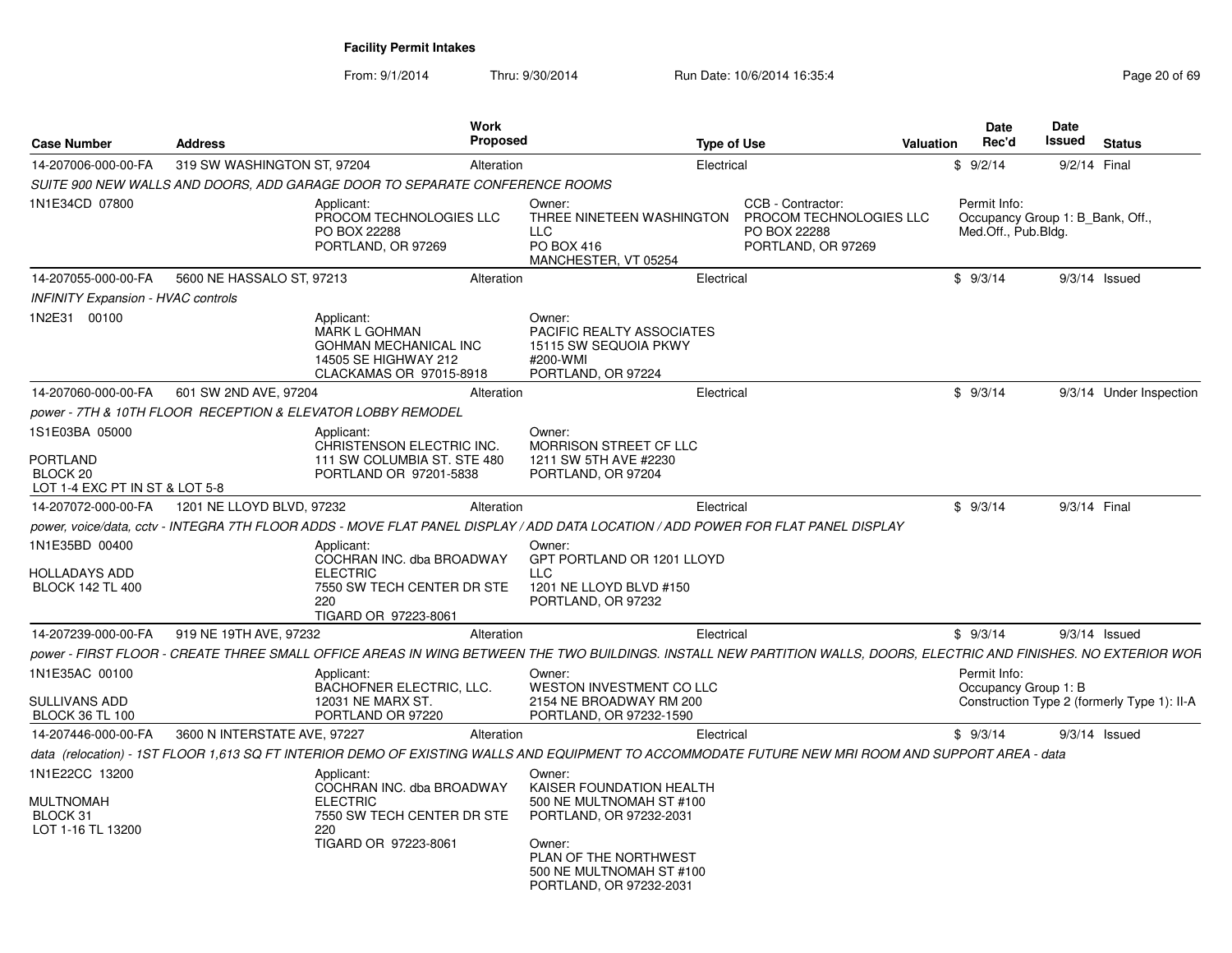| <b>Case Number</b>                                                                                                              | <b>Address</b>                                           | Work<br>Proposed                                                                                                                |                                                                                         | <b>Type of Use</b> | Valuation | Date<br>Rec'd                        | Date<br>Issued | <b>Status</b>                                                                   |
|---------------------------------------------------------------------------------------------------------------------------------|----------------------------------------------------------|---------------------------------------------------------------------------------------------------------------------------------|-----------------------------------------------------------------------------------------|--------------------|-----------|--------------------------------------|----------------|---------------------------------------------------------------------------------|
| 14-207455-000-00-FA                                                                                                             | 308 SW 2ND AVE, 97204                                    | Alteration                                                                                                                      |                                                                                         | Electrical         |           | \$9/3/14                             |                | 9/3/14 Under Inspection                                                         |
|                                                                                                                                 | 2nd floor Common Areas remodel - power/fire alarm wiring |                                                                                                                                 |                                                                                         |                    |           |                                      |                |                                                                                 |
| 1N1E34CD 04600                                                                                                                  |                                                          | Applicant:<br>CHRISTENSON ELECTRIC INC.<br>111 SW COLUMBIA ST. STE 480<br>PORTLAND OR 97201-5838                                | Owner:<br><b>NGP DUNCAN PLAZA</b><br>PO BOX 4900 DEPT #360<br>SCOTTSDALE, AZ 85261-4900 |                    |           | Permit Info:                         |                | Occupancy Group 1: A-2_Restaurant<br>Construction Type 2 (formerly Type 1): I-A |
|                                                                                                                                 |                                                          |                                                                                                                                 | Owner:<br>PORTLAND LLC<br>PO BOX 4900 DEPT #360<br>SCOTTSDALE, AZ 85261-4900            |                    |           |                                      |                |                                                                                 |
| 14-207485-000-00-FA                                                                                                             | 222 SW CLAY ST, 97201                                    | Alteration                                                                                                                      |                                                                                         | Electrical         |           | \$9/3/14                             |                | <b>Under Review</b>                                                             |
| Cooling Tower replacement - power                                                                                               |                                                          |                                                                                                                                 |                                                                                         |                    |           |                                      |                |                                                                                 |
| 1S1E03BC 03300                                                                                                                  |                                                          |                                                                                                                                 | Owner:                                                                                  |                    |           |                                      |                |                                                                                 |
| PORTLAND<br>INC PT VAC ST BLOCK 132                                                                                             |                                                          |                                                                                                                                 | PORTLAND CITY OF<br>1120 SW 5TH AVE #1204<br>PORTLAND, OR 97204-1912                    |                    |           |                                      |                |                                                                                 |
| 14-207497-000-00-FA                                                                                                             | 421 SW 6TH AVE, 97205                                    | Alteration                                                                                                                      |                                                                                         | Electrical         |           | \$9/3/14                             |                | <b>Under Review</b>                                                             |
| 13TH FL COMMON AREA TI - power                                                                                                  |                                                          |                                                                                                                                 |                                                                                         |                    |           |                                      |                |                                                                                 |
| 1N1E34CC 04300                                                                                                                  |                                                          |                                                                                                                                 | Owner:                                                                                  |                    |           |                                      |                |                                                                                 |
| PORTLAND<br>BLOCK 176<br>LOT 1-4                                                                                                |                                                          |                                                                                                                                 | UPI COMMONWEALTH LLC<br>1215 FOURTH AVE STE 600<br>SEATTLE, WA 98161                    |                    |           |                                      |                |                                                                                 |
| 14-207500-000-00-FA                                                                                                             | 7000 NE AIRPORT WAY, 97218                               | Alteration                                                                                                                      |                                                                                         | Electrical         |           | \$9/3/14                             | 9/3/14 Final   |                                                                                 |
|                                                                                                                                 |                                                          | pwr - PDX OREGON MARKET FOOD CARTS, ADD 3 FOOD CARTS TO THE FOOD COURT AREA - pwr                                               |                                                                                         |                    |           |                                      |                |                                                                                 |
| 1N2E08B 00400<br>SECTION 08 1N 2E<br>TL 400 7.39 ACRES<br><b>TERMINAL BLDG</b><br><b>NONTAXABLE</b><br>SEE TAXABLE SUB ACCOUNTS |                                                          | Applicant:<br>OREGON ELECTRIC<br>CONSTRUCTION INC. /DBA<br>OREGON ELECTRIC GROUP.<br>1709 SE 3RD AVE.<br>PORTLAND OR 97214-4547 | Owner:<br>PORT OF PORTLAND<br>PO BOX 3529<br>PORTLAND, OR 97208-3529                    |                    |           |                                      |                |                                                                                 |
| 14-207540-000-00-FA                                                                                                             | 421 SE 10TH AVE, 97214                                   | Alteration                                                                                                                      |                                                                                         | Electrical         |           | \$9/3/14                             |                | <b>Under Review</b>                                                             |
|                                                                                                                                 | pwr - REMOVE AND REPLACE HVAC UNIT - pwr                 |                                                                                                                                 |                                                                                         |                    |           |                                      |                |                                                                                 |
| 1N1E35CD 12300                                                                                                                  |                                                          |                                                                                                                                 | Owner:<br>MULTNOMAH COUNTY                                                              |                    |           | Permit Info:<br>Occupancy Group 1: B |                |                                                                                 |
| EAST PORTLAND<br>BLOCK 201<br>LOT 5&6                                                                                           |                                                          |                                                                                                                                 | 401 N DIXON ST<br>PORTLAND, OR 97227-1865                                               |                    |           |                                      |                |                                                                                 |
| 14-207562-000-00-FA                                                                                                             | 805 SW BROADWAY, 97205                                   | Alteration                                                                                                                      |                                                                                         | Electrical         |           | \$9/3/14                             |                | <b>Under Review</b>                                                             |
|                                                                                                                                 |                                                          | pwr - FLOOR 21 HOFFMAN CONSTRUCTION NEW CONFERENCE ROOM SW CORNER OF FLOOR - pwr                                                |                                                                                         |                    |           |                                      |                |                                                                                 |
| 1S1E03BB 04400                                                                                                                  |                                                          |                                                                                                                                 | Owner:                                                                                  |                    |           | Permit Info:                         |                |                                                                                 |
| PORTLAND<br>BLOCK 210<br>LOT 1-8<br>DEFERRED ADDITIONAL TAX LIABILITY                                                           |                                                          |                                                                                                                                 | FOX TOWER L L C<br>805 SW BROADWAY #2020<br>PORTLAND, OR 97205                          |                    |           | Occupancy Group 1: B                 |                | Construction Type 2 (formerly Type 1): I-A                                      |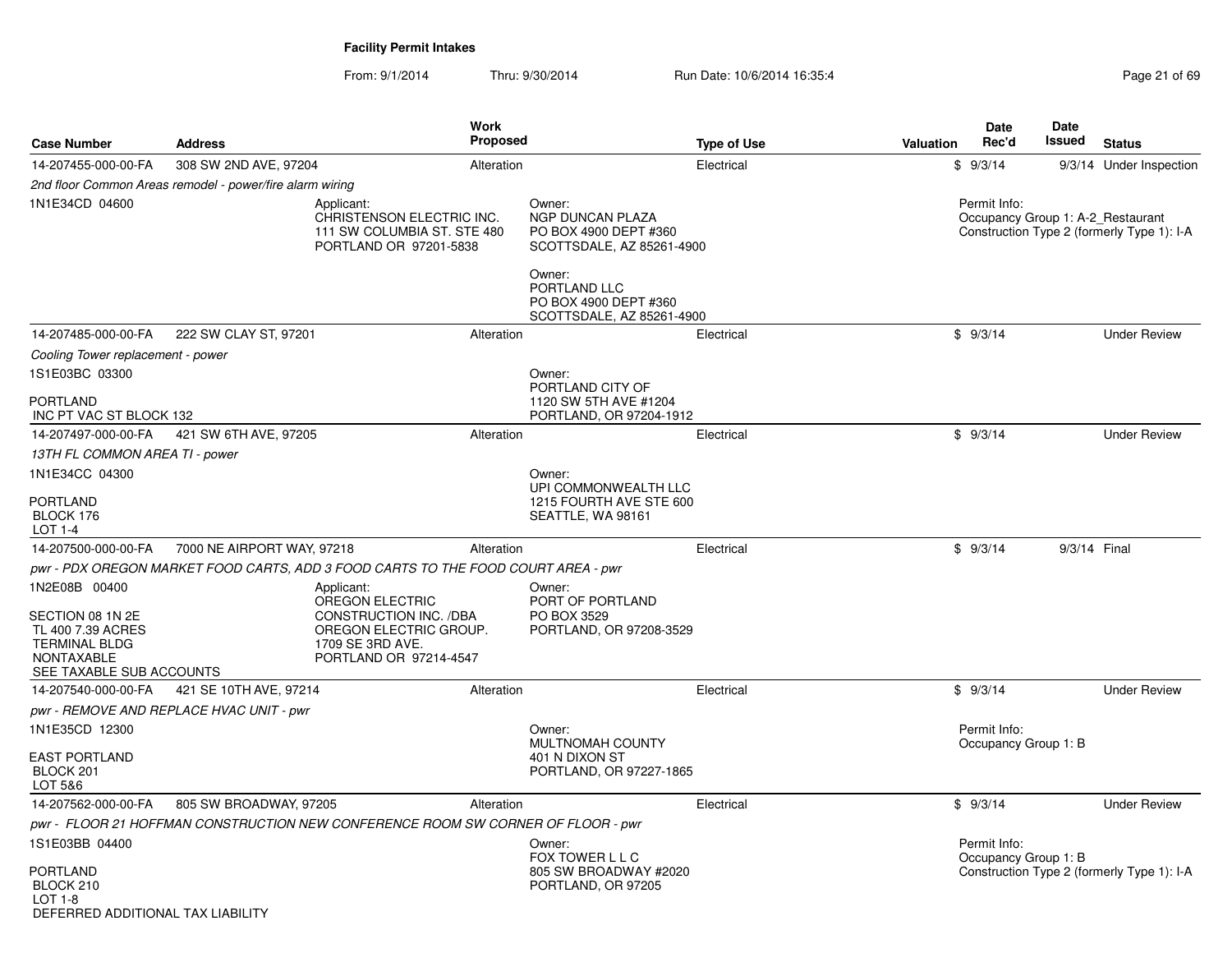| <b>Case Number</b>                                                    | <b>Address</b>                                           |                                                                                                         | Work<br><b>Proposed</b> |                                                                                       | <b>Type of Use</b>                                                                                                                                                  | Valuation | <b>Date</b><br>Rec'd                 | Date<br>Issued | <b>Status</b>                                                  |
|-----------------------------------------------------------------------|----------------------------------------------------------|---------------------------------------------------------------------------------------------------------|-------------------------|---------------------------------------------------------------------------------------|---------------------------------------------------------------------------------------------------------------------------------------------------------------------|-----------|--------------------------------------|----------------|----------------------------------------------------------------|
| 14-207768-000-00-FA                                                   | 1136 SW ALDER ST, 97205                                  |                                                                                                         | Alteration              |                                                                                       | Electrical                                                                                                                                                          |           | \$9/4/14                             |                | $9/4/14$ Issued                                                |
| 1N1E33DD 04000                                                        |                                                          |                                                                                                         |                         | Owner:                                                                                | power - TI TO ADD PARLOUR OFF MAIN RETAIL FLOOR OF THE WHISKEY LIBRARY ON SECOND FLOOR MEZZANINE; REMOVE SPIRAL STAIRCASE, REPLACE WITH LANDING AND STAIR, REMOVE   |           |                                      |                |                                                                |
| <b>PORTLAND</b><br>LOT 7&8 BLOCK 257                                  |                                                          |                                                                                                         |                         | AP&J CORP<br>12TH AND ALDER LLC-5% 920 SW<br>6TH AVE #2<br>PORTLAND, OR 97204-1207    |                                                                                                                                                                     |           |                                      |                |                                                                |
| 14-207770-000-00-FA                                                   | 825 NE MULTNOMAH ST - Unit 1                             |                                                                                                         | Alteration              |                                                                                       | Electrical                                                                                                                                                          |           | \$9/4/14                             | 9/4/14 Final   |                                                                |
|                                                                       |                                                          |                                                                                                         |                         |                                                                                       | access. cameras - 3RD FLOOR. TI: REMOVE MOST PERIMETER PARTITIONS. CREATE OPEN OFFICE SPACE. INTERIOR ADD WALLS. DOORS. OFFICES. CONFERENCE ROOM. REST ROOMS. VENDI |           |                                      |                |                                                                |
| 1N1E35BB 90002                                                        |                                                          | Applicant<br>CACHE VALLEY ELECTRIC CO.                                                                  |                         | Owner:<br><b>PACIFICORP</b>                                                           |                                                                                                                                                                     |           |                                      |                |                                                                |
| LLOYD CENTER TOWER CONDOMINIUM<br>LOT <sub>1</sub><br>DEPT OF REVENUE |                                                          | 6200 SW ARCTIC DR<br>BEAVERTON OR 97005-9447                                                            |                         | 700 NE MULTNOMAH ST 7TH FLR<br>PORTLAND, OR 97232                                     |                                                                                                                                                                     |           |                                      |                |                                                                |
| 14-207774-000-00-FA                                                   | 2201 NE LLOYD BLVD, 97232                                |                                                                                                         | Alteration              |                                                                                       | Electrical                                                                                                                                                          |           | \$9/4/14                             |                | 9/4/14 Under Inspection                                        |
|                                                                       |                                                          |                                                                                                         |                         |                                                                                       | hvac power - SPACE 2230 & 2241 CONSUMER OPINION SERVICES - NEW WALLS FOR OFFICES, CLASSROOM, RECEPTION AND CALL CENTER ****BID ESTIMATE****                         |           |                                      |                |                                                                |
| 1N1E35BA 00101                                                        |                                                          | Applicant:<br>MILL PLAIN ELECTRIC INC<br>6115 NE 88TH ST                                                |                         | Owner:<br>CAPREF LLOYD CENTER LLC<br>2201 LLOYD CENTER                                |                                                                                                                                                                     |           | Permit Info:<br>Station              |                | Occupancy Group 1: M Store, Service                            |
| 14-207777-000-00-FA                                                   | 2250 NW 22ND AVE, 97210                                  | VANCOUVER, WA 98665                                                                                     | Alteration              | PORTLAND, OR 97232                                                                    | Electrical                                                                                                                                                          |           | \$9/4/14                             |                | Construction Type 2 (formerly Type 1): II-A<br>$9/4/14$ Issued |
|                                                                       |                                                          |                                                                                                         |                         |                                                                                       |                                                                                                                                                                     |           |                                      |                |                                                                |
|                                                                       |                                                          |                                                                                                         |                         |                                                                                       | power - FLOORS 1-6 LOBBY MECHANICAL DUCTWORK FINAL ROUGH-IN AND GAS-PACK & CONDENSER ON ROOF (separate from the core/shell work)                                    |           |                                      |                |                                                                |
| 1N1E28CA 02500                                                        |                                                          | Applicant<br>MERIT ELECTRIC OF SPOKANE IN ROSAN INC<br>N 815 HELENA<br>PO BOX 3998<br>SPOKANE, WA 99220 |                         | Owner:<br>PO BOX 6712<br>PORTLAND, OR 97228-6712                                      |                                                                                                                                                                     |           |                                      |                |                                                                |
| 14-207861-000-00-FA                                                   | 828 SW 1ST AVE, 97204                                    |                                                                                                         | Alteration              |                                                                                       | Electrical                                                                                                                                                          |           | \$9/4/14                             |                | $9/4/14$ Issued                                                |
|                                                                       | 1st, Mezzanine, & 2nd floors - Fire alarm system upgrade |                                                                                                         |                         |                                                                                       |                                                                                                                                                                     |           |                                      |                |                                                                |
| 1S1E03BA 01900                                                        |                                                          | Applicant:<br><b>FREEDOM CUSTOM</b>                                                                     |                         | Owner:<br><b>FOUNTAIN VILLAGE</b>                                                     |                                                                                                                                                                     |           |                                      |                |                                                                |
| <b>PORTLAND</b><br>BLOCK 4                                            |                                                          | <b>COMMUNICATIONS LLC</b><br>6526 SW WINTERS RD                                                         |                         | <b>DEVELOPMENT</b><br>115 SW ASH ST #500                                              |                                                                                                                                                                     |           |                                      |                |                                                                |
| N 46' OF LOT 6                                                        |                                                          | CORNELIUS OR 97113-6042                                                                                 |                         | PORTLAND, OR 97204-3575                                                               |                                                                                                                                                                     |           |                                      |                |                                                                |
| 14-208103-000-00-FA                                                   | 5050 NE HOYT ST, 97213                                   |                                                                                                         | Alteration              |                                                                                       | Electrical                                                                                                                                                          |           | \$9/4/14                             |                | 9/4/14 Under Inspection                                        |
|                                                                       |                                                          |                                                                                                         |                         |                                                                                       | power - SUITE 514, PROVIDENCE PROFESSIONAL PLAZA; TI, INFILL ONE DOOR, PENETRATE WALL TO EXTEND HALLWAY INTO SUITE 514, RELOCATE RESTROOM, REMOVE SMALL RECEPTION A |           |                                      |                |                                                                |
| 1N2E31BD 03800                                                        |                                                          | Applicant<br>COCHRAN INC. dba BROADWAY                                                                  |                         | Owner:<br>PROVIDENCE HEALTH                                                           |                                                                                                                                                                     |           | Permit Info:<br>Occupancy Group 1: B |                |                                                                |
| CENTER ADD<br>BLOCK <sub>3</sub><br>LOT 1-7 INC PT VAC ST             |                                                          | <b>ELECTRIC</b><br>7550 SW TECH CENTER DR STE<br>220                                                    |                         | 4400 NE HALSEY ST BLDG 2 #190<br>PORTLAND, OR 97213-1545                              |                                                                                                                                                                     |           | I-FR                                 |                | Construction Type 2 (formerly Type 1):                         |
| LOT 20-26 EXC PT IN ST                                                |                                                          | TIGARD OR 97223-8061                                                                                    |                         | Owner:<br>SERVICES-OREGON<br>4400 NE HALSEY ST BLDG 2 #190<br>PORTLAND, OR 97213-1545 |                                                                                                                                                                     |           |                                      |                |                                                                |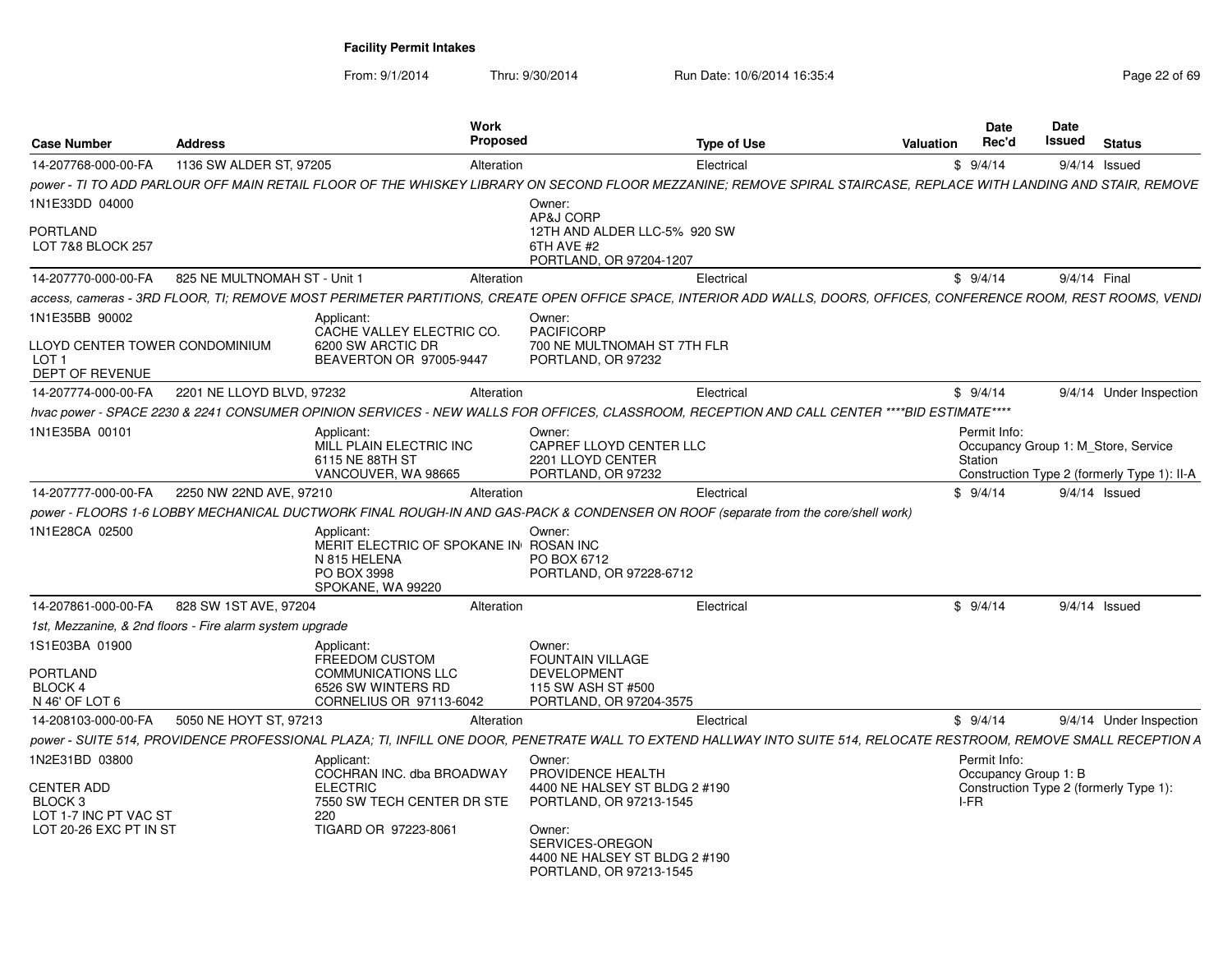| 5050 NE HOYT ST, 97213<br>14-208115-000-00-FA<br>9/4/14 Under Inspection<br>Alteration<br>Electrical<br>\$9/4/14<br>Owner:<br>Permit Info:<br>Applicant:<br>AMERICAN HEATING INC.<br>PROVIDENCE HEALTH<br>Occupancy Group 1: B<br>5035 SE 24TH<br>4400 NE HALSEY ST BLDG 2 #190<br>Construction Type 2 (formerly Type 1):<br>PORTLAND, OR 97213-1545<br>PORTLAND OR 97202-4765<br>I-FR<br>LOT 1-7 INC PT VAC ST<br>LOT 20-26 EXC PT IN ST<br>Owner:<br>SERVICES-OREGON<br>4400 NE HALSEY ST BLDG 2 #190<br>PORTLAND, OR 97213-1545<br>11851 NE GLENN WIDING DR. 97220<br>\$9/4/14<br>9/4/14 Final<br>Alteration<br>Electrical<br>#11855 TLR new office within space - voice/data<br>Applicant:<br>Owner:<br>A BETTER ELECTRICAL CO. (a<br>PACIFIC REALTY ASSOCIATES L P<br>dba name for PACIFIC NETWORKS<br>15350 SW SEQUOIA PKWY #300<br>INC)<br>TIGARD, OR 97224-7175<br>16869 SW 65TH AVE #373<br>LAKE OSWEGO OR 97035-7865<br>825 NE MULTNOMAH ST - Unit 1<br>\$9/5/14<br>Alteration<br>Electrical<br>10/3/14 Under Inspection<br>Applicant:<br>Owner:<br>PACIFICORP<br>HILLSBORO ELECTRIC LLC.<br>21185 NW EVERGREEN PKWY.<br>700 NE MULTNOMAH ST 7TH FLR<br>LLOYD CENTER TOWER CONDOMINIUM<br><b>STE 110</b><br>PORTLAND, OR 97232<br>HILLSBORO OR 97124-7127<br>34 NW 1ST AVE, 97209<br>Electrical<br>\$9/5/14<br>9/5/14 Under Inspection<br>Alteration<br>2nd & 3rd fl Airbnb TI - power<br>Applicant:<br>Owner:<br>OREGON ELECTRIC<br><b>FOUNTAIN VILLAGE</b><br>CONSTRUCTION INC. /DBA<br><b>DEVELOPMENT INC</b><br>OREGON ELECTRIC GROUP.<br>115 SW ASH ST #500<br>1709 SE 3RD AVE.<br>PORTLAND, OR 97204<br>HISTORIC PROPERTY 15 YR 2000<br>PORTLAND OR 97214-4547<br>POTENTIAL ADDITIONAL TAX<br>3181 SW SAM JACKSON PARK RD - Bldg OHS, 9 Alteration<br>\$9/5/14<br><b>Under Review</b><br>Electrical<br>8th fl ICU Remodel - power<br>Owner:<br>Permit Info:<br>OREGON STATE OF<br>Occupancy Group 1: I-2<br>3181 SW SAM JACKSON PARK RD<br>Construction Type 2 (formerly Type 1): I-A<br>PORTLAND, OR 97239<br>3030 SW MOODY AVE, 97201<br>14-208809-000-00-FA<br>Electrical<br>\$9/5/14<br>9/5/14 Final<br>Alteration<br>voice/data - OHSU TENANT REMODEL. (Phase 2) 4102 SQ FT 1ST FLOOR AND 10.045 SQ FT 2ND FLOOR REMODEL WORK . NEW WALLS. DOORS. RELITES AND FINISHES<br>Permit Info:<br>Applicant:<br>Owner:<br>DYNALECTRIC CO.<br>3030 PROPERTY LLC<br>Occupancy Group 1: B Bank, Off.,<br>3121 SW MOODY AVE<br>5711 SW HOOD AVE.<br>Med.Off., Pub.Bldg.<br>PORTLAND OR 97239-3716<br>PORTLAND, OR 97239 | <b>Case Number</b>                                                   | <b>Address</b> | <b>Work</b><br><b>Proposed</b> | <b>Type of Use</b> | Valuation | <b>Date</b><br>Rec'd | Date<br>Issued | <b>Status</b> |
|----------------------------------------------------------------------------------------------------------------------------------------------------------------------------------------------------------------------------------------------------------------------------------------------------------------------------------------------------------------------------------------------------------------------------------------------------------------------------------------------------------------------------------------------------------------------------------------------------------------------------------------------------------------------------------------------------------------------------------------------------------------------------------------------------------------------------------------------------------------------------------------------------------------------------------------------------------------------------------------------------------------------------------------------------------------------------------------------------------------------------------------------------------------------------------------------------------------------------------------------------------------------------------------------------------------------------------------------------------------------------------------------------------------------------------------------------------------------------------------------------------------------------------------------------------------------------------------------------------------------------------------------------------------------------------------------------------------------------------------------------------------------------------------------------------------------------------------------------------------------------------------------------------------------------------------------------------------------------------------------------------------------------------------------------------------------------------------------------------------------------------------------------------------------------------------------------------------------------------------------------------------------------------------------------------------------------------------------------------------------------------------------------------------------------------------------------------------------------------------------------------------------------------|----------------------------------------------------------------------|----------------|--------------------------------|--------------------|-----------|----------------------|----------------|---------------|
| hvac stat - SUITE 514, PROVIDENCE PROFESSIONAL PLAZA; TI, INFILL ONE DOOR, PENETRATE WALL TO EXTEND HALLWAY INTO SUITE 514, RELOCATE RESTROOM, REMOVE SMALL RECEPTIOI<br>power - SUITE 180 ADVANTIS CREDIT UNION TEMPORARY BRANCH LOCATION WHILE SUITE # 110 IS REMODELED FOR ADVANTIS PERMANENT BRANCH LOCATION. ADD ONE NEW WALL IN VAUL<br>Construction Type 2 (formerly Type 1): III-B                                                                                                                                                                                                                                                                                                                                                                                                                                                                                                                                                                                                                                                                                                                                                                                                                                                                                                                                                                                                                                                                                                                                                                                                                                                                                                                                                                                                                                                                                                                                                                                                                                                                                                                                                                                                                                                                                                                                                                                                                                                                                                                                       |                                                                      |                |                                |                    |           |                      |                |               |
|                                                                                                                                                                                                                                                                                                                                                                                                                                                                                                                                                                                                                                                                                                                                                                                                                                                                                                                                                                                                                                                                                                                                                                                                                                                                                                                                                                                                                                                                                                                                                                                                                                                                                                                                                                                                                                                                                                                                                                                                                                                                                                                                                                                                                                                                                                                                                                                                                                                                                                                                  |                                                                      |                |                                |                    |           |                      |                |               |
|                                                                                                                                                                                                                                                                                                                                                                                                                                                                                                                                                                                                                                                                                                                                                                                                                                                                                                                                                                                                                                                                                                                                                                                                                                                                                                                                                                                                                                                                                                                                                                                                                                                                                                                                                                                                                                                                                                                                                                                                                                                                                                                                                                                                                                                                                                                                                                                                                                                                                                                                  | 1N2E31BD 03800                                                       |                |                                |                    |           |                      |                |               |
|                                                                                                                                                                                                                                                                                                                                                                                                                                                                                                                                                                                                                                                                                                                                                                                                                                                                                                                                                                                                                                                                                                                                                                                                                                                                                                                                                                                                                                                                                                                                                                                                                                                                                                                                                                                                                                                                                                                                                                                                                                                                                                                                                                                                                                                                                                                                                                                                                                                                                                                                  | <b>CENTER ADD</b><br>BLOCK <sub>3</sub>                              |                |                                |                    |           |                      |                |               |
|                                                                                                                                                                                                                                                                                                                                                                                                                                                                                                                                                                                                                                                                                                                                                                                                                                                                                                                                                                                                                                                                                                                                                                                                                                                                                                                                                                                                                                                                                                                                                                                                                                                                                                                                                                                                                                                                                                                                                                                                                                                                                                                                                                                                                                                                                                                                                                                                                                                                                                                                  |                                                                      |                |                                |                    |           |                      |                |               |
|                                                                                                                                                                                                                                                                                                                                                                                                                                                                                                                                                                                                                                                                                                                                                                                                                                                                                                                                                                                                                                                                                                                                                                                                                                                                                                                                                                                                                                                                                                                                                                                                                                                                                                                                                                                                                                                                                                                                                                                                                                                                                                                                                                                                                                                                                                                                                                                                                                                                                                                                  | 14-208180-000-00-FA                                                  |                |                                |                    |           |                      |                |               |
|                                                                                                                                                                                                                                                                                                                                                                                                                                                                                                                                                                                                                                                                                                                                                                                                                                                                                                                                                                                                                                                                                                                                                                                                                                                                                                                                                                                                                                                                                                                                                                                                                                                                                                                                                                                                                                                                                                                                                                                                                                                                                                                                                                                                                                                                                                                                                                                                                                                                                                                                  |                                                                      |                |                                |                    |           |                      |                |               |
|                                                                                                                                                                                                                                                                                                                                                                                                                                                                                                                                                                                                                                                                                                                                                                                                                                                                                                                                                                                                                                                                                                                                                                                                                                                                                                                                                                                                                                                                                                                                                                                                                                                                                                                                                                                                                                                                                                                                                                                                                                                                                                                                                                                                                                                                                                                                                                                                                                                                                                                                  | 1N2E15A 00201                                                        |                |                                |                    |           |                      |                |               |
|                                                                                                                                                                                                                                                                                                                                                                                                                                                                                                                                                                                                                                                                                                                                                                                                                                                                                                                                                                                                                                                                                                                                                                                                                                                                                                                                                                                                                                                                                                                                                                                                                                                                                                                                                                                                                                                                                                                                                                                                                                                                                                                                                                                                                                                                                                                                                                                                                                                                                                                                  | 14-208317-000-00-FA                                                  |                |                                |                    |           |                      |                |               |
|                                                                                                                                                                                                                                                                                                                                                                                                                                                                                                                                                                                                                                                                                                                                                                                                                                                                                                                                                                                                                                                                                                                                                                                                                                                                                                                                                                                                                                                                                                                                                                                                                                                                                                                                                                                                                                                                                                                                                                                                                                                                                                                                                                                                                                                                                                                                                                                                                                                                                                                                  |                                                                      |                |                                |                    |           |                      |                |               |
|                                                                                                                                                                                                                                                                                                                                                                                                                                                                                                                                                                                                                                                                                                                                                                                                                                                                                                                                                                                                                                                                                                                                                                                                                                                                                                                                                                                                                                                                                                                                                                                                                                                                                                                                                                                                                                                                                                                                                                                                                                                                                                                                                                                                                                                                                                                                                                                                                                                                                                                                  | 1N1E35BB 90002                                                       |                |                                |                    |           |                      |                |               |
|                                                                                                                                                                                                                                                                                                                                                                                                                                                                                                                                                                                                                                                                                                                                                                                                                                                                                                                                                                                                                                                                                                                                                                                                                                                                                                                                                                                                                                                                                                                                                                                                                                                                                                                                                                                                                                                                                                                                                                                                                                                                                                                                                                                                                                                                                                                                                                                                                                                                                                                                  | LOT <sub>1</sub><br>DEPT OF REVENUE                                  |                |                                |                    |           |                      |                |               |
|                                                                                                                                                                                                                                                                                                                                                                                                                                                                                                                                                                                                                                                                                                                                                                                                                                                                                                                                                                                                                                                                                                                                                                                                                                                                                                                                                                                                                                                                                                                                                                                                                                                                                                                                                                                                                                                                                                                                                                                                                                                                                                                                                                                                                                                                                                                                                                                                                                                                                                                                  | 14-208629-000-00-FA                                                  |                |                                |                    |           |                      |                |               |
|                                                                                                                                                                                                                                                                                                                                                                                                                                                                                                                                                                                                                                                                                                                                                                                                                                                                                                                                                                                                                                                                                                                                                                                                                                                                                                                                                                                                                                                                                                                                                                                                                                                                                                                                                                                                                                                                                                                                                                                                                                                                                                                                                                                                                                                                                                                                                                                                                                                                                                                                  |                                                                      |                |                                |                    |           |                      |                |               |
|                                                                                                                                                                                                                                                                                                                                                                                                                                                                                                                                                                                                                                                                                                                                                                                                                                                                                                                                                                                                                                                                                                                                                                                                                                                                                                                                                                                                                                                                                                                                                                                                                                                                                                                                                                                                                                                                                                                                                                                                                                                                                                                                                                                                                                                                                                                                                                                                                                                                                                                                  | 1N1E34DB 00400<br><b>COUCHS ADD</b><br>BLOCK <sub>9</sub><br>LOT 6&7 |                |                                |                    |           |                      |                |               |
|                                                                                                                                                                                                                                                                                                                                                                                                                                                                                                                                                                                                                                                                                                                                                                                                                                                                                                                                                                                                                                                                                                                                                                                                                                                                                                                                                                                                                                                                                                                                                                                                                                                                                                                                                                                                                                                                                                                                                                                                                                                                                                                                                                                                                                                                                                                                                                                                                                                                                                                                  | 14-208728-000-00-FA                                                  |                |                                |                    |           |                      |                |               |
|                                                                                                                                                                                                                                                                                                                                                                                                                                                                                                                                                                                                                                                                                                                                                                                                                                                                                                                                                                                                                                                                                                                                                                                                                                                                                                                                                                                                                                                                                                                                                                                                                                                                                                                                                                                                                                                                                                                                                                                                                                                                                                                                                                                                                                                                                                                                                                                                                                                                                                                                  |                                                                      |                |                                |                    |           |                      |                |               |
|                                                                                                                                                                                                                                                                                                                                                                                                                                                                                                                                                                                                                                                                                                                                                                                                                                                                                                                                                                                                                                                                                                                                                                                                                                                                                                                                                                                                                                                                                                                                                                                                                                                                                                                                                                                                                                                                                                                                                                                                                                                                                                                                                                                                                                                                                                                                                                                                                                                                                                                                  | IS1E09 00200                                                         |                |                                |                    |           |                      |                |               |
|                                                                                                                                                                                                                                                                                                                                                                                                                                                                                                                                                                                                                                                                                                                                                                                                                                                                                                                                                                                                                                                                                                                                                                                                                                                                                                                                                                                                                                                                                                                                                                                                                                                                                                                                                                                                                                                                                                                                                                                                                                                                                                                                                                                                                                                                                                                                                                                                                                                                                                                                  |                                                                      |                |                                |                    |           |                      |                |               |
|                                                                                                                                                                                                                                                                                                                                                                                                                                                                                                                                                                                                                                                                                                                                                                                                                                                                                                                                                                                                                                                                                                                                                                                                                                                                                                                                                                                                                                                                                                                                                                                                                                                                                                                                                                                                                                                                                                                                                                                                                                                                                                                                                                                                                                                                                                                                                                                                                                                                                                                                  |                                                                      |                |                                |                    |           |                      |                |               |
|                                                                                                                                                                                                                                                                                                                                                                                                                                                                                                                                                                                                                                                                                                                                                                                                                                                                                                                                                                                                                                                                                                                                                                                                                                                                                                                                                                                                                                                                                                                                                                                                                                                                                                                                                                                                                                                                                                                                                                                                                                                                                                                                                                                                                                                                                                                                                                                                                                                                                                                                  | 1S1E10 00400                                                         |                |                                |                    |           |                      |                |               |
|                                                                                                                                                                                                                                                                                                                                                                                                                                                                                                                                                                                                                                                                                                                                                                                                                                                                                                                                                                                                                                                                                                                                                                                                                                                                                                                                                                                                                                                                                                                                                                                                                                                                                                                                                                                                                                                                                                                                                                                                                                                                                                                                                                                                                                                                                                                                                                                                                                                                                                                                  | SECTION 10 1S 1E<br>TL 400 2.77 ACRES                                |                |                                |                    |           |                      |                |               |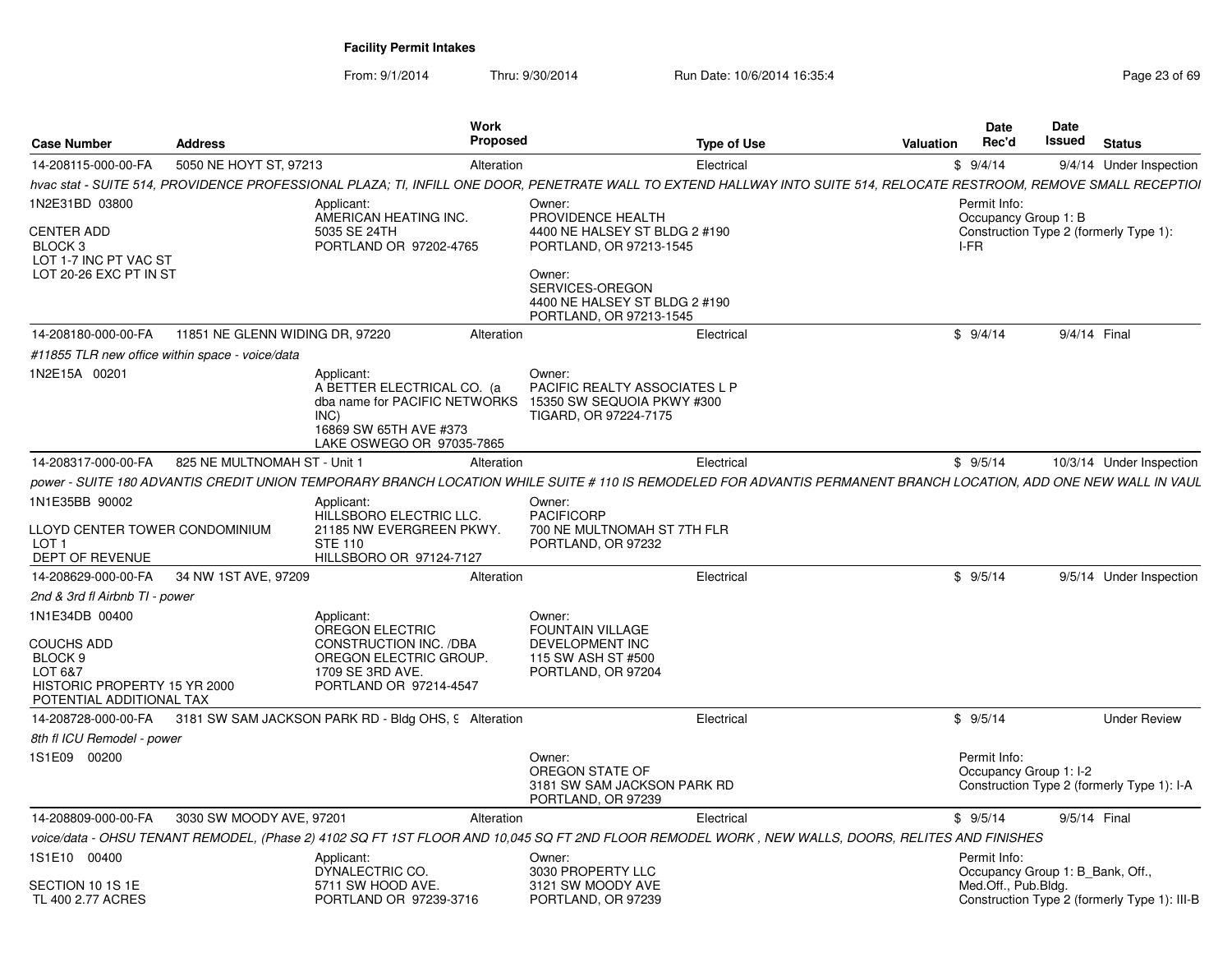| <b>Case Number</b>                           | <b>Address</b>                                 | Work<br>Proposed                                                                                                                                                       |                                                       | <b>Type of Use</b> | <b>Valuation</b> | Date<br>Rec'd                                           | <b>Date</b><br>Issued | <b>Status</b>                              |
|----------------------------------------------|------------------------------------------------|------------------------------------------------------------------------------------------------------------------------------------------------------------------------|-------------------------------------------------------|--------------------|------------------|---------------------------------------------------------|-----------------------|--------------------------------------------|
|                                              |                                                |                                                                                                                                                                        |                                                       |                    |                  |                                                         |                       |                                            |
| 14-209122-000-00-FA                          | 2501 SW 1ST AVE, 97201                         | Alteration                                                                                                                                                             |                                                       | Electrical         |                  | \$9/8/14                                                | 9/8/14 Final          |                                            |
|                                              |                                                | voice/data - SUITE 250 BILL MAIER CONSTRUCT 2 WALLS FOR SMALL OFFICE                                                                                                   |                                                       |                    |                  |                                                         |                       |                                            |
| 1S1E10BB 00800                               |                                                | Applicant:<br>CSHARK NETWORKS LLC.                                                                                                                                     | Owner:<br>WESTON INVESTMENT CO LLC                    |                    |                  | Permit Info:<br>Occupancy Group 1: B                    |                       |                                            |
| SOUTH AUDITORIUM ADD                         |                                                | 5111 FIRWOOD DR.                                                                                                                                                       | 2154 NE BROADWAY RM 200                               |                    |                  |                                                         |                       | Construction Type 2 (formerly Type 1):     |
| BLOCK F TL 800                               |                                                | WEST LINN OR 97068-3019                                                                                                                                                | PORTLAND, OR 97232-1590                               |                    | I-FR             |                                                         |                       |                                            |
| 14-209124-000-00-FA                          | 700 NE MULTNOMAH ST                            | Alteration                                                                                                                                                             |                                                       | Electrical         |                  | \$9/8/14                                                |                       | 9/8/14 Issued                              |
|                                              |                                                | power, fire alarm, access - 16TH FLOOR WOMEN'S HEALTHCARE ASSOCIATES CLINIC 15,950 SQ FT NEW TENANT RENOVATION, REMOVE AND ADD PARTITION WALLS FOR OFFICES, EXAM ROOM: |                                                       |                    |                  |                                                         |                       |                                            |
| 1N1E35BB 02601                               |                                                | Applicant:                                                                                                                                                             | Owner:                                                |                    |                  | Permit Info:                                            |                       |                                            |
| LLOYD BLOCKS                                 |                                                | IES COMMERCIAL INC.<br>16135 SW 74TH AVE.                                                                                                                              | AAT LLOYD DISTRICT LLC<br>11455 EL CAMINO REAL #200   |                    |                  | Occupancy Group 1: B Bank, Off.,<br>Med.Off., Pub.Bldg. |                       |                                            |
| LOT 1                                        |                                                | TIGARD, OR 97224-7994                                                                                                                                                  | SAN DIEGO, CA 92130-2047                              |                    |                  |                                                         |                       |                                            |
| 14-209126-000-00-FA                          | 700 NE MULTNOMAH ST                            | Alteration                                                                                                                                                             |                                                       | Electrical         |                  | \$9/8/14                                                |                       | $9/8/14$ Issued                            |
|                                              |                                                | hvac stat - 16TH FLOOR WOMEN'S HEALTHCARE ASSOCIATES CLINIC 15,950 SQ FT NEW TENANT RENOVATION, REMOVE AND ADD PARTITION WALLS FOR OFFICES, EXAM ROOMS, NURSE STAT     |                                                       |                    |                  |                                                         |                       |                                            |
| 1N1E35BB 02601                               |                                                | Applicant:                                                                                                                                                             | Owner:                                                |                    |                  | Permit Info:                                            |                       |                                            |
|                                              |                                                | AMERICAN HEATING INC.                                                                                                                                                  | AAT LLOYD DISTRICT LLC                                |                    |                  | Occupancy Group 1: B Bank, Off.,                        |                       |                                            |
| LLOYD BLOCKS<br>LOT <sub>1</sub>             |                                                | 5035 SE 24TH<br>PORTLAND OR 97202-4765                                                                                                                                 | 11455 EL CAMINO REAL #200<br>SAN DIEGO, CA 92130-2047 |                    |                  | Med.Off., Pub.Bldg.                                     |                       |                                            |
| 14-209130-000-00-FA                          | 6121 N CUTTER CIR, 97217                       | Alteration                                                                                                                                                             |                                                       | Electrical         |                  | \$9/8/14                                                |                       | 9/8/14 Issued                              |
|                                              | power - WAREHOUSE DIAGNOSTICS LAB 3-CIRCUITS   |                                                                                                                                                                        |                                                       |                    |                  |                                                         |                       |                                            |
| 1N1E16CB 04600                               |                                                | Applicant:                                                                                                                                                             | Owner:                                                |                    |                  | Permit Info:                                            |                       |                                            |
|                                              |                                                | HEIL ELECTRIC CO.                                                                                                                                                      | SOUND BUILDING ASSOCIATES                             |                    |                  | Occupancy Group 1: B                                    |                       |                                            |
| 1951 COMMISSIONERS ADD                       |                                                | 8425 SE STARK ST                                                                                                                                                       | 942 HARVARD AVE E                                     |                    |                  |                                                         |                       | Construction Type 2 (formerly Type 1): V-A |
| <b>BLOCK 4</b><br>LOT 1&2 TL 4600            |                                                | PORTLAND OR 97216-1137                                                                                                                                                 | SEATTLE, WA 98102                                     |                    |                  |                                                         |                       |                                            |
|                                              |                                                |                                                                                                                                                                        | Owner:                                                |                    |                  |                                                         |                       |                                            |
|                                              |                                                |                                                                                                                                                                        | PETER C CHICK                                         |                    |                  |                                                         |                       |                                            |
|                                              |                                                |                                                                                                                                                                        | 942 HARVARD AVE E<br>SEATTLE, WA 98102                |                    |                  |                                                         |                       |                                            |
| 14-209277-000-00-FA                          |                                                | 3181 SW SAM JACKSON PARK RD - Bldg DCH, 9 Alteration                                                                                                                   |                                                       | Electrical         |                  | \$9/8/14                                                | 9/8/14 Final          |                                            |
| New Fan Wall in mechanical penthouse - power |                                                |                                                                                                                                                                        |                                                       |                    |                  |                                                         |                       |                                            |
| 1S1E09 00200                                 |                                                |                                                                                                                                                                        | Owner:                                                |                    |                  |                                                         |                       |                                            |
|                                              |                                                | Applicant:<br>DYNALECTRIC CO.                                                                                                                                          | OREGON STATE OF                                       |                    |                  |                                                         |                       |                                            |
|                                              |                                                | 5711 SW HOOD AVE.                                                                                                                                                      | 3181 SW SAM JACKSON PARK RD                           |                    |                  |                                                         |                       |                                            |
|                                              |                                                | PORTLAND OR 97239-3716                                                                                                                                                 | PORTLAND, OR 97239                                    |                    |                  |                                                         |                       |                                            |
| 14-209298-000-00-FA                          | 4386 SW MACADAM AVE, 97201                     | Alteration                                                                                                                                                             |                                                       | Electrical         |                  | \$9/8/14                                                |                       | $9/8/14$ Issued                            |
|                                              | #305 Brown & Riding Relocate Base Feed - power |                                                                                                                                                                        |                                                       |                    |                  |                                                         |                       |                                            |
| 1S1E10DC 00900                               |                                                | Applicant:                                                                                                                                                             | Owner:                                                |                    |                  |                                                         |                       |                                            |
| SECTION 10 1S 1E                             |                                                | CAPITOL ELECTRIC CO INC.<br>11401 NE MARX ST.                                                                                                                          | <b>RIVER FORUM LLC</b><br>235 MONTGOMERY ST FL 16     |                    |                  |                                                         |                       |                                            |
| TL 900 0.88 ACRES                            |                                                | PORTLAND OR 97220-1041                                                                                                                                                 | SAN FRANCISCO, CA 94104                               |                    |                  |                                                         |                       |                                            |
| DEFERRAL-POTENTIAL ADDITIONAL TAX            |                                                |                                                                                                                                                                        |                                                       |                    |                  |                                                         |                       |                                            |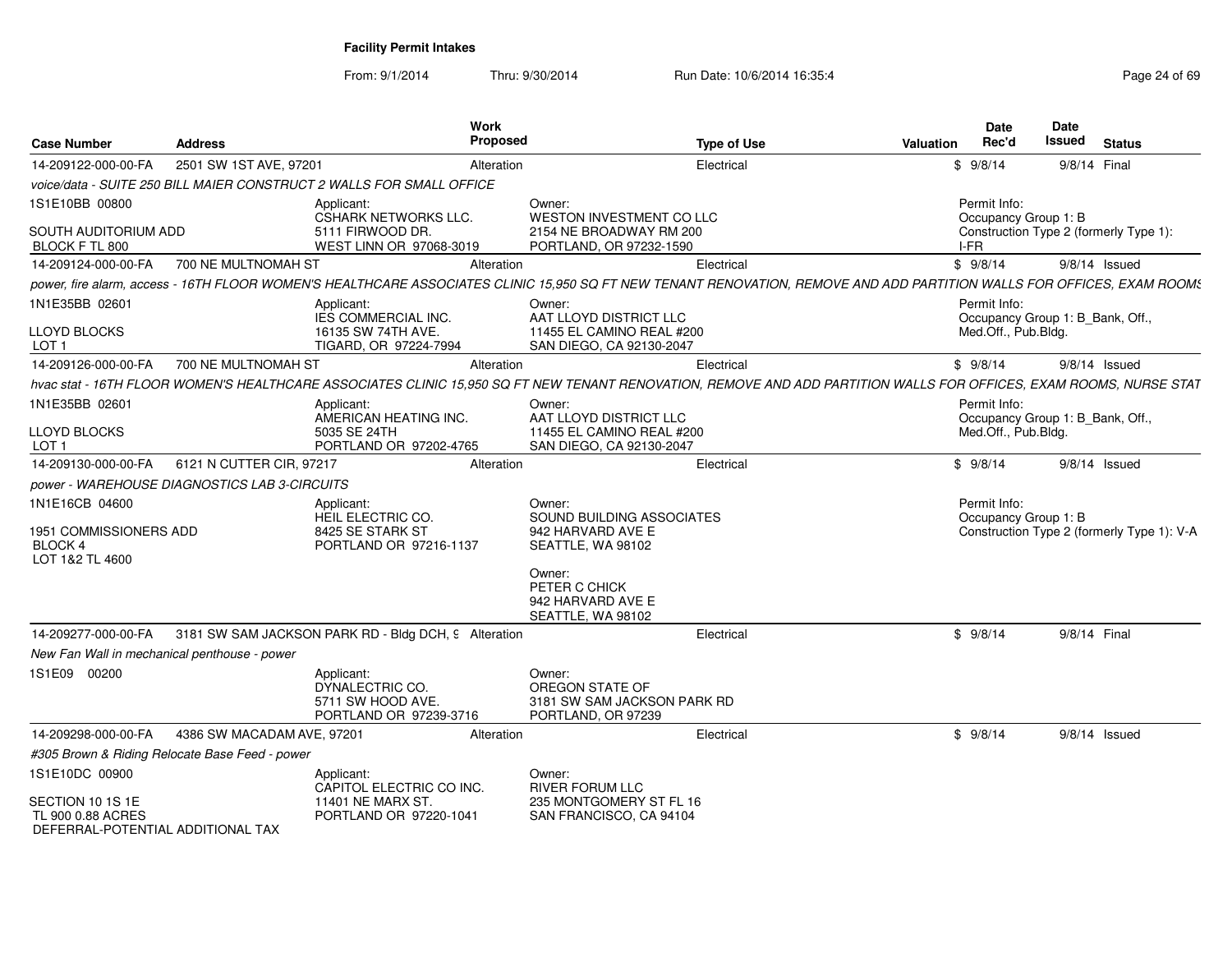| <b>Case Number</b>                                                                          | <b>Address</b>                                    |                                                                                                                 | Work<br><b>Proposed</b> |                                                                                                                                                                  | <b>Type of Use</b>                                                                    | Valuation | <b>Date</b><br>Rec'd                 | Date<br>Issued | <b>Status</b>                          |
|---------------------------------------------------------------------------------------------|---------------------------------------------------|-----------------------------------------------------------------------------------------------------------------|-------------------------|------------------------------------------------------------------------------------------------------------------------------------------------------------------|---------------------------------------------------------------------------------------|-----------|--------------------------------------|----------------|----------------------------------------|
| 14-209669-000-00-FA                                                                         | 2201 NE LLOYD BLVD, 97232                         |                                                                                                                 | Alteration              |                                                                                                                                                                  | Electrical                                                                            |           | \$9/9/14                             |                | <b>Under Review</b>                    |
|                                                                                             |                                                   |                                                                                                                 |                         | power - RENOVATE HALSEY & MULTNOMAH ST ENTRANCES PER LU 14-169847DZ. NEW VESTIBULE AND STOREFRONT ON HALSEY; ON MULTNOMAH - NEW STOREFRONT, REMOVAL OF SOFFIT1   |                                                                                       |           |                                      |                |                                        |
| 1N1E35BA 00101                                                                              |                                                   |                                                                                                                 |                         | Owner:<br>CAPREF LLOYD CENTER LLC<br>2201 LLOYD CENTER<br>PORTLAND, OR 97232                                                                                     |                                                                                       |           |                                      |                |                                        |
| 14-210295-000-00-FA                                                                         | 1000 SW BROADWAY, 97205                           |                                                                                                                 | Alteration              |                                                                                                                                                                  | Electrical                                                                            |           | \$9/10/14                            |                | 9/10/14 Issued                         |
| #1800 Globe Sherpa - access control                                                         |                                                   |                                                                                                                 |                         |                                                                                                                                                                  |                                                                                       |           |                                      |                |                                        |
| 1S1E03BB 02400<br>PORTLAND<br>BLOCK 182<br>LOT 5-8                                          |                                                   | Applicant:<br>2815 SW 153RD DR<br>BEAVERTON, OR 97006-5101                                                      |                         | Owner:<br>TYCO INTEGRATED SECURITY LL( ONE THOUSAND BROADWAY<br><b>BLDG LTD PARTNERSHIP</b><br>805 SW BROADWAY STE 2020<br>PORTLAND, OR 97205                    |                                                                                       |           |                                      |                |                                        |
| 14-210316-000-00-FA                                                                         | 808 SW 3RD AVE, 97204                             |                                                                                                                 | Alteration              |                                                                                                                                                                  | Electrical                                                                            |           | \$9/10/14                            | 9/10/14 Final  |                                        |
|                                                                                             |                                                   |                                                                                                                 |                         | pwr - SUITE 600 OBILITY CONSULTING 3,128 SQ FT NEW TENANT REMODEL, REMOVE AND ADD PARTITION WALLS FOR OFFICES, CONFERENCE AREA AND BREAK ROOM - pwr              |                                                                                       |           |                                      |                |                                        |
| 1S1E03BA 06000                                                                              |                                                   | Applicant:<br>ROGER COSTELLO                                                                                    |                         | Owner:<br>SN INVESTMENT PROPERTIES LLC ROGER COSTELLO                                                                                                            | CCB - Contractor:                                                                     |           | Permit Info:<br>Occupancy Group 1: B |                |                                        |
| PORTLAND<br>BLOCK 22<br>LOT 7&8<br>HISTORIC PROPERTY 15 YR 2000<br>POTENTIAL ADDITIONAL TAX |                                                   | R C COSTELLO ELECTRICAL<br><b>CONTRACTING</b><br>PO BOX 336<br>AURORA OR 97002                                  |                         | 1121 SW SALMON ST 5TH FLR<br>PORTLAND, OR 97205                                                                                                                  | <b>R C COSTELLO ELECTRICAL</b><br><b>CONTRACTING</b><br>PO BOX 336<br>AURORA OR 97002 |           | I-FR                                 |                | Construction Type 2 (formerly Type 1): |
| 14-210500-000-00-FA                                                                         | 1201 NE LLOYD BLVD, 97232                         |                                                                                                                 | Alteration              |                                                                                                                                                                  | Electrica                                                                             |           | \$9/10/14                            |                | <b>Under Review</b>                    |
|                                                                                             |                                                   |                                                                                                                 |                         | power - 3RD & 4TH FLOORS. TI: REMOVE PARTITIONS FROM BOTH FLOORS. RESTROOM/SHOWERS FROM 3RD FLOOR. INFILL FLOOR PENETRATIONS. NEW PARTITIONS FOR MULTIPLE OFFICE |                                                                                       |           |                                      |                |                                        |
| 1N1E35BD 00400                                                                              |                                                   |                                                                                                                 |                         | Owner:<br>GPT PORTLAND OR 1201 LLOYD                                                                                                                             |                                                                                       |           |                                      |                |                                        |
| HOLLADAYS ADD<br><b>BLOCK 142 TL 400</b>                                                    |                                                   |                                                                                                                 |                         | <b>LLC</b><br>1201 NE LLOYD BLVD #150<br>PORTLAND, OR 97232                                                                                                      |                                                                                       |           |                                      |                |                                        |
| 14-210530-000-00-FA                                                                         | 825 NE MULTNOMAH ST - Unit 1                      |                                                                                                                 | Alteration              |                                                                                                                                                                  | Electrical                                                                            |           | \$9/10/14                            |                | 10/3/14 Issued                         |
|                                                                                             |                                                   |                                                                                                                 |                         | power - SUITE 110 ADVANTIS CREDIT UNION 2,204 SQ FT PERMANENT BRANCH LOCATION, INTERIOR UPGRADES, DEMO AND ADD NEW WALLS FOR OFFICE, BREAK ROOM, CONFERENCE ROO. |                                                                                       |           |                                      |                |                                        |
| 1N1E35BB 90002                                                                              |                                                   | Applicant:<br>HILLSBORO ELECTRIC LLC.                                                                           |                         | Owner:<br><b>PACIFICORP</b>                                                                                                                                      |                                                                                       |           |                                      |                |                                        |
| LLOYD CENTER TOWER CONDOMINIUM<br>LOT <sub>1</sub><br><b>DEPT OF REVENUE</b>                |                                                   | 21185 NW EVERGREEN PKWY.<br><b>STE 110</b><br>HILLSBORO OR 97124-7127                                           |                         | 700 NE MULTNOMAH ST 7TH FLR<br>PORTLAND, OR 97232                                                                                                                |                                                                                       |           |                                      |                |                                        |
| 14-210841-000-00-FA                                                                         | 1111 SW 2ND AVE                                   |                                                                                                                 | Alteration              |                                                                                                                                                                  | Electrical                                                                            |           | \$9/10/14                            | 9/10/14 Final  |                                        |
|                                                                                             | Room #1180 new 208 volt receptacle outlet - power |                                                                                                                 |                         |                                                                                                                                                                  |                                                                                       |           |                                      |                |                                        |
| 1S1E03BD1 90001                                                                             |                                                   | Applicant:<br><b>G DEXHEIMER DAVID</b><br>DEXHEIMER ELECTRIC INC<br>10728 SE HWY 212<br>CLACKAMAS OR 97015-9144 |                         | Owner:<br>MULTNOMAH COUNTY<br>401 N DIXON ST<br>PORTLAND, OR 97227                                                                                               |                                                                                       |           |                                      |                |                                        |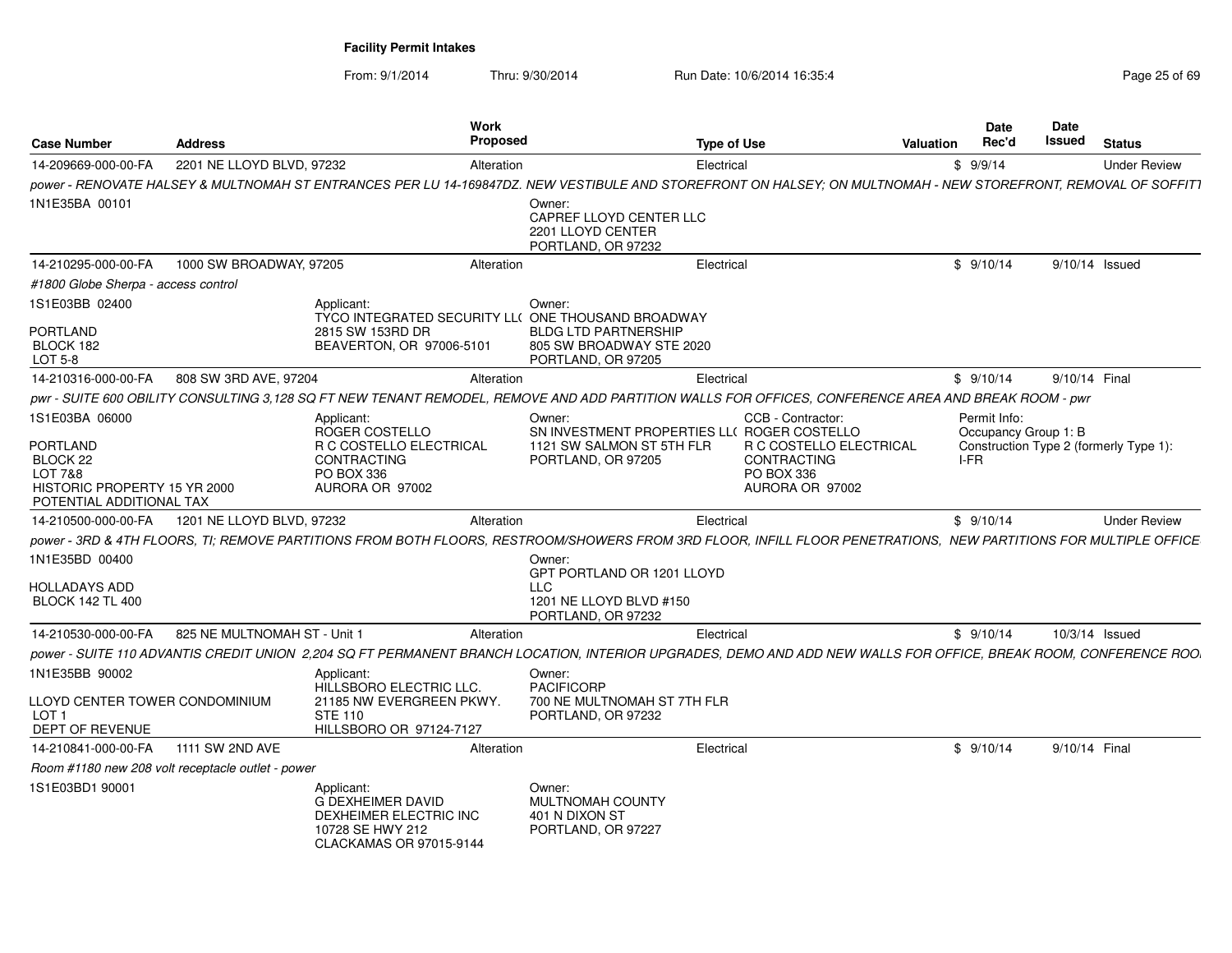| <b>Case Number</b>                                                                        | <b>Address</b>              |                                                                                                                         | <b>Work</b><br>Proposed |                                                                                                           | <b>Type of Use</b>                                                                                                         | <b>Valuation</b> | <b>Date</b><br>Rec'd                 | Date<br>Issued | <b>Status</b>                              |
|-------------------------------------------------------------------------------------------|-----------------------------|-------------------------------------------------------------------------------------------------------------------------|-------------------------|-----------------------------------------------------------------------------------------------------------|----------------------------------------------------------------------------------------------------------------------------|------------------|--------------------------------------|----------------|--------------------------------------------|
| 14-210886-000-00-FA                                                                       | 111 SW 5TH AVE, 97204-3626  |                                                                                                                         | Alteration              |                                                                                                           | Electrical                                                                                                                 |                  | \$9/10/14                            | 9/10/14 Issued |                                            |
| T-5 NEW RELIC TI - power & fire alarm wiring                                              |                             |                                                                                                                         |                         |                                                                                                           |                                                                                                                            |                  |                                      |                |                                            |
| 1N1E34CD 01300                                                                            |                             | Applicant:<br>COCHRAN INC. dba BROADWAY<br><b>ELECTRIC</b><br>7550 SW TECH CENTER DR STE<br>220<br>TIGARD OR 97223-8061 |                         |                                                                                                           |                                                                                                                            |                  | Permit Info:<br>Occupancy Group 1: B |                | Construction Type 2 (formerly Type 1): I-A |
| 14-211021-000-00-FA                                                                       | 510 SW 3RD AVE, 97204       |                                                                                                                         | Alteration              |                                                                                                           | Electrical                                                                                                                 |                  | \$9/11/14                            |                | 9/11/14 Under Inspection                   |
|                                                                                           |                             | voice/data - 2ND FLOOR SUITE 206 FULCRUM POLITICAL ADD 2 OFFICES, 2 HUDDLE ROOMS, BREAK ROOM AND A CONFERENCE ROOM      |                         |                                                                                                           |                                                                                                                            |                  |                                      |                |                                            |
| 1S1E03BA 05300                                                                            |                             | Applicant:<br>ORE-COM<br>TELECOMMUNICATIONS, LLC.<br>13826 S MEYERS RD., #2127<br>OREGON CITY, OR 97045-7920            |                         | Owner:<br>LOYALTY HOLDINGS LLC<br>3657 MAIN ST<br>MANCHESTER, VT 05254                                    |                                                                                                                            |                  |                                      |                |                                            |
| 14-211368-000-00-FA                                                                       | 200 SW MARKET ST, 97201     |                                                                                                                         | Alteration              |                                                                                                           | Electrical                                                                                                                 |                  | \$9/11/14                            | 9/11/14 Final  |                                            |
|                                                                                           |                             | #200 Cushman & Wakefield - fiber from 17th fl to 1st fl equip room and 5th fl to Suite 200                              |                         |                                                                                                           |                                                                                                                            |                  |                                      |                |                                            |
| 1S1E03CB 00800                                                                            |                             | Applicant:                                                                                                              |                         | Owner:                                                                                                    |                                                                                                                            |                  |                                      |                |                                            |
| SOUTH AUDITORIUM ADD<br><b>BLOCK A</b><br>LOT 2 TL 800                                    |                             | APPLIED TECHNICAL SYSTEMS<br>INC.<br>7015 SW McEWAN RD<br>LAKE OSWEGO OR 97035-7830                                     |                         | TWO HUNDRED MARKET ASSOC<br>200 SW MARKET ST #1720<br>PORTLAND, OR 97201                                  |                                                                                                                            |                  |                                      |                |                                            |
|                                                                                           |                             |                                                                                                                         |                         | Owner:<br><b>LIMITED PARTNERSHIP</b><br>200 SW MARKET ST #1720<br>PORTLAND, OR 97201                      |                                                                                                                            |                  |                                      |                |                                            |
| 14-211406-000-00-FA                                                                       | 1001 SW 5TH AVE, 97204      |                                                                                                                         | Alteration              |                                                                                                           | Electrical                                                                                                                 |                  | \$9/11/14                            | 9/11/14 Issued |                                            |
| #700 Bankruptcy Court UPS - power                                                         |                             |                                                                                                                         |                         |                                                                                                           |                                                                                                                            |                  |                                      |                |                                            |
| 1S1E03BB 00800<br><b>PORTLAND</b><br>BLOCK 169<br>$LOT 1-8$<br>SEE R246278 (R667717341)   |                             | Applicant:<br>COCHRAN INC. dba BROADWAY<br><b>ELECTRIC</b><br>7550 SW TECH CENTER DR STE<br>220<br>TIGARD OR 97223-8061 |                         | Owner:<br>OR-CONGRESS CENTER LP<br>235 MONTGOMERY ST 16TH<br><b>FLOOR</b><br>SAN FRANCISCO, CA 94104-3104 |                                                                                                                            |                  | Permit Info:<br>Occupancy Group 1: B |                | Construction Type 2 (formerly Type 1): I-A |
| 14-211676-000-00-FA                                                                       | 510 SW 3RD AVE, 97204       |                                                                                                                         | Alteration              |                                                                                                           | Electrical                                                                                                                 |                  | \$9/12/14                            | 9/12/14 Final  |                                            |
|                                                                                           |                             | hvac stat - 2ND FLOOR SUITE 206 FULCRUM POLITICAL ADD 2 OFFICES, 2 HUDDLE ROOMS, BREAK ROOM AND A CONFERENCE ROOM       |                         |                                                                                                           |                                                                                                                            |                  |                                      |                |                                            |
| 1S1E03BA 05300                                                                            |                             | Applicant:<br><b>LARRY H MICHELSEN</b><br><b>VIKING HEATING INC</b><br>PO BOX 10<br>GRESHAM, OR 97030                   |                         | Owner:<br><b>LOYALTY HOLDINGS LLC</b><br>3657 MAIN ST<br>MANCHESTER, VT 05254                             |                                                                                                                            |                  |                                      |                |                                            |
| 14-211688-000-00-FA                                                                       | 9255 NE ALDERWOOD RD, 97220 |                                                                                                                         | Alteration              |                                                                                                           | Electrical                                                                                                                 |                  | \$9/12/14                            |                | 9/12/14 Under Inspection                   |
|                                                                                           |                             |                                                                                                                         |                         |                                                                                                           | power - GATEWAY EXPRESS - NEW TENANT  OFFICE AND WAREHOUSE, ADD DEMISING WALL, DOCK PIT LEVELER, BREAK ROOM AND REST ROOMS |                  |                                      |                |                                            |
| 1N2E16 00200<br>SECTION 16 1N 2E<br>TL 200 27.93 ACRES<br>SPLIT LEVY R317166 (R942160010) |                             | Applicant:<br>CAPITOL ELECTRIC CO INC.<br>11401 NE MARX ST.<br>PORTLAND OR 97220-1041                                   |                         | Owner:<br>PORT OF PORTLAND<br>PO BOX 3529<br>PORTLAND, OR 97208-3529                                      |                                                                                                                            |                  |                                      |                |                                            |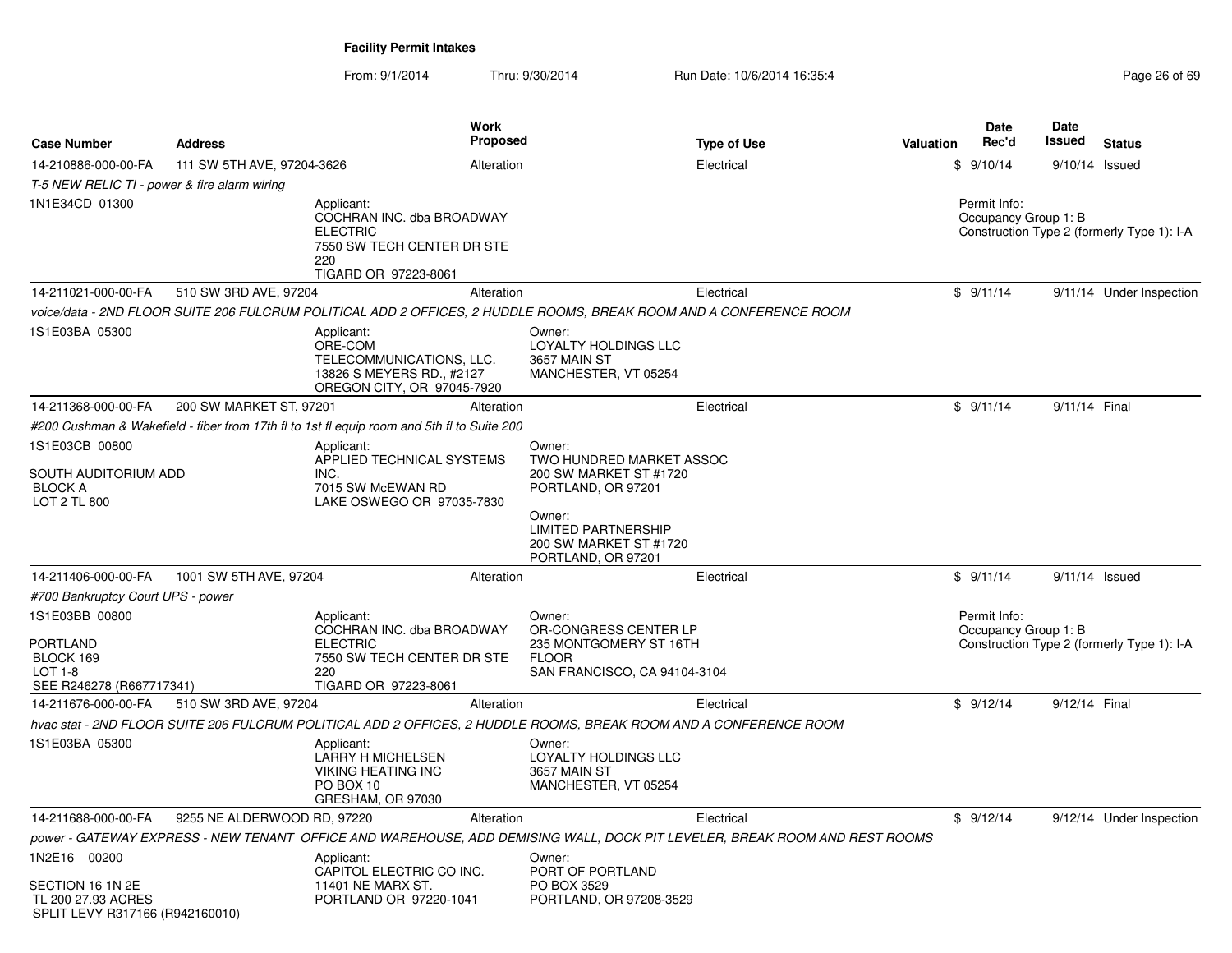| <b>Case Number</b>                                                    | <b>Address</b>               |                                                                                    | Work<br>Proposed |                                                                                        | <b>Type of Use</b> | <b>Valuation</b>                                                                                                                                                     | Date<br>Rec'd        | <b>Date</b><br>Issued | <b>Status</b>                              |
|-----------------------------------------------------------------------|------------------------------|------------------------------------------------------------------------------------|------------------|----------------------------------------------------------------------------------------|--------------------|----------------------------------------------------------------------------------------------------------------------------------------------------------------------|----------------------|-----------------------|--------------------------------------------|
| 14-211896-000-00-FA                                                   | 421 SW 6TH AVE, 97205        |                                                                                    | Alteration       |                                                                                        | Electrical         |                                                                                                                                                                      | \$9/12/14            | 9/12/14 Issued        |                                            |
| 3rd fl Galois TI - HVAC controls - 2 DDC T-Stats                      |                              |                                                                                    |                  |                                                                                        |                    |                                                                                                                                                                      |                      |                       |                                            |
| 1N1E34CC 04300                                                        |                              | Applicant:                                                                         |                  | Owner:                                                                                 |                    |                                                                                                                                                                      |                      |                       |                                            |
| PORTLAND<br>BLOCK 176<br>LOT 1-4                                      |                              | HVAC INC.<br>5188 SE INTERNATIONAL WAY<br>PORTLAND OR 97222-4602                   |                  | UPI COMMONWEALTH LLC<br>1215 FOURTH AVE STE 600<br>SEATTLE, WA 98161                   |                    |                                                                                                                                                                      |                      |                       |                                            |
| 14-212056-000-00-FA                                                   | 1500 SW 1ST AVE, 97201       |                                                                                    | Alteration       |                                                                                        | Electrical         |                                                                                                                                                                      | \$9/12/14            |                       | 9/15/14 Under Inspection                   |
| #620 OSMBE TI -power                                                  |                              |                                                                                    |                  |                                                                                        |                    |                                                                                                                                                                      |                      |                       |                                            |
| 1S1E03CA 00600                                                        |                              | Applicant:                                                                         |                  | Owner:                                                                                 |                    |                                                                                                                                                                      | Permit Info:         |                       |                                            |
| <b>PORTLAND</b><br><b>BLOCK 116 TL 600</b>                            |                              | CHRISTENSON ELECTRIC INC.<br>111 SW COLUMBIA ST. STE 480<br>PORTLAND OR 97201-5838 |                  | <b>URBAN OFFICE</b><br>111 SW COLUMBIA ST #1380<br>PORTLAND, OR 97201-5845             |                    |                                                                                                                                                                      | Occupancy Group 1: B |                       | Construction Type 2 (formerly Type 1): I-A |
|                                                                       |                              |                                                                                    |                  | Owner:<br><b>PARKING</b><br>111 SW COLUMBIA ST #1380<br>PORTLAND, OR 97201-5845        |                    |                                                                                                                                                                      |                      |                       |                                            |
|                                                                       |                              |                                                                                    |                  | Owner:<br><b>FACILITIES</b><br>111 SW COLUMBIA ST #1380<br>PORTLAND, OR 97201-5845     |                    |                                                                                                                                                                      |                      |                       |                                            |
| 14-212070-000-00-FA                                                   | 225 SW BROADWAY              |                                                                                    | Alteration       |                                                                                        | Electrical         |                                                                                                                                                                      | \$9/12/14            |                       | <b>Under Review</b>                        |
| 1st fl On Deck TI - power                                             |                              |                                                                                    |                  |                                                                                        |                    |                                                                                                                                                                      |                      |                       |                                            |
| 1N1E34CC 09800                                                        |                              |                                                                                    |                  | Owner:                                                                                 |                    |                                                                                                                                                                      |                      |                       |                                            |
| <b>PORTLAND</b>                                                       |                              |                                                                                    |                  | <b>BROADWAY COMMERCE LLC</b><br>225 SW BROADWAY #1                                     |                    |                                                                                                                                                                      |                      |                       |                                            |
| BLOCK 85                                                              |                              |                                                                                    |                  | PORTLAND, OR 97205                                                                     |                    |                                                                                                                                                                      |                      |                       |                                            |
| LOT 6&7 TL 9800                                                       |                              |                                                                                    |                  |                                                                                        |                    |                                                                                                                                                                      |                      |                       |                                            |
| 14-212124-000-00-FA                                                   | 825 NE MULTNOMAH ST - Unit 1 |                                                                                    | Alteration       |                                                                                        | Electrical         |                                                                                                                                                                      | \$9/12/14            | 9/12/14 Final         |                                            |
|                                                                       |                              |                                                                                    |                  |                                                                                        |                    | hvac control - 3RD FLOOR, TI; REMOVE MOST PERIMETER PARTITIONS, CREATE OPEN OFFICE SPACE, INTERIOR ADD WALLS, DOORS, OFFICES, CONFERENCE ROOM, REST ROOMS, VENDING I |                      |                       |                                            |
| 1N1E35BB 90002                                                        |                              | Applicant:                                                                         |                  | Owner:                                                                                 |                    |                                                                                                                                                                      |                      |                       |                                            |
| LLOYD CENTER TOWER CONDOMINIUM<br>LOT <sub>1</sub><br>DEPT OF REVENUE |                              | <b>ENERGY ELECTRIC LLC</b><br>7509 s 5th st.<br>suite 110<br>98642                 |                  | <b>PACIFICORP</b><br>700 NE MULTNOMAH ST 7TH FLR<br>PORTLAND, OR 97232                 |                    |                                                                                                                                                                      |                      |                       |                                            |
| 14-212171-000-00-FA                                                   | 500 NE MULTNOMAH ST, 97232   |                                                                                    | Alteration       |                                                                                        | Electrical         |                                                                                                                                                                      | \$9/12/14            | 9/12/14 Issued        |                                            |
|                                                                       |                              |                                                                                    |                  |                                                                                        |                    | controls - 1ST FLOOR TI; AREA A&B, REMOVE MOST INTERIOR WALLS, FIXTURES, CABINETRY, DOORS, FLOORING, RECONFIGURE FOR CONSULTATION, EDUCATION ROOMS, REMODEL, LOBBY,  |                      |                       |                                            |
| 1N1E35BB 02400                                                        |                              | Applicant:                                                                         |                  | Owner:                                                                                 |                    |                                                                                                                                                                      |                      |                       |                                            |
| HOLLADAYS ADD<br>BLOCK 73&80 TL 2400                                  |                              | MCCOY ELECTRIC CO INC.<br>P.O. BOX 42428<br>PORTLAND OR 97242-0428                 |                  | KAISER FOUNDATION HEALTH<br>500 NE MULTNOMAH ST #100<br>PORTLAND, OR 97232-2031        |                    |                                                                                                                                                                      |                      |                       |                                            |
|                                                                       |                              |                                                                                    |                  | Owner:<br>PLAN OF THE NORTHWEST<br>500 NE MULTNOMAH ST #100<br>PORTLAND, OR 97232-2031 |                    |                                                                                                                                                                      |                      |                       |                                            |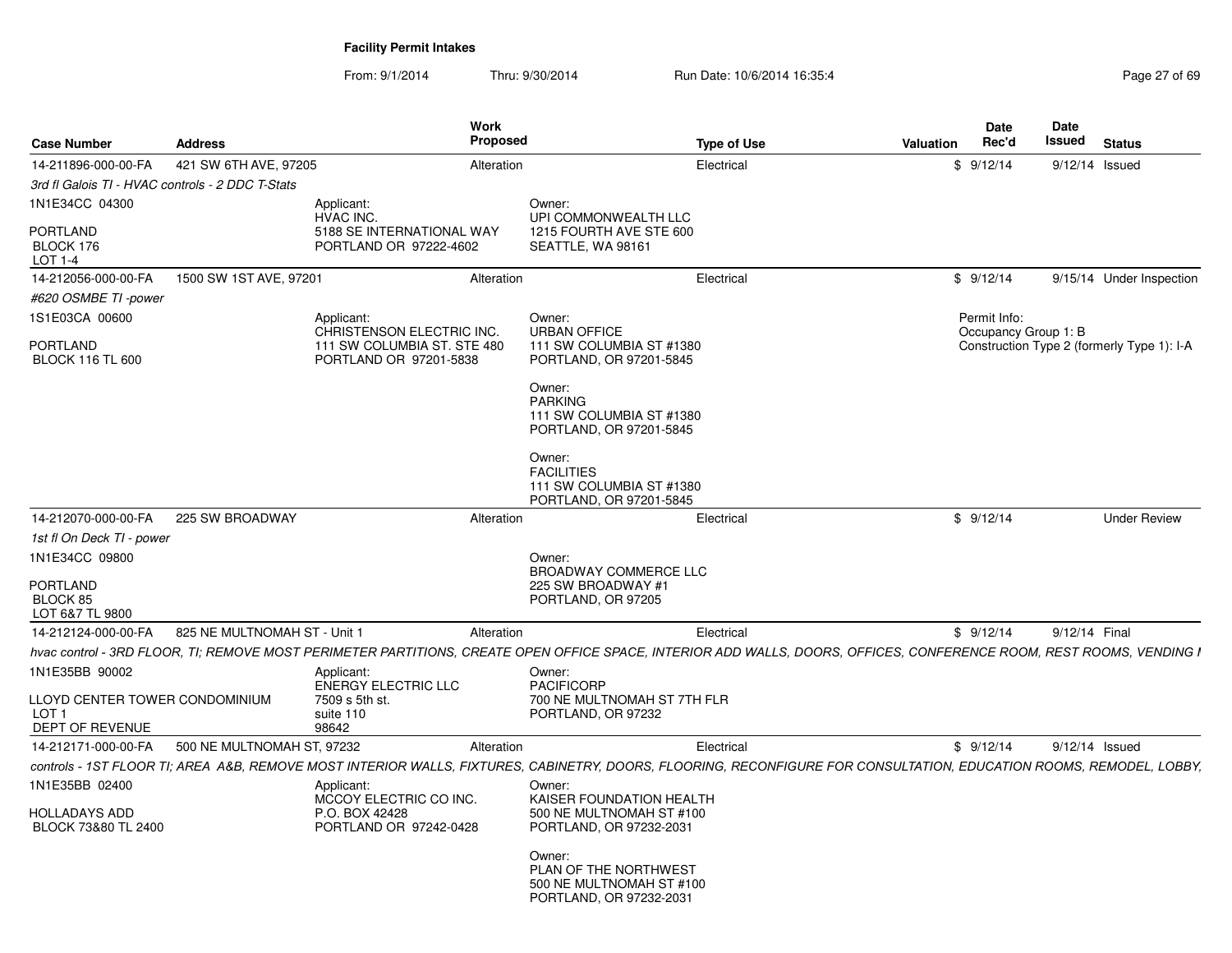| <b>Case Number</b>                                           | <b>Address</b>              | <b>Work</b><br><b>Proposed</b>                                                                                                                                        |                                                                                        | <b>Type of Use</b> | <b>Valuation</b> | <b>Date</b><br>Rec'd | Date<br>Issued | <b>Status</b>                                                                   |
|--------------------------------------------------------------|-----------------------------|-----------------------------------------------------------------------------------------------------------------------------------------------------------------------|----------------------------------------------------------------------------------------|--------------------|------------------|----------------------|----------------|---------------------------------------------------------------------------------|
| 14-212192-000-00-FA                                          | 500 NE MULTNOMAH ST. 97232  | Alteration                                                                                                                                                            |                                                                                        | Electrical         |                  | \$9/12/14            |                | <b>Under Review</b>                                                             |
|                                                              |                             | voice/data - FLOOR TI: AREA A&B. REMOVE MOST INTERIOR WALLS. FIXTURES. CABINETRY. DOORS. FLOORING. RECONFIGURE FOR CONSULTATION. EDUCATION ROOMS. REMODEL. LOBBY. R   |                                                                                        |                    |                  |                      |                |                                                                                 |
| 1N1E35BB 02400                                               |                             |                                                                                                                                                                       | Owner:                                                                                 |                    |                  |                      |                |                                                                                 |
| <b>HOLLADAYS ADD</b><br>BLOCK 73&80 TL 2400                  |                             |                                                                                                                                                                       | KAISER FOUNDATION HEALTH<br>500 NE MULTNOMAH ST #100<br>PORTLAND, OR 97232-2031        |                    |                  |                      |                |                                                                                 |
|                                                              |                             |                                                                                                                                                                       | Owner:<br>PLAN OF THE NORTHWEST<br>500 NE MULTNOMAH ST #100<br>PORTLAND, OR 97232-2031 |                    |                  |                      |                |                                                                                 |
| 14-212198-000-00-FA                                          | 500 NE MULTNOMAH ST, 97232  | Alteration                                                                                                                                                            |                                                                                        | Electrical         |                  | \$9/12/14            |                | 9/12/14 Issued                                                                  |
|                                                              |                             | fire alarm wiring - 1ST FLOOR TI; AREA A&B, REMOVE MOST INTERIOR WALLS, FIXTURES, CABINETRY, DOORS, FLOORING, RECONFIGURE FOR CONSULTATION, EDUCATION ROOMS, REMODEL, |                                                                                        |                    |                  |                      |                |                                                                                 |
| 1N1E35BB 02400                                               |                             | Applicant:                                                                                                                                                            | Owner:                                                                                 |                    |                  |                      |                |                                                                                 |
| <b>HOLLADAYS ADD</b><br>BLOCK 73&80 TL 2400                  |                             | ELECTRICAL CONSTRUCTION<br>CO. (a dba for EC COMPANY)<br>PO BOX 10286<br>PORTLAND OR 97296-0286                                                                       | KAISER FOUNDATION HEALTH<br>500 NE MULTNOMAH ST #100<br>PORTLAND, OR 97232-2031        |                    |                  |                      |                |                                                                                 |
|                                                              |                             |                                                                                                                                                                       | Owner:<br>PLAN OF THE NORTHWEST<br>500 NE MULTNOMAH ST #100<br>PORTLAND, OR 97232-2031 |                    |                  |                      |                |                                                                                 |
| 14-212362-000-00-FA                                          | 720 SW WASHINGTON ST, 97205 | Alteration                                                                                                                                                            |                                                                                        | Electrical         |                  | \$9/15/14            |                | 9/15/14 Issued                                                                  |
|                                                              |                             | power - STAND UP COMEDY (SUITE 106) TENANT CLOTHING BOUTIQUE RETAIL SPACE WITH STAIRS TO MEZZANINE STORAGE AREA                                                       |                                                                                        |                    |                  |                      |                |                                                                                 |
| 1N1E34CC 06600                                               |                             | Applicant:                                                                                                                                                            | Owner:                                                                                 |                    |                  |                      |                |                                                                                 |
| <b>PORTLAND</b><br>BLOCK 213<br>LOT 1&2&7&8                  |                             | ALL WAYS ELECTRIC LLC<br>1526 NE ALBERTA ST # 112<br>PORTLAND OR 97211-5046                                                                                           | GPO MORGAN LLC<br>522 SW 5TH AVE #1105<br>PORTLAND, OR 97204                           |                    |                  |                      |                |                                                                                 |
| 14-212765-000-00-FA                                          | 1849 SW SALMON ST, 97205    | Alteration                                                                                                                                                            |                                                                                        | Electrical         |                  | \$9/15/14            |                | <b>Under Review</b>                                                             |
|                                                              |                             | MEMBER SERVICES CENTER "CONCIERGE" OFFICE REMODEL - power                                                                                                             |                                                                                        |                    |                  |                      |                |                                                                                 |
| 1N1E33DC 05800                                               |                             |                                                                                                                                                                       | Owner:                                                                                 |                    |                  | Permit Info:         |                |                                                                                 |
| SECTION 33 1N 1E<br>TL 5800 2.82 ACRES                       |                             |                                                                                                                                                                       | MULTNOMAH AMATEUR<br>ATHLETIC CLUB<br>1849 SW SALMON ST<br>PORTLAND, OR 97205-1726     |                    |                  | General              |                | Occupancy Group 1: A-3_Assembly -<br>Construction Type 2 (formerly Type 1): I-A |
| 14-212817-000-00-FA                                          | 1900 SW 4TH AVE - Unit 2    | Alteration                                                                                                                                                            |                                                                                        | Electrical         |                  | \$9/15/14            |                | 9/15/14 Final                                                                   |
| pwr - FAB 175 CLASSROOM INFILL - ADD 36 SEAT CLASSROOMS -pwr |                             |                                                                                                                                                                       |                                                                                        |                    |                  |                      |                |                                                                                 |
| 1S1E03CB 90001                                               |                             | Applicant:                                                                                                                                                            | Owner:                                                                                 |                    |                  |                      |                |                                                                                 |
| URBAN CENTER CONDOMINIUM<br>LOT 2                            |                             | <b>MICHAEL NELSON</b><br>PORTLAND STATE UNIVERSITY.<br>P.O. BOX 751-FAC<br>Portland, OR 97207                                                                         | OREGON STATE OF (LEASED<br>121 SW MORRISON ST #200<br>PORTLAND, OR 97204               |                    |                  |                      |                |                                                                                 |
|                                                              |                             |                                                                                                                                                                       | Owner:<br><b>PACIFICORP</b><br>121 SW MORRISON ST #200<br>PORTLAND, OR 97204           |                    |                  |                      |                |                                                                                 |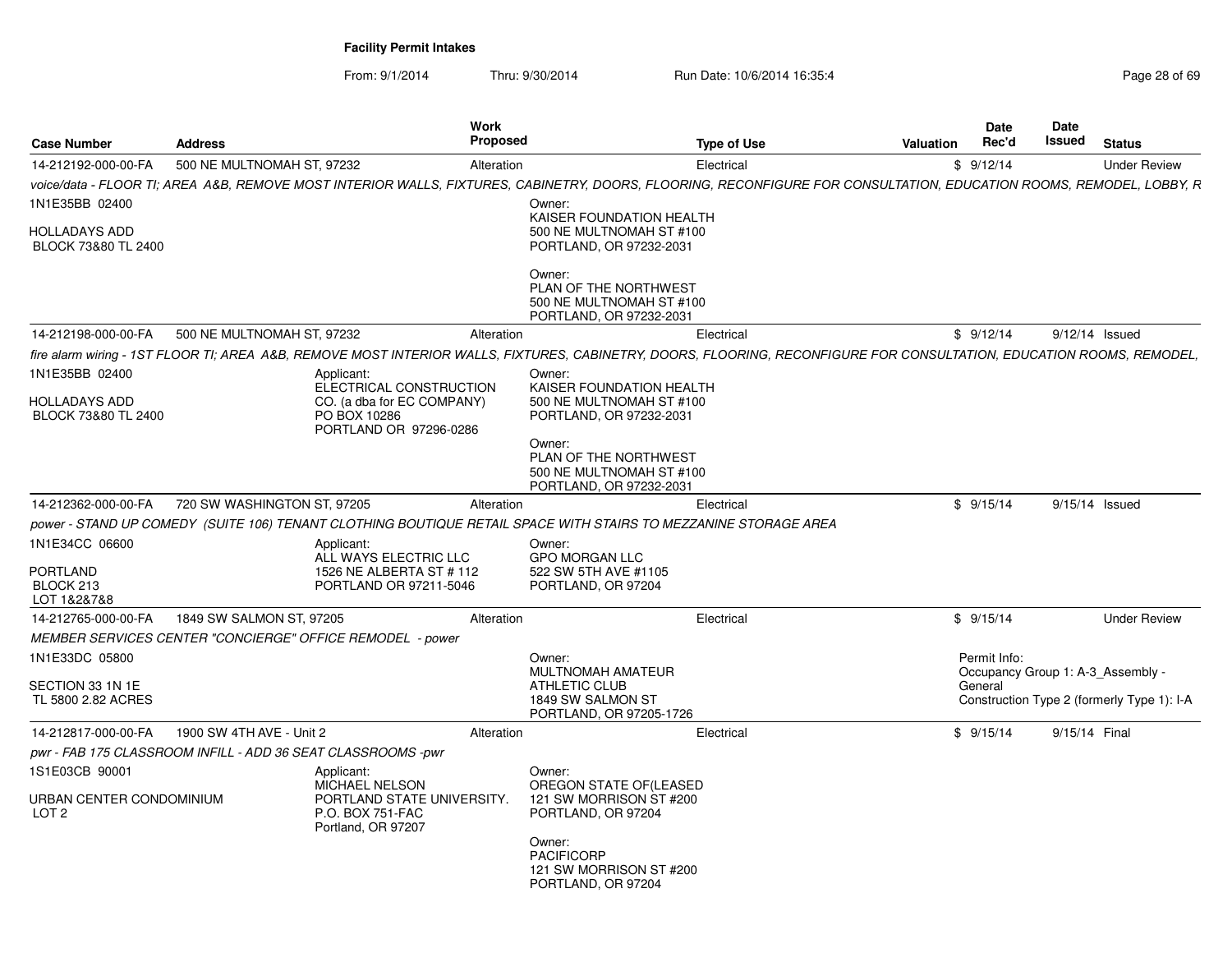From: 9/1/2014

Thru: 9/30/2014 Run Date: 10/6/2014 16:35:4

| <b>Case Number</b>                                                                             | <b>Address</b>                             | Work<br><b>Proposed</b>                                                                                                                                                        |                                                                                                                                                            | <b>Type of Use</b> | Valuation | Date<br>Rec'd                                                           | Date<br><b>Issued</b> | <b>Status</b>                              |
|------------------------------------------------------------------------------------------------|--------------------------------------------|--------------------------------------------------------------------------------------------------------------------------------------------------------------------------------|------------------------------------------------------------------------------------------------------------------------------------------------------------|--------------------|-----------|-------------------------------------------------------------------------|-----------------------|--------------------------------------------|
| 14-212910-000-00-FA                                                                            | 319 SW WASHINGTON ST, 97204                | Alteration                                                                                                                                                                     |                                                                                                                                                            | Electrical         |           | \$9/15/14                                                               |                       | <b>Under Review</b>                        |
|                                                                                                |                                            | SUITE 801; REMOVE SELECTED WALLS, DOORS, CREATE OPEN SPACE, CEILING, ELEC                                                                                                      |                                                                                                                                                            |                    |           |                                                                         |                       |                                            |
| 1N1E34CD 07800                                                                                 |                                            |                                                                                                                                                                                | Owner:<br>THREE NINETEEN WASHINGTON<br><b>LLC</b><br>PO BOX 416<br>MANCHESTER, VT 05254                                                                    |                    |           | Permit Info:<br>Occupancy Group 1: B Bank, Off.,<br>Med.Off., Pub.Bldg. |                       |                                            |
| 14-212924-000-00-FA                                                                            | 1 N CENTER COURT ST, 97227                 | Alteration                                                                                                                                                                     |                                                                                                                                                            | Electrical         |           | \$9/15/14                                                               |                       | 9/15/14 Under Inspection                   |
|                                                                                                | pwr - / 100 LEVEL MODA MERCHANT STORE. pwr |                                                                                                                                                                                |                                                                                                                                                            |                    |           |                                                                         |                       |                                            |
| 1N1E34AB 00700                                                                                 |                                            | Applicant:<br>CHRISTENSON ELECTRIC INC.<br>111 SW COLUMBIA ST. STE 480<br>PORTLAND OR 97201-5838                                                                               | Owner:<br>PORTLAND CITY OF(LEASED<br>1 CENTER CT #150<br>PORTLAND, OR 97227<br>Owner:<br>PORTLAND ARENA MGMT LLC<br>1 CENTER CT #150<br>PORTLAND, OR 97227 |                    |           | Permit Info:<br>arena                                                   |                       | Occupancy Group 1: A-4 Assembly -          |
| 14-213188-000-00-FA                                                                            | 530 SW 5TH AVE, 97204                      | Alteration                                                                                                                                                                     |                                                                                                                                                            | Electrical         |           | \$9/16/14                                                               |                       | <b>Under Review</b>                        |
|                                                                                                |                                            | hvac stat - SUITE 400; METAL TOAD, NEW WALLS FOR MULTIPLE TEAM ROOMS, REFUGE ROOMS, CREATE OPEN WORK SPACE, CONFERENCE ROOM, LOUNGE/BREAK ROOM, LOBBY, REMODEL                 |                                                                                                                                                            |                    |           |                                                                         |                       |                                            |
| 1N1E34CD 09600                                                                                 |                                            |                                                                                                                                                                                | Owner:<br>RGOF YEON BUILDING LLC                                                                                                                           |                    |           | Permit Info:<br>Occupancy Group 1: B_Bank, Off.,                        |                       |                                            |
| <b>PORTLAND</b><br>BLOCK 63<br>LOT 5&6<br><b>HISTORIC PROPERTY</b><br>POTENTIAL ADDITIONAL TAX |                                            |                                                                                                                                                                                | 551 FIFTH AVE 23RD FLOOR<br>NEW YORK, NY 10176                                                                                                             |                    |           | Med.Off., Pub.Bldg.                                                     |                       |                                            |
| 14-213193-000-00-FA                                                                            | 10011 SE DIVISION ST, 97216                | Alteration                                                                                                                                                                     |                                                                                                                                                            | Electrical         |           | \$9/16/14                                                               |                       | 9/16/14 Under Inspection                   |
|                                                                                                |                                            | power - SUITE 203; REMOVE WALL SIDELIGHTS, INFILL, ADD THREE WALLS, DOORS, FOR CLOSET, RECEPTION AREA, DOOR W/SIDELIGHT, TRANSACTION WINDOW W/ COUNTER, CEILING, ELEC          |                                                                                                                                                            |                    |           |                                                                         |                       |                                            |
| 1S2E04DD 02000<br>SECTION 04 1S 2E                                                             |                                            | Applicant:<br>BACHOFNER ELECTRIC, LLC.<br>12031 NE MARX ST.                                                                                                                    | Owner:<br>WESTON INVESTMENT CO LLC<br>2154 NE BROADWAY RM 200                                                                                              |                    |           |                                                                         |                       |                                            |
| TL 2000 0.79 ACRES                                                                             |                                            | PORTLAND OR 97220                                                                                                                                                              | PORTLAND, OR 97232-1590                                                                                                                                    |                    |           |                                                                         |                       |                                            |
| 14-213205-000-00-FA                                                                            | 851 SW 6TH AVE, 97205                      | Alteration<br>hvac stat - FLOORS 7,8 & 9 SMARSH NEW TENANT REMODEL, NEW WALLS, DOORS, RELITES FOR PRIVATE AND OPEN OFFICE, CONFERENCE ROOMS, BREAK ROOMS AND OTHER OFFICE SPAC |                                                                                                                                                            | Electrical         |           | \$9/16/14                                                               |                       | <b>Under Review</b>                        |
| 1S1E03BB 02100                                                                                 |                                            |                                                                                                                                                                                |                                                                                                                                                            |                    |           | Permit Info:                                                            |                       |                                            |
|                                                                                                |                                            |                                                                                                                                                                                | Owner:<br>SFI 811 SW 6TH AVENUE LLC<br>260 CALIFORNIA ST STE 300<br>SAN FRANCISCO, CA 94111                                                                |                    |           | Occupancy Group 1: B                                                    |                       | Construction Type 2 (formerly Type 1): I-A |
| 14-213239-000-00-FA                                                                            | 4400 NE HALSEY ST - Bldg D                 | Alteration                                                                                                                                                                     |                                                                                                                                                            | Electrical         |           | \$9/16/14                                                               |                       | 9/16/14 Issued                             |
|                                                                                                |                                            | power - 1ST FLOOR NEAR CORRIDOR IC 07 WOMEN'S BATHROOM 610 SQ FT EXPANSION FOR ADDED TOILET STALLS                                                                             |                                                                                                                                                            |                    |           |                                                                         |                       |                                            |
| 1N2E31BB 03401                                                                                 |                                            | Applicant:<br>COCHRAN INC. dba BROADWAY<br><b>ELECTRIC</b><br>7550 SW TECH CENTER DR STE<br>220<br>TIGARD OR 97223-8061                                                        | Owner:<br>DAVIS BUSINESS CENTER LLC<br>4400 NE HALSEY ST BLDG 2 #190<br>PORTLAND, OR 97213                                                                 |                    |           | Permit Info:<br>Occupancy Group 1: B<br>I-FR                            |                       | Construction Type 2 (formerly Type 1):     |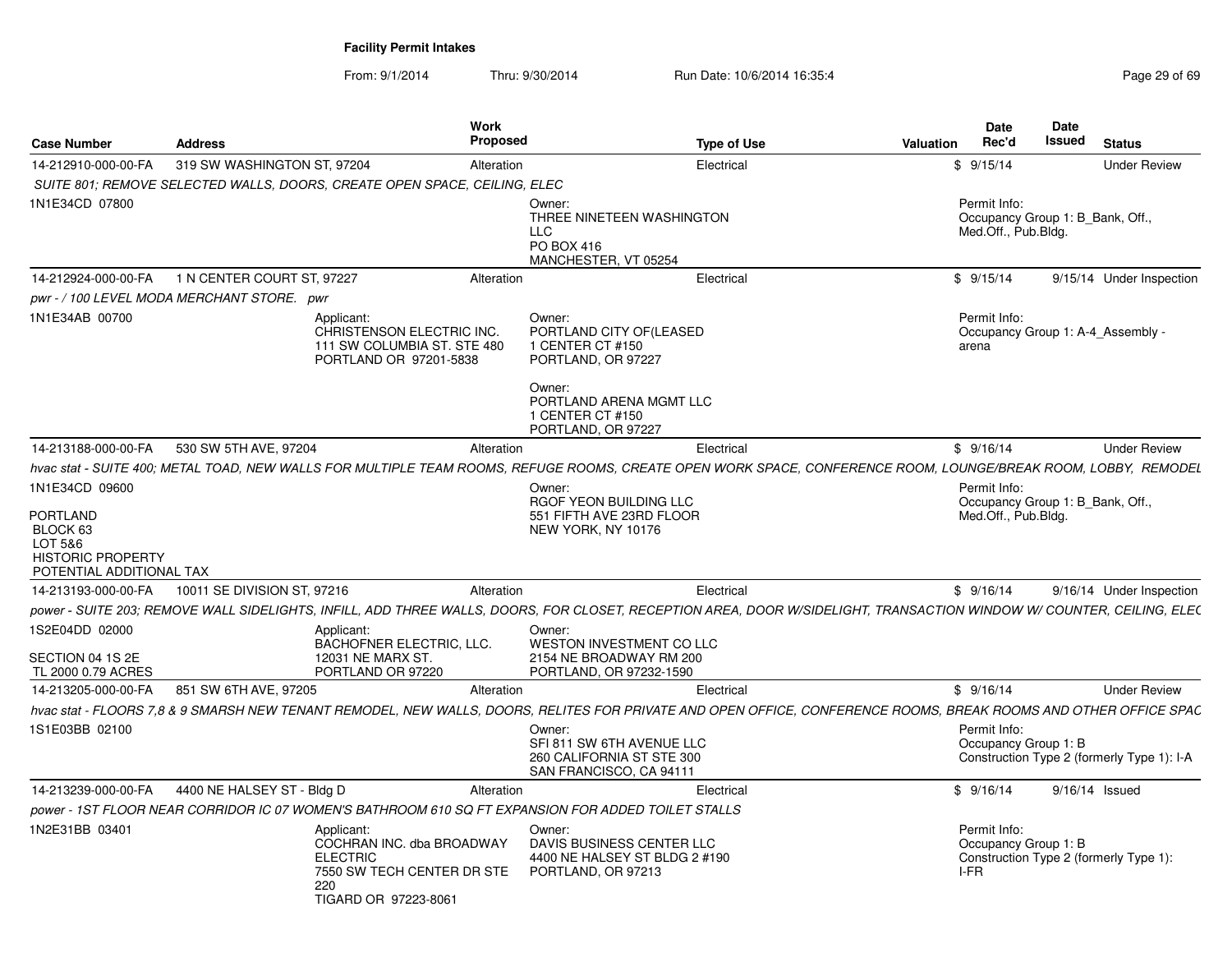| <b>Case Number</b>                                 | <b>Address</b>                                 |                                                                                         | Work<br><b>Proposed</b> |                                                                                                                             | <b>Type of Use</b> |                                                                                        | Valuation | <b>Date</b><br>Rec'd | Date<br>Issued       | <b>Status</b>                               |
|----------------------------------------------------|------------------------------------------------|-----------------------------------------------------------------------------------------|-------------------------|-----------------------------------------------------------------------------------------------------------------------------|--------------------|----------------------------------------------------------------------------------------|-----------|----------------------|----------------------|---------------------------------------------|
| 14-213366-000-00-FA                                | 409 SW 11TH AVE, 97205                         |                                                                                         | Alteration              |                                                                                                                             | Electrical         |                                                                                        |           | \$9/16/14            |                      | $9/16/14$ Issued                            |
|                                                    |                                                |                                                                                         |                         | sec / alarm - NO CHANGES TO COMMON AREAS, NO STRUCTURAL MODS, REPLACE PLUMBING FIXTURES IN SAME LOCATIONS - security/ alarm |                    |                                                                                        |           |                      |                      |                                             |
| 1N1E33DD 02000                                     |                                                | Applicant:<br>ACTION TECHNOLOGY SYSTEMS                                                 |                         | Owner:<br>PETER A NATHAN                                                                                                    |                    | CCB - Contractor:<br><b>ACTION TECHNOLOGY SYSTEMS</b>                                  |           |                      |                      |                                             |
| <b>PORTLAND</b><br>BLOCK 255<br>LOT 1&2            |                                                | <b>LLC</b><br>835 SE 17TH AVE<br>PORTLAND OR 97214                                      |                         | 2455 NW MARSHALL ST #1<br>PORTLAND, OR 97210                                                                                |                    | <b>LLC</b><br>835 SE 17TH AVE<br>PORTLAND OR 97214                                     |           |                      |                      |                                             |
| 14-213518-000-00-FA                                | 1717 NW 21ST AVE, 97209                        |                                                                                         | Alteration              |                                                                                                                             | Electrical         |                                                                                        |           | \$9/16/14            |                      | $9/16/14$ Issued                            |
|                                                    |                                                | hvac control - INSTALL TWO BOILERS, ONE COOLING TOWER, SIX EF'S AND 88 VAV BOXES, RTU'S |                         |                                                                                                                             |                    |                                                                                        |           |                      |                      |                                             |
| 1N1E28CD 02400                                     |                                                | Applicant:<br>STONER ELECTRIC, INC.                                                     |                         | Owner:<br>CON-WAY PROPERTIES INC                                                                                            |                    |                                                                                        |           |                      |                      |                                             |
| <b>COUCHS ADD</b><br>INC PT VAC STS BLOCK 292      |                                                | 1904 SE OCHOCO ST.<br>MILWAUKIE OR 97222-7315                                           |                         | PO BOX 4138<br>PORTLAND, OR 97208-4138                                                                                      |                    |                                                                                        |           |                      |                      |                                             |
| 14-213581-000-00-FA                                | 1515 SW 5TH AVE, 97201                         |                                                                                         | Alteration              |                                                                                                                             | Electrical         |                                                                                        |           | \$9/16/14            |                      | 9/16/14 Under Inspection                    |
|                                                    |                                                | power - SUITE 655 OHSU - CONSTRUCT OFFICES AND BREAKROOM FOR NEW TENANT                 |                         |                                                                                                                             |                    |                                                                                        |           |                      |                      |                                             |
| 1S1E03BC 03700                                     |                                                | Applicant:<br>BACHOFNER ELECTRIC, LLC.                                                  |                         | Owner:<br><b>WESTON INVESTMENT CO LLC</b>                                                                                   |                    |                                                                                        |           | Permit Info:         | Occupancy Group 1: B |                                             |
| <b>PORTLAND</b><br>BLOCK 164<br><b>LOT 1-8</b>     |                                                | 12031 NE MARX ST.<br>PORTLAND OR 97220                                                  |                         | 2154 NE BROADWAY RM 200<br>PORTLAND, OR 97232-1590                                                                          |                    |                                                                                        |           | I-FR                 |                      | Construction Type 2 (formerly Type 1):      |
| DEFERRED ADDITIONAL TAX LIABILITY                  |                                                |                                                                                         |                         |                                                                                                                             |                    |                                                                                        |           |                      |                      |                                             |
| 14-213690-000-00-FA                                | 705 N KILLINGSWORTH ST, 97217                  |                                                                                         | Alteration              |                                                                                                                             | Electrical         |                                                                                        |           | \$9/16/14            |                      | 9/16/14 Final                               |
|                                                    | pwr - KILN VENT AND DUCTWORK REPLACEMENT - pwr |                                                                                         |                         |                                                                                                                             |                    |                                                                                        |           |                      |                      |                                             |
| 1N1E15CD 12300                                     |                                                | Applicant:<br>WILLAMETTE ELECTRIC INC<br>PO BOX 230547<br>TIGARD, OR 97281-0547         |                         | Owner:<br>PORTLAND COMMUNITY<br><b>COLLEGE DIST</b><br>PO BOX 19000<br>PORTLAND, OR 97280-0990                              |                    | CCB - Contractor:<br>WILLAMETTE ELECTRIC INC<br>PO BOX 230547<br>TIGARD, OR 97281-0547 |           | Permit Info:         | Occupancy Group 1: B | Construction Type 2 (formerly Type 1): II-A |
| 14-213698-000-00-FA                                | 12000 SW 49TH AVE, 97219                       |                                                                                         | Alteration              |                                                                                                                             | Electrical         |                                                                                        |           | \$9/16/14            |                      | <b>Under Review</b>                         |
|                                                    |                                                |                                                                                         |                         | PHASE 2 LEVEL 200 OFFICE SPACE RENOVATION, OPEN OFFICE AREA, CONFERENCE ROOMS, COMPUTER LAB AND OTHER SPACES                |                    |                                                                                        |           |                      |                      |                                             |
| 1S1E31D 00200                                      |                                                |                                                                                         |                         | Owner:<br>PORTLAND COMMUNITY<br><b>COLLEGE DIST</b><br>PO BOX 19000<br>PORTLAND, OR 97280-0990                              |                    |                                                                                        |           | Permit Info:         | Occupancy Group 1: B | Construction Type 2 (formerly Type 1): II-B |
| 14-213825-000-00-FA                                | 1220 SW MORRISON ST, 97205                     |                                                                                         | Alteration              |                                                                                                                             | Electrical         |                                                                                        |           | \$9/17/14            |                      | 9/17/14 Under Inspection                    |
|                                                    |                                                | power - SUITE 210 TERMINAL SALES RESOURCE DATA, CONSTRUCT OFFICES AND BREAKROOM         |                         |                                                                                                                             |                    |                                                                                        |           |                      |                      |                                             |
| 1N1E33DD 06200                                     |                                                | Applicant:<br>BACHOFNER ELECTRIC, LLC.                                                  |                         | Owner:<br>WESTON INVESTMENT CO LLC                                                                                          |                    |                                                                                        |           | Permit Info:         | Occupancy Group 1: B |                                             |
| <b>PORTLAND</b><br><b>BLOCK S1/2H</b><br>$LOT 1-8$ |                                                | 12031 NE MARX ST.<br>PORTLAND OR 97220                                                  |                         | 2154 NE BROADWAY RM 200<br>PORTLAND, OR 97232-1590                                                                          |                    |                                                                                        |           | I-FR                 |                      | Construction Type 2 (formerly Type 1):      |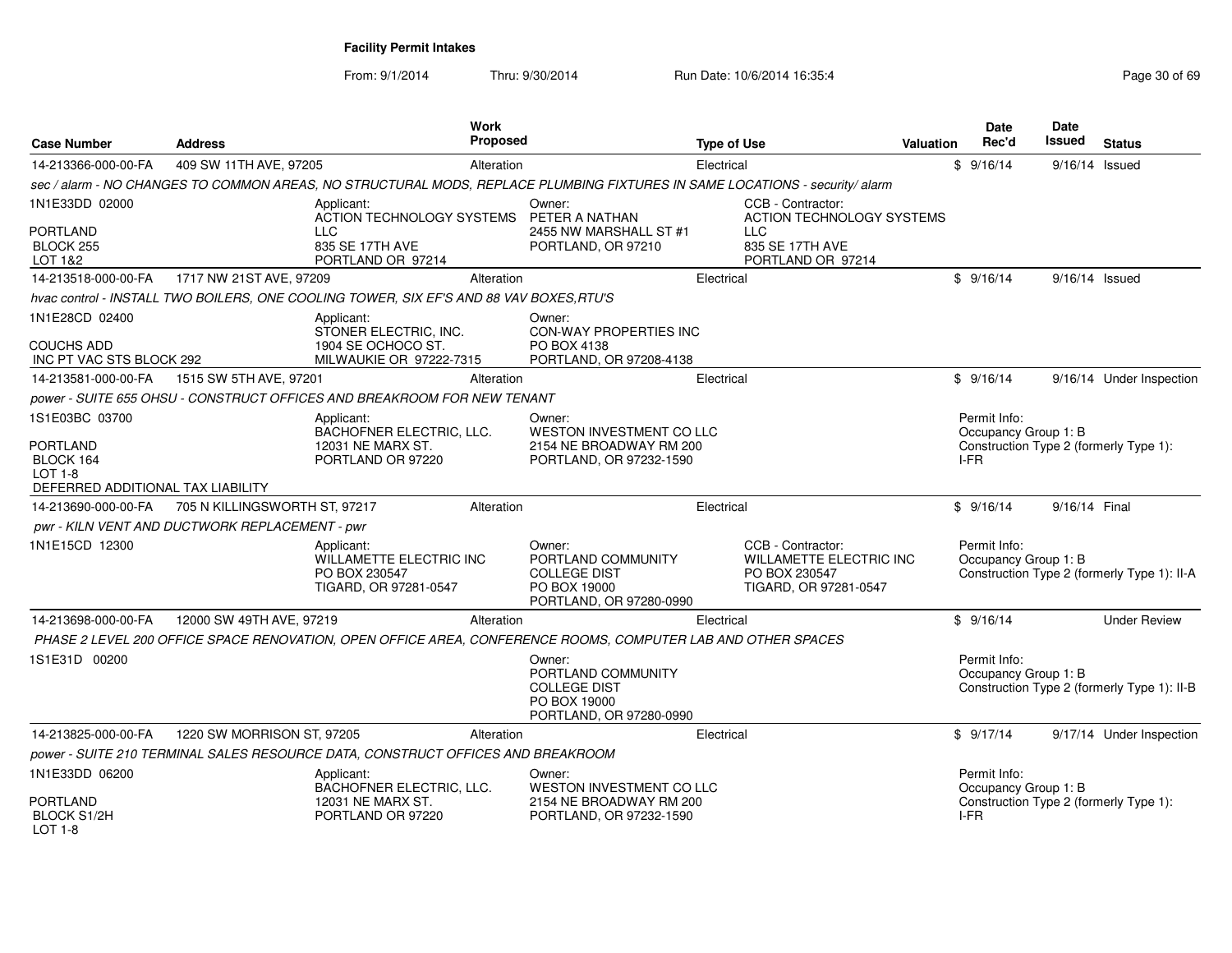| <b>Case Number</b>                                                                                    | <b>Address</b>                                      | Work<br><b>Proposed</b>                                                                                                 |                                                                                                                                                                                     | <b>Type of Use</b>                                                                                                                                                               | <b>Valuation</b> | <b>Date</b><br>Rec'd                                                    | Date<br>Issued | <b>Status</b>                          |
|-------------------------------------------------------------------------------------------------------|-----------------------------------------------------|-------------------------------------------------------------------------------------------------------------------------|-------------------------------------------------------------------------------------------------------------------------------------------------------------------------------------|----------------------------------------------------------------------------------------------------------------------------------------------------------------------------------|------------------|-------------------------------------------------------------------------|----------------|----------------------------------------|
| 14-213827-000-00-FA                                                                                   | 2121 SW BROADWAY DR, 97201                          | Alteration                                                                                                              |                                                                                                                                                                                     | Electrical                                                                                                                                                                       |                  | \$9/17/14                                                               |                | 9/17/14 Under Inspection               |
|                                                                                                       |                                                     | power - SUITE 200 HEALTHSHARE, NEW OFFICES, SHOWER ROOM AND SUSPENDED CEILING                                           |                                                                                                                                                                                     |                                                                                                                                                                                  |                  |                                                                         |                |                                        |
| 1S1E04DD 09300                                                                                        |                                                     | Applicant:<br>BACHOFNER ELECTRIC, LLC.                                                                                  | Owner:<br>WESTON INVESTMENT CO LLC                                                                                                                                                  |                                                                                                                                                                                  |                  | Permit Info:<br>Occupancy Group 1: B Bank, Off.,                        |                |                                        |
| <b>CARUTHERS ADD</b><br><b>BLOCK 37 TL 9300</b>                                                       |                                                     | 12031 NE MARX ST.<br>PORTLAND OR 97220                                                                                  | 2154 NE BROADWAY RM 200<br>PORTLAND, OR 97232-1590                                                                                                                                  |                                                                                                                                                                                  |                  | Med.Off., Pub.Bldg.                                                     |                |                                        |
| 14-213831-000-00-FA                                                                                   | 4435 N CHANNEL AVE                                  | Alteration                                                                                                              |                                                                                                                                                                                     | Electrical                                                                                                                                                                       |                  | \$9/17/14                                                               |                | 9/17/14 Issued                         |
|                                                                                                       |                                                     | CORP 9 ECRS - AV cabling - conference room on the river side, middle of the building                                    |                                                                                                                                                                                     |                                                                                                                                                                                  |                  |                                                                         |                |                                        |
| 1N1E20 00109A2<br>PARTITION PLAT 2003-38<br>LOT 2 TL 109<br>LAND                                      | IMPS ONLY SEE R610375 (R64983-1511) FOR             | Applicant:<br>COCHRAN INC. dba BROADWAY<br><b>ELECTRIC</b><br>7550 SW TECH CENTER DR STE<br>220<br>TIGARD OR 97223-8061 | Owner:<br><b>DAIMLER TRUCKS NORTH</b><br><b>AMERICA LLC</b><br>PO BOX 3820<br>PORTLAND, OR 97208                                                                                    |                                                                                                                                                                                  |                  |                                                                         |                |                                        |
| 14-213850-000-00-FA                                                                                   | 3600 N INTERSTATE AVE, 97227                        | Alteration                                                                                                              |                                                                                                                                                                                     | Electrical                                                                                                                                                                       |                  | \$9/17/14                                                               | 9/17/14 Final  |                                        |
|                                                                                                       | 2ND FL RELOCATE BUSINESS & CASH MGMT OFFICE - power |                                                                                                                         |                                                                                                                                                                                     |                                                                                                                                                                                  |                  |                                                                         |                |                                        |
| 1N1E22CC 13200<br><b>MULTNOMAH</b><br>BLOCK 31<br>LOT 1-16 TL 13200                                   |                                                     | Applicant:<br>CHERRY CITY ELECTRIC INC.<br>8100 NE ST JOHNS RD STE. D101<br>VANCOUVER WA 98665-2014                     | Owner:<br>KAISER FOUNDATION HEALTH<br>500 NE MULTNOMAH ST #100<br>PORTLAND, OR 97232-2031<br>Owner:<br>PLAN OF THE NORTHWEST<br>500 NE MULTNOMAH ST #100<br>PORTLAND, OR 97232-2031 |                                                                                                                                                                                  |                  | Permit Info:<br>Occupancy Group 1: B_Bank, Off.,<br>Med.Off., Pub.Bldg. |                |                                        |
| 14-213879-000-00-FA                                                                                   | 333 SW 5TH AVE, 97204                               | Alteration                                                                                                              |                                                                                                                                                                                     | Electrical                                                                                                                                                                       |                  | \$9/17/14                                                               | 9/17/14 Final  |                                        |
|                                                                                                       |                                                     |                                                                                                                         |                                                                                                                                                                                     | hvac stat - ONPOINT COMMUNITY CREDIT UNION RENOVATION, RECONFIGURE EXISTING TENANT SPACE, MOVE WALLS, DOORS FOR PRIVATE OFFICES AND ATM AREA                                     |                  |                                                                         |                |                                        |
| 1N1E34CD 06800<br>PORTLAND<br>BLOCK 82<br>S 0.56' OF LOT 2<br>LOT 3&4<br>HISTORIC PROPERTY; POTENTIAL |                                                     | Applicant:<br>RONALD E STOUT<br>HEINZ MECHANICAL CO INC<br>2615 NW ST HELENS RD<br>PORTLAND, OR 97210                   | Owner:<br>OTB LLC<br>2712 SE 20TH AVE<br>PORTLAND, OR 97202-2231                                                                                                                    |                                                                                                                                                                                  |                  | Permit Info:<br>Occupancy Group 1: B_Bank, Off.,<br>Med.Off., Pub.Bldg. |                |                                        |
| ADDITIONAL TAX                                                                                        |                                                     |                                                                                                                         |                                                                                                                                                                                     |                                                                                                                                                                                  |                  |                                                                         |                |                                        |
| 14-214211-000-00-FA                                                                                   | 1515 SW 5TH AVE, 97201                              | Alteration                                                                                                              |                                                                                                                                                                                     | Electrical<br>voice/data - SUITE 1000 & 1032 THE OREGONIAN 16,609 NEW TENANT REMODEL. NEW WALLS, CEILINGS FOR PRIVATE OFFICES, CONFERENCE ROOM, BEAKROOM AND ACCESSIBLE RESTROOM |                  | \$9/17/14                                                               | 9/17/14 Final  |                                        |
| 1S1E03BC 03700                                                                                        |                                                     | Applicant:                                                                                                              | Owner:                                                                                                                                                                              |                                                                                                                                                                                  |                  | Permit Info:                                                            |                |                                        |
| <b>PORTLAND</b><br>BLOCK 164<br>$LOT 1-8$<br>DEFERRED ADDITIONAL TAX LIABILITY                        |                                                     | DYNALECTRIC CO.<br>5711 SW HOOD AVE.<br>PORTLAND OR 97239-3716                                                          | WESTON INVESTMENT CO LLC<br>2154 NE BROADWAY RM 200<br>PORTLAND, OR 97232-1590                                                                                                      |                                                                                                                                                                                  |                  | Occupancy Group 1: B<br>I-FR                                            |                | Construction Type 2 (formerly Type 1): |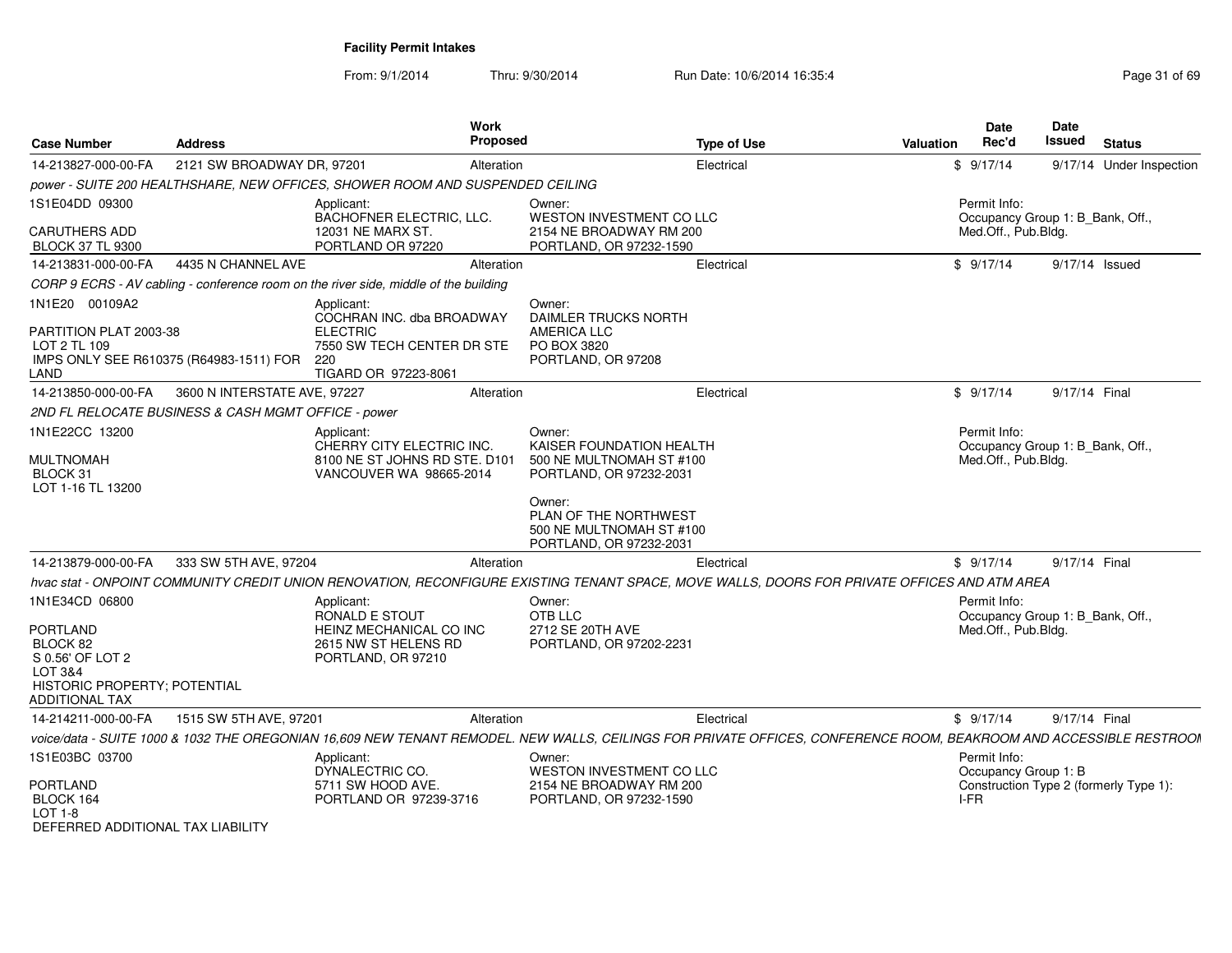| <b>Case Number</b>                              | <b>Address</b>                                             | <b>Work</b>                                                                                  | <b>Proposed</b> | <b>Type of Use</b>                                                                                                                                          | Valuation | Date<br>Rec'd                                     | Date<br>Issued   | <b>Status</b>                               |
|-------------------------------------------------|------------------------------------------------------------|----------------------------------------------------------------------------------------------|-----------------|-------------------------------------------------------------------------------------------------------------------------------------------------------------|-----------|---------------------------------------------------|------------------|---------------------------------------------|
| 14-214455-000-00-FA                             | 308 SW 2ND AVE, 97204                                      |                                                                                              | Alteration      | Electrical                                                                                                                                                  |           | \$9/18/14                                         | 9/22/14 Issued   |                                             |
| 5th & 6th floors Puppet Labs TI - HVAC controls |                                                            |                                                                                              |                 |                                                                                                                                                             |           |                                                   |                  |                                             |
| 1N1E34CD 04600                                  |                                                            | Applicant:<br>ONE ELECTRIC INC<br><b>PO BOX 555</b><br>NEWPORT OR 97365                      |                 | Owner:<br>1201 LLOYD L L C<br>7127 196TH ST SW #202<br>LYNNWOOD, WA 98036-5078                                                                              |           | Permit Info:<br>Occupancy Group 1: A-2_Restaurant |                  | Construction Type 2 (formerly Type 1): I-A  |
|                                                 |                                                            |                                                                                              |                 | Owner:<br><b>NGP DUNCAN PLAZA</b><br>PO BOX 4900 DEPT #360<br>SCOTTSDALE, AZ 85261-4900                                                                     |           |                                                   |                  |                                             |
|                                                 |                                                            |                                                                                              |                 | Owner:<br>PORTLAND LLC<br>PO BOX 4900 DEPT #360<br>SCOTTSDALE, AZ 85261-4900                                                                                |           |                                                   |                  |                                             |
| 14-214458-000-00-FA                             | 815 NE DAVIS ST, 97232                                     |                                                                                              | Alteration      | Electrical                                                                                                                                                  |           | \$9/18/14                                         | $9/18/14$ Issued |                                             |
|                                                 |                                                            |                                                                                              |                 | power - 1ST FLOOR. REMOVE WALL DOOR. RELOCATE TO OPEN SPACE FOR NEW COFFEE BAR IN PLACE OF STAFF ROOM. CEILING. FLOORING. ELEC. PLBG                        |           |                                                   |                  |                                             |
| 1N1E35CB 01600                                  |                                                            | Applicant:<br>CHRISTENSON ELECTRIC INC.                                                      |                 | Owner:<br><b>LEGACY HEALTH SYSTEM</b>                                                                                                                       |           |                                                   |                  |                                             |
| <b>EAST PORTLAND</b><br>BLOCK 189<br>LOT 1-8    |                                                            | 111 SW COLUMBIA ST. STE 480<br>PORTLAND OR 97201-5838                                        |                 | 1919 NW LOVEJOY ST<br>PORTLAND, OR 97209                                                                                                                    |           |                                                   |                  |                                             |
| 14-214469-000-00-FA                             | 5216 NE 158TH AVE - Bldg 6, 97230                          |                                                                                              | Alteration      | Electrical                                                                                                                                                  |           | \$9/18/14                                         |                  | 10/6/14 Under Inspection                    |
|                                                 |                                                            |                                                                                              |                 | power - ADD A COUPLE WALLS BETWEEN OFFICE AREA AND WAREHOUSE, TRAINING ROOM, DOORS, RELITES, REMODEL RESTROOM/SHOWER FOR ADA, FIXTURES, CEILING, ELEC, PLBG |           |                                                   |                  |                                             |
| 1N2E24AA 00400                                  |                                                            | Applicant:<br>STEELE ELECTRIC LLC<br>716 ROXE DR<br>FOREST GROVE, OR 97116                   |                 | Owner:<br><b>WALTON CWOR COMMERCE</b><br>PO BOX 460169<br>HOUSTON, TX 77056                                                                                 |           |                                                   |                  |                                             |
| 14-214482-000-00-FA                             | 3201 NW YEON AVE, 97210                                    |                                                                                              | Alteration      | Electrical                                                                                                                                                  |           | \$9/18/14                                         | $9/18/14$ Issued |                                             |
|                                                 | Medallion Industries Office remodel & New Showroom - power |                                                                                              |                 |                                                                                                                                                             |           |                                                   |                  |                                             |
| 1N1E29AA 02200                                  |                                                            | Applicant:<br>JOHANSEN ELECTRIC INC.<br>16869 SW 65TH AVE - PMB #311<br>LAKE OSWEGO OR 97035 |                 | Owner:<br>PACIFIC REALTY ASSOCIATES<br>15350 SW SEQUOIA PKWY #300<br>TIGARD, OR 97224-7175                                                                  |           |                                                   |                  |                                             |
|                                                 |                                                            |                                                                                              |                 | Owner:<br><b>LTD PARTNERSHIP</b><br>15350 SW SEQUOIA PKWY #300<br>TIGARD, OR 97224-7175                                                                     |           |                                                   |                  |                                             |
| 14-214488-000-00-FA                             | 12000 SW 49TH AVE, 97219                                   |                                                                                              | Alteration      | Electrical                                                                                                                                                  |           | \$9/18/14                                         |                  | <b>Under Review</b>                         |
|                                                 |                                                            |                                                                                              |                 | voice/data - PHASE 2 LEVEL 200 OFFICE SPACE RENOVATION, OPEN OFFICE AREA, CONFERENCE ROOMS, COMPUTER LAB AND OTHER SPACES - voice/data                      |           |                                                   |                  |                                             |
| 1S1E31D 00200                                   |                                                            |                                                                                              |                 | Owner:<br>PORTLAND COMMUNITY<br><b>COLLEGE DIST</b><br>PO BOX 19000<br>PORTLAND, OR 97280-0990                                                              |           | Permit Info:<br>Occupancy Group 1: B              |                  | Construction Type 2 (formerly Type 1): II-B |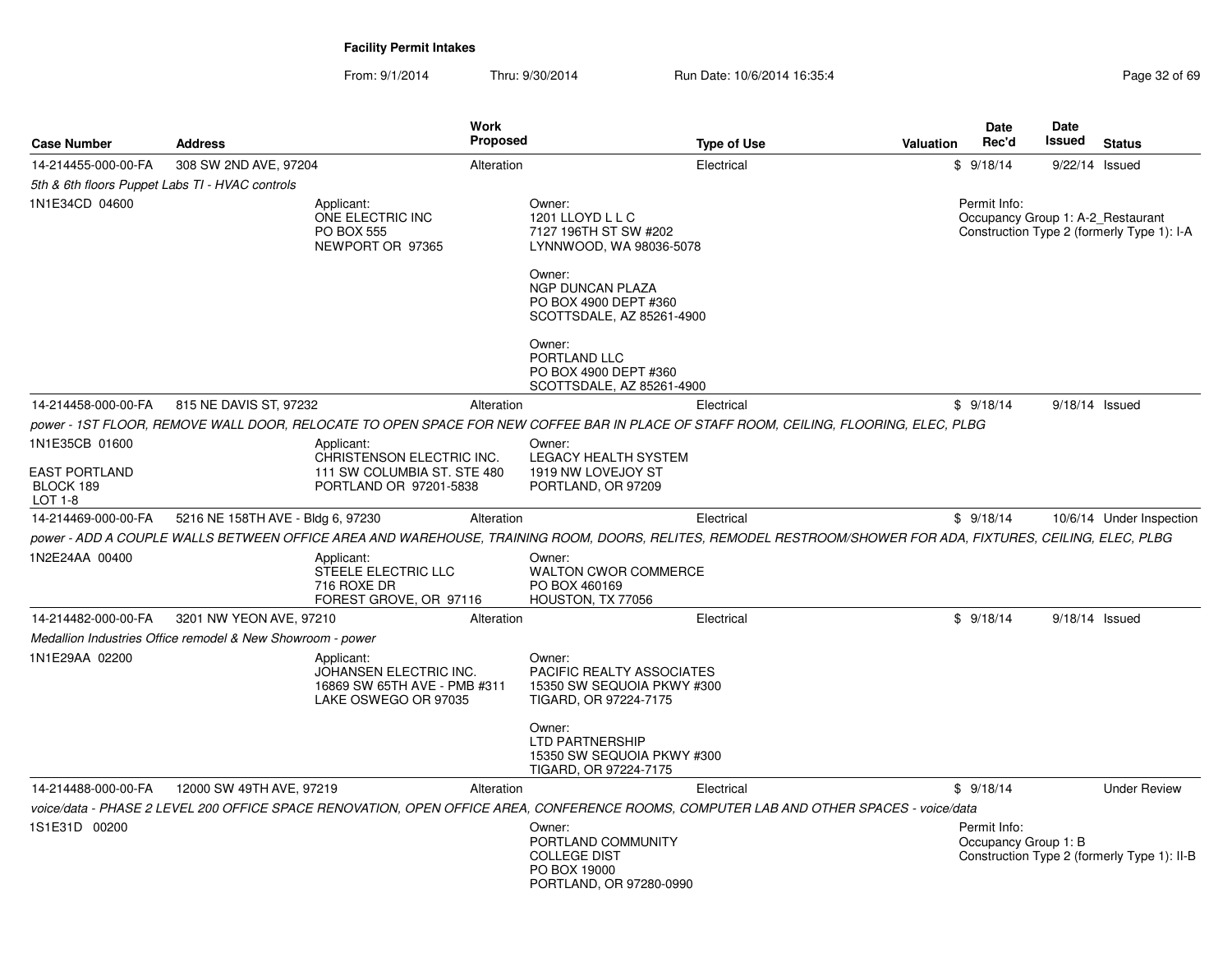| <b>Case Number</b>                                                                                           | <b>Address</b>          | Work<br>Proposed                                                                                                                           |                                                                                                                                                                                  | <b>Type of Use</b> | <b>Valuation</b> | Date<br>Rec'd                                | Date<br><b>Issued</b> | <b>Status</b>                          |
|--------------------------------------------------------------------------------------------------------------|-------------------------|--------------------------------------------------------------------------------------------------------------------------------------------|----------------------------------------------------------------------------------------------------------------------------------------------------------------------------------|--------------------|------------------|----------------------------------------------|-----------------------|----------------------------------------|
| 14-214507-000-00-FA                                                                                          | 50 SW 2ND AVE, 97204    | Alteration                                                                                                                                 |                                                                                                                                                                                  | Electrical         |                  | \$9/18/14                                    | 10/3/14 Issued        |                                        |
|                                                                                                              |                         | 3RD & 4TH FLOORS START-UP PDC CHALLENGE - fire alarm wiringNote: 14-210559 ET is a duplicate permit for this work.                         |                                                                                                                                                                                  |                    |                  |                                              |                       |                                        |
| 1N1E34DC 01100                                                                                               |                         | Applicant:<br><b>WESTERN STATES FIRE</b><br>PROTECTION CO<br>7020S Tucson Wy<br>Centennial, CO 80112                                       | Owner:<br><b>FOUNTAIN VILLAGE</b><br><b>DEVELOPMENT CO</b><br>115 SW ASH ST #500<br>PORTLAND, OR 97204                                                                           |                    |                  |                                              |                       |                                        |
| 14-214518-000-00-FA                                                                                          | 5050 NE HOYT ST, 97213  | Alteration                                                                                                                                 |                                                                                                                                                                                  | Electrical         |                  | \$9/18/14                                    |                       | 9/18/14 Under Inspection               |
|                                                                                                              |                         | power - SUITE 454 ADD 2 NEW EXAM ROOMS, EXTEND LAB AND REMODEL OFFICES (Note: 2 new exam rooms, check existing wiring)                     |                                                                                                                                                                                  |                    |                  |                                              |                       |                                        |
| 1N2E31BD 03800<br><b>CENTER ADD</b><br>BLOCK <sub>3</sub><br>LOT 1-7 INC PT VAC ST<br>LOT 20-26 EXC PT IN ST |                         | Applicant:<br>COCHRAN INC. dba BROADWAY<br><b>ELECTRIC</b><br>7550 SW TECH CENTER DR STE<br>220<br>TIGARD OR 97223-8061                    | Owner:<br>PROVIDENCE HEALTH<br>4400 NE HALSEY ST BLDG 2 #190<br>PORTLAND, OR 97213-1545<br>Owner:<br>SERVICES-OREGON<br>4400 NE HALSEY ST BLDG 2 #190<br>PORTLAND, OR 97213-1545 |                    |                  | Permit Info:<br>Occupancy Group 1: B<br>I-FR |                       | Construction Type 2 (formerly Type 1): |
| 14-214519-000-00-FA                                                                                          | 321 SW SALMON ST, 97204 | Alteration                                                                                                                                 |                                                                                                                                                                                  | Electrical         |                  | \$9/18/14                                    | 9/18/14 Final         |                                        |
|                                                                                                              |                         | GOLFCLUBS.COM additional lighting - Add recessed & track lighting - power                                                                  |                                                                                                                                                                                  |                    |                  |                                              |                       |                                        |
| 1S1E03BA 06700                                                                                               |                         | Applicant:<br><b>HUGHES ELECTRICAL</b><br>CONTRACTORS INC.<br>10490 NW JACKSON QUARRY RD<br>HILLSBORO, OR 97124-8184                       | Owner:<br>STANDARD INS CO<br>PO BOX 711<br>PORTLAND, OR 97204                                                                                                                    |                    |                  |                                              |                       |                                        |
| 14-214531-000-00-FA                                                                                          | 5050 NE HOYT ST, 97213  | Alteration                                                                                                                                 |                                                                                                                                                                                  | Electrical         |                  | \$9/18/14                                    |                       | 9/18/14 Under Inspection               |
|                                                                                                              |                         | hvac control - SUITE 454 ADD 2 NEW EXAM ROOMS, EXTEND LAB AND REMODEL OFFICES                                                              |                                                                                                                                                                                  |                    |                  |                                              |                       |                                        |
| 1N2E31BD 03800<br><b>CENTER ADD</b><br>BLOCK <sub>3</sub><br>LOT 1-7 INC PT VAC ST<br>LOT 20-26 EXC PT IN ST |                         | Applicant:<br>AMERICAN HEATING INC.<br>5035 SE 24TH<br>PORTLAND OR 97202-4765                                                              | Owner:<br>PROVIDENCE HEALTH<br>4400 NE HALSEY ST BLDG 2 #190<br>PORTLAND, OR 97213-1545<br>Owner:<br>SERVICES-OREGON<br>4400 NE HALSEY ST BLDG 2 #190<br>PORTLAND, OR 97213-1545 |                    |                  | Permit Info:<br>Occupancy Group 1: B<br>I-FR |                       | Construction Type 2 (formerly Type 1): |
| 14-214804-000-00-FA                                                                                          | 12470 NE MARX ST, 97230 | Alteration                                                                                                                                 |                                                                                                                                                                                  | Electrical         |                  | \$9/18/14                                    | 9/23/14 Final         |                                        |
|                                                                                                              |                         | Sears TI Bld #3 - voice/data (commercial permit 14-215721 ET issued in error, part of a Facilities project. No inspections on that permit) |                                                                                                                                                                                  |                    |                  |                                              |                       |                                        |
| 1N2E23BC 00500                                                                                               |                         | Applicant:<br><b>HECKTEC TECHNICAL LLC</b><br>3484 Hillside CT<br>Hubbard, Or 97032                                                        | Owner:<br><b>PACIFIC REALTY ASSOCIATES</b><br>15350 SW SEQUOIA PKWY #300<br>TIGARD, OR 97224-7175<br>Owner:                                                                      |                    |                  |                                              |                       |                                        |
|                                                                                                              |                         |                                                                                                                                            | LTD PARTNERSHIP<br>15350 SW SEQUOIA PKWY #300<br>TIGARD, OR 97224-7175                                                                                                           |                    |                  |                                              |                       |                                        |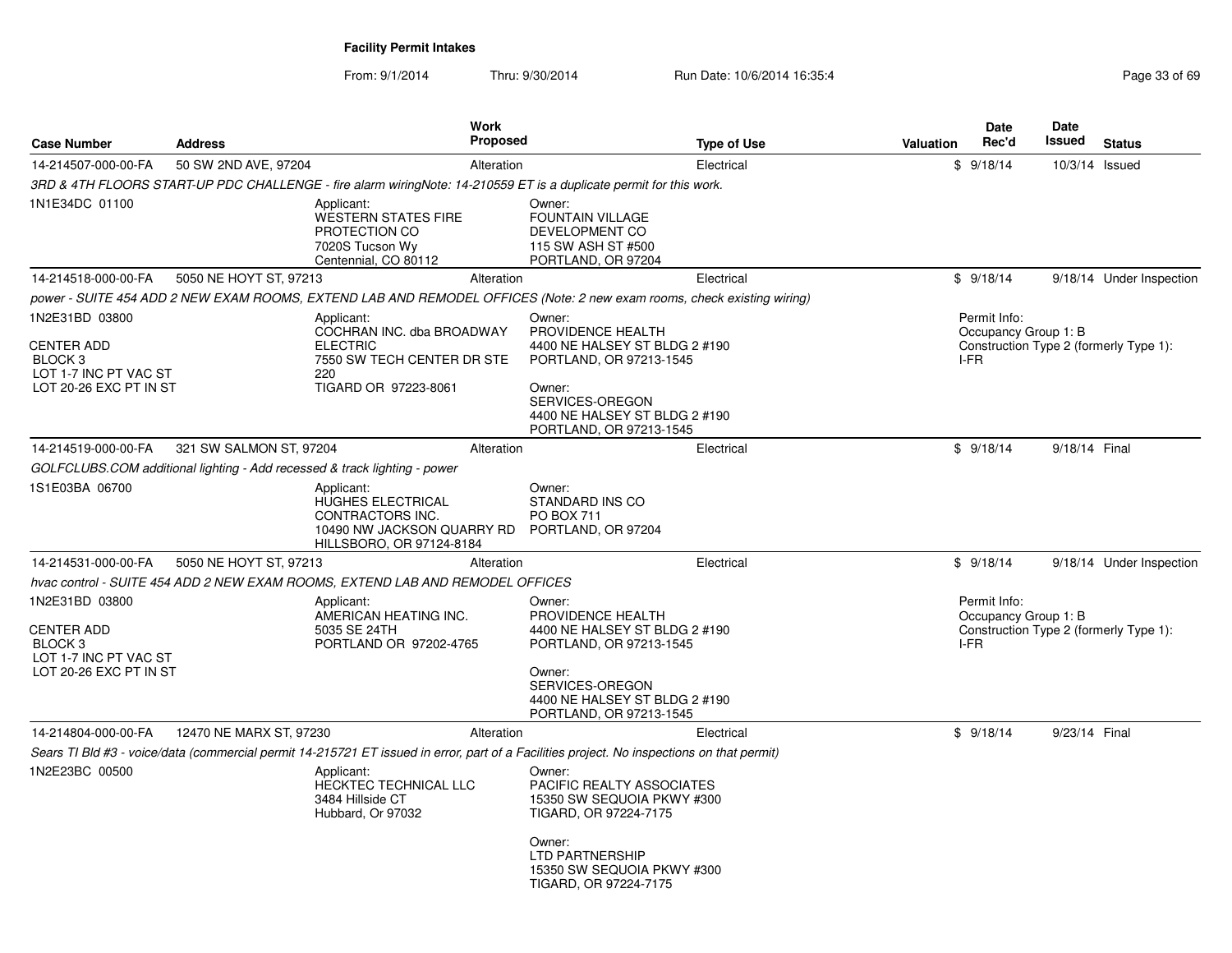From: 9/1/2014Thru: 9/30/2014 Run Date: 10/6/2014 16:35:4<br>
Run Date: 10/6/2014 16:35:4

| <b>Case Number</b>                                                                                                                                                  | <b>Address</b>            | <b>Work</b><br><b>Proposed</b>                                                                                                                                          |                                                                                                                                             | <b>Type of Use</b>                                                                                                | <b>Valuation</b> | <b>Date</b><br>Rec'd                                                    | Date<br>Issued | <b>Status</b>                                |
|---------------------------------------------------------------------------------------------------------------------------------------------------------------------|---------------------------|-------------------------------------------------------------------------------------------------------------------------------------------------------------------------|---------------------------------------------------------------------------------------------------------------------------------------------|-------------------------------------------------------------------------------------------------------------------|------------------|-------------------------------------------------------------------------|----------------|----------------------------------------------|
| 14-214981-000-00-FA                                                                                                                                                 | 233 SW NAITO PKY, 97204   | Alteration                                                                                                                                                              |                                                                                                                                             | Electrical                                                                                                        |                  | \$9/19/14                                                               | 9/19/14 Issued |                                              |
| Access controls for the entire building                                                                                                                             |                           |                                                                                                                                                                         |                                                                                                                                             |                                                                                                                   |                  |                                                                         |                |                                              |
| 1N1E34DC 03300                                                                                                                                                      |                           | Applicant:<br>CHRISTENSON ELECTRIC INC.<br>111 SW COLUMBIA ST. STE 480<br>PORTLAND OR 97201-5838                                                                        | Owner:<br><b>RUSSELL FELLOWS</b><br>200 SW MARKET ST #1720<br>PORTLAND, OR 97201-5718<br>Owner:<br>PROPERTIES LLC<br>200 SW MARKET ST #1720 |                                                                                                                   |                  |                                                                         |                |                                              |
|                                                                                                                                                                     |                           |                                                                                                                                                                         | PORTLAND, OR 97201-5718                                                                                                                     |                                                                                                                   |                  |                                                                         |                |                                              |
| 14-214989-000-00-FA                                                                                                                                                 | 333 SW 5TH AVE, 97204     | Alteration                                                                                                                                                              |                                                                                                                                             | Electrical                                                                                                        |                  | \$9/19/14                                                               | 9/19/14 Final  |                                              |
|                                                                                                                                                                     |                           | security - ONPOINT COMMUNITY CREDIT UNION RENOVATION, RECONFIGURE EXISTING TENANT SPACE, MOVE WALLS, DOORS FOR PRIVATE OFFICES AND ATM AREA (to replace commercial perr |                                                                                                                                             |                                                                                                                   |                  |                                                                         |                |                                              |
| 1N1E34CD 06800<br><b>PORTLAND</b><br>BLOCK 82<br>S 0.56' OF LOT 2<br>LOT 3&4<br><b>HISTORIC PROPERTY: POTENTIAL</b><br>ADDITIONAL TAX                               |                           | Applicant:<br>OREGON PROTECTIVE SERVICES OTB LLC<br><b>LLC</b>                                                                                                          | Owner:<br>2712 SE 20TH AVE<br>PORTLAND, OR 97202-2231                                                                                       |                                                                                                                   |                  | Permit Info:<br>Occupancy Group 1: B Bank, Off.,<br>Med.Off., Pub.Bldg. |                |                                              |
| 14-215010-000-00-FA                                                                                                                                                 | 650 NE HOLLADAY ST, 97232 | Alteration                                                                                                                                                              |                                                                                                                                             | Electrical                                                                                                        |                  | \$9/19/14                                                               | 9/27/14 Issued |                                              |
|                                                                                                                                                                     |                           | power, fire alarm - 4TH FLOOR INTERIOR DEMO AND REMODEL FOR NEW OFFICE TENANT, NEW WALLS FOR OFFICES & CONFERENCE ROOMS                                                 |                                                                                                                                             |                                                                                                                   |                  |                                                                         |                |                                              |
| 1N1E35BC 00400<br><b>HOLLADAYS ADD</b><br>BLOCK 82<br>LOT $1-3$<br>INC PT VAC ST LOT 4&5<br>LOT 6-8                                                                 |                           | Applicant:<br>HUGHES ELECTRICAL<br><b>CONTRACTORS INC.</b><br>10490 NW JACKSON QUARRY RD<br>HILLSBORO, OR 97124-8184                                                    | Owner:<br>600 HOLLADAY LIMITED<br><b>PARTNERSHIP</b><br>1211 SW 5TH AVE STE 2230<br>PORTLAND, OR 97204                                      |                                                                                                                   |                  |                                                                         |                |                                              |
| 14-215012-000-00-FA                                                                                                                                                 | 421 SW 6TH AVE, 97205     | Alteration                                                                                                                                                              |                                                                                                                                             | Electrical                                                                                                        |                  | \$9/19/14                                                               |                | <b>Under Review</b>                          |
|                                                                                                                                                                     |                           | 11TH FL QUANTUM - REPLACE I.T. RM SPLIT SYSTEM - power(Note: The condensing unit is located on the 14th fl)                                                             |                                                                                                                                             |                                                                                                                   |                  |                                                                         |                |                                              |
| 1N1E34CC 04300<br><b>PORTLAND</b><br>BLOCK 176<br>LOT 1-4                                                                                                           |                           |                                                                                                                                                                         | Owner:<br>UPI COMMONWEALTH LLC<br>1215 FOURTH AVE STE 600<br>SEATTLE, WA 98161                                                              |                                                                                                                   |                  |                                                                         |                |                                              |
| 14-215310-000-00-FA                                                                                                                                                 | 123 NE 3RD AVE, 97232     | Alteration                                                                                                                                                              |                                                                                                                                             | Electrical                                                                                                        |                  | \$9/19/14                                                               |                | 9/19/14 Under Inspection                     |
|                                                                                                                                                                     |                           | pwr & voice/data - SUITE 307 - TENANT IMPROVEMENT INCLUDING HVAC DUCTWORK, ELECTRICAL LIGHTING, POWER AND DATA DISTRIBUTION. CREATE OPEN & PRIVATE OFFICES, RECEPTION   |                                                                                                                                             |                                                                                                                   |                  |                                                                         |                |                                              |
| 1N1E34DA 02800<br><b>EAST PORTLAND</b><br>BLOCK 68<br>INC PT VAC ST LOT 1&8<br>LOT 2&3&6&7<br>INC PT VAC ST LOT 4&5; HISTORIC<br>PROPERTY: POTENTIAL ADDITIONAL TAX |                           | Applicant:<br>FIVE STAR ELECTRIC INC<br>756 SW BAILEY AVE<br>HILLSBORO OR 97123                                                                                         | Owner:<br>1001 SE WATER AVE #120<br>PORTLAND, OR 97214-2147                                                                                 | CCB - Contractor:<br>BRIDGEHEAD DEVELOPMENT LLC FIVE STAR ELECTRIC INC<br>756 SW BAILEY AVE<br>HILLSBORO OR 97123 |                  | Permit Info:<br>Occupancy Group 1: B Bank, Off.,<br>Med.Off., Pub.Bldg. |                | Construction Type 2 (formerly Type 1): III-A |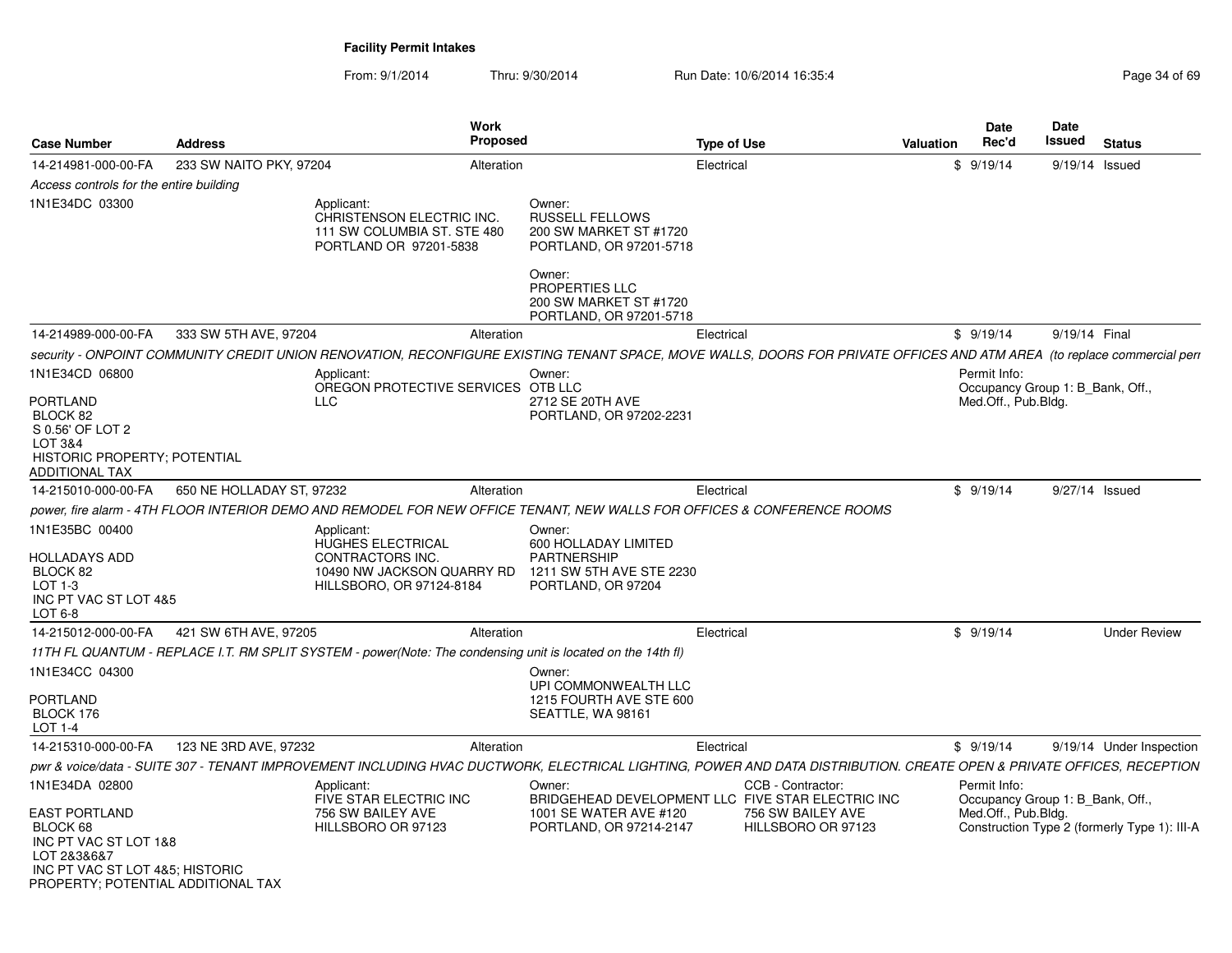From: 9/1/2014

Thru: 9/30/2014 Run Date: 10/6/2014 16:35:4

| <b>Case Number</b>                                                                                                                                | <b>Address</b>                                      | Work<br><b>Proposed</b>                                                                                                         | <b>Type of Use</b>                                                                                                                                                       |                                            | <b>Valuation</b> | Date<br>Rec'd                                    | Date<br>Issued | <b>Status</b>                                |
|---------------------------------------------------------------------------------------------------------------------------------------------------|-----------------------------------------------------|---------------------------------------------------------------------------------------------------------------------------------|--------------------------------------------------------------------------------------------------------------------------------------------------------------------------|--------------------------------------------|------------------|--------------------------------------------------|----------------|----------------------------------------------|
| 14-215314-000-00-FA                                                                                                                               | 123 NE 3RD AVE, 97232                               | Alteration                                                                                                                      | Electrical                                                                                                                                                               |                                            |                  | \$9/19/14                                        |                | 9/19/14 Under Inspection                     |
|                                                                                                                                                   |                                                     |                                                                                                                                 | fire alarm wiring - SUITE 307 - TENANT IMPROVEMENT INCLUDING HVAC DUCTWORK, ELECTRICAL LIGHTING, POWER AND DATA DISTRIBUTION. CREATE OPEN & PRIVATE OFFICES, RECEPTION , |                                            |                  |                                                  |                |                                              |
| 1N1E34DA 02800                                                                                                                                    |                                                     | Applicant:<br>POINT MONITOR CORP                                                                                                | Owner:<br>BRIDGEHEAD DEVELOPMENT LLC POINT MONITOR CORP                                                                                                                  | CCB - Contractor:                          |                  | Permit Info:<br>Occupancy Group 1: B_Bank, Off., |                |                                              |
| <b>EAST PORTLAND</b><br>BLOCK 68<br>INC PT VAC ST LOT 1&8<br>LOT 2&3&6&7<br>INC PT VAC ST LOT 4&5; HISTORIC<br>PROPERTY; POTENTIAL ADDITIONAL TAX |                                                     | 5863 lakeview blvd<br>lake oswego or 97035                                                                                      | 1001 SE WATER AVE #120<br>PORTLAND, OR 97214-2147                                                                                                                        | 5863 lakeview blyd<br>lake oswego or 97035 |                  | Med.Off., Pub.Bldg.                              |                | Construction Type 2 (formerly Type 1): III-A |
|                                                                                                                                                   | 14-215457-000-00-FA 111 SW 5TH AVE, 97204-3626      | Alteration                                                                                                                      | Electrical                                                                                                                                                               |                                            |                  | \$9/19/14                                        |                | 9/25/14 Under Inspection                     |
|                                                                                                                                                   | 2nd fl Tower & Plaza CorVel Corporatioin TI - power |                                                                                                                                 |                                                                                                                                                                          |                                            |                  |                                                  |                |                                              |
| 1N1E34CD 01300                                                                                                                                    |                                                     | Applicant:<br>OREGON ELECTRIC<br>CONSTRUCTION INC. /DBA<br>OREGON ELECTRIC GROUP.<br>1709 SE 3RD AVE.<br>PORTLAND OR 97214-4547 |                                                                                                                                                                          |                                            |                  | Permit Info:<br>Occupancy Group 1: B             |                | Construction Type 2 (formerly Type 1): I-A   |
| 14-215475-000-00-FA                                                                                                                               | 111 SW 5TH AVE, 97204-3626                          | Alteration                                                                                                                      | Electrical                                                                                                                                                               |                                            |                  | \$9/19/14                                        | 9/19/14 Final  |                                              |
| 4th fl TI (entire floor) - voice/data                                                                                                             |                                                     |                                                                                                                                 |                                                                                                                                                                          |                                            |                  |                                                  |                |                                              |
| 1N1E34CD 01300                                                                                                                                    |                                                     | Applicant:<br>CHRISTENSON ELECTRIC INC.<br>111 SW COLUMBIA ST. STE 480<br>PORTLAND OR 97201-5838                                |                                                                                                                                                                          |                                            |                  | Permit Info:<br>Occupancy Group 1: B             |                | Construction Type 2 (formerly Type 1): I-A   |
| 14-215487-000-00-FA                                                                                                                               | 111 SW 5TH AVE, 97204-3626                          | Alteration                                                                                                                      | Electrical                                                                                                                                                               |                                            |                  | \$9/19/14                                        | 9/19/14 Final  |                                              |
| 4th fl TI (entire floor) - access control                                                                                                         |                                                     |                                                                                                                                 |                                                                                                                                                                          |                                            |                  |                                                  |                |                                              |
| 1N1E34CD 01300                                                                                                                                    |                                                     | Applicant:<br>DIEBOLD INC.<br>15100 SW KOLL PKWY, SUITE N<br>BEAVERTON, OR 97006                                                |                                                                                                                                                                          |                                            |                  | Permit Info:<br>Occupancy Group 1: B             |                | Construction Type 2 (formerly Type 1): I-A   |
| 14-215652-000-00-FA                                                                                                                               | 4747 N CHANNEL AVE                                  | Alteration                                                                                                                      | Electrical                                                                                                                                                               |                                            |                  | \$9/22/14                                        |                | $9/22/14$ Issued                             |
| Issue Cochran - audio visual                                                                                                                      |                                                     |                                                                                                                                 |                                                                                                                                                                          |                                            |                  |                                                  |                |                                              |
| 1N1E20 00109<br>PARTITION PLAT 2003-38<br>LOT 2 TL 109                                                                                            |                                                     | Applicant:<br>COCHRAN INC. dba BROADWAY<br><b>ELECTRIC</b><br>7550 SW TECH CENTER DR STE                                        | Owner:<br>PORT OF PORTLAND (LEASED<br>PO BOX 3820<br>PORTLAND, OR 97208-3849                                                                                             |                                            |                  | Permit Info:<br>Occupancy Group 1: B             |                | Construction Type 2 (formerly Type 1): II-B  |
| LAND & IMPS SEE R540487 (R64983-1507)<br>R540481 (R64983-1503)<br>R540494 (R64983-1515) FOR OTHER IMPS                                            |                                                     | 220<br>TIGARD OR 97223-8061                                                                                                     | Owner:<br>DAIMLER TRUCKS NORTH<br><b>AMERICA LLC</b><br>PO BOX 3820<br>PORTLAND, OR 97208-3849                                                                           |                                            |                  |                                                  |                |                                              |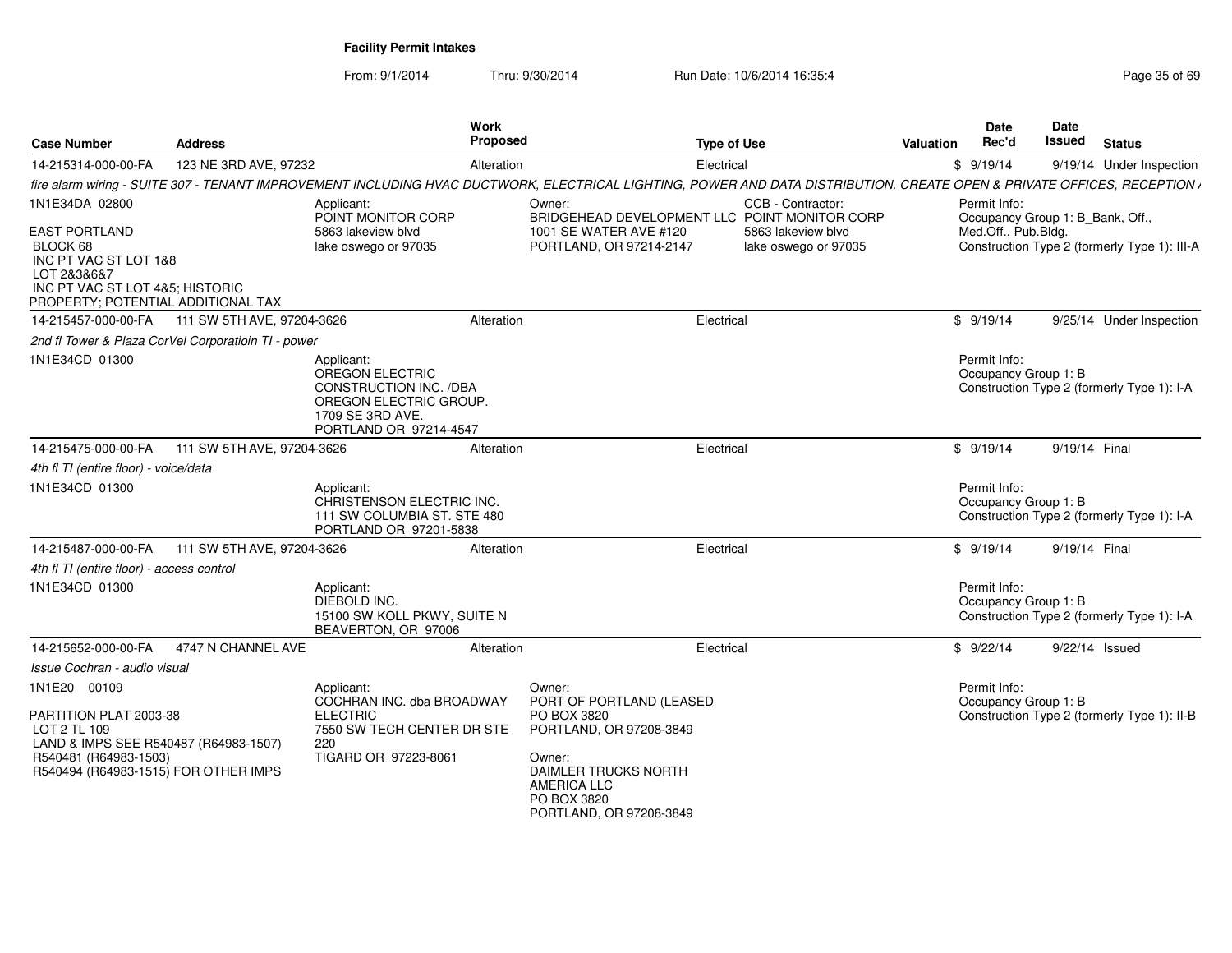| <b>Case Number</b>                                                                                                                                               | <b>Address</b>                                        | <b>Work</b><br><b>Proposed</b>                                                                                          |                                                                                                                                                                                | <b>Type of Use</b>                                                                                                                                                    | <b>Date</b><br>Rec'd<br><b>Valuation</b> | Date<br><b>Issued</b>            | <b>Status</b>                               |
|------------------------------------------------------------------------------------------------------------------------------------------------------------------|-------------------------------------------------------|-------------------------------------------------------------------------------------------------------------------------|--------------------------------------------------------------------------------------------------------------------------------------------------------------------------------|-----------------------------------------------------------------------------------------------------------------------------------------------------------------------|------------------------------------------|----------------------------------|---------------------------------------------|
| 14-215664-000-00-FA                                                                                                                                              | 4747 N CHANNEL AVE                                    | Alteration                                                                                                              |                                                                                                                                                                                | Electrical                                                                                                                                                            | \$9/22/14                                | 9/22/14 Issued                   |                                             |
|                                                                                                                                                                  | audio visual - CORP 1 CONFERENCE ROOM 1A - AV CABLING |                                                                                                                         |                                                                                                                                                                                |                                                                                                                                                                       |                                          |                                  |                                             |
| 1N1E20 00109<br>PARTITION PLAT 2003-38<br>LOT 2 TL 109<br>LAND & IMPS SEE R540487 (R64983-1507)<br>R540481 (R64983-1503)<br>R540494 (R64983-1515) FOR OTHER IMPS |                                                       | Applicant:<br>COCHRAN INC. dba BROADWAY<br><b>ELECTRIC</b><br>7550 SW TECH CENTER DR STE<br>220<br>TIGARD OR 97223-8061 | Owner:<br>PORT OF PORTLAND (LEASED<br>PO BOX 3820<br>PORTLAND, OR 97208-3849<br>Owner:<br>DAIMLER TRUCKS NORTH<br><b>AMERICA LLC</b><br>PO BOX 3820<br>PORTLAND, OR 97208-3849 |                                                                                                                                                                       | Permit Info:<br>Occupancy Group 1: B     |                                  | Construction Type 2 (formerly Type 1): II-B |
| 14-215718-000-00-FA                                                                                                                                              | 7000 NE AIRPORT WAY, 97218                            | Alteration                                                                                                              |                                                                                                                                                                                | Electrical                                                                                                                                                            | \$9/22/14                                | 9/22/14 Issued                   |                                             |
|                                                                                                                                                                  |                                                       | pwr / controls - MC DONALDS - ADD DUCTLESS HEAT PUMP TO KITCHEN ****BID ESTIMATE***** pwr/ controls                     |                                                                                                                                                                                |                                                                                                                                                                       |                                          |                                  |                                             |
| 1N2E08B 00400<br>SECTION 08 1N 2E<br>TL 400 7.39 ACRES<br><b>TERMINAL BLDG</b><br>NONTAXABLE<br>SEE TAXABLE SUB ACCOUNTS                                         |                                                       | Applicant:<br><b>FRED EKSTROM</b><br>DOUBLE E ELECTRIC<br>2626 SE SPRUCE ST<br>HILLSBORO, OR 97123                      | Owner:<br>PORT OF PORTLAND<br>PO BOX 3529<br>PORTLAND, OR 97208-3529                                                                                                           | CCB - Contractor:<br><b>FRED EKSTROM</b><br>DOUBLE E ELECTRIC<br>2626 SE SPRUCE ST<br>HILLSBORO, OR 97123                                                             | Permit Info:<br>Occupancy Group 1: A-2   |                                  | Construction Type 2 (formerly Type 1): I-A  |
| 14-215736-000-00-FA                                                                                                                                              | 1001 SW 5TH AVE, 97204                                | Alteration                                                                                                              |                                                                                                                                                                                | Electrical                                                                                                                                                            | \$9/22/14                                |                                  | <b>Under Review</b>                         |
|                                                                                                                                                                  |                                                       | 6-9th floors GSA Court TI - access control (door mag locks/hinge locks & card swipes                                    |                                                                                                                                                                                |                                                                                                                                                                       |                                          |                                  |                                             |
| 1S1E03BB 00800<br>PORTLAND<br>BLOCK 169<br>LOT 1-8<br>SEE R246278 (R667717341)                                                                                   |                                                       |                                                                                                                         | Owner:<br>OR-CONGRESS CENTER LP<br>235 MONTGOMERY ST 16TH<br><b>FLOOR</b><br>SAN FRANCISCO, CA 94104-3104                                                                      |                                                                                                                                                                       | Permit Info:<br>Occupancy Group 1: B     |                                  | Construction Type 2 (formerly Type 1): I-A  |
| 14-215924-000-00-FA                                                                                                                                              | 2525 SW 1ST AVE, 97201                                | Alteration                                                                                                              |                                                                                                                                                                                | Electrical                                                                                                                                                            | \$9/22/14                                | 9/22/14 Issued                   |                                             |
|                                                                                                                                                                  |                                                       |                                                                                                                         |                                                                                                                                                                                | power - ADP PORTLAND - AGILE INTERIOR DEMO AND COMPLETE REMODEL OF APX 80,000 SQ FT ON FLOORS 3 & 4. REMODEL TO TAKE PLACE IN 4 PHASES (2 FLOORS AND EAST & WEST WINI |                                          |                                  |                                             |
| 1S1E10BB 00900                                                                                                                                                   |                                                       | Applicant:<br>ELECTRICAL CONSTRUCTION<br>CO. (a dba for EC COMPANY)<br>PO BOX 10286<br>PORTLAND OR 97296-0286           | Owner:<br><b>KBS ADP PLAZA LLC</b><br>2715 SW 3RD AVE<br>PORTLAND, OR 97201                                                                                                    |                                                                                                                                                                       | Permit Info:<br>Med.Off., Pub.Bldg.      | Occupancy Group 1: B_Bank, Off., |                                             |
| 14-216233-000-00-FA                                                                                                                                              | 825 NE MULTNOMAH ST - Unit 1                          | Alteration                                                                                                              |                                                                                                                                                                                | Electrical                                                                                                                                                            | \$9/23/14                                |                                  | 9/23/14 Under Inspection                    |
|                                                                                                                                                                  |                                                       | power - 20TH FLOOR SUITE 2000 EXECUTIVE OFFICE RECONFIGURATION                                                          |                                                                                                                                                                                |                                                                                                                                                                       |                                          |                                  |                                             |
| 1N1E35BB 90002<br>LLOYD CENTER TOWER CONDOMINIUM<br>LOT <sub>1</sub><br>DEPT OF REVENUE                                                                          |                                                       | Applicant:<br>CHRISTENSON ELECTRIC INC.<br>111 SW COLUMBIA ST. STE 480<br>PORTLAND OR 97201-5838                        | Owner:<br><b>PACIFICORP</b><br>700 NE MULTNOMAH ST 7TH FLR<br>PORTLAND, OR 97232                                                                                               |                                                                                                                                                                       |                                          |                                  |                                             |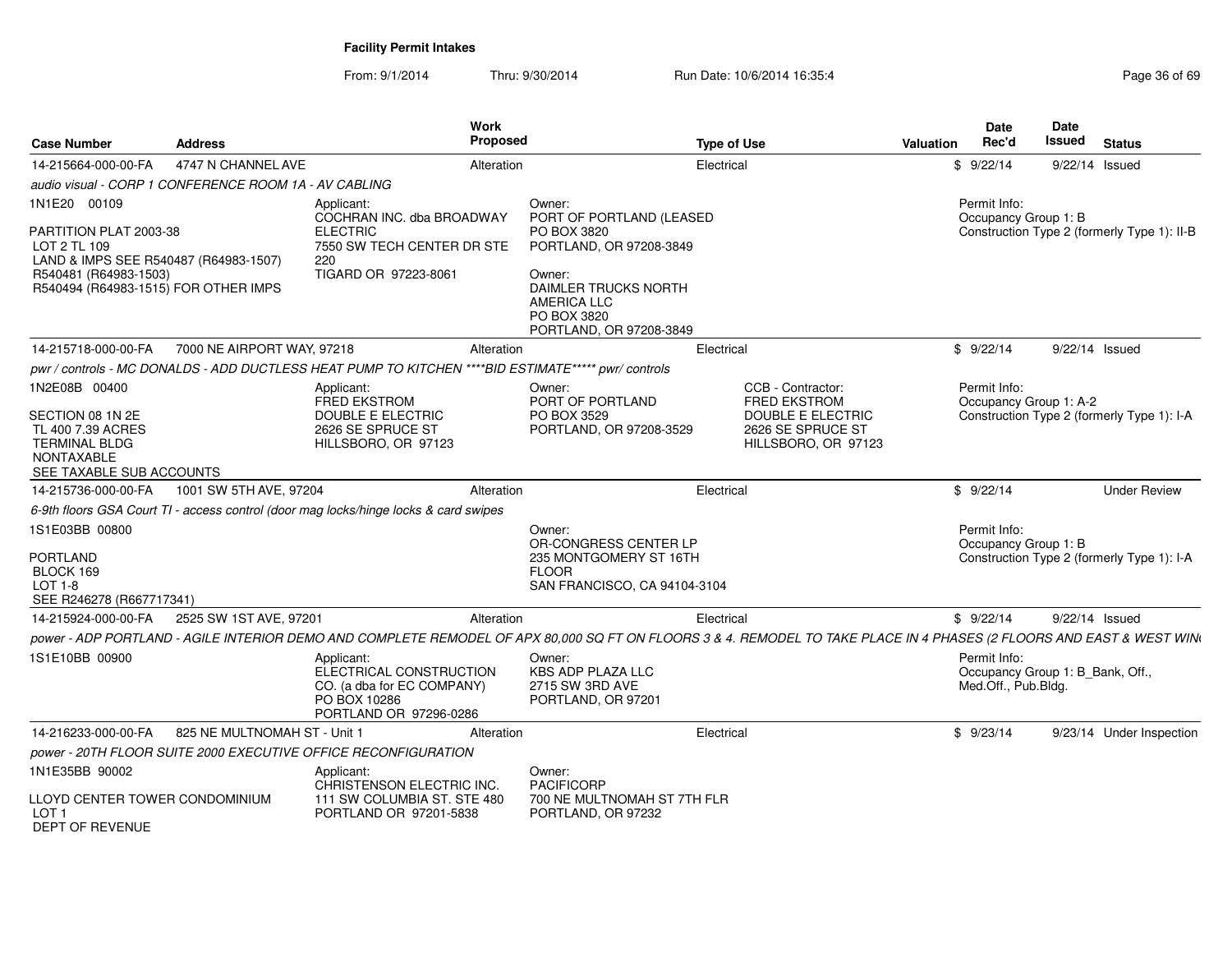| <b>Case Number</b>                                                    | <b>Address</b>               | Work<br><b>Proposed</b>                                                                        |                                                                                | <b>Type of Use</b><br><b>Valuation</b>                                                                                                                                  | Date<br>Rec'd                                                           | <b>Date</b><br>Issued | <b>Status</b>                                |
|-----------------------------------------------------------------------|------------------------------|------------------------------------------------------------------------------------------------|--------------------------------------------------------------------------------|-------------------------------------------------------------------------------------------------------------------------------------------------------------------------|-------------------------------------------------------------------------|-----------------------|----------------------------------------------|
| 14-216235-000-00-FA                                                   | 1001 SW 5TH AVE, 97204       | Alteration                                                                                     |                                                                                | Electrical                                                                                                                                                              | \$9/23/14                                                               |                       | 9/23/14 Under Inspection                     |
| #1525 PORTLAND SINGLES TI - power                                     |                              |                                                                                                |                                                                                |                                                                                                                                                                         |                                                                         |                       |                                              |
| 1S1E03BB 00800                                                        |                              | Applicant:<br>COCHRAN INC. dba BROADWAY                                                        | Owner:<br>OR-CONGRESS CENTER LP                                                |                                                                                                                                                                         | Permit Info:<br>Occupancy Group 1: B                                    |                       |                                              |
| PORTLAND<br>BLOCK 169<br>$LOT 1-8$<br>SEE R246278 (R667717341)        |                              | <b>ELECTRIC</b><br>7550 SW TECH CENTER DR STE<br>220<br>TIGARD OR 97223-8061                   | 235 MONTGOMERY ST 16TH<br><b>FLOOR</b><br>SAN FRANCISCO, CA 94104-3104         |                                                                                                                                                                         |                                                                         |                       | Construction Type 2 (formerly Type 1): I-A   |
| 14-216243-000-00-FA                                                   | 825 NE MULTNOMAH ST - Unit 1 | Alteration                                                                                     |                                                                                | Electrical                                                                                                                                                              | \$9/23/14                                                               |                       | <b>Under Review</b>                          |
|                                                                       |                              | power - 5TH FLOOR PACIFICORP NEW MEETING ROOM, COOLING CLOSET AND FENCED STORAGE AREA          |                                                                                |                                                                                                                                                                         |                                                                         |                       |                                              |
| 1N1E35BB 90002                                                        |                              |                                                                                                | Owner:<br><b>PACIFICORP</b>                                                    |                                                                                                                                                                         |                                                                         |                       |                                              |
| LLOYD CENTER TOWER CONDOMINIUM<br>LOT <sub>1</sub><br>DEPT OF REVENUE |                              |                                                                                                | 700 NE MULTNOMAH ST 7TH FLR<br>PORTLAND, OR 97232                              |                                                                                                                                                                         |                                                                         |                       |                                              |
| 14-216699-000-00-FA                                                   | 840 SW GAINES ST, 97201      | Alteration                                                                                     |                                                                                | Electrical                                                                                                                                                              | \$9/23/14                                                               | 9/23/14 Final         |                                              |
| Gaines Hall Garage Space Heater - power                               |                              |                                                                                                |                                                                                |                                                                                                                                                                         |                                                                         |                       |                                              |
| 1S1E09DB 03200                                                        |                              | Applicant:<br>DYNALECTRIC CO.                                                                  | Owner:<br>OREGON STATE OF                                                      |                                                                                                                                                                         |                                                                         |                       |                                              |
| SECTION 09 1S 1E<br>TL 3200 1.63 ACRES                                |                              | 5711 SW HOOD AVE.<br>PORTLAND OR 97239-3716                                                    | (U OF O MEDICAL SCHOOL STATE<br><b>HIGHWAY</b><br>SALEM, OR 97310-0001         |                                                                                                                                                                         |                                                                         |                       |                                              |
| 14-216935-000-00-FA                                                   |                              | 3181 SW SAM JACKSON PARK RD - Bldg OHS, 9 Alteration                                           |                                                                                | Electrical                                                                                                                                                              | \$9/24/14                                                               | 9/24/14 Final         |                                              |
| 12C30 New Receptacle Outlets                                          |                              |                                                                                                |                                                                                |                                                                                                                                                                         |                                                                         |                       |                                              |
| 1S1E09 00200                                                          |                              | Applicant:<br>DYNALECTRIC CO.<br>5711 SW HOOD AVE.<br>PORTLAND OR 97239-3716                   | Owner:<br>OREGON STATE OF<br>3181 SW SAM JACKSON PARK RD<br>PORTLAND, OR 97239 |                                                                                                                                                                         | Permit Info:<br>Occupancy Group 1: I-2                                  |                       | Construction Type 2 (formerly Type 1): I-A   |
| 14-216938-000-00-FA                                                   | 1618 SW 1ST AVE, 97201       | Alteration                                                                                     |                                                                                | Electrical                                                                                                                                                              | \$9/24/14                                                               |                       | 9/24/14 Under Inspection                     |
|                                                                       |                              | power - SUITE 210 OR JEWISH COMM FOUNDATION, ADD WALLS FOR 2 PRIVATE OFFICES & CONFERENCE ROOM |                                                                                |                                                                                                                                                                         |                                                                         |                       |                                              |
| 1S1E03CA 00700                                                        |                              | Applicant:<br>RC COSTELLO ELECTRICAL                                                           | Owner:<br><b>HARSCH INVESTMENT</b>                                             |                                                                                                                                                                         | Permit Info:                                                            |                       | Construction Type 2 (formerly Type 1): III-B |
| SOUTH AUDITORIUM ADD<br>NLY 351.85' OF BLOCK I                        |                              | CONTRACTING INC.<br><b>PO BOX 336</b><br>AURORA, OR 97002                                      | 1121 SW SALMON ST #500<br>PORTLAND, OR 97205-2022                              |                                                                                                                                                                         |                                                                         |                       |                                              |
|                                                                       |                              |                                                                                                | Owner:<br>PROPERTIES LLC<br>1121 SW SALMON ST #500<br>PORTLAND, OR 97205-2022  |                                                                                                                                                                         |                                                                         |                       |                                              |
| 14-216941-000-00-FA                                                   | 2525 SW 1ST AVE, 97201       | Alteration                                                                                     |                                                                                | Electrical                                                                                                                                                              | \$9/24/14                                                               |                       | 9/24/14 Issued                               |
|                                                                       |                              |                                                                                                |                                                                                | hvac stats - ADP PORTLAND - AGILE INTERIOR DEMO AND COMPLETE REMODEL OF APX 80,000 SQ FT ON FLOORS 3 & 4. REMODEL TO TAKE PLACE IN 4 PHASES (2 FLOORS AND EAST & WEST I |                                                                         |                       |                                              |
| 1S1E10BB 00900                                                        |                              | Applicant:<br>AMERICAN HEATING INC.<br>5035 SE 24TH<br>PORTLAND OR 97202-4765                  | Owner:<br><b>KBS ADP PLAZA LLC</b><br>2715 SW 3RD AVE<br>PORTLAND, OR 97201    |                                                                                                                                                                         | Permit Info:<br>Occupancy Group 1: B Bank, Off.,<br>Med.Off., Pub.Bldg. |                       |                                              |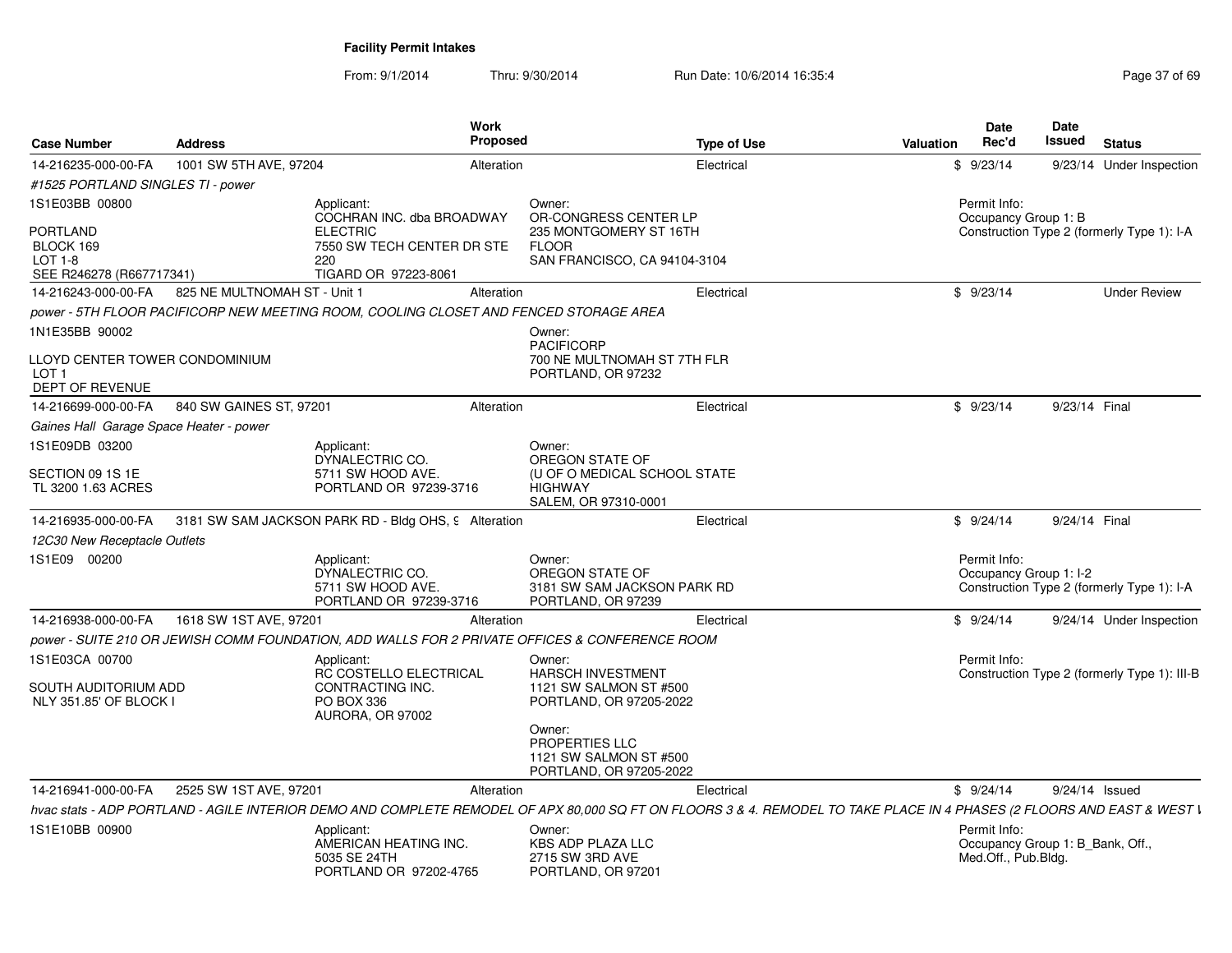| <b>Case Number</b>                                                                               | <b>Address</b>                                                               | Work<br>Proposed                                                                          | <b>Type of Use</b>                                                                                                                                                    | <b>Valuation</b> | <b>Date</b><br>Rec'd                 | Date<br>Issued<br><b>Status</b>            |
|--------------------------------------------------------------------------------------------------|------------------------------------------------------------------------------|-------------------------------------------------------------------------------------------|-----------------------------------------------------------------------------------------------------------------------------------------------------------------------|------------------|--------------------------------------|--------------------------------------------|
| 14-216951-000-00-FA                                                                              | 808 SW CAMPUS DR, 97201                                                      | Alteration                                                                                | Electrical                                                                                                                                                            |                  | \$9/24/14                            | 9/24/14 Under Inspection                   |
| 4th floor Vault #4 temp outlet - power                                                           |                                                                              |                                                                                           |                                                                                                                                                                       |                  |                                      |                                            |
| 1S1E09 00600                                                                                     | Applicant:<br>DYNALECTRIC CO.                                                | Owner:<br>5711 SW HOOD AVE.<br><b>DEPT</b><br>PORTLAND OR 97239-3716                      | OREGON STATE OF (MEDICAL<br>3181 SW SAM JACKSON PARK RD<br>PORTLAND, OR 97239                                                                                         |                  |                                      |                                            |
| 14-216980-000-00-FA                                                                              | 3171 SW SAM JACKSON PARK RD, 97201                                           | Alteration                                                                                | Electrical                                                                                                                                                            |                  | \$9/24/14                            | 9/24/14 Final                              |
| #2441A receptacle outlets - power                                                                |                                                                              |                                                                                           |                                                                                                                                                                       |                  |                                      |                                            |
| 1S1E09 00500<br>SECTION 09 1S 1E                                                                 | Applicant:<br>DYNALECTRIC CO.                                                | Owner:<br>5711 SW HOOD AVE.                                                               | OREGON STATE OF<br>3181 SW SAM JACKSON PARK RD                                                                                                                        |                  |                                      |                                            |
| TL 500 7.41 ACRES                                                                                |                                                                              | PORTLAND OR 97239-3716                                                                    | PORTLAND, OR 97239                                                                                                                                                    |                  |                                      |                                            |
| 14-217038-000-00-FA                                                                              | 3181 SW SAM JACKSON PARK RD - Bldg MRB, 9 Alteration                         |                                                                                           | Electrical                                                                                                                                                            |                  | \$9/24/14                            | 9/24/14 Final                              |
| #525 receptacle outlets - power                                                                  |                                                                              |                                                                                           |                                                                                                                                                                       |                  |                                      |                                            |
| 1S1E09 00200                                                                                     | Applicant:<br>DYNALECTRIC CO.                                                | Owner:<br>5711 SW HOOD AVE.<br>PORTLAND OR 97239-3716                                     | OREGON STATE OF<br>3181 SW SAM JACKSON PARK RD<br>PORTLAND, OR 97239                                                                                                  |                  |                                      |                                            |
| 14-217051-000-00-FA                                                                              | 3181 SW SAM JACKSON PARK RD - Bldg MAC, 9 Alteration                         |                                                                                           | Electrical                                                                                                                                                            |                  | \$9/24/14                            | 9/24/14 Final                              |
| #5200 Raise Monitor Outlet - power                                                               |                                                                              |                                                                                           |                                                                                                                                                                       |                  |                                      |                                            |
| 1S1E09 00200                                                                                     | Applicant:<br>DYNALECTRIC CO.                                                | Owner:<br>5711 SW HOOD AVE.<br>PORTLAND OR 97239-3716                                     | OREGON STATE OF<br>3181 SW SAM JACKSON PARK RD<br>PORTLAND, OR 97239                                                                                                  |                  | Permit Info:<br>Occupancy Group 1: B | Construction Type 2 (formerly Type 1): I-B |
| 14-217248-000-00-FA                                                                              | 1515 SW 5TH AVE, 97201                                                       | Alteration                                                                                | Electrical                                                                                                                                                            |                  | \$9/24/14                            | 9/24/14 Under Inspection                   |
|                                                                                                  | voice/data - SUITE 655 OHSU - CONSTRUCT OFFICES AND BREAKROOM FOR NEW TENANT |                                                                                           |                                                                                                                                                                       |                  |                                      |                                            |
| 1S1E03BC 03700<br><b>PORTLAND</b><br>BLOCK 164<br>$LOT 1-8$<br>DEFERRED ADDITIONAL TAX LIABILITY | Applicant:<br><b>ELECTRIC</b><br>220                                         | Owner:<br>COCHRAN INC. dba BROADWAY<br>7550 SW TECH CENTER DR STE<br>TIGARD OR 97223-8061 | <b>WESTON INVESTMENT CO LLC</b><br>2154 NE BROADWAY RM 200<br>PORTLAND, OR 97232-1590                                                                                 | I-FR             | Permit Info:<br>Occupancy Group 1: B | Construction Type 2 (formerly Type 1):     |
| 14-217318-000-00-FA                                                                              | 5050 NE HOYT ST, 97213                                                       | Alteration                                                                                | Electrical                                                                                                                                                            |                  | \$9/24/14                            | 9/24/14 Under Inspection                   |
|                                                                                                  |                                                                              |                                                                                           | voice/data - SUITE 514, PROVIDENCE PROFESSIONAL PLAZA; TI, INFILL ONE DOOR, PENETRATE WALL TO EXTEND HALLWAY INTO SUITE 514, RELOCATE RESTROOM, REMOVE SMALL RECEPTIC |                  |                                      |                                            |
| 1N2E31BD 03800<br><b>CENTER ADD</b><br>BLOCK <sub>3</sub><br>LOT 1-7 INC PT VAC ST               | Applicant:<br>PO BOX 1293                                                    | Owner:<br>TELECOMM MANAGEMENT INC<br>LAKE OSWEGO, OR 97035                                | PROVIDENCE HEALTH<br>4400 NE HALSEY ST BLDG 2 #190<br>PORTLAND, OR 97213-1545                                                                                         | I-FR             | Permit Info:<br>Occupancy Group 1: B | Construction Type 2 (formerly Type 1):     |
| LOT 20-26 EXC PT IN ST                                                                           |                                                                              | Owner:                                                                                    | SERVICES-OREGON<br>4400 NE HALSEY ST BLDG 2 #190<br>PORTLAND, OR 97213-1545                                                                                           |                  |                                      |                                            |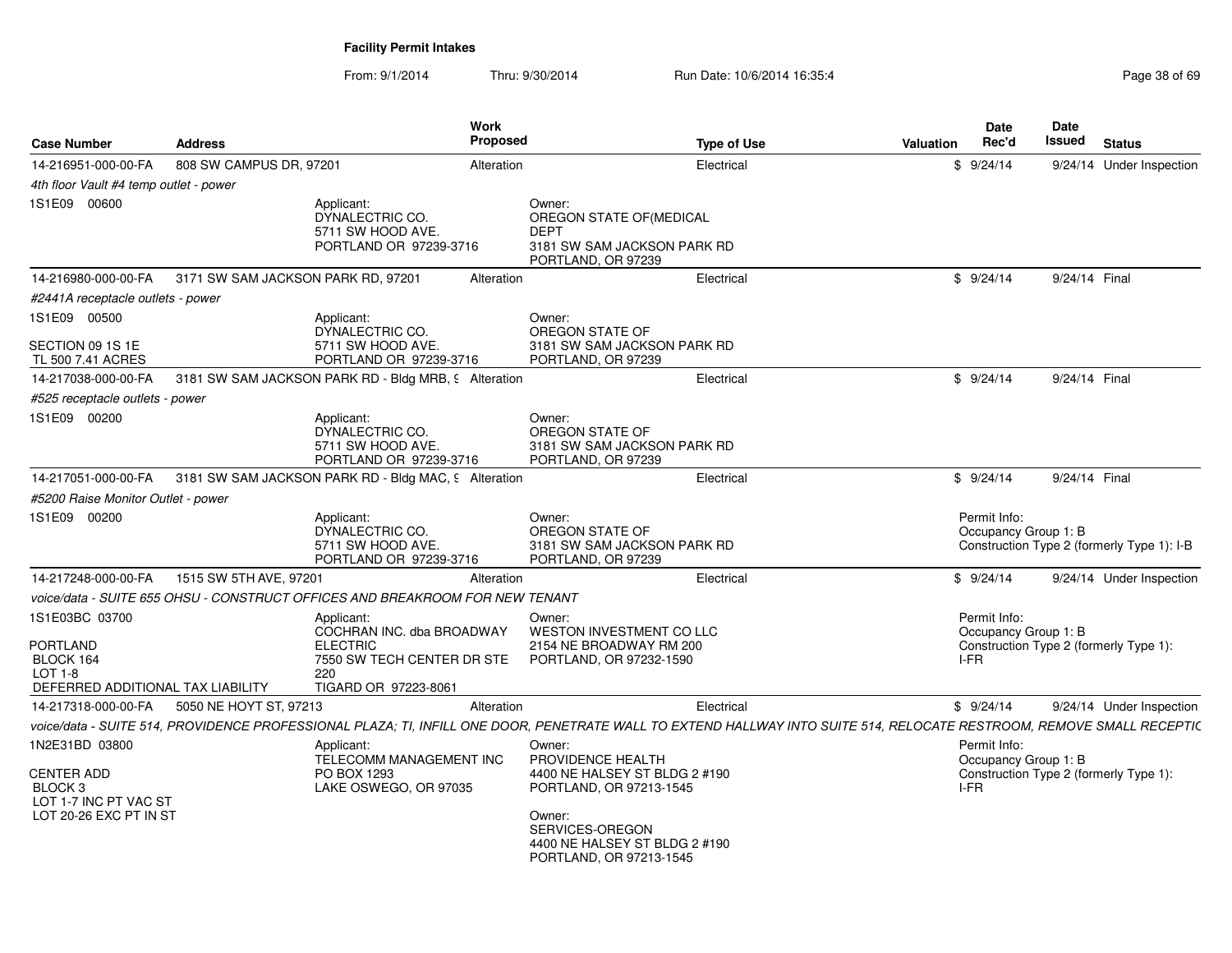| <b>Case Number</b>                                                                                                         | <b>Address</b>          | Work<br><b>Proposed</b>                                                                                                 |                                                                                                              | <b>Type of Use</b> | Valuation | <b>Date</b><br>Rec'd                             | <b>Date</b><br><b>Issued</b> | <b>Status</b>                              |
|----------------------------------------------------------------------------------------------------------------------------|-------------------------|-------------------------------------------------------------------------------------------------------------------------|--------------------------------------------------------------------------------------------------------------|--------------------|-----------|--------------------------------------------------|------------------------------|--------------------------------------------|
| 14-217338-000-00-FA                                                                                                        | 828 SW 1ST AVE, 97204   | Alteration                                                                                                              |                                                                                                              | Electrical         |           | \$9/24/14                                        |                              | 9/24/14 Under Inspection                   |
| 2nd fl CLUB SESSO expansion - power                                                                                        |                         |                                                                                                                         |                                                                                                              |                    |           |                                                  |                              |                                            |
| 1S1E03BA 01900                                                                                                             |                         | Applicant:<br>LA LONDE ELECTRIC                                                                                         | Owner:<br><b>FOUNTAIN VILLAGE</b>                                                                            |                    |           | Permit Info:<br>Occupancy Group 1: A-2 Nightclub |                              |                                            |
| <b>PORTLAND</b><br><b>BLOCK 4</b><br>N 46' OF LOT 6                                                                        |                         | PO BOX 2220<br>ESTACADA OR 97023                                                                                        | <b>DEVELOPMENT</b><br>115 SW ASH ST #500<br>PORTLAND, OR 97204-3575                                          |                    |           |                                                  |                              |                                            |
| 14-217508-000-00-FA                                                                                                        | 101 SW MAIN ST, 97204   | Alteration                                                                                                              |                                                                                                              | Electrical         |           | \$9/25/14                                        | $9/25/14$ Issued             |                                            |
|                                                                                                                            |                         | ACCESS CONTROL SYSTEM FOR SUITE 1010. MAG HOLDERS WITH REQUEST TO EXIT.                                                 |                                                                                                              |                    |           |                                                  |                              |                                            |
| 1S1E03BD 00300<br>PORTLAND<br>BLOCK 11<br>LOT $1-4$<br>LOT 5-8 EXC PT IN STS                                               |                         | Applicant:<br>ARONSON SECURITY GROUP INC. KBSH ONE MAIN PLACE LLC<br>8089 SW CIRRUS DR.<br>BEAVERTON OR 97008-5989      | Owner:<br>14850 QUORUM DR #500<br>DALLAS, TX 75254<br>Owner:<br><b>DUFF</b>                                  |                    |           |                                                  |                              |                                            |
|                                                                                                                            |                         |                                                                                                                         | 14850 QUORUM DR #500<br>DALLAS, TX 75254<br>Owner:<br>PHELPS LLC<br>14850 QUORUM DR #500<br>DALLAS, TX 75254 |                    |           |                                                  |                              |                                            |
| 14-217561-000-00-FA                                                                                                        | 1225 W BURNSIDE ST      | Alteration                                                                                                              |                                                                                                              | Electrical         |           | \$9/25/14                                        | $9/26/14$ Issued             |                                            |
| Toms - power                                                                                                               |                         |                                                                                                                         |                                                                                                              |                    |           |                                                  |                              |                                            |
| 1N1E33DA 05000A2<br><b>COUCHS ADD</b><br>BLOCK 82<br>$LOT 1-8$<br>MACH & EQUIP SEE R140654 (R180207460)<br>FOR LAND & IMPS |                         | Applicant:<br>COCHRAN INC. dba BROADWAY<br><b>ELECTRIC</b><br>7550 SW TECH CENTER DR STE<br>220<br>TIGARD OR 97223-8061 | Owner:<br>PORTLAND DISTRICT COOLING &<br>CO LLC<br>13155 NOEL RD STE 100<br>DALLAS, TX 75240                 |                    |           |                                                  |                              |                                            |
| 14-217572-000-00-FA                                                                                                        | 1000 SW BROADWAY, 97205 | Alteration                                                                                                              |                                                                                                              | Electrical         |           | \$9/25/14                                        | 9/25/14 Issued               |                                            |
|                                                                                                                            |                         | 23RD FLOOR DUCT DIFFUSERS MODIFICATION AND THERMOSTAT RELOCATION                                                        |                                                                                                              |                    |           |                                                  |                              |                                            |
| 1S1E03BB 02400                                                                                                             |                         | Applicant:<br>ALLIANT SYSTEMS LLC.                                                                                      | Owner:<br>ONE THOUSAND BROADWAY                                                                              |                    |           |                                                  |                              |                                            |
| <b>PORTLAND</b><br>BLOCK 182<br>LOT 5-8                                                                                    |                         | 1600 NW 167TH PL, SUITE 330<br>BEAVERTON, OR 97005                                                                      | <b>BLDG LTD PARTNERSHIP</b><br>805 SW BROADWAY STE 2020<br>PORTLAND, OR 97205                                |                    |           |                                                  |                              |                                            |
| 14-217636-000-00-FA                                                                                                        |                         | 3181 SW SAM JACKSON PARK RD - Bldg OHS, 9 Alteration                                                                    |                                                                                                              | Electrical         |           | \$9/25/14                                        |                              | <b>Under Review</b>                        |
| 8A70 CT REPLACEMENT - power                                                                                                |                         |                                                                                                                         |                                                                                                              |                    |           |                                                  |                              |                                            |
| 1S1E09 00200                                                                                                               |                         |                                                                                                                         | Owner:<br>OREGON STATE OF<br>3181 SW SAM JACKSON PARK RD<br>PORTLAND, OR 97239                               |                    |           | Permit Info:<br>Occupancy Group 1: I-2           |                              | Construction Type 2 (formerly Type 1): I-A |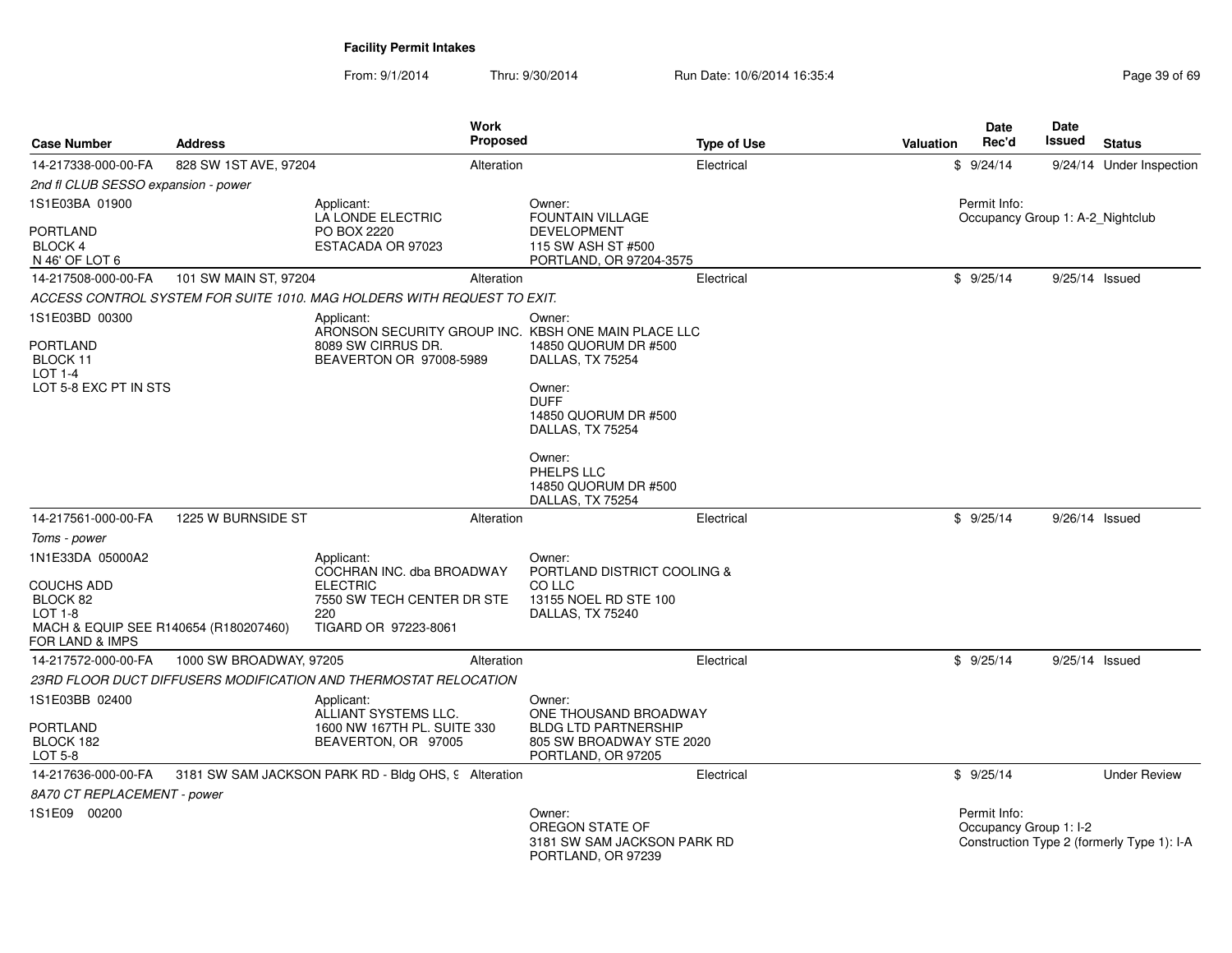| <b>Case Number</b>                                                                                        | <b>Address</b>                                          | Work<br><b>Proposed</b>                                                                              |                                                                                                        | <b>Type of Use</b>                                                                                                                  | <b>Valuation</b> | Date<br>Rec'd                                                                  | Date<br>Issued | <b>Status</b>                              |
|-----------------------------------------------------------------------------------------------------------|---------------------------------------------------------|------------------------------------------------------------------------------------------------------|--------------------------------------------------------------------------------------------------------|-------------------------------------------------------------------------------------------------------------------------------------|------------------|--------------------------------------------------------------------------------|----------------|--------------------------------------------|
| 14-217653-000-00-FA                                                                                       |                                                         | 3181 SW SAM JACKSON PARK RD - Bldg OHS, 9 Alteration                                                 |                                                                                                        | Electrical                                                                                                                          |                  | \$9/25/14                                                                      |                | <b>Under Review</b>                        |
|                                                                                                           | 8A70 CT REPLACEMENT - imaging equipment assembly permit |                                                                                                      |                                                                                                        |                                                                                                                                     |                  |                                                                                |                |                                            |
| 1S1E09 00200                                                                                              |                                                         |                                                                                                      | Owner:<br>OREGON STATE OF<br>3181 SW SAM JACKSON PARK RD<br>PORTLAND, OR 97239                         |                                                                                                                                     |                  | Permit Info:<br>Occupancy Group 1: I-2                                         |                | Construction Type 2 (formerly Type 1): I-A |
| 14-217683-000-00-FA                                                                                       | 7409 N LEADBETTER RD, 97203                             | Alteration                                                                                           |                                                                                                        | Electrical                                                                                                                          |                  | \$9/25/14                                                                      |                | $9/25/14$ Issued                           |
| AM TIRE TI - voice/data (7433 N Leadbetter)                                                               |                                                         |                                                                                                      |                                                                                                        |                                                                                                                                     |                  |                                                                                |                |                                            |
| 2N1W25A 01100                                                                                             |                                                         | Applicant:<br>BRY COM. (a dba for DENNIS J<br>BRYANT)<br>14244 SE BUSH ST.<br>PORTLAND OR 97236-2734 | Owner:<br>LIT INDUSTRIAL LTD<br><b>PARTNERSHIP</b><br>1717 MCKINNEY AVE #1900<br>DALLAS, TX 75202-1253 |                                                                                                                                     |                  | Permit Info:<br>Occupancy Group 1: S-1_Storage -<br>Moderate Hazard, Warehouse |                | Construction Type 2 (formerly Type 1): V-B |
| 14-217824-000-00-FA                                                                                       | 1225 W BURNSIDE ST                                      | Alteration                                                                                           |                                                                                                        | Electrical                                                                                                                          |                  | \$9/25/14                                                                      |                | <b>Under Review</b>                        |
|                                                                                                           | WHOLE FOODS - DISH WASHER EXHAUST DUCT FAN - power      |                                                                                                      |                                                                                                        |                                                                                                                                     |                  |                                                                                |                |                                            |
| 1N1E33DA 05000A2                                                                                          |                                                         |                                                                                                      | Owner:<br>PORTLAND DISTRICT COOLING &                                                                  |                                                                                                                                     |                  |                                                                                |                |                                            |
| <b>COUCHS ADD</b><br>BLOCK 82<br>LOT 1-8<br>MACH & EQUIP SEE R140654 (R180207460)<br>FOR LAND & IMPS      |                                                         |                                                                                                      | CO LLC<br>13155 NOEL RD STE 100<br>DALLAS, TX 75240                                                    |                                                                                                                                     |                  |                                                                                |                |                                            |
| 14-217845-000-00-FA                                                                                       | 308 SW 2ND AVE, 97204                                   | Alteration                                                                                           |                                                                                                        | Electrical                                                                                                                          |                  | \$9/25/14                                                                      |                | $9/25/14$ Issued                           |
| 2nd fl CROWD COMPASS TI - HVAC controls                                                                   |                                                         |                                                                                                      |                                                                                                        |                                                                                                                                     |                  |                                                                                |                |                                            |
| 1N1E34CD 04600                                                                                            |                                                         | Applicant:<br>ONE ELECTRIC INC<br><b>PO BOX 555</b><br>NEWPORT OR 97365                              | Owner:<br><b>NGP DUNCAN PLAZA</b><br>PO BOX 4900 DEPT #360<br>SCOTTSDALE, AZ 85261-4900                |                                                                                                                                     |                  | Permit Info:<br>Occupancy Group 1: A-2_Restaurant                              |                | Construction Type 2 (formerly Type 1): I-A |
|                                                                                                           |                                                         |                                                                                                      | Owner:<br>PORTLAND LLC<br>PO BOX 4900 DEPT #360<br>SCOTTSDALE, AZ 85261-4900                           |                                                                                                                                     |                  |                                                                                |                |                                            |
| 14-217977-000-00-FA                                                                                       | 530 SW 5TH AVE, 97204                                   | Alteration                                                                                           |                                                                                                        | Electrical                                                                                                                          |                  | \$9/26/14                                                                      | 9/26/14 Final  |                                            |
|                                                                                                           |                                                         |                                                                                                      |                                                                                                        | voice/data - SUITE 1250; TI, REMOVE SOME WALLS, CABINETRY, DOORS, ADD WALL TO CREATE ADDITIONAL OFFICE, DOOR, RELITE, CEILING, ELEC |                  |                                                                                |                |                                            |
| 1N1E34CD 09600                                                                                            |                                                         | Applicant:<br>HATFIELD COMMUNICATIONS                                                                | Owner:<br>RGOF YEON BUILDING LLC                                                                       |                                                                                                                                     |                  | Permit Info:<br>Occupancy Group 1: B_Bank, Off.,                               |                |                                            |
| <b>PORTLAND</b><br>BLOCK <sub>63</sub><br>LOT 5&6<br><b>HISTORIC PROPERTY</b><br>POTENTIAL ADDITIONAL TAX | LLC.                                                    | P.O. BOX 83825<br>PORTLAND OR 97283-0825                                                             | 551 FIFTH AVE 23RD FLOOR<br>NEW YORK, NY 10176                                                         |                                                                                                                                     |                  | Med.Off., Pub.Bldg.                                                            |                |                                            |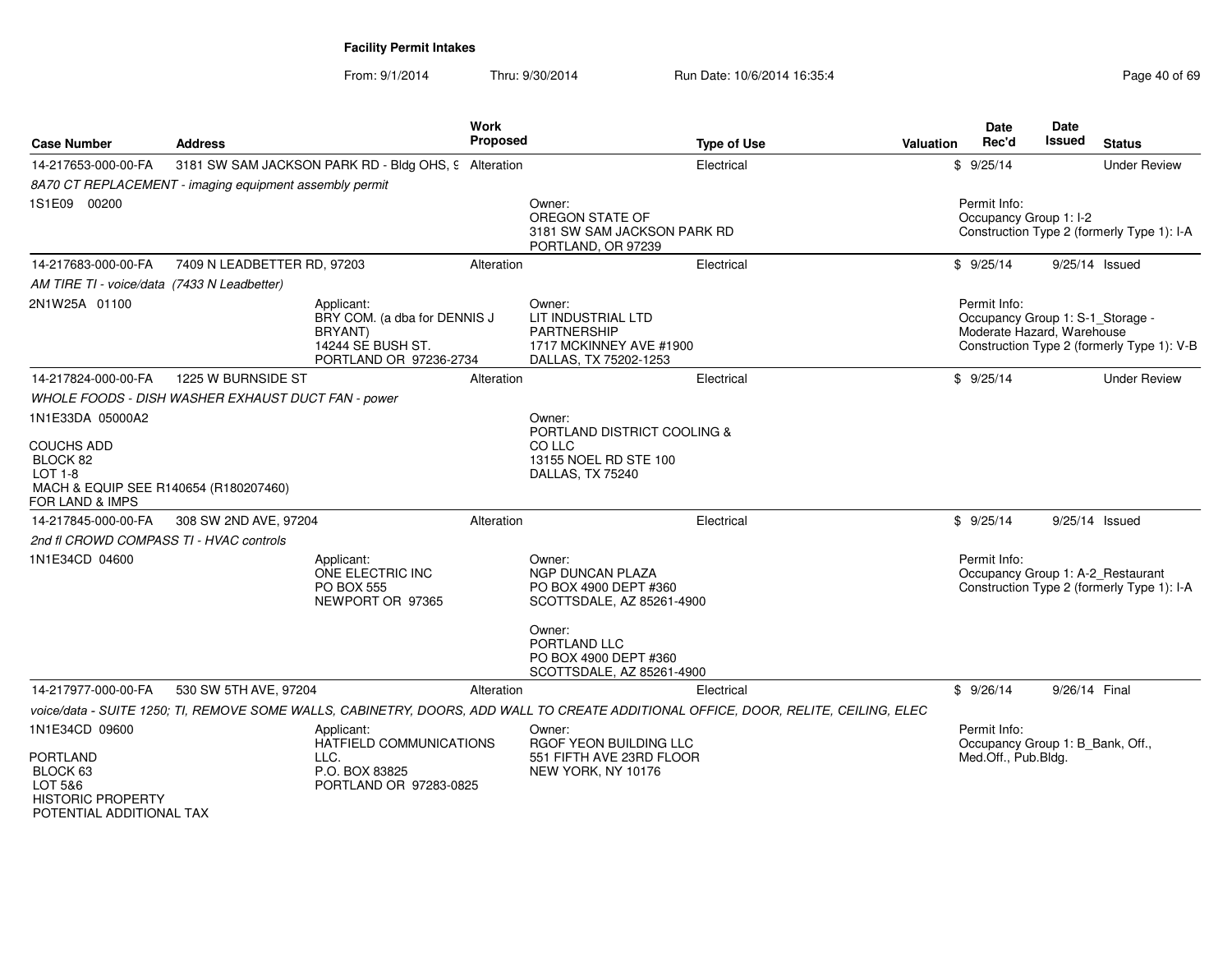| <b>Case Number</b>                        | <b>Address</b>                                                                                                                                                       | Work<br><b>Proposed</b>                                                         |                                                                                                     | <b>Type of Use</b> | <b>Valuation</b> | <b>Date</b><br>Rec'd                             | Date<br><b>Issued</b> | <b>Status</b>                                                                      |
|-------------------------------------------|----------------------------------------------------------------------------------------------------------------------------------------------------------------------|---------------------------------------------------------------------------------|-----------------------------------------------------------------------------------------------------|--------------------|------------------|--------------------------------------------------|-----------------------|------------------------------------------------------------------------------------|
| 14-217985-000-00-FA                       | 3243 NW YEON AVE, 97210                                                                                                                                              | Alteration                                                                      |                                                                                                     | Electrical         |                  | \$9/26/14                                        |                       | <b>Under Review</b>                                                                |
| Medallion office re-configuration - power |                                                                                                                                                                      |                                                                                 |                                                                                                     |                    |                  |                                                  |                       |                                                                                    |
| 1N1E29AA 02300                            |                                                                                                                                                                      |                                                                                 | Owner:<br><b>PACIFIC REALTY ASSOCIATES</b><br>15350 SW SEQUOIA PKWY #300<br>TIGARD, OR 97224-7175   |                    |                  |                                                  |                       |                                                                                    |
|                                           |                                                                                                                                                                      |                                                                                 | Owner:<br>LTD PARTNERSHIP<br>15350 SW SEQUOIA PKWY #300<br>TIGARD, OR 97224-7175                    |                    |                  |                                                  |                       |                                                                                    |
| 14-218001-000-00-FA                       | 2201 NE LLOYD BLVD, 97232                                                                                                                                            | Alteration                                                                      |                                                                                                     | Electrical         |                  | \$9/26/14                                        |                       | <b>Under Review</b>                                                                |
|                                           | power - SPACE B228 BEST BUY MOBIL TENANT RELOCATION ***BID ESTIMATE***                                                                                               |                                                                                 |                                                                                                     |                    |                  |                                                  |                       |                                                                                    |
| 1N1E35BA 00101                            |                                                                                                                                                                      |                                                                                 | Owner:<br>CAPREF LLOYD CENTER LLC<br>2201 LLOYD CENTER<br>PORTLAND, OR 97232                        |                    |                  | Permit Info:<br>Station                          |                       | Occupancy Group 1: M Store, Service<br>Construction Type 2 (formerly Type 1): II-A |
| 14-218373-000-00-FA                       | 3500 N INTERSTATE AVE, 97227                                                                                                                                         | Alteration                                                                      |                                                                                                     | Electrical         |                  | \$9/26/14                                        |                       | 9/26/14 Under Inspection                                                           |
|                                           | pwr-v/data - INTERSTATE SOUTH SELF SERVICE CHECK-IN KIOSKS pwr-v/data                                                                                                |                                                                                 |                                                                                                     |                    |                  |                                                  |                       |                                                                                    |
| 1N1E22CC 12100                            | Applicant:<br><b>ELECTRIC</b><br>220                                                                                                                                 | COCHRAN INC. dba BROADWAY<br>7550 SW TECH CENTER DR STE<br>TIGARD OR 97223-8061 | Owner:<br>KAISER FOUNDATION HEALTH<br>500 NE MULTNOMAH ST #100<br>PORTLAND, OR 97232-2031<br>Owner: |                    |                  | Permit Info:<br>Occupancy Group 1: I-2           |                       | Construction Type 2 (formerly Type 1): I-A                                         |
|                                           |                                                                                                                                                                      |                                                                                 | PLAN OF THE NORTHWEST<br>500 NE MULTNOMAH ST #100<br>PORTLAND, OR 97232-2031                        |                    |                  |                                                  |                       |                                                                                    |
| 14-218534-000-00-FA                       | 1022 SW SALMON ST, 97205                                                                                                                                             | Alteration                                                                      |                                                                                                     | Electrical         |                  | \$9/27/14                                        |                       | 9/27/14 Issued                                                                     |
| 1S1E04AA 02700                            | power - 1ST FLOOR TI; DAVIS INSURANCE, NEW WALLS TO CREATE TWO OFFICES, DEMO STAIR AND RECONFIGURE, RAILING RAMP IN LOBBY AREA, POCKET DOOR BETWEEN CONFERENCE R     |                                                                                 | Owner:<br>1022 SW SALMON LLC                                                                        |                    |                  | Permit Info:<br>Occupancy Group 1: B             |                       |                                                                                    |
| <b>PORTLAND</b><br>BLOCK 248<br>LOT 7&8   |                                                                                                                                                                      |                                                                                 | 1121 SW SALMON ST<br>PORTLAND, OR 97205                                                             |                    |                  | $II-1HR$                                         |                       | Construction Type 2 (formerly Type 1):                                             |
| 14-218535-000-00-FA                       | 919 NE 19TH AVE, 97232                                                                                                                                               | Alteration                                                                      |                                                                                                     | Electrical         |                  | \$9/27/14                                        |                       | 9/27/14 Under Inspection                                                           |
|                                           | power - 1ST FLOOR SUITE 150N KELLER WILLIAMS RECONFIGURE OFFICE SPACE FOR NEW TENANT PRIVATE OFFICES                                                                 |                                                                                 |                                                                                                     |                    |                  |                                                  |                       |                                                                                    |
| 1N1E35AC 00100                            | Applicant:                                                                                                                                                           | BACHOFNER ELECTRIC, LLC.                                                        | Owner:<br>WESTON INVESTMENT CO LLC                                                                  |                    |                  | Permit Info:<br>Occupancy Group 1: B             |                       |                                                                                    |
| SULLIVANS ADD<br><b>BLOCK 36 TL 100</b>   |                                                                                                                                                                      | 12031 NE MARX ST.<br>PORTLAND OR 97220                                          | 2154 NE BROADWAY RM 200<br>PORTLAND, OR 97232-1590                                                  |                    |                  |                                                  |                       | Construction Type 2 (formerly Type 1): II-A                                        |
| 14-218536-000-00-FA                       | 3030 SW MOODY AVE, 97201                                                                                                                                             | Alteration                                                                      |                                                                                                     | Electrical         |                  | \$9/27/14                                        |                       | <b>Under Review</b>                                                                |
|                                           | power - PHASE 3, SUITE110/235; 1ST AND 2ND FLOORS, REMOVE WALLS, RECONFIGURE FOR MULTIPLE OFFICES, CONFERENCE ROOMS, DEMISING WALLS, OPEN OFFICE SPACE, CEILING, ELE |                                                                                 |                                                                                                     |                    |                  |                                                  |                       |                                                                                    |
| 1S1E10 00400                              |                                                                                                                                                                      |                                                                                 | Owner:<br>3030 PROPERTY LLC                                                                         |                    |                  | Permit Info:<br>Occupancy Group 1: B Bank, Off., |                       |                                                                                    |
| SECTION 10 1S 1E<br>TL 400 2.77 ACRES     |                                                                                                                                                                      |                                                                                 | 3121 SW MOODY AVE<br>PORTLAND, OR 97239                                                             |                    |                  | Med.Off., Pub.Bldg.                              |                       | Construction Type 2 (formerly Type 1): III-B                                       |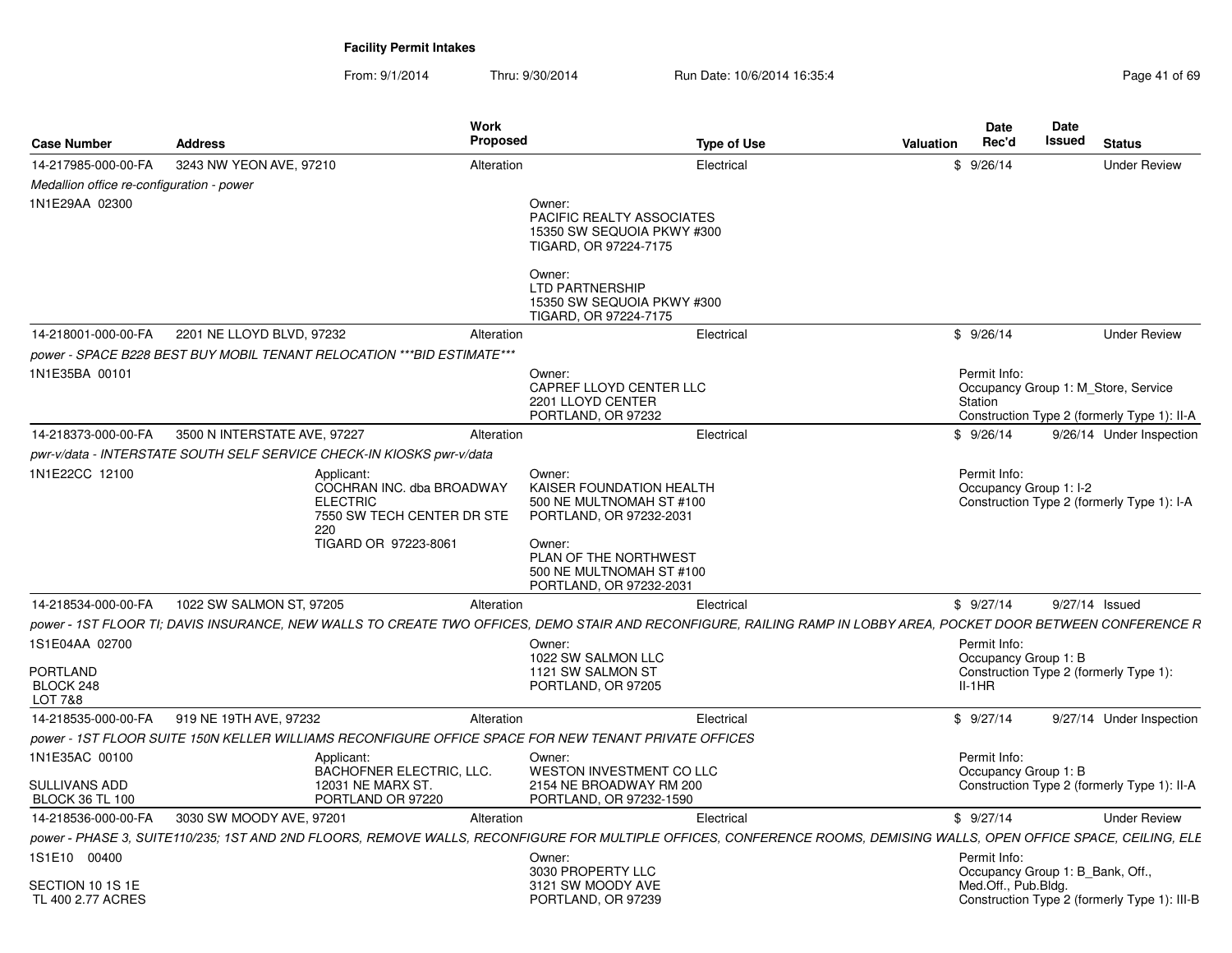From: 9/1/2014

| <b>Case Number</b>                                                                             | <b>Address</b>                                                                                                | Work<br><b>Proposed</b> | <b>Type of Use</b>                                                                                                                                                    | Valuation | <b>Date</b><br>Rec'd                                                    | Date<br>Issued | <b>Status</b>                              |
|------------------------------------------------------------------------------------------------|---------------------------------------------------------------------------------------------------------------|-------------------------|-----------------------------------------------------------------------------------------------------------------------------------------------------------------------|-----------|-------------------------------------------------------------------------|----------------|--------------------------------------------|
| 14-218537-000-00-FA                                                                            | 2250 NW 22ND AVE, 97210                                                                                       | Alteration              | Electrical                                                                                                                                                            |           | \$9/27/14                                                               |                | 9/27/14 Issued                             |
|                                                                                                |                                                                                                               |                         | power - SUITE 4-H; TI, NEW WALLS TO ENCLOSE SPACE, DOOR WITH SIDELIGHT FOR INTERIOR STOREFRONT, SINK, PAINT, ELEC, PLBG                                               |           |                                                                         |                |                                            |
| 1N1E28CA 02500                                                                                 | Applicant<br>MERIT ELECTRIC OF SPOKANE IN ROSAN INC<br>N 815 HELENA<br>PO BOX 3998<br>SPOKANE, WA 99220       |                         | Owner:<br>PO BOX 6712<br>PORTLAND, OR 97228-6712                                                                                                                      |           |                                                                         |                |                                            |
| 14-218538-000-00-FA                                                                            | 530 SW 5TH AVE, 97204                                                                                         | Alteration              | Electrical                                                                                                                                                            |           | \$9/27/14                                                               |                | <b>Under Review</b>                        |
|                                                                                                |                                                                                                               |                         | power - SUITE 925; TI, REMOVE MOST WALLS, DOORS, CABINETY, CREATE OPEN OFFICE SPACE, ADD WALL, DOOR, RELITE, FOR BREAK ROOM, INFILL DOOR IN CONFERENCE ROOM, CEILING, |           |                                                                         |                |                                            |
| 1N1E34CD 09600                                                                                 |                                                                                                               |                         | Owner:<br>RGOF YEON BUILDING LLC                                                                                                                                      |           | Permit Info:<br>Occupancy Group 1: B Bank, Off.,                        |                |                                            |
| <b>PORTLAND</b><br>BLOCK 63<br>LOT 5&6<br><b>HISTORIC PROPERTY</b><br>POTENTIAL ADDITIONAL TAX |                                                                                                               |                         | 551 FIFTH AVE 23RD FLOOR<br>NEW YORK, NY 10176                                                                                                                        |           | Med.Off., Pub.Bldg.                                                     |                |                                            |
| 14-218539-000-00-FA                                                                            | 520 SW YAMHILL ST, 97204                                                                                      | Alteration              | Electrical                                                                                                                                                            |           | \$9/27/14                                                               |                | <b>Under Review</b>                        |
|                                                                                                | power - 5TH FLOOR SUITE 500 MCDONALD JACOBS REMOVE WALLS TO CREATE A LARGER TRAINING ROOM                     |                         |                                                                                                                                                                       |           |                                                                         |                |                                            |
| 1S1E03BB 01200                                                                                 |                                                                                                               |                         | Owner:<br>PAC-HILL LIMITED PARTNERSHIP                                                                                                                                |           | Permit Info:<br>Occupancy Group 1: B                                    |                |                                            |
| PORTLAND<br>BLOCK 171<br>LOT 1&8<br>N 1/2 OF LOT 2&7                                           |                                                                                                               |                         | 520 SW YAMHILL ST RF GDN #8<br>PORTLAND, OR 97204                                                                                                                     |           |                                                                         |                | Construction Type 2 (formerly Type 1): I-A |
| 14-218540-000-00-FA                                                                            | 538 SW 6TH AVE, 97204                                                                                         | Alteration              | Electrical                                                                                                                                                            |           | \$9/27/14                                                               |                | 9/27/14 Issued                             |
|                                                                                                |                                                                                                               |                         | power - SUITE 620; TI, REMOVE WALLS, DOORS, ADD BACK AND RECONFIGURE, WALLS, DOORS, RELITES, SLIDING GLASS DOOR AT NEW CONFERENCE ROOM, TWO POCKET DOORS, BREAKR      |           |                                                                         |                |                                            |
| 1N1E34CC 07900                                                                                 |                                                                                                               |                         | Owner:<br>PORTLAND CASCADE BUILDING                                                                                                                                   |           |                                                                         |                |                                            |
| <b>PORTLAND</b><br>BLOCK 174                                                                   |                                                                                                               | <b>LLC</b>              | 166 KINGS HIGHWAY N                                                                                                                                                   |           |                                                                         |                |                                            |
| LOT 5&6                                                                                        |                                                                                                               |                         | WESTPORT, CT 06880-2423                                                                                                                                               |           |                                                                         |                |                                            |
| 14-218542-000-00-FA                                                                            | 700 NE MULTNOMAH ST                                                                                           | Alteration              | Electrical                                                                                                                                                            |           | \$9/27/14                                                               |                | <b>Under Review</b>                        |
|                                                                                                |                                                                                                               |                         | power - SUITE 400 GREENFIELD HEALTH OUTPATIENT CLINIC 6,491 SQ FT NEW TENANT TI, NEW WALLS, DOORS AND RELITES FOR EXAM ROOMS, CONFERENCE ROOM, BREAK ROOM LOBBY A     |           |                                                                         |                |                                            |
| 1N1E35BB 02601                                                                                 |                                                                                                               |                         | Owner:<br>AAT LLOYD DISTRICT LLC                                                                                                                                      |           | Permit Info:<br>Occupancy Group 1: B Bank, Off.,                        |                |                                            |
| <b>LLOYD BLOCKS</b><br>LOT 1                                                                   |                                                                                                               |                         | 11455 EL CAMINO REAL #200<br>SAN DIEGO, CA 92130-2047                                                                                                                 |           | Med.Off., Pub.Bldg.                                                     |                |                                            |
| 14-218543-000-00-FA                                                                            | 2525 SW 1ST AVE, 97201                                                                                        | Alteration              | Electrical                                                                                                                                                            |           | \$9/27/14                                                               |                | 9/27/14 Issued                             |
|                                                                                                |                                                                                                               |                         | power - ADP PORTLAND - AGILE INTERIOR DEMO AND COMPLETE REMODEL OF APX 80,000 SQ FT ON FLOORS 3 & 4. REMODEL TO TAKE PLACE IN 4 PHASES (2 FLOORS AND EAST & WEST WIN  |           |                                                                         |                |                                            |
| 1S1E10BB 00900                                                                                 | Applicant:<br>ELECTRICAL CONSTRUCTION<br>CO. (a dba for EC COMPANY)<br>PO BOX 10286<br>PORTLAND OR 97296-0286 |                         | Owner:<br><b>KBS ADP PLAZA LLC</b><br>2715 SW 3RD AVE<br>PORTLAND, OR 97201                                                                                           |           | Permit Info:<br>Occupancy Group 1: B_Bank, Off.,<br>Med.Off., Pub.Bldg. |                |                                            |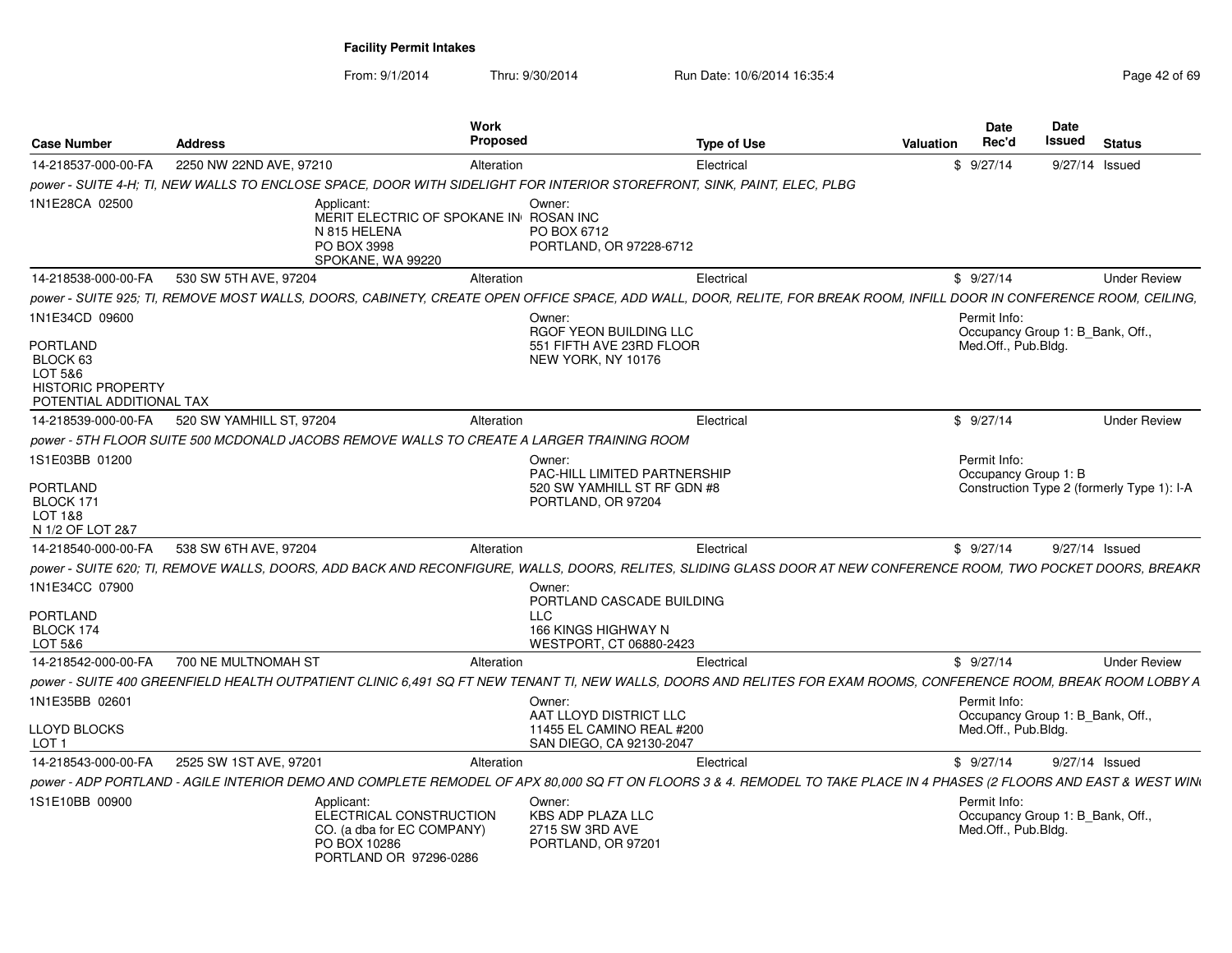| <b>Case Number</b><br><b>Address</b>                                                                                                                                |                                              | <b>Work</b><br><b>Proposed</b>                                                                                                                                      |                                                                                                                                                                                     | <b>Date</b><br>Rec'd<br><b>Type of Use</b><br>Valuation |  |                                                 | <b>Date</b><br>Issued<br><b>Status</b> |                                              |  |
|---------------------------------------------------------------------------------------------------------------------------------------------------------------------|----------------------------------------------|---------------------------------------------------------------------------------------------------------------------------------------------------------------------|-------------------------------------------------------------------------------------------------------------------------------------------------------------------------------------|---------------------------------------------------------|--|-------------------------------------------------|----------------------------------------|----------------------------------------------|--|
| 14-219368-000-00-FA                                                                                                                                                 |                                              | Alteration                                                                                                                                                          |                                                                                                                                                                                     | Electrical                                              |  | \$9/30/14                                       |                                        | 9/30/14 Issued                               |  |
|                                                                                                                                                                     |                                              | voice/data - 1ST AND 2ND FLOOR; 1ST FLOOR DEMO WORK SPACES, REMODEL RECEPTION AREA. NEW WALLS FOR IT CLOSET. STORAGE, NEW IT ROOM, 2ND FLR, REMODEL IT ROOM, CEILIN |                                                                                                                                                                                     |                                                         |  |                                                 |                                        |                                              |  |
|                                                                                                                                                                     |                                              | Applicant:<br>COCHRAN INC. dba BROADWAY<br><b>ELECTRIC</b><br>7550 SW TECH CENTER DR STE<br>220<br>TIGARD OR 97223-8061                                             | Owner:<br>KAISER FOUNDATION HEALTH<br>500 NE MULTNOMAH ST #100<br>PORTLAND, OR 97232-2031<br>Owner:<br>PLAN OF THE NORTHWEST<br>500 NE MULTNOMAH ST #100<br>PORTLAND, OR 97232-2031 |                                                         |  | Permit Info:<br>Med.Off., Pub.Bldg.             | Occupancy Group 1: B_Bank, Off.,       |                                              |  |
| 14-219515-000-00-FA                                                                                                                                                 | 123 NE 3RD AVE, 97232                        | Alteration                                                                                                                                                          |                                                                                                                                                                                     | Electrical                                              |  | \$9/30/14                                       |                                        | <b>Under Review</b>                          |  |
|                                                                                                                                                                     | pwr - SUITE 400 3RD & 4TH FLOOR ADD VRV -pwr |                                                                                                                                                                     |                                                                                                                                                                                     |                                                         |  |                                                 |                                        |                                              |  |
| 1N1E34DA 02800<br><b>EAST PORTLAND</b><br>BLOCK 68<br>INC PT VAC ST LOT 1&8<br>LOT 2&3&6&7<br>INC PT VAC ST LOT 4&5; HISTORIC<br>PROPERTY; POTENTIAL ADDITIONAL TAX |                                              |                                                                                                                                                                     | Owner:<br>BRIDGEHEAD DEVELOPMENT LLC<br>1001 SE WATER AVE #120<br>PORTLAND, OR 97214-2147                                                                                           |                                                         |  | Permit Info:<br>Med.Off., Pub.Bldg.             | Occupancy Group 1: B Bank, Off.,       | Construction Type 2 (formerly Type 1): III-A |  |
| 14-207115-000-00-FA                                                                                                                                                 | 111 SW 5TH AVE, 97204-3626                   | Alteration                                                                                                                                                          |                                                                                                                                                                                     | <b>Fire Alarms</b>                                      |  | $$1$ 9/3/14                                     |                                        | 9/3/14 Final                                 |  |
|                                                                                                                                                                     |                                              | new and relocate devices and smoke detection for a partiel TI project---3 sets of plans                                                                             |                                                                                                                                                                                     |                                                         |  |                                                 |                                        |                                              |  |
| 1N1E34CD 01300                                                                                                                                                      |                                              | Applicant:<br>SIEMENS INDUSTRY INC<br>15201 NW Greenbriar Prkwy Suite A<br>Beaverton, OR 97006                                                                      |                                                                                                                                                                                     |                                                         |  | Permit Info:<br>Occupancy Group 1: B            |                                        | Construction Type 2 (formerly Type 1): I-A   |  |
| 14-208004-000-00-FA                                                                                                                                                 | 1001 SW 5TH AVE, 97204                       | Alteration                                                                                                                                                          |                                                                                                                                                                                     | Fire Alarms                                             |  | \$5,480 9/4/14                                  |                                        | $9/4/14$ Issued                              |  |
|                                                                                                                                                                     |                                              | Suites 400/500- Alterations to Fire Alarm system as needed for T.I.- 10 strobes total                                                                               |                                                                                                                                                                                     |                                                         |  |                                                 |                                        |                                              |  |
| 1S1E03BB 00800<br><b>PORTLAND</b><br>BLOCK 169<br>$LOT 1-8$<br>SEE R246278 (R667717341)                                                                             |                                              | Applicant:<br><b>WESTERN STATES FIRE</b><br><b>PROTECTION</b><br>13896 FIR ST #B<br>OREGON CITY, OR 97045                                                           | Owner:<br>OR-CONGRESS CENTER LP<br>235 MONTGOMERY ST 16TH<br><b>FLOOR</b><br>SAN FRANCISCO, CA 94104-3104                                                                           |                                                         |  | Permit Info:<br>Occupancy Group 1: B            |                                        | Construction Type 2 (formerly Type 1): I-A   |  |
| 14-208009-000-00-FA                                                                                                                                                 | 510 SW 3RD AVE, 97204                        | Alteration                                                                                                                                                          |                                                                                                                                                                                     | Fire Alarms                                             |  | \$1,800 9/4/14                                  |                                        | 9/4/14 Final                                 |  |
|                                                                                                                                                                     |                                              | Suite #206- Alterations to Fire Alarm system as needed for T.I.- 6 devices total 4- strobes2- H/S                                                                   |                                                                                                                                                                                     |                                                         |  |                                                 |                                        |                                              |  |
| 1S1E03BA 05300                                                                                                                                                      |                                              | Applicant:<br><b>CAPITOL ELECTRIC</b><br><b>11401 NE MARX ST</b><br>PORTLAND, OR 97220                                                                              | Owner:<br>LOYALTY HOLDINGS LLC<br>3657 MAIN ST<br>MANCHESTER, VT 05254                                                                                                              |                                                         |  |                                                 |                                        |                                              |  |
| 14-208019-000-00-FA                                                                                                                                                 | 3161 SW SAM JACKSON PARK RD, 97201           | Alteration                                                                                                                                                          |                                                                                                                                                                                     | <b>Fire Alarms</b>                                      |  | \$7,975 9/4/14                                  |                                        | 9/4/14 Final                                 |  |
|                                                                                                                                                                     |                                              | Pulmonary Care-Alterations to Fire Alarm system as needed for T.I.- 3 devices total 1- Smoke detector1- Strobe1- Aux Panel                                          |                                                                                                                                                                                     |                                                         |  |                                                 |                                        |                                              |  |
| 1S1E09 00600                                                                                                                                                        |                                              | Applicant:<br><b>DYNALECTRIC</b><br>5711 SW HOOD AVE<br>PORTLAND OR 97239                                                                                           | Owner:<br>OREGON STATE OF(MEDICAL<br><b>DEPT</b><br>3181 SW SAM JACKSON PARK RD<br>PORTLAND, OR 97239                                                                               |                                                         |  | Permit Info:<br>Occupancy Group 1: B<br>$V-1HR$ |                                        | Construction Type 2 (formerly Type 1):       |  |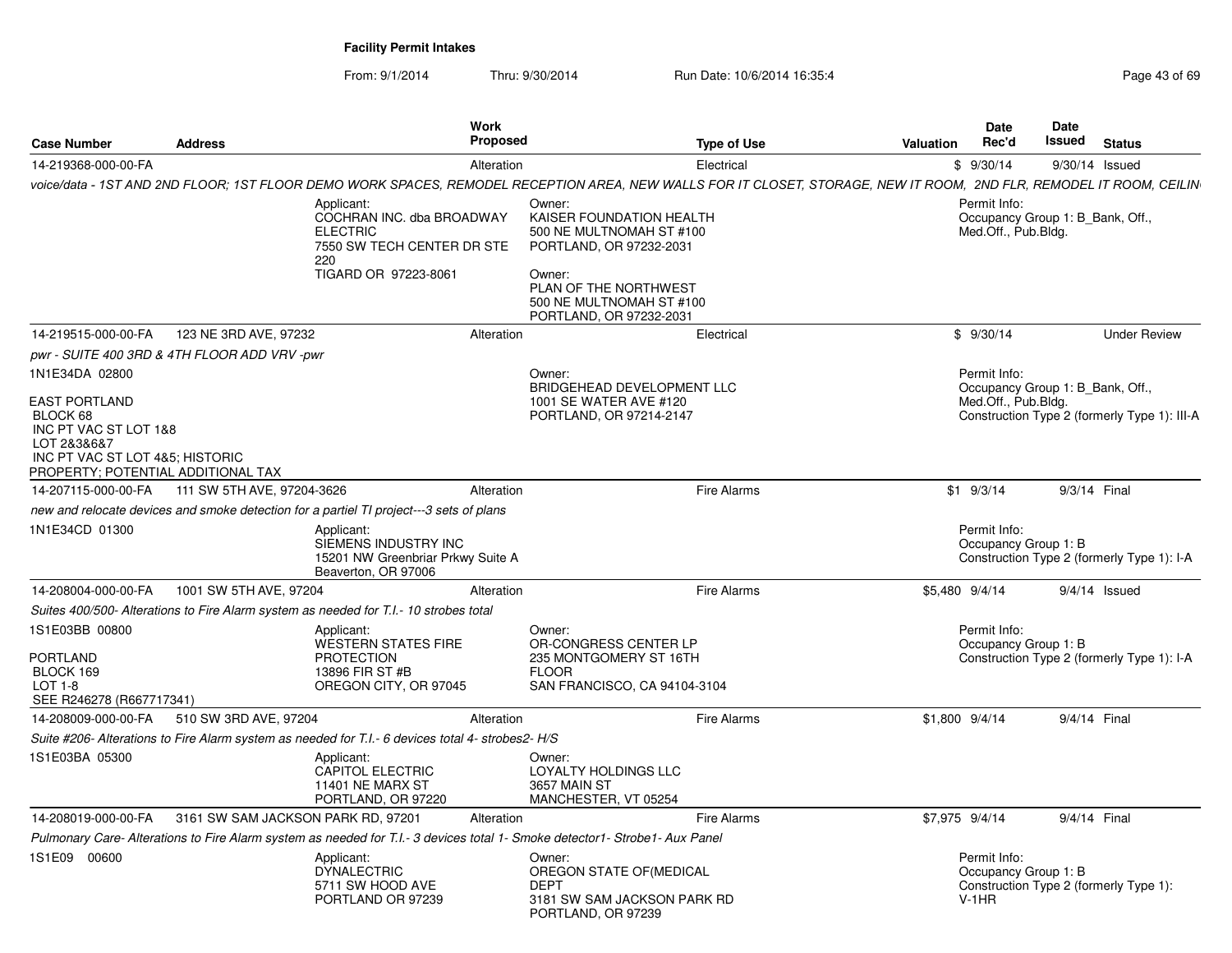| <b>Case Number</b>                                                                              | <b>Address</b>                                                                | <b>Work</b><br><b>Proposed</b>                                                                                                                                                                        |                                                                                         | <b>Type of Use</b> | Valuation | <b>Date</b><br>Rec'd                                                    | <b>Date</b><br><b>Issued</b> | <b>Status</b>                                                                   |
|-------------------------------------------------------------------------------------------------|-------------------------------------------------------------------------------|-------------------------------------------------------------------------------------------------------------------------------------------------------------------------------------------------------|-----------------------------------------------------------------------------------------|--------------------|-----------|-------------------------------------------------------------------------|------------------------------|---------------------------------------------------------------------------------|
| 14-208311-000-00-FA                                                                             | 308 SW 2ND AVE, 97204                                                         | Alteration                                                                                                                                                                                            |                                                                                         | <b>Fire Alarms</b> |           | \$750 9/5/14                                                            | 9/5/14 Final                 |                                                                                 |
|                                                                                                 |                                                                               | Office- 1st floor- Alterations to Fire Alarm system as needed for T.I.- 3 strobes total                                                                                                               |                                                                                         |                    |           |                                                                         |                              |                                                                                 |
| 1N1E34CD 04600                                                                                  |                                                                               | Applicant:<br><b>CHRISTENSON ELECTRIC</b><br>111 SW COLUMBIA ST #480<br>PORTLAND, OR 97201                                                                                                            | Owner:<br><b>NGP DUNCAN PLAZA</b><br>PO BOX 4900 DEPT #360<br>SCOTTSDALE, AZ 85261-4900 |                    |           | Permit Info:                                                            |                              | Occupancy Group 1: A-2_Restaurant<br>Construction Type 2 (formerly Type 1): I-A |
|                                                                                                 |                                                                               |                                                                                                                                                                                                       | Owner:<br>PORTLAND LLC<br>PO BOX 4900 DEPT #360<br>SCOTTSDALE, AZ 85261-4900            |                    |           |                                                                         |                              |                                                                                 |
| 14-209855-000-00-FA                                                                             | 1300 SW 5TH AVE, 97201                                                        | Alteration                                                                                                                                                                                            |                                                                                         | <b>Fire Alarms</b> |           | $$1$ 9/9/14                                                             | 9/9/14 Final                 |                                                                                 |
|                                                                                                 |                                                                               | relocate 2 strobes to new ceiling location to remain the same. relocate 1 ceiling speaker/strobe 3 ft to center of room---2 sets of plans                                                             |                                                                                         |                    |           |                                                                         |                              |                                                                                 |
| 1S1E03BC 01800                                                                                  |                                                                               | Applicant:<br>COCHRAN INC. dba BROADWAY                                                                                                                                                               | Owner:<br>FIRST INTERSTATE BANK OF OR                                                   |                    |           | Permit Info:<br>Occupancy Group 1: B                                    |                              |                                                                                 |
| PORTLAND<br><b>BLOCK 148 TL 1800</b>                                                            |                                                                               | <b>ELECTRIC</b><br>7550 SW TECH CENTER DR STE<br>220<br>TIGARD OR 97223-8061                                                                                                                          | PO BOX 2609<br>CARLSBAD, CA 92018-2609                                                  |                    |           |                                                                         |                              | Construction Type 2 (formerly Type 1): I-A                                      |
| 14-209925-000-00-FA                                                                             | 421 SW 6TH AVE, 97205                                                         | Alteration                                                                                                                                                                                            |                                                                                         | <b>Fire Alarms</b> |           | $$1$ 9/9/14                                                             |                              | $9/9/14$ Issued                                                                 |
| add 3 strobes and 3 horns---3 sets of plans                                                     |                                                                               |                                                                                                                                                                                                       |                                                                                         |                    |           |                                                                         |                              |                                                                                 |
| 1N1E34CC 04300<br><b>PORTLAND</b><br>BLOCK 176<br>LOT 1-4                                       |                                                                               | Applicant:<br>SAFE TECHNOLOGY GROUP<br>6400 NE HWY 99 G#375<br>VANCOUVER WA 98665                                                                                                                     | Owner:<br>UPI COMMONWEALTH LLC<br>1215 FOURTH AVE STE 600<br>SEATTLE, WA 98161          |                    |           |                                                                         |                              |                                                                                 |
| 14-211313-000-00-FA                                                                             | 1015 NW 22ND AVE, 97210                                                       | Alteration                                                                                                                                                                                            |                                                                                         | Fire Alarms        |           | \$63,150 9/11/14                                                        |                              | 9/11/14 Issued                                                                  |
|                                                                                                 |                                                                               | Phase I- Replace existing Honeywell (Zoned) devices with Simplex (addressable) devices- 217 total 126 - Smoke detecors20 - Strobes4 - Pull Stations20 - Heat Detectors46 - Chime/Strobes1 - Aux panel |                                                                                         |                    |           |                                                                         |                              |                                                                                 |
| 1N1E33BA 07800                                                                                  |                                                                               | Applicant:<br><b>CHRISTENSEN ELECTRIC</b>                                                                                                                                                             | Owner:<br><b>GOOD SAMARITAN HOSPITAL</b>                                                |                    |           |                                                                         |                              |                                                                                 |
| COUCHS ADD<br>TL 7800 BLOCK 304                                                                 |                                                                               | 111 SW COLUMBIA, STE 480<br>PORTLAND, OR 97201-5886                                                                                                                                                   | 1919 NW LOVEJOY ST<br>PORTLAND, OR 97209                                                |                    |           |                                                                         |                              |                                                                                 |
| 14-211319-000-00-FA                                                                             | 530 SW 5TH AVE, 97204                                                         | Alteration                                                                                                                                                                                            |                                                                                         | Fire Alarms        |           | \$1,500 9/11/14                                                         | 9/11/14 Final                |                                                                                 |
|                                                                                                 | Suite #1250- Alterations to Fire Alarm system as needed for T.I.- 5 S/S total |                                                                                                                                                                                                       |                                                                                         |                    |           |                                                                         |                              |                                                                                 |
| 1N1E34CD 09600<br><b>PORTLAND</b><br>BLOCK <sub>63</sub><br>LOT 5&6<br><b>HISTORIC PROPERTY</b> |                                                                               | Applicant:<br>CAPITOL ELECTRIC CO<br><b>11401 NE MARX</b><br>PORTLAND OR 97220                                                                                                                        | Owner:<br>RGOF YEON BUILDING LLC<br>551 FIFTH AVE 23RD FLOOR<br>NEW YORK, NY 10176      |                    |           | Permit Info:<br>Occupancy Group 1: B_Bank, Off.,<br>Med.Off., Pub.Bldg. |                              |                                                                                 |
| POTENTIAL ADDITIONAL TAX                                                                        |                                                                               |                                                                                                                                                                                                       |                                                                                         |                    |           |                                                                         |                              |                                                                                 |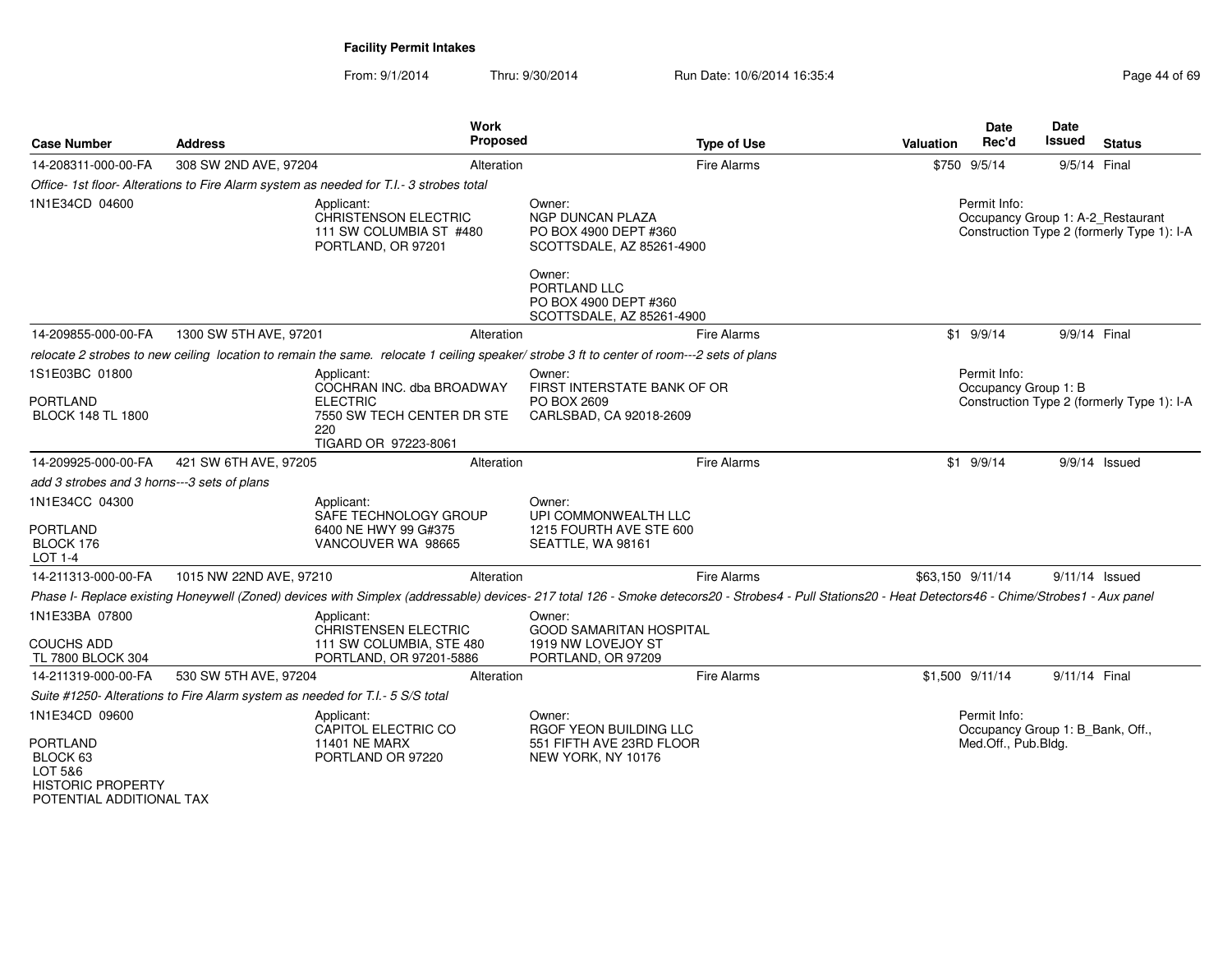| <b>Case Number</b>                                                                                               | <b>Address</b>         |                                                                                                                                     | <b>Work</b><br>Proposed |                                                                                            | <b>Type of Use</b> | <b>Valuation</b> | Date<br>Rec'd                                                           | Date<br>Issued   | <b>Status</b>                               |
|------------------------------------------------------------------------------------------------------------------|------------------------|-------------------------------------------------------------------------------------------------------------------------------------|-------------------------|--------------------------------------------------------------------------------------------|--------------------|------------------|-------------------------------------------------------------------------|------------------|---------------------------------------------|
| 14-211344-000-00-FA                                                                                              | 308 SW 2ND AVE, 97204  |                                                                                                                                     | Alteration              |                                                                                            | <b>Fire Alarms</b> | \$60,000 9/11/14 |                                                                         | $9/11/14$ Issued |                                             |
|                                                                                                                  |                        | 5th and 6th floors- Alterations to the Fire Alarm system as needed for T.I.-118 devices total 20- Somke Detectors49- Strobes49- S/S |                         |                                                                                            |                    |                  |                                                                         |                  |                                             |
| 1N1E34CD 04600                                                                                                   |                        | Applicant:<br><b>COCHRAN</b>                                                                                                        |                         | Owner:<br>NGP DUNCAN PLAZA<br>PO BOX 4900 DEPT #360<br>SCOTTSDALE, AZ 85261-4900<br>Owner: |                    |                  | Permit Info:<br>Occupancy Group 1: A-2 Restaurant                       |                  | Construction Type 2 (formerly Type 1): I-A  |
|                                                                                                                  |                        |                                                                                                                                     |                         | PORTLAND LLC<br>PO BOX 4900 DEPT #360<br>SCOTTSDALE, AZ 85261-4900                         |                    |                  |                                                                         |                  |                                             |
| 14-211379-000-00-FA                                                                                              | 308 SW 2ND AVE, 97204  |                                                                                                                                     | Alteration              |                                                                                            | <b>Fire Alarms</b> | \$10,000 9/11/14 |                                                                         | $9/11/14$ Issued |                                             |
|                                                                                                                  |                        | Suite #210- Alterations to Fire Alarm as needed for T.I.- 15 devices total 5- Smokes2- Strobes7- S/S1- Aux panel                    |                         |                                                                                            |                    |                  |                                                                         |                  |                                             |
| 1N1E34CD 04600                                                                                                   |                        | Applicant:<br>Amanda<br>Cochran Electric                                                                                            |                         | Owner:<br><b>NGP DUNCAN PLAZA</b><br>PO BOX 4900 DEPT #360<br>SCOTTSDALE, AZ 85261-4900    |                    |                  | Permit Info:<br>Occupancy Group 1: B_Bank, Off.,<br>Med.Off., Pub.Bldg. |                  |                                             |
|                                                                                                                  |                        |                                                                                                                                     |                         | Owner:<br>PORTLAND LLC<br>PO BOX 4900 DEPT #360<br>SCOTTSDALE, AZ 85261-4900               |                    |                  |                                                                         |                  |                                             |
| 14-211763-000-00-FA                                                                                              | 919 NE 19TH AVE, 97232 |                                                                                                                                     | Alteration              |                                                                                            | <b>Fire Alarms</b> |                  | $$1$ 9/12/14                                                            | $9/12/14$ Issued |                                             |
|                                                                                                                  |                        | relocation of ceiling mounted hornstrobes and strobes to new location---no plans                                                    |                         |                                                                                            |                    |                  |                                                                         |                  |                                             |
| 1N1E35AC 00100<br><b>SULLIVANS ADD</b><br><b>BLOCK 36 TL 100</b>                                                 |                        | Applicant:<br>STAR FIRE & SECURITY INC<br>38954 PROCTOR BLVD#306<br>SANDY, OR 97055                                                 |                         | Owner:<br>WESTON INVESTMENT CO LLC<br>2154 NE BROADWAY RM 200<br>PORTLAND, OR 97232-1590   |                    |                  | Permit Info:<br>Occupancy Group 1: B                                    |                  | Construction Type 2 (formerly Type 1): II-A |
| 14-213520-000-00-FA                                                                                              | 530 SW 5TH AVE, 97204  |                                                                                                                                     | Alteration              |                                                                                            | <b>Fire Alarms</b> |                  | \$6,000 9/16/14                                                         | $9/16/14$ Issued |                                             |
|                                                                                                                  |                        | Suite #400- Alterations to the Fire Alarm system as needed for T.I.- 20 devices total 5- Smoke detectors15- S/S                     |                         |                                                                                            |                    |                  |                                                                         |                  |                                             |
| 1N1E34CD 09600<br><b>PORTLAND</b><br>BLOCK 63<br>LOT 5&6<br><b>HISTORIC PROPERTY</b><br>POTENTIAL ADDITIONAL TAX |                        | Applicant:<br>CAPITOL ELECTRIC CO<br><b>11401 NE MARX</b><br>PORTLAND OR 97220                                                      |                         | Owner:<br>RGOF YEON BUILDING LLC<br>551 FIFTH AVE 23RD FLOOR<br>NEW YORK, NY 10176         |                    |                  | Permit Info:<br>Occupancy Group 1: B_Bank, Off.,<br>Med.Off., Pub.Bldg. |                  |                                             |
| 14-213569-000-00-FA                                                                                              | 34 NW 1ST AVE, 97209   |                                                                                                                                     | Alteration              |                                                                                            | <b>Fire Alarms</b> |                  | \$1,300 9/16/14                                                         | $9/16/14$ Issued |                                             |
| 3rd floor- Replace damaged smoke (4) detectors                                                                   |                        |                                                                                                                                     |                         |                                                                                            |                    |                  |                                                                         |                  |                                             |
| 1N1E34DB 00400<br><b>COUCHS ADD</b><br>BLOCK <sub>9</sub>                                                        |                        | Applicant:<br><b>WESTERN STATES FIRE</b><br><b>PROTECTION</b><br>13896 FIR ST., SUITE B                                             |                         | Owner:<br><b>FOUNTAIN VILLAGE</b><br>DEVELOPMENT INC<br>115 SW ASH ST #500                 |                    |                  |                                                                         |                  |                                             |
| LOT 6&7<br>HISTORIC PROPERTY 15 YR 2000<br>POTENTIAL ADDITIONAL TAX                                              |                        | OREGON CITY, OR 97045                                                                                                               |                         | PORTLAND, OR 97204                                                                         |                    |                  |                                                                         |                  |                                             |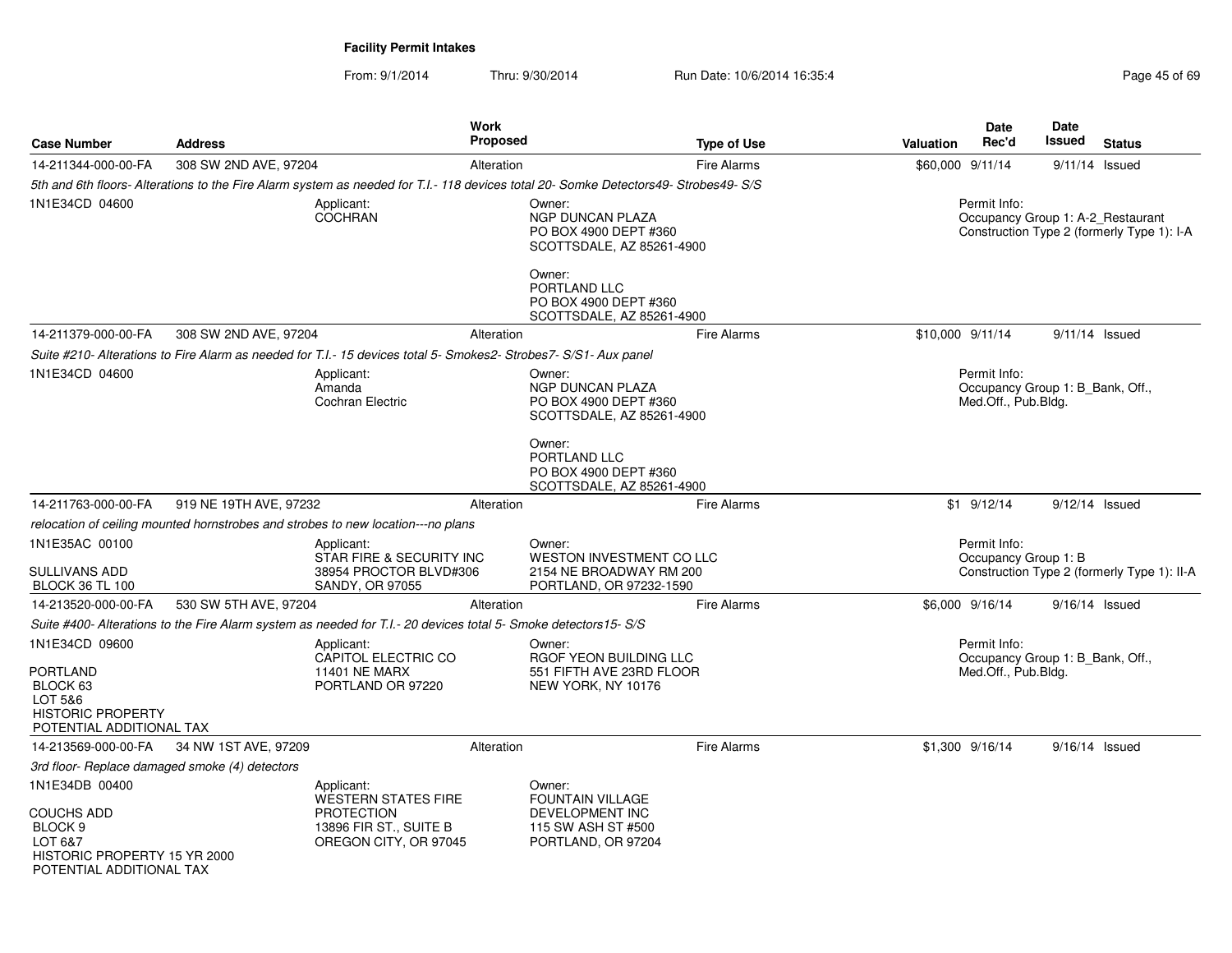From: 9/1/2014Thru: 9/30/2014 Run Date: 10/6/2014 16:35:4

| <b>Case Number</b>                                        | <b>Address</b>                                                                        | <b>Work</b><br><b>Proposed</b>                                                                                                                         |                                                                                        | <b>Type of Use</b>                                                                                                                                       | Valuation         | <b>Date</b><br>Rec'd                   | <b>Date</b><br><b>Issued</b> | <b>Status</b>                              |
|-----------------------------------------------------------|---------------------------------------------------------------------------------------|--------------------------------------------------------------------------------------------------------------------------------------------------------|----------------------------------------------------------------------------------------|----------------------------------------------------------------------------------------------------------------------------------------------------------|-------------------|----------------------------------------|------------------------------|--------------------------------------------|
| 14-214982-000-00-FA                                       | 1500 SW 1ST AVE, 97201                                                                | Alteration                                                                                                                                             |                                                                                        | <b>Fire Alarms</b>                                                                                                                                       |                   | $$1$ 9/19/14                           | 9/19/14 Final                |                                            |
|                                                           |                                                                                       | release of access control mag- lock ddor on the 4th and 5th floor elevator lobby. Also release of fire statrway electrifibohand set locks.--- no plans |                                                                                        |                                                                                                                                                          |                   |                                        |                              |                                            |
| 1S1E03CA 00600                                            |                                                                                       | Applicant:                                                                                                                                             | Owner:                                                                                 |                                                                                                                                                          |                   | Permit Info:                           |                              |                                            |
| <b>PORTLAND</b><br><b>BLOCK 116 TL 600</b>                |                                                                                       | CHRISTENSON ELECTRIC<br>111 SW COLUMBIA ST #480<br>PORTLAND, OR 97201                                                                                  | <b>URBAN OFFICE</b><br>111 SW COLUMBIA ST #1380<br>PORTLAND, OR 97201-5845             | Occupancy Group 1: B<br>Construction Type 2 (formerly Type 1): I-A                                                                                       |                   |                                        |                              |                                            |
|                                                           |                                                                                       |                                                                                                                                                        | Owner:<br><b>PARKING</b><br>111 SW COLUMBIA ST #1380<br>PORTLAND, OR 97201-5845        |                                                                                                                                                          |                   |                                        |                              |                                            |
|                                                           |                                                                                       |                                                                                                                                                        | Owner:<br><b>FACILITIES</b><br>111 SW COLUMBIA ST #1380<br>PORTLAND, OR 97201-5845     |                                                                                                                                                          |                   |                                        |                              |                                            |
| 14-215473-000-00-FA                                       | 2801 N GANTENBEIN AVE, 97227                                                          | Alteration                                                                                                                                             |                                                                                        | <b>Fire Alarms</b>                                                                                                                                       |                   | \$7,960 9/19/14                        | 9/19/14 Issued               |                                            |
|                                                           | Suite #1600- Alterations to the Fire Alarm system as needed for T.I.- 4 devices total |                                                                                                                                                        |                                                                                        |                                                                                                                                                          |                   |                                        |                              |                                            |
| 1N1E27AC 01100                                            |                                                                                       | Applicant:                                                                                                                                             | Owner:                                                                                 |                                                                                                                                                          |                   | Permit Info:                           |                              |                                            |
| ABENDS ADD<br><b>BLOCK 4</b><br>LOT 1-18 TL 1100          |                                                                                       | OREGON ELECTRIC<br>1709 SE 3RD AV<br>PORTLAND, OR 97214                                                                                                | <b>EMANUEL HOSPITAL</b><br>5215 N O'CONNOR BLVD #1100<br>IRVING, TX 75039-3739         | Occupancy Group 1: I-2<br>Construction Type 2 (formerly Type 1): I-A                                                                                     |                   |                                        |                              |                                            |
| 14-216494-000-00-FA                                       | 3500 N INTERSTATE AVE, 97227                                                          | Alteration                                                                                                                                             |                                                                                        | <b>Fire Alarms</b>                                                                                                                                       | \$560,000 9/23/14 |                                        | 9/23/14 Issued               |                                            |
|                                                           |                                                                                       | Building Wide Fire Alarm upgrades-633 devices total 354- Smoke Detectors103- Strobes129- H/S12- Heat Detectors27- Pull Stations8- Aux. Panels          |                                                                                        |                                                                                                                                                          |                   |                                        |                              |                                            |
| 1N1E22CC 12100                                            |                                                                                       | Applicant:<br>CHERRY CITY ELECTRIC<br>8100 NE ST. JOHNS RD STE D-104 500 NE MULTNOMAH ST #100<br>VANCOUVER, WA 98665                                   | Owner:<br>KAISER FOUNDATION HEALTH<br>PORTLAND, OR 97232-2031                          |                                                                                                                                                          |                   | Permit Info:<br>Occupancy Group 1: I-2 |                              | Construction Type 2 (formerly Type 1): I-A |
|                                                           |                                                                                       |                                                                                                                                                        | Owner:<br>PLAN OF THE NORTHWEST<br>500 NE MULTNOMAH ST #100<br>PORTLAND, OR 97232-2031 |                                                                                                                                                          |                   |                                        |                              |                                            |
| 14-216939-000-00-FA                                       | 2801 N GANTENBEIN AVE, 97227                                                          | Alteration                                                                                                                                             |                                                                                        | <b>Fire Alarms</b>                                                                                                                                       |                   | \$18,722 9/24/14                       | 9/24/14 Issued               |                                            |
|                                                           |                                                                                       |                                                                                                                                                        |                                                                                        | Randall-3rd floor- Pediatric Procedure Suite- Alterations to the Fire Alarm system as needed for T.I-24- Smoke Detectors8- Strobes7- S/S2- Pull Stations |                   |                                        |                              |                                            |
| 1N1E27AC 00300<br><b>ABENDS ADD</b><br>BLOCK <sub>3</sub> |                                                                                       | Applicant:<br><b>OREGON ELECTRIC</b><br>1709 SE 3RD AV<br>PORTLAND, OR 97214                                                                           | Owner:<br><b>EMANUEL HOSPITAL</b><br>1919 NW LOVEJOY ST<br>PORTLAND, OR 97209-1503     |                                                                                                                                                          |                   |                                        |                              |                                            |

INC PT VAC STS LOT 1-16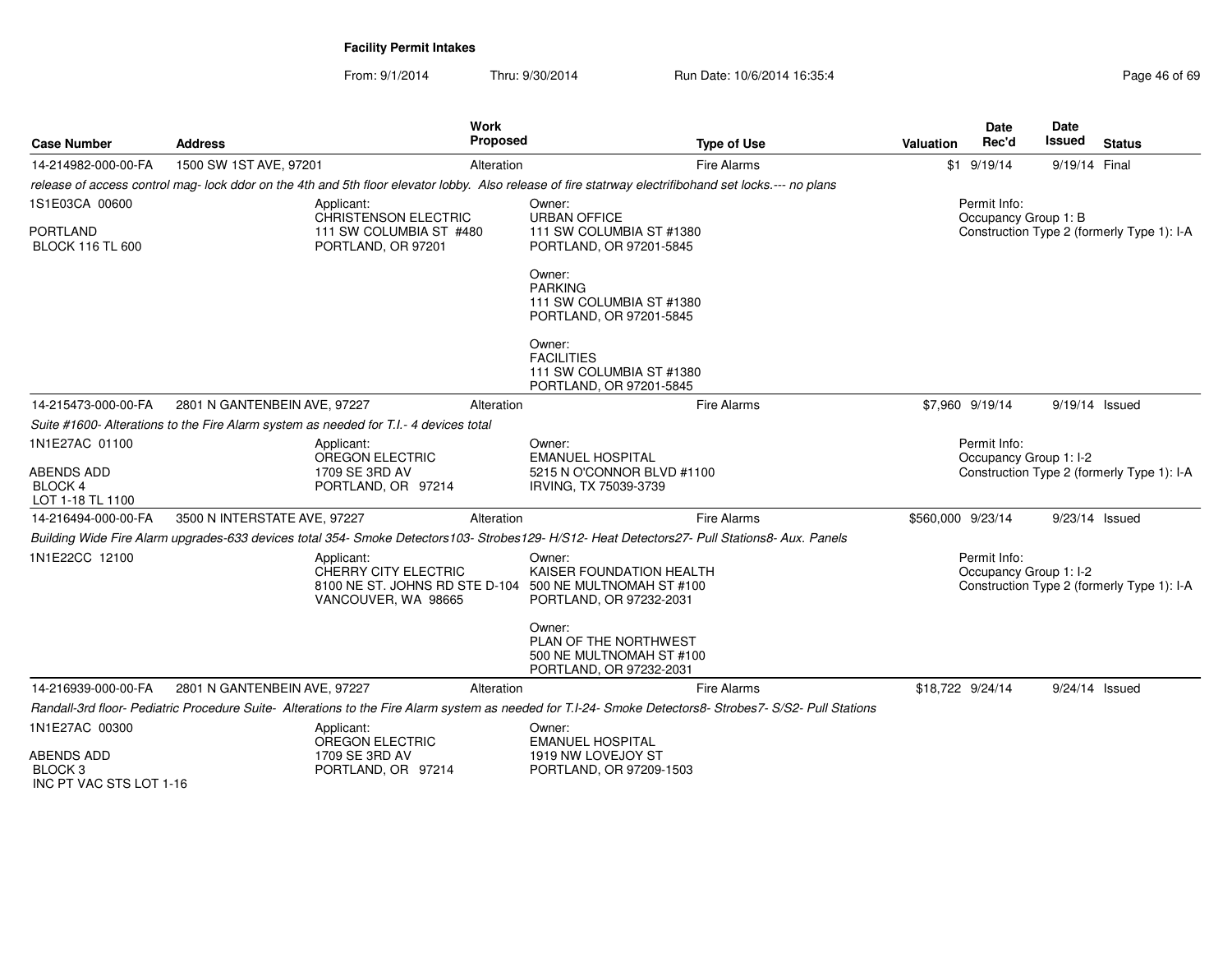| <b>Case Number</b>                                                                                             | <b>Address</b>                                                  | <b>Work</b><br><b>Proposed</b>                                                                                      |                                                                                                                                                                                  | <b>Type of Use</b>     | <b>Valuation</b> | <b>Date</b><br>Rec'd                                                    | <b>Date</b><br><b>Issued</b> | <b>Status</b>                                |
|----------------------------------------------------------------------------------------------------------------|-----------------------------------------------------------------|---------------------------------------------------------------------------------------------------------------------|----------------------------------------------------------------------------------------------------------------------------------------------------------------------------------|------------------------|------------------|-------------------------------------------------------------------------|------------------------------|----------------------------------------------|
| 14-216952-000-00-FA                                                                                            | 34 NW 1ST AVE, 97209                                            | Alteration                                                                                                          |                                                                                                                                                                                  | <b>Fire Alarms</b>     |                  | $$1$ 9/24/14                                                            |                              | 9/24/14 Issued                               |
|                                                                                                                |                                                                 | fire alarm: add 21 strobes, 15 horn strobes, 1 booster p[anel---2 sets of plans                                     |                                                                                                                                                                                  |                        |                  |                                                                         |                              |                                              |
| 1N1E34DB 00400                                                                                                 |                                                                 | Applicant:                                                                                                          | Owner:                                                                                                                                                                           |                        |                  |                                                                         |                              |                                              |
| <b>COUCHS ADD</b><br>BLOCK <sub>9</sub><br>LOT 6&7<br>HISTORIC PROPERTY 15 YR 2000<br>POTENTIAL ADDITIONAL TAX |                                                                 | OREGON ELECTRIC<br>CONSTRUCTION INC. /DBA<br>OREGON ELECTRIC GROUP.<br>1709 SE 3RD AVE.<br>PORTLAND OR 97214-4547   | <b>FOUNTAIN VILLAGE</b><br>DEVELOPMENT INC<br>115 SW ASH ST #500<br>PORTLAND, OR 97204                                                                                           |                        |                  |                                                                         |                              |                                              |
| 14-219303-000-00-FA                                                                                            | 700 SW 5TH AVE                                                  | Alteration                                                                                                          |                                                                                                                                                                                  | <b>Fire Alarms</b>     |                  | $$1$ 9/30/14                                                            | 9/30/14 Issued               |                                              |
|                                                                                                                |                                                                 | modify existing mall system to accomodate build out of new tenate-- 3 setsof plans                                  |                                                                                                                                                                                  |                        |                  |                                                                         |                              |                                              |
| 1S1E03BB1 90001                                                                                                |                                                                 | Applicant:<br>SIGNALING SYSTEM SOLUTIONS<br><b>INC</b><br>13504 NE 84TH ST STE #103-160<br>VANCOUVER, WA 98682-3091 | Owner:<br>PIONEER PLACE LIMITED<br>PARTNERSHIP<br>PO BOX 617905<br>CHICAGO, IL 60661-7905                                                                                        |                        |                  | Permit Info:<br>Occupancy Group 1: M                                    |                              | Construction Type 2 (formerly Type 1): I-A   |
| 14-219513-000-00-FA                                                                                            | 501 N GRAHAM ST. 97227                                          | Alteration                                                                                                          |                                                                                                                                                                                  | <b>Fire Alarms</b>     |                  | \$1,980 9/30/14                                                         | 9/30/14 Issued               |                                              |
|                                                                                                                |                                                                 | Suite #275- Alteration to the Fire Alarm system as needed for T.I.- 2 strobes total                                 |                                                                                                                                                                                  |                        |                  |                                                                         |                              |                                              |
| 1N1E27AC 01000<br><b>ABENDS ADD</b><br><b>BLOCK 1 TL 1000</b>                                                  |                                                                 | Applicant:<br><b>CHRISTENSON ELECTRIC</b><br>111 SW COLUMBIA ST #480<br>PORTLAND, OR 97201                          | Owner:<br><b>LEGACY HEALTH SYSTEM</b><br>1919 NW LOVEJOY ST<br>PORTLAND, OR 97209                                                                                                |                        |                  | Permit Info:<br>Occupancy Group 1: B Bank, Off.,<br>Med.Off., Pub.Bldg. |                              | Construction Type 2 (formerly Type 1): I-A   |
| 14-219546-000-00-FA                                                                                            | 5050 NE HOYT ST, 97213                                          | Alteration                                                                                                          |                                                                                                                                                                                  | <b>Fire Alarms</b>     |                  | \$5,582 9/30/14                                                         | 9/30/14 Issued               |                                              |
|                                                                                                                |                                                                 | Suite #514- Alterations to Fire Alarm system as needed for T.I.- 14 devices total5- Smoke detectors7- Strobes2- H/S |                                                                                                                                                                                  |                        |                  |                                                                         |                              |                                              |
| 1N2E31BD 03800<br><b>CENTER ADD</b><br>BLOCK <sub>3</sub><br>LOT 1-7 INC PT VAC ST<br>LOT 20-26 EXC PT IN ST   |                                                                 | Applicant:<br>Amanda<br>Cochran Electric                                                                            | Owner:<br>PROVIDENCE HEALTH<br>4400 NE HALSEY ST BLDG 2 #190<br>PORTLAND, OR 97213-1545<br>Owner:<br>SERVICES-OREGON<br>4400 NE HALSEY ST BLDG 2 #190<br>PORTLAND, OR 97213-1545 |                        |                  | Permit Info:<br>Occupancy Group 1: B<br>I-FR                            |                              | Construction Type 2 (formerly Type 1):       |
| 14-206754-000-00-FA                                                                                            | 1122 SW STARK ST, 97205                                         | Alteration                                                                                                          |                                                                                                                                                                                  | <b>Fire Sprinklers</b> |                  | $$1$ 9/2/14                                                             |                              | $9/5/14$ Issued                              |
|                                                                                                                |                                                                 | SPRINKLER - ADD NEW SPIRNKLER SYSTEM TO EXISTING BUILDINGRECEIVED 2 SETS CUTS SHEETS AND 2 SETS OF PLANS            |                                                                                                                                                                                  |                        |                  |                                                                         |                              |                                              |
| 1N1E33DD 01900<br><b>PORTLAND</b><br>BLOCK 255<br>N 40' OF LOT 7<br>LOT 8                                      |                                                                 | Applicant:<br><b>BLACKSTONE FIRE</b><br>612 NE SQUIRE RD<br>WASHOUGAL, WA 98071                                     | Owner:<br>1122 STARK INVESTMENT LLC<br>2455 NW MARSHALL ST #1<br>PORTLAND, OR 97210                                                                                              |                        |                  | Permit Info:<br>Occupancy Group 1: B Bank, Off.,<br>Med.Off., Pub.Bldg. |                              | Construction Type 2 (formerly Type 1): III-B |
| 14-207082-000-00-FA                                                                                            | 919 NE 19TH AVE, 97232                                          | Alteration                                                                                                          |                                                                                                                                                                                  | Fire Sprinklers        |                  | $$1$ 9/3/14                                                             |                              | $9/3/14$ Issued                              |
|                                                                                                                | add/relocate heads to meet tenate improvement---2 sets of plans |                                                                                                                     |                                                                                                                                                                                  |                        |                  |                                                                         |                              |                                              |
| 1N1E35AC 00100<br><b>SULLIVANS ADD</b><br><b>BLOCK 36 TL 100</b>                                               |                                                                 | Applicant:<br>VANPORT FIRE SPRINKLERS INC<br>6101 NE 127TH AVE<br>VANCOUVER, WA 98682                               | Owner:<br>WESTON INVESTMENT CO LLC<br>2154 NE BROADWAY RM 200<br>PORTLAND, OR 97232-1590                                                                                         |                        |                  | Permit Info:<br>Occupancy Group 1: B                                    |                              | Construction Type 2 (formerly Type 1): II-A  |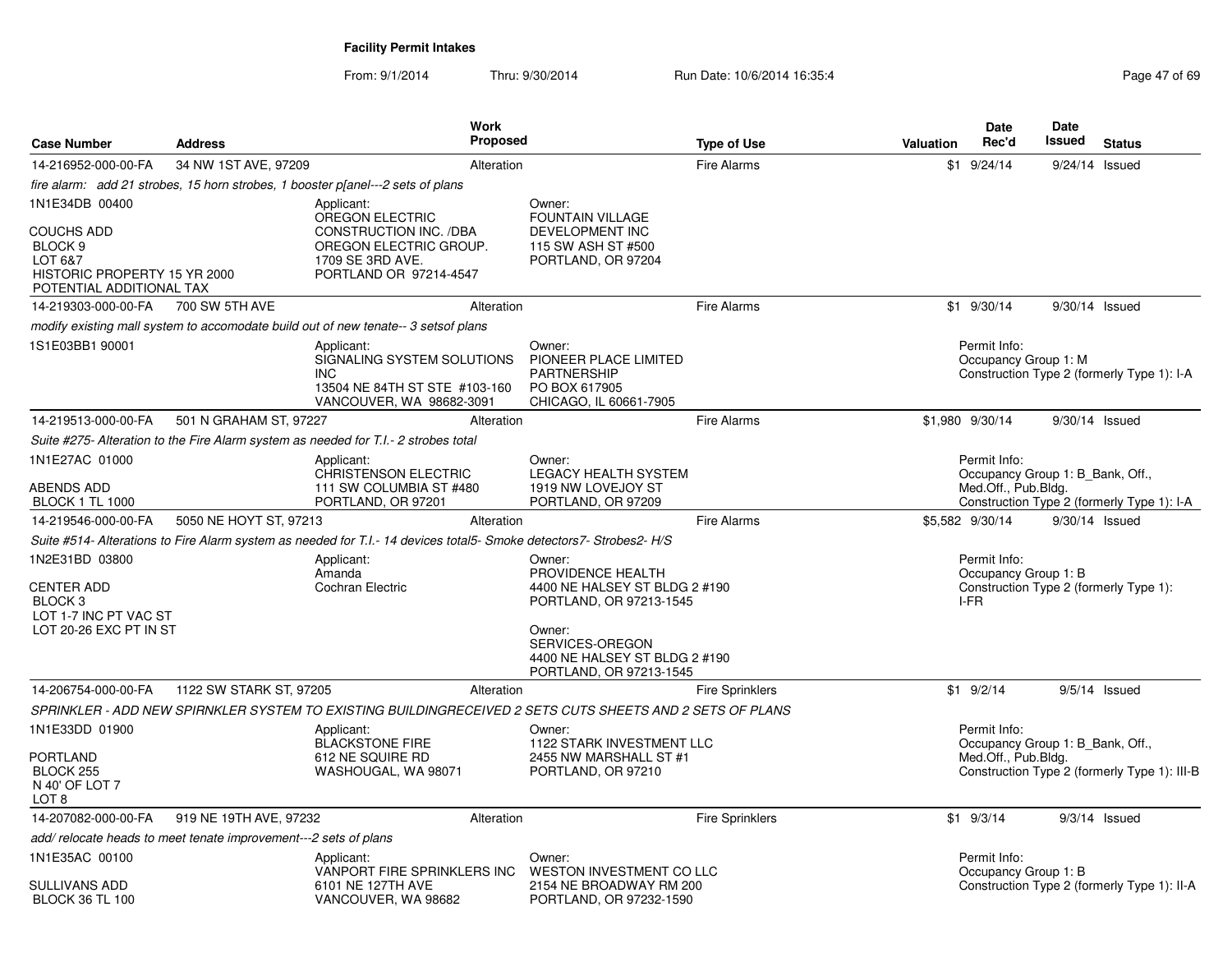| <b>Case Number</b>                                                                           | <b>Address</b>                                                               | <b>Work</b><br>Proposed                                                                                                             | <b>Type of Use</b>                                                                                  | <b>Valuation</b>  | <b>Date</b><br>Rec'd                 | <b>Date</b><br>Issued<br><b>Status</b>                                           |
|----------------------------------------------------------------------------------------------|------------------------------------------------------------------------------|-------------------------------------------------------------------------------------------------------------------------------------|-----------------------------------------------------------------------------------------------------|-------------------|--------------------------------------|----------------------------------------------------------------------------------|
| 14-208000-000-00-FA                                                                          | 5725 NE 138TH AVE, 97230                                                     | Alteration                                                                                                                          | <b>Fire Sprinklers</b>                                                                              | $$1,532$ $9/4/14$ |                                      | 9/4/14<br>Issued                                                                 |
|                                                                                              | Infusion- Add and relocate fire sprinklers as needed for T.I.- 3 heads total |                                                                                                                                     |                                                                                                     |                   |                                      |                                                                                  |
| 1N2E14DC 02800<br>REYNOLDS MTN VIEW PLAT 2<br>LOT 67&68 EXC PT IN ST & S 43.52' OF LOT<br>69 |                                                                              | Applicant:<br>COSCO FIRE PROTECTION<br>2501 SE COLUMBIA WAY STE 100<br>VANCOUVER, WA 98661                                          | Owner:<br>KAISER FOUNDATION HEALTH<br>500 NE MULTNOMAH ST #100<br>PORTLAND, OR 97232-2031<br>Owner: |                   | Permit Info:<br>Med.Off., Pub.Bldg.  | Occupancy Group 1: B_Bank, Off.,<br>Construction Type 2 (formerly Type 1): III-B |
|                                                                                              |                                                                              |                                                                                                                                     | PLAN OF THE NORTHWEST<br>500 NE MULTNOMAH ST #100<br>PORTLAND, OR 97232-2031                        |                   |                                      |                                                                                  |
| 14-208175-000-00-FA                                                                          | 2800 N VANCOUVER AVE, 97227                                                  | Alteration                                                                                                                          | <b>Fire Sprinklers</b>                                                                              |                   | $$1 \t9/4/14$                        | $9/5/14$ Issued                                                                  |
|                                                                                              |                                                                              | SPRINKLER - STAND ALONE PERMIT TO ADD (2) SPRINKLERS IN EXISTING LEVEL 1 MECHANICAL ROOM                                            |                                                                                                     |                   |                                      |                                                                                  |
| 1N1E27AC 01300<br>RAILROAD SHOPS ADD<br>BLOCK <sub>2</sub><br>LOT 1-16 TL 1300               |                                                                              | Applicant:<br><b>BASIC FIRE PROTECTION</b><br>8135 NE MARTIN LUTHER KING JR 1919 NW LOVEJOY ST<br><b>BIVD</b><br>PORTLAND, OR 97211 | Owner:<br>LEGACY HEALTH SYSTEM<br>PORTLAND, OR 97209                                                |                   |                                      |                                                                                  |
| 14-208312-000-00-FA                                                                          | 11851 NE GLENN WIDING DR, 97220                                              | Alteration                                                                                                                          | <b>Fire Sprinklers</b>                                                                              |                   | $$1$ 9/5/14                          | 9/5/14 Final                                                                     |
|                                                                                              | add one head and erlocate one head for TI-- 3 sets of plans                  |                                                                                                                                     |                                                                                                     |                   |                                      |                                                                                  |
| 1N2E15A 00201                                                                                |                                                                              | Applicant:<br>WYATT FIRE PROTECTION INC<br>9095 SW BURNHAM ST<br>TIGARD, OR 972236104                                               | Owner:<br>PACIFIC REALTY ASSOCIATES L P<br>15350 SW SEQUOIA PKWY #300<br>TIGARD, OR 97224-7175      |                   |                                      |                                                                                  |
| 14-210528-000-00-FA                                                                          | 11851 NE GLENN WIDING DR, 97220                                              | Alteration                                                                                                                          | <b>Fire Sprinklers</b>                                                                              |                   | $$1$ 9/10/14                         | 9/10/14 Final                                                                    |
|                                                                                              | ADD SPRINKLERS DUE TO WALL BEING MOVED---2 SETS OF PLANS                     |                                                                                                                                     |                                                                                                     |                   |                                      |                                                                                  |
| 1N2E15A 00201                                                                                |                                                                              | Applicant:<br><b>WESTERN STATES FIRE</b><br><b>PROTECTION</b><br>13896 FIR ST., SUITE B<br>OREGON CITY, OR 97045                    | Owner:<br>PACIFIC REALTY ASSOCIATES L P<br>15350 SW SEQUOIA PKWY #300<br>TIGARD, OR 97224-7175      |                   |                                      |                                                                                  |
| 14-211035-000-00-FA                                                                          | 1220 SW MORRISON ST, 97205                                                   | Alteration                                                                                                                          | <b>Fire Sprinklers</b>                                                                              |                   | $$1$ 9/11/14                         | $9/11/14$ Issued                                                                 |
|                                                                                              | add, relocate or plug heads to meettenate improvement---3 sets of plans      |                                                                                                                                     |                                                                                                     |                   |                                      |                                                                                  |
| 1N1E33DD 06200                                                                               |                                                                              | Applicant:                                                                                                                          | Owner:                                                                                              |                   | Permit Info:                         |                                                                                  |
| PORTLAND<br><b>BLOCK S1/2H</b><br>LOT 1-8                                                    |                                                                              | VANPORT FIRE SPRINKLERS INC<br>6101 NE 127TH AVE<br>VANCOUVER, WA 98682                                                             | WESTON INVESTMENT CO LLC<br>2154 NE BROADWAY RM 200<br>PORTLAND, OR 97232-1590                      |                   | Occupancy Group 1: B<br>I-FR         | Construction Type 2 (formerly Type 1):                                           |
| 14-211045-000-00-FA                                                                          | 2501 SW 1ST AVE, 97201                                                       | Alteration                                                                                                                          | Fire Sprinklers                                                                                     |                   | $$1$ 9/11/14                         | 9/11/14 Final                                                                    |
|                                                                                              | add 12 heads to tenate improvement---2 sets of plans                         |                                                                                                                                     |                                                                                                     |                   |                                      |                                                                                  |
| 1S1E10BB 00800<br>SOUTH AUDITORIUM ADD                                                       |                                                                              | Applicant:<br>VANPORT FIRE SPRINKLERS INC<br>6101 NE 127TH AVE                                                                      | Owner:<br>WESTON INVESTMENT CO LLC<br>2154 NE BROADWAY RM 200                                       |                   | Permit Info:<br>Occupancy Group 1: B | Construction Type 2 (formerly Type 1):                                           |
| BLOCK F TL 800                                                                               |                                                                              | VANCOUVER, WA 98682                                                                                                                 | PORTLAND, OR 97232-1590                                                                             |                   | I-FR                                 |                                                                                  |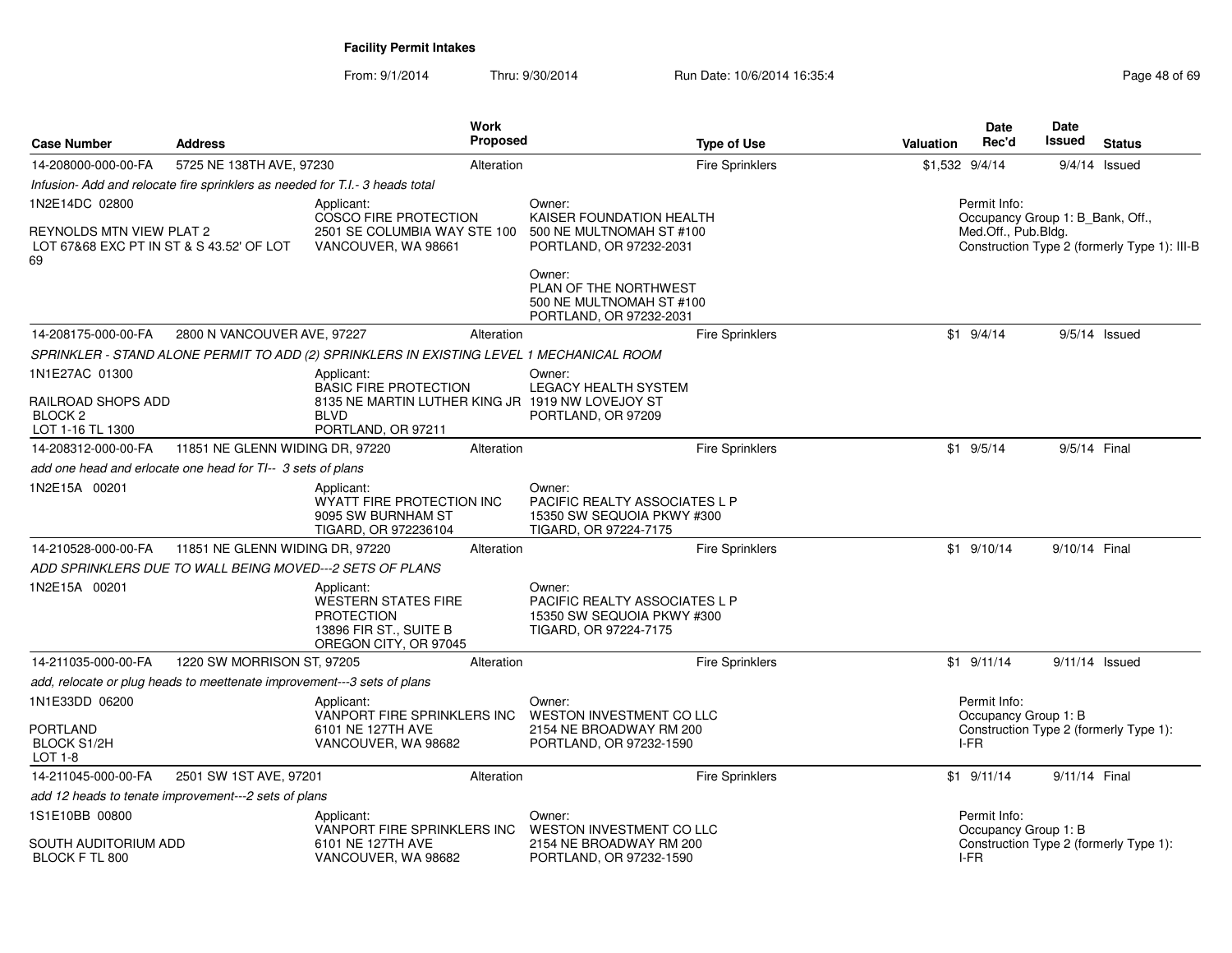| <b>Case Number</b>                                                                  | <b>Address</b>                                                                  | <b>Work</b>                                                                                | Proposed   |                                                                                            | <b>Type of Use</b>     | Valuation | <b>Date</b><br>Rec'd                         | Date<br><b>Issued</b>            | <b>Status</b>                               |
|-------------------------------------------------------------------------------------|---------------------------------------------------------------------------------|--------------------------------------------------------------------------------------------|------------|--------------------------------------------------------------------------------------------|------------------------|-----------|----------------------------------------------|----------------------------------|---------------------------------------------|
| 14-211054-000-00-FA                                                                 | 1515 SW 5TH AVE, 97201                                                          |                                                                                            | Alteration |                                                                                            | <b>Fire Sprinklers</b> |           | $$1$ 9/11/14                                 | 9/11/14 Final                    |                                             |
|                                                                                     | add relocate or plug heads to meet tenate improvement--- sets of plans          |                                                                                            |            |                                                                                            |                        |           |                                              |                                  |                                             |
| 1S1E03BC 03700                                                                      |                                                                                 | Applicant:<br>VANPORT FIRE SPRINKLERS INC                                                  |            | Owner:<br>WESTON INVESTMENT CO LLC                                                         |                        |           | Permit Info:<br>Occupancy Group 1: B         |                                  |                                             |
| <b>PORTLAND</b><br>BLOCK 164<br><b>LOT 1-8</b><br>DEFERRED ADDITIONAL TAX LIABILITY |                                                                                 | 6101 NE 127TH AVE<br>VANCOUVER, WA 98682                                                   |            | 2154 NE BROADWAY RM 200<br>PORTLAND, OR 97232-1590                                         |                        |           | I-FR                                         |                                  | Construction Type 2 (formerly Type 1):      |
| 14-211890-000-00-FA                                                                 | 1211 SW 5TH AVE, 97204                                                          |                                                                                            | Alteration |                                                                                            | <b>Fire Sprinklers</b> |           | $$1$ 9/12/14                                 | 9/12/14 Issued                   |                                             |
|                                                                                     |                                                                                 | Suite #2300- Add, remove and relocate Fire Sprinklers as needed for T.I.- 50 heads total   |            |                                                                                            |                        |           |                                              |                                  |                                             |
| 1S1E03BC 00900<br><b>PORTLAND</b><br>BLOCK 167<br><b>LOT 1-8</b>                    |                                                                                 | Applicant:<br>MCKINSTRY CO<br>16970 NE MASON ST, SUITE 100<br>PORTLAND OR 97230-7398       |            | Owner:<br>PACWEST CENTER LLC<br>1211 SW 5TH AVE #2230<br>PORTLAND, OR 97204                |                        |           | Permit Info:<br>Med.Off., Pub.Bldg.          | Occupancy Group 1: B_Bank, Off., |                                             |
| 14-213497-000-00-FA                                                                 | 2121 SW BROADWAY DR, 97201                                                      |                                                                                            | Alteration |                                                                                            | Fire Sprinklers        |           | \$2,675 9/16/14                              | 9/16/14 Issued                   |                                             |
|                                                                                     | Suite #200- Alterations to Fire Sprinklers as needed for T.I.- 16 heads total   |                                                                                            |            |                                                                                            |                        |           |                                              |                                  |                                             |
| 1S1E04DD 09300<br><b>CARUTHERS ADD</b>                                              |                                                                                 | Applicant:<br>VANPORT FIRE SPRINKLER<br>6101 NE 127TH AVE #200                             |            | Owner:<br>WESTON INVESTMENT CO LLC<br>2154 NE BROADWAY RM 200                              |                        |           | Permit Info:<br>Med.Off., Pub.Bldg.          | Occupancy Group 1: B_Bank, Off., |                                             |
| <b>BLOCK 37 TL 9300</b><br>14-213508-000-00-FA                                      | 919 NE 19TH AVE, 97232                                                          | VANCOUVER, WA 98682                                                                        | Alteration | PORTLAND, OR 97232-1590                                                                    | Fire Sprinklers        |           | $$1$ 9/16/14                                 | $9/16/14$ Issued                 |                                             |
|                                                                                     | Suite # 380S- Alterations to Fire Sprinklers as needed for T.I.- 10 heads total |                                                                                            |            |                                                                                            |                        |           |                                              |                                  |                                             |
| 1N1E35AC 00100                                                                      |                                                                                 | Applicant:                                                                                 |            | Owner:                                                                                     |                        |           | Permit Info:                                 |                                  |                                             |
| SULLIVANS ADD<br><b>BLOCK 36 TL 100</b>                                             |                                                                                 | <b>VANPORT FIRE SPRINKLER</b><br>6101 NE 127TH AV #200<br>VANCOUVER, WA 98682              |            | WESTON INVESTMENT CO LLC<br>2154 NE BROADWAY RM 200<br>PORTLAND, OR 97232-1590             |                        |           | Occupancy Group 1: B                         |                                  | Construction Type 2 (formerly Type 1): II-A |
| 14-213542-000-00-FA                                                                 | 2801 N GANTENBEIN AVE, 97227                                                    |                                                                                            | Alteration |                                                                                            | <b>Fire Sprinklers</b> |           | \$6,388 9/16/14                              | $9/16/14$ Issued                 |                                             |
|                                                                                     | Suite #1600- Alterations to Fire Sprinklers as needed for T.I.- 19 heads total  |                                                                                            |            |                                                                                            |                        |           |                                              |                                  |                                             |
| 1N1E27AC 01100                                                                      |                                                                                 | Applicant:                                                                                 |            | Owner:                                                                                     |                        |           | Permit Info:                                 |                                  |                                             |
| <b>ABENDS ADD</b><br>BLOCK 4                                                        |                                                                                 | <b>CROSSFIRE SPRINKLER CO</b><br>17400 SE 82ND DR<br>CLACKAMAS OR 97015                    |            | <b>EMANUEL HOSPITAL</b><br>5215 N O'CONNOR BLVD #1100<br>IRVING, TX 75039-3739             |                        |           | Occupancy Group 1: I-2                       |                                  | Construction Type 2 (formerly Type 1): I-A  |
| LOT 1-18 TL 1100                                                                    |                                                                                 |                                                                                            |            |                                                                                            |                        |           |                                              |                                  |                                             |
| 14-214513-000-00-FA                                                                 | 4400 NE HALSEY ST - Bldg D                                                      |                                                                                            | Alteration |                                                                                            | <b>Fire Sprinklers</b> |           | $$1$ 9/18/14                                 | 9/19/14 Issued                   |                                             |
|                                                                                     |                                                                                 | SPRINKLER - RELOCATE (8) SPRINKLERS AROUND NEW WALLS & CEILING IN WOMEN'S RESTROOM TI      |            |                                                                                            |                        |           |                                              |                                  |                                             |
| 1N2E31BB 03401                                                                      |                                                                                 | Applicant:<br><b>BASIC FIRE PROTECTION</b><br>8135 N.E. MLK JR. BLVD<br>PORTLAND, OR 97211 |            | Owner:<br>DAVIS BUSINESS CENTER LLC<br>4400 NE HALSEY ST BLDG 2 #190<br>PORTLAND, OR 97213 |                        |           | Permit Info:<br>Occupancy Group 1: B<br>I-FR |                                  | Construction Type 2 (formerly Type 1):      |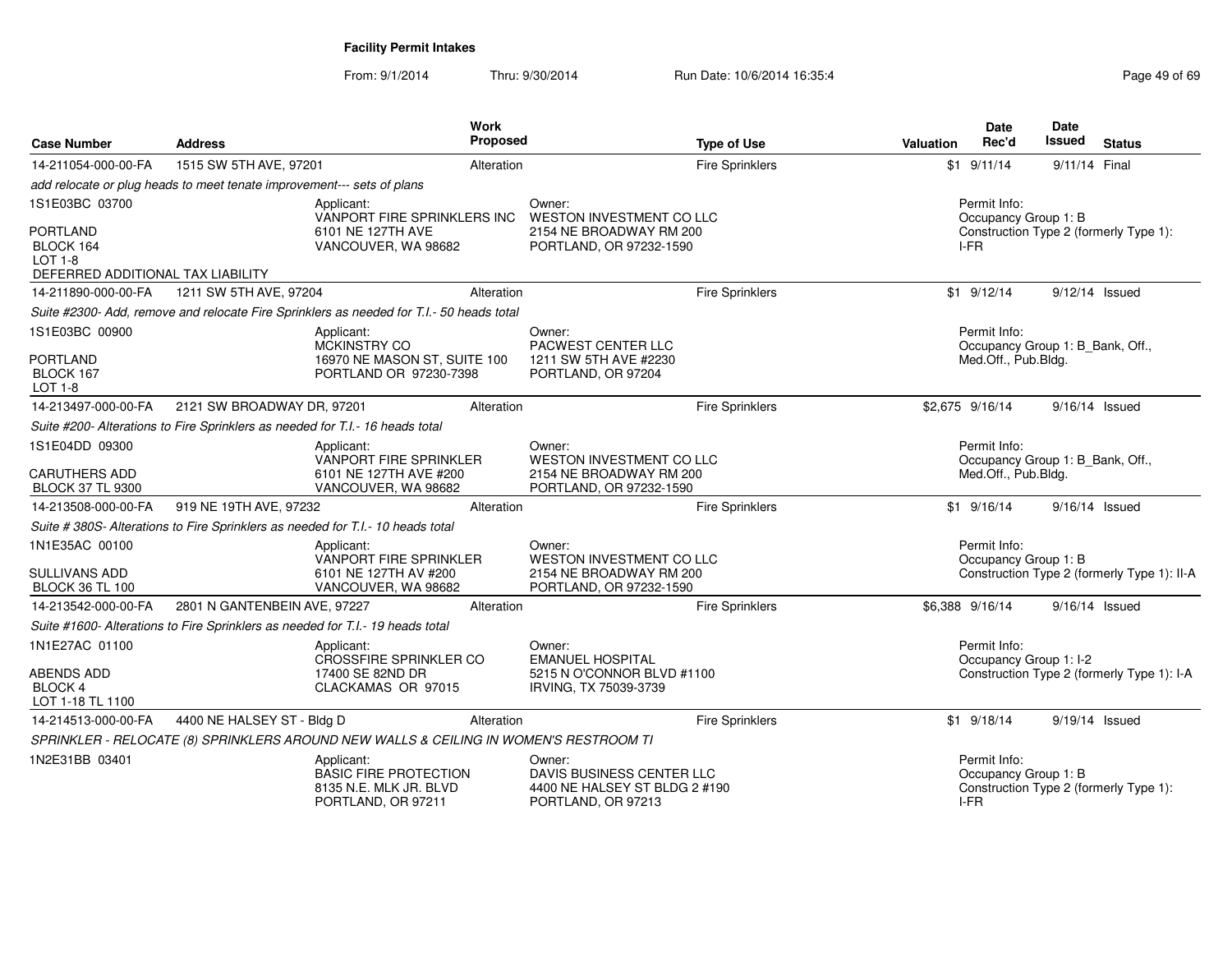| <b>Case Number</b>                                                                                                                                                                      | <b>Address</b>               |                                                                                                                                                   | Work<br>Proposed |                                                                                                                                                                                     | <b>Type of Use</b>     | <b>Valuation</b> | Date<br>Rec'd                                                           | Date<br>Issued   | <b>Status</b>                              |
|-----------------------------------------------------------------------------------------------------------------------------------------------------------------------------------------|------------------------------|---------------------------------------------------------------------------------------------------------------------------------------------------|------------------|-------------------------------------------------------------------------------------------------------------------------------------------------------------------------------------|------------------------|------------------|-------------------------------------------------------------------------|------------------|--------------------------------------------|
| 14-214525-000-00-FA                                                                                                                                                                     | 7201 N INTERSTATE AVE, 97217 |                                                                                                                                                   | Alteration       |                                                                                                                                                                                     | <b>Fire Sprinklers</b> |                  | $$1$ 9/18/14                                                            | 9/19/14 Issued   |                                            |
|                                                                                                                                                                                         |                              | 1st floor-SPRINKLER - ADD (1) SPRINKLER IN NEW TELECOM ROOM, ADD (2) SPRINKLERS IN WAITING ROOM                                                   |                  |                                                                                                                                                                                     |                        |                  |                                                                         |                  |                                            |
| 1N1E16AA 00300<br>WORLDS FAIR ADD<br>BLOCK 1<br>LOT 5-11<br>LOT 12 EXC PT IN ST<br>E 3.43' OF LOT 17&18                                                                                 |                              | Applicant:<br><b>BASIC FIRE PROTECTION</b><br>8135 N.E. MLK JR. BLVD<br>PORTLAND, OR 97211                                                        |                  | Owner:<br>KAISER FOUNDATION HEALTH<br>500 NE MULTNOMAH ST #100<br>PORTLAND, OR 97232-2031<br>Owner:<br>PLAN OF THE NORTHWEST<br>500 NE MULTNOMAH ST #100<br>PORTLAND, OR 97232-2031 |                        |                  | Permit Info:<br>Occupancy Group 1: B_Bank, Off.,<br>Med.Off., Pub.Bldg. |                  |                                            |
| 14-214538-000-00-FA                                                                                                                                                                     | 7832 N LEADBETTER RD         |                                                                                                                                                   | Alteration       |                                                                                                                                                                                     | <b>Fire Sprinklers</b> |                  | $$1$ 9/18/14                                                            | 9/19/14 Issued   |                                            |
|                                                                                                                                                                                         |                              | SPRINKLER-ADD 1 SPRINKLER TO PROTECT A ROOM THAT WAS PREVIOUSLY OPEN TO SPRINKLERS ABOVE, BUT HAS A PLASTIC SHEET/DUST COVER 8FT ABOVE THE FLOOR. |                  |                                                                                                                                                                                     |                        |                  |                                                                         |                  |                                            |
| 2N1W25B 00400<br>BYBEE LAKE INDUSTRIAL PARK<br>LOT 4 TL 400<br>LAND & IMPS SEE R606887 (R123600251)<br>FOR OTHER IMPS & R606891 (R123600252) &<br>R646275 (R123600254) FOR MACH & EQUIP |                              | Applicant:<br>PATRIOT FIRE PROTECTION<br>4708 NE MINNEHAHA ST<br>VANCOUVER, WA 98661                                                              |                  | Owner:<br>PORT OF PORTLAND(LEASED<br>1120 NW COUCH ST #350<br>PORTLAND, OR 97209<br>Owner:<br>BYBEE LAKE LOGISTICS CNTR LL(<br>1120 NW COUCH ST #350<br>PORTLAND, OR 97209          |                        |                  |                                                                         |                  |                                            |
| 14-215045-000-00-FA                                                                                                                                                                     | 700 SW 5TH AVE               |                                                                                                                                                   | Alteration       |                                                                                                                                                                                     | Fire Sprinklers        |                  | $$1$ 9/19/14                                                            | $9/19/14$ Issued |                                            |
|                                                                                                                                                                                         |                              | remove drops and replace with upright protection. relocate existing drops ro revised areas with ceiling.--- 3 sets of plans                       |                  |                                                                                                                                                                                     |                        |                  |                                                                         |                  |                                            |
| 1S1E03BB1 90001                                                                                                                                                                         |                              | Applicant:<br><b>MCKINSTRY CO</b><br>16790 NE MASON ST. STE 100<br>PORTLAND, OR 97230                                                             |                  | Owner:<br>PIONEER PLACE LIMITED<br><b>PARTNERSHIP</b><br>PO BOX 617905<br>CHICAGO, IL 60661-7905                                                                                    |                        |                  | Permit Info:<br>Occupancy Group 1: M                                    |                  | Construction Type 2 (formerly Type 1): I-A |
| 14-215073-000-00-FA                                                                                                                                                                     | 9255 NE ALDERWOOD RD, 97220  |                                                                                                                                                   | Alteration       |                                                                                                                                                                                     | <b>Fire Sprinklers</b> |                  | $$1$ 9/19/14                                                            | $9/19/14$ Issued |                                            |
| add 46 heads, relocate 8-- 3 sets of plans                                                                                                                                              |                              |                                                                                                                                                   |                  |                                                                                                                                                                                     |                        |                  |                                                                         |                  |                                            |
| 1N2E16 00200<br>SECTION 16 1N 2E<br>TL 200 27.93 ACRES<br>SPLIT LEVY R317166 (R942160010)                                                                                               |                              | Applicant:<br>AFP SYSTEMS INC<br>19435 SW 129TH AVE<br><b>TUALATIN, OR 970627070</b>                                                              |                  | Owner:<br>PORT OF PORTLAND<br>PO BOX 3529<br>PORTLAND, OR 97208-3529                                                                                                                |                        |                  |                                                                         |                  |                                            |
| 14-215109-000-00-FA                                                                                                                                                                     | 111 SW 5TH AVE, 97204-3626   |                                                                                                                                                   | Alteration       |                                                                                                                                                                                     | <b>Fire Sprinklers</b> |                  | $$1$ 9/19/14                                                            |                  | 9/19/14 Under Inspection                   |
|                                                                                                                                                                                         |                              | replace/ relocate existing sprinkler heads with quick response as necessary for tenate improvement--- 3 sets of plans                             |                  |                                                                                                                                                                                     |                        |                  |                                                                         |                  |                                            |
| 1N1E34CD 01300                                                                                                                                                                          |                              | Applicant:<br>Fire Systems West<br>600 SE Maritime Ave<br>Suite 300<br>Vancouver, WA 98661                                                        |                  |                                                                                                                                                                                     |                        |                  | Permit Info:<br>Occupancy Group 1: B                                    |                  | Construction Type 2 (formerly Type 1): I-A |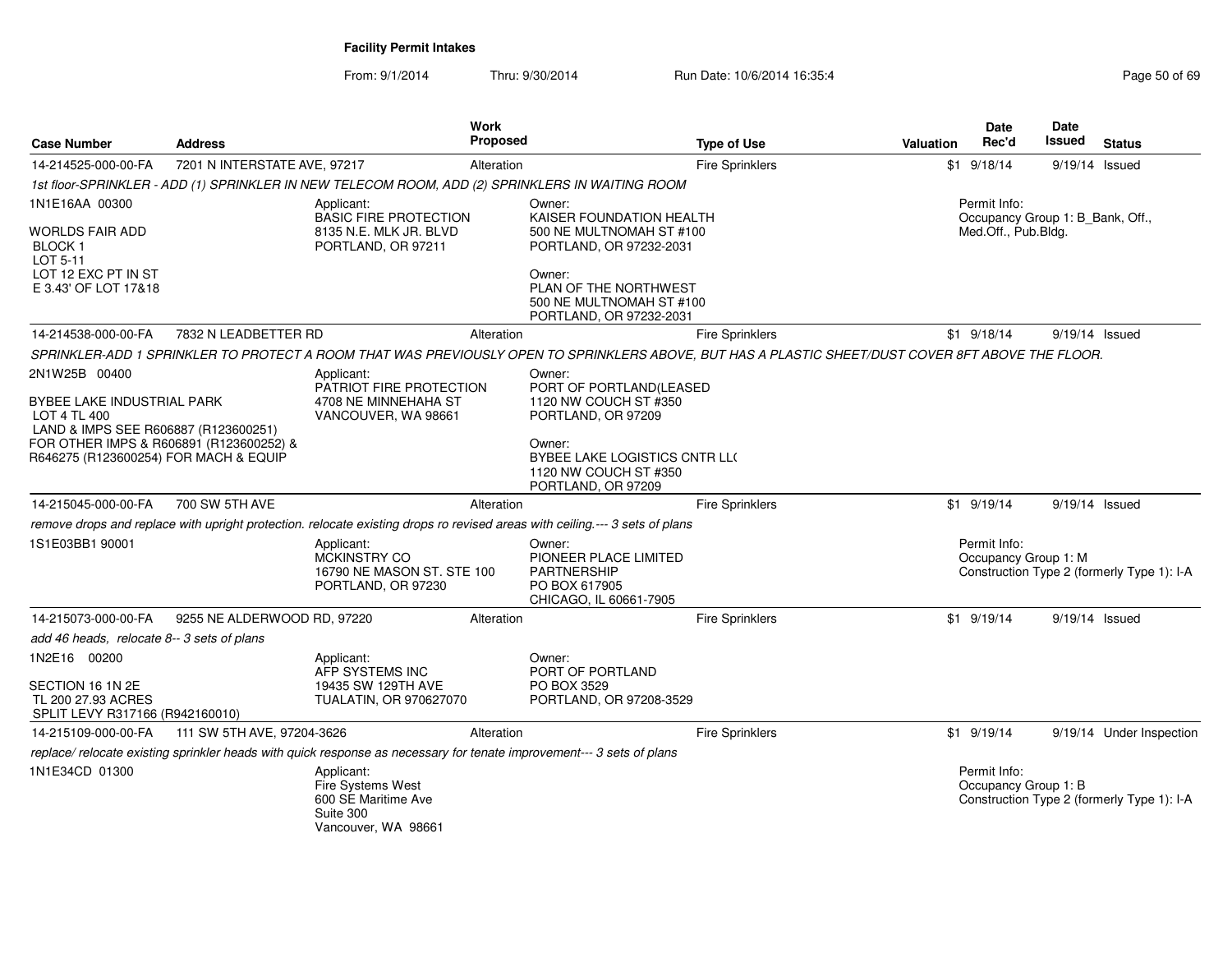| <b>Case Number</b>                                                                                           | <b>Address</b>         | <b>Work</b><br>Proposed                                                                                                                                           |                                                                                                                                                                                  | <b>Type of Use</b>     | Valuation        | Date<br>Rec'd                                                           | Date<br>Issued | <b>Status</b>                                                                   |
|--------------------------------------------------------------------------------------------------------------|------------------------|-------------------------------------------------------------------------------------------------------------------------------------------------------------------|----------------------------------------------------------------------------------------------------------------------------------------------------------------------------------|------------------------|------------------|-------------------------------------------------------------------------|----------------|---------------------------------------------------------------------------------|
| 14-215238-000-00-FA                                                                                          | 50 SW 2ND AVE, 97204   | Alteration                                                                                                                                                        |                                                                                                                                                                                  | <b>Fire Sprinklers</b> |                  | $$1$ 9/19/14                                                            |                | 9/19/14 Issued                                                                  |
|                                                                                                              |                        | install 1 new pendent, relocate / extend 3 existing pendent sprinklers, demo 6 existing pendent sprinklers for tenant improvement---3 sets of plans               |                                                                                                                                                                                  |                        |                  |                                                                         |                |                                                                                 |
| 1N1E34DC 01100                                                                                               |                        | Applicant:<br>Fire Systems West<br>600 SE Maritime Ave<br>Suite 300<br>Vancouver, WA 98661                                                                        | Owner:<br><b>FOUNTAIN VILLAGE</b><br>DEVELOPMENT CO<br>115 SW ASH ST #500<br>PORTLAND, OR 97204                                                                                  |                        |                  |                                                                         |                |                                                                                 |
| 14-216496-000-00-FA                                                                                          | 1001 SW 5TH AVE, 97204 | Alteration                                                                                                                                                        |                                                                                                                                                                                  | <b>Fire Sprinklers</b> |                  | $$1$ 9/23/14                                                            |                | 9/24/14 Under Inspection                                                        |
|                                                                                                              |                        | SUITE #1525- FIRE SPRINKLER - TENANT IMPROVEMENT; 9 SPRINKLER DROPS RELOCATED AROUND NEW WALLS AND SPRINKLERS REPLACED WITH NEW QR 1 SPRINKER ADDED & 1 SPIRNKL   |                                                                                                                                                                                  |                        |                  |                                                                         |                |                                                                                 |
| 1S1E03BB 00800<br><b>PORTLAND</b><br>BLOCK 169<br>$LOT 1-8$<br>SEE R246278 (R667717341)                      |                        | Applicant:<br><b>BASIC FIRE PROTECTION</b><br>8135 NE MLK Jr Blvd<br>PORTLAND, OR 97211                                                                           | Owner:<br>OR-CONGRESS CENTER LP<br>235 MONTGOMERY ST 16TH<br><b>FLOOR</b><br>SAN FRANCISCO, CA 94104-3104                                                                        |                        |                  | Permit Info:<br>Occupancy Group 1: B                                    |                | Construction Type 2 (formerly Type 1): I-A                                      |
| 14-216508-000-00-FA                                                                                          | 5050 NE HOYT ST, 97213 | Alteration                                                                                                                                                        |                                                                                                                                                                                  | <b>Fire Sprinklers</b> |                  | $$1$ 9/23/14                                                            |                | 9/24/14 Issued                                                                  |
|                                                                                                              |                        | SUITE #454-FIRE SPRINKLER - TENANT IMPROVEMENT; 4 SPRINKLERS RELOCATED AND 1 SPRINKLER ADDEDRECEIVED: 3 SETS OF CUT SHEETS, 3 SETS OF PLANS                       |                                                                                                                                                                                  |                        |                  |                                                                         |                |                                                                                 |
| 1N2E31BD 03800<br><b>CENTER ADD</b><br>BLOCK <sub>3</sub><br>LOT 1-7 INC PT VAC ST<br>LOT 20-26 EXC PT IN ST |                        | Applicant:<br><b>BASIC FIRE PROTECTION</b><br>8135 NE MLK Jr Blvd<br>PORTLAND, OR 97211                                                                           | Owner:<br>PROVIDENCE HEALTH<br>4400 NE HALSEY ST BLDG 2 #190<br>PORTLAND, OR 97213-1545<br>Owner:<br>SERVICES-OREGON<br>4400 NE HALSEY ST BLDG 2 #190<br>PORTLAND, OR 97213-1545 |                        |                  | Permit Info:<br>Occupancy Group 1: B<br>I-FR                            |                | Construction Type 2 (formerly Type 1):                                          |
| 14-216524-000-00-FA                                                                                          | 2525 SW 1ST AVE, 97201 | Alteration                                                                                                                                                        |                                                                                                                                                                                  | <b>Fire Sprinklers</b> |                  | $$1$ 9/23/14                                                            |                | 9/24/14 Issued                                                                  |
|                                                                                                              |                        | 1ST FLOOR BIKE ROOM AND LOCKER ROOM T.I.-FIRE SPRINKLER - TENANT IMPROVEMENT; NEW 1ST FLOOR LOCKER ROOMS; 9 SPRINKLERS RELOCATED; 1 SPRINKLER ADDED; 2 ADDITIONAL |                                                                                                                                                                                  |                        |                  |                                                                         |                |                                                                                 |
| 1S1E10BB 00900                                                                                               |                        | Applicant:<br><b>BASIC FIRE PROTECTION</b><br>8135 NE MLK Jr Blvd<br>PORTLAND, OR 97211                                                                           | Owner:<br><b>KBS ADP PLAZA LLC</b><br>2715 SW 3RD AVE<br>PORTLAND, OR 97201                                                                                                      |                        |                  | Permit Info:<br>Occupancy Group 1: B_Bank, Off.,<br>Med.Off., Pub.Bldg. |                |                                                                                 |
| 14-216956-000-00-FA                                                                                          | 308 SW 2ND AVE, 97204  | Alteration                                                                                                                                                        |                                                                                                                                                                                  | <b>Fire Sprinklers</b> | \$15,482 9/24/14 |                                                                         |                | 9/24/14 Issued                                                                  |
|                                                                                                              |                        | Suite #200- Crowd Compass- Alterations to the Fire Sprinklers as needed for T.I.-                                                                                 |                                                                                                                                                                                  |                        |                  |                                                                         |                |                                                                                 |
| 1N1E34CD 04600                                                                                               |                        | Applicant:<br>MCKINSTRY CO<br>16790 NE MASON ST. STE 100<br>PORTLAND, OR 97230                                                                                    | Owner:<br>NGP DUNCAN PLAZA<br>PO BOX 4900 DEPT #360<br>SCOTTSDALE, AZ 85261-4900<br>Owner:<br>PORTLAND LLC                                                                       |                        |                  | Permit Info:                                                            |                | Occupancy Group 1: A-2_Restaurant<br>Construction Type 2 (formerly Type 1): I-A |
|                                                                                                              |                        |                                                                                                                                                                   | PO BOX 4900 DEPT #360<br>SCOTTSDALE, AZ 85261-4900                                                                                                                               |                        |                  |                                                                         |                |                                                                                 |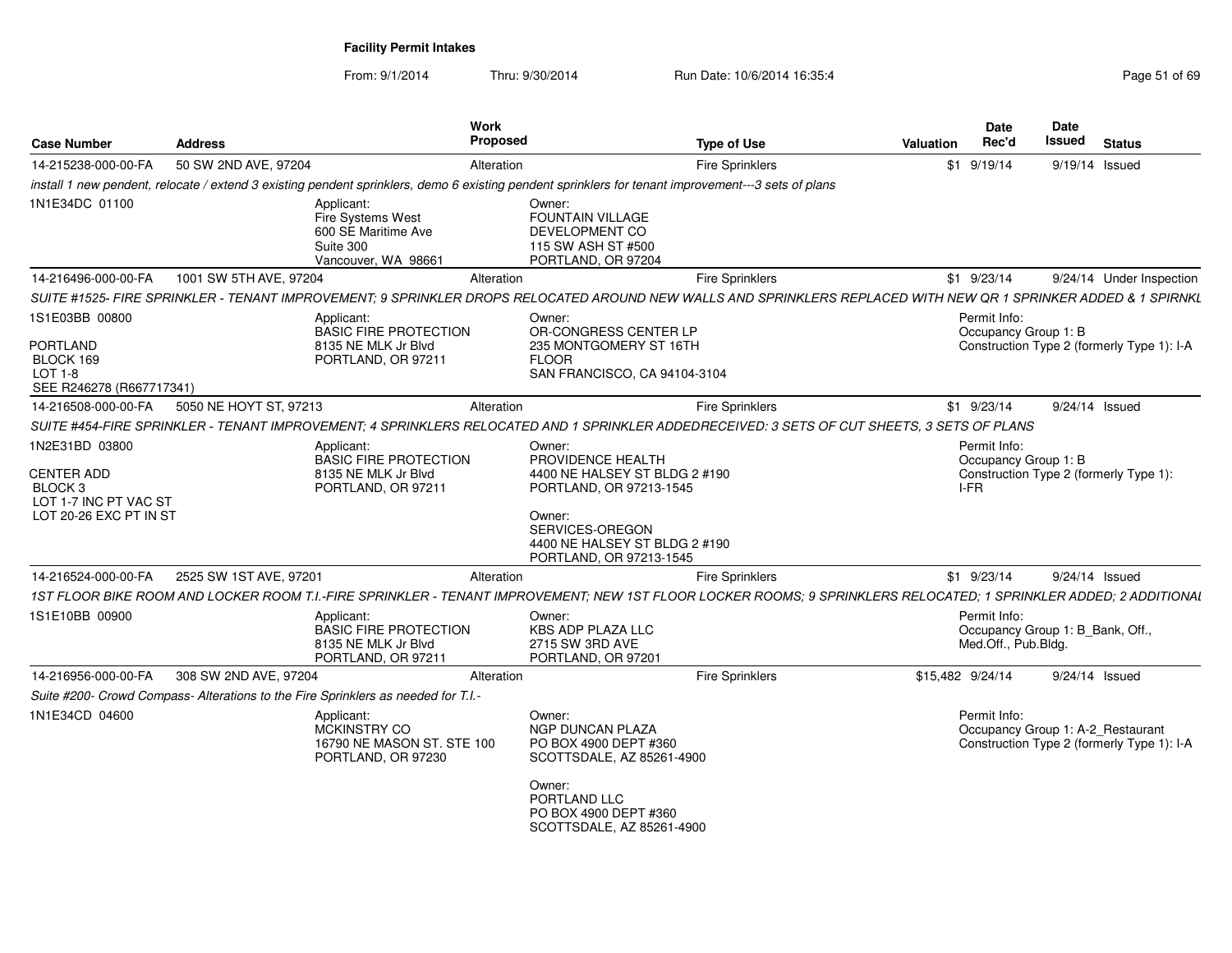From: 9/1/2014

Thru: 9/30/2014 Run Date: 10/6/2014 16:35:4

| <b>Case Number</b>                                             | <b>Address</b>                                                                |                                                                                                                               | Work<br>Proposed |                                                                                                      | <b>Type of Use</b>     | <b>Valuation</b> | Date<br>Rec'd                | Date<br><b>Issued</b> | <b>Status</b>                              |
|----------------------------------------------------------------|-------------------------------------------------------------------------------|-------------------------------------------------------------------------------------------------------------------------------|------------------|------------------------------------------------------------------------------------------------------|------------------------|------------------|------------------------------|-----------------------|--------------------------------------------|
| 14-217124-000-00-FA                                            | 555 SW OAK ST                                                                 |                                                                                                                               | Alteration       |                                                                                                      | <b>Fire Sprinklers</b> |                  | $$1$ 9/24/14                 |                       | <b>Under Review</b>                        |
|                                                                | sprinkler modification for new tenate--2 sets of plans                        |                                                                                                                               |                  |                                                                                                      |                        |                  |                              |                       |                                            |
| 1N1E34CD 80000                                                 |                                                                               | Applicant:                                                                                                                    |                  | Owner:                                                                                               |                        |                  |                              |                       |                                            |
| ONE ELEVEN TOWER CONDOMINIUM<br><b>GENERAL COMMON ELEMENTS</b> |                                                                               | MCKINSTRY CO<br>16790 NE MASON ST. STE 100<br>PORTLAND, OR 97230                                                              |                  | ASSOCIATION OF UNIT OWNERS<br>OF<br>ONE ELEVEN TOWER<br>CONDOMINIUM 111 SW 5TH<br>PORTLAND, OR 97204 |                        |                  |                              |                       |                                            |
| 14-217134-000-00-FA                                            | 555 SW OAK ST                                                                 |                                                                                                                               | Alteration       |                                                                                                      | Fire Sprinklers        |                  | $$1$ 9/24/14                 |                       | 9/24/14 Issued                             |
|                                                                | sprinkler modification for new tenate---2 sets of plans                       |                                                                                                                               |                  |                                                                                                      |                        |                  |                              |                       |                                            |
| 1N1E34CD 80000                                                 |                                                                               | Applicant:                                                                                                                    |                  | Owner:                                                                                               |                        |                  |                              |                       |                                            |
| ONE ELEVEN TOWER CONDOMINIUM<br><b>GENERAL COMMON ELEMENTS</b> |                                                                               | MCKINSTRY ELECTRIC. (a dba for<br><b>FACILITY ELECTRICAL SERVICES) OF</b><br>16790 NE MASON ST., STE 100<br>PORTLAND OR 97230 |                  | ASSOCIATION OF UNIT OWNERS<br>ONE ELEVEN TOWER<br>CONDOMINIUM 111 SW 5TH<br>PORTLAND, OR 97204       |                        |                  |                              |                       |                                            |
| 14-217314-000-00-FA                                            | 1500 SW 1ST AVE, 97201                                                        |                                                                                                                               | Alteration       |                                                                                                      | Fire Sprinklers        |                  | $$1$ 9/24/14                 |                       | $9/26/14$ Issued                           |
|                                                                |                                                                               | SPRINKLER - RELOCATE (5) SPRINKLERS AROUND NEW WALLS FOR TI                                                                   |                  |                                                                                                      |                        |                  |                              |                       |                                            |
| 1S1E03CA 00600                                                 |                                                                               | Applicant:                                                                                                                    |                  | Owner:                                                                                               |                        |                  | Permit Info:                 |                       |                                            |
| <b>PORTLAND</b><br><b>BLOCK 116 TL 600</b>                     |                                                                               | <b>BASIC FIRE PROTECTION</b><br>8135 N.E. MLK JR. BLVD<br>PORTLAND, OR 97211                                                  |                  | <b>URBAN OFFICE</b><br>111 SW COLUMBIA ST #1380<br>PORTLAND, OR 97201-5845                           |                        |                  | Occupancy Group 1: B         |                       | Construction Type 2 (formerly Type 1): I-A |
|                                                                |                                                                               |                                                                                                                               |                  | Owner:<br><b>PARKING</b><br>111 SW COLUMBIA ST #1380<br>PORTLAND, OR 97201-5845                      |                        |                  |                              |                       |                                            |
|                                                                |                                                                               |                                                                                                                               |                  | Owner:<br><b>FACILITIES</b><br>111 SW COLUMBIA ST #1380<br>PORTLAND, OR 97201-5845                   |                        |                  |                              |                       |                                            |
| 14-218246-000-00-FA                                            | 720 SW WASHINGTON ST, 97205                                                   |                                                                                                                               | Alteration       |                                                                                                      | <b>Fire Sprinklers</b> |                  | \$4,820 9/26/14              |                       | 9/26/14 Issued                             |
|                                                                | Suite #106- Alterations to Fire Sprinklers as needed for T.I.- 12 heads total |                                                                                                                               |                  |                                                                                                      |                        |                  |                              |                       |                                            |
| 1N1E34CC 06600                                                 |                                                                               | Applicant:                                                                                                                    |                  | Owner:                                                                                               |                        |                  |                              |                       |                                            |
| <b>PORTLAND</b><br>BLOCK 213<br>LOT 1&2&7&8                    |                                                                               | <b>VIKING SPRINKLER</b><br>3245 NW FRONT AVE<br>PORTLAND, OR 97210                                                            |                  | <b>GPO MORGAN LLC</b><br>522 SW 5TH AVE #1105<br>PORTLAND, OR 97204                                  |                        |                  |                              |                       |                                            |
| 14-218260-000-00-FA                                            | 1300 SW 6TH AVE, 97201                                                        |                                                                                                                               | Alteration       |                                                                                                      | <b>Fire Sprinklers</b> |                  | \$1 9/26/14                  | 9/26/14 Final         |                                            |
|                                                                |                                                                               | 1st floor mail room- Alterations to the Fire Sprinklers as needed for T.I.- 2 heads total                                     |                  |                                                                                                      |                        |                  |                              |                       |                                            |
| 1S1E03BC 01900                                                 |                                                                               | Applicant:                                                                                                                    |                  | Owner:                                                                                               |                        |                  | Permit Info:                 |                       |                                            |
| <b>PORTLAND</b><br>BLOCK 166<br>LOT 1-8                        |                                                                               | SOUND FIRE PROTECTION<br>10756 SE HWY 212<br>CLACKAMAS, OR 97015                                                              |                  | <b>ERICKSON REALTY LTD</b><br>4900 SW GRIFFITH DR STE 133<br>BEAVERTON, OR 97005                     |                        |                  | Occupancy Group 1: B<br>I-FR |                       | Construction Type 2 (formerly Type 1):     |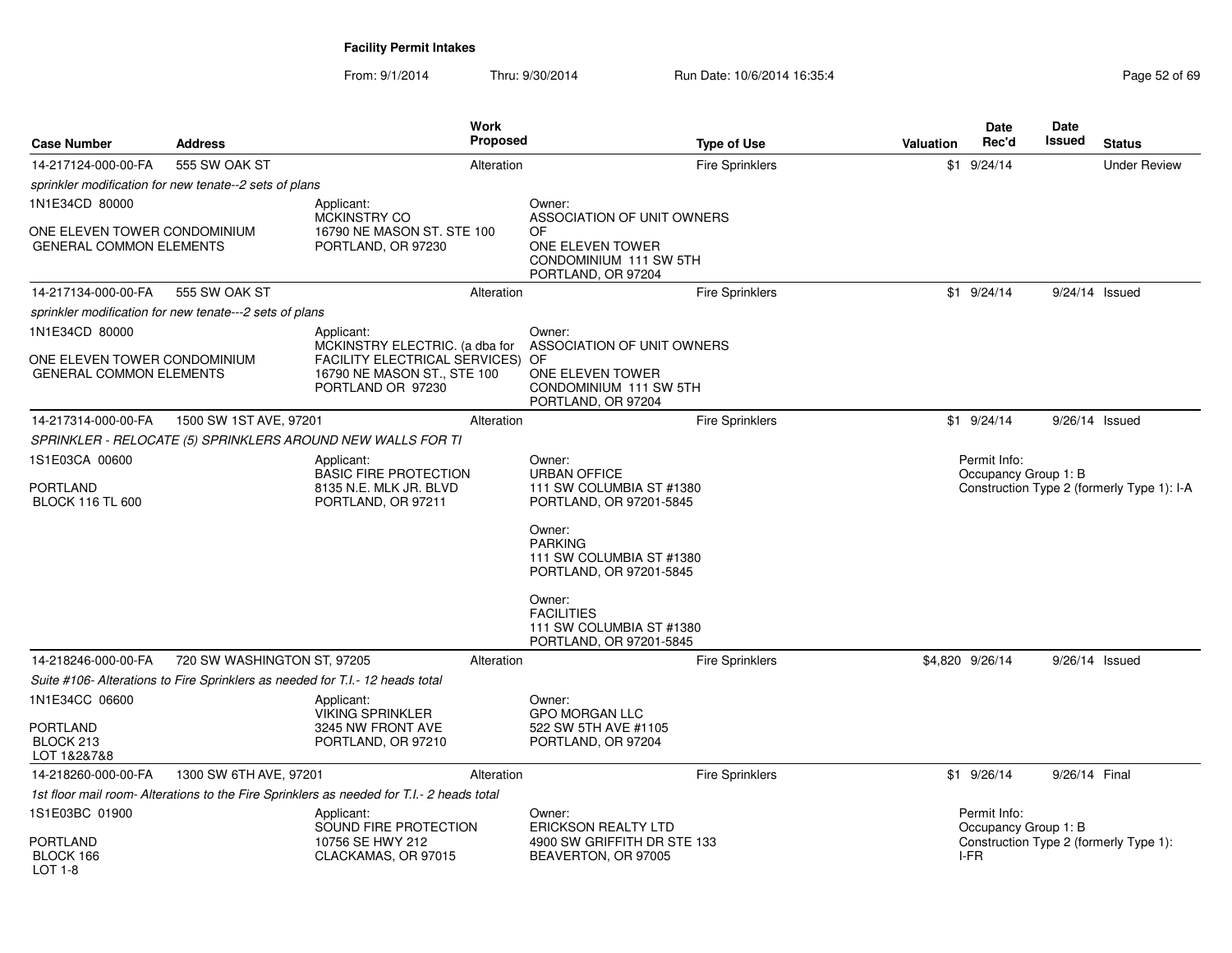From: 9/1/2014

Thru: 9/30/2014 Run Date: 10/6/2014 16:35:4

| <b>Case Number</b>                                                                                                                    | <b>Address</b>                                   | <b>Work</b><br><b>Proposed</b>                                                                                                                         |                                                                                           | <b>Type of Use</b> |                                                                                                                           | <b>Valuation</b> | <b>Date</b><br>Rec'd                                                    | <b>Date</b><br><b>Issued</b> | <b>Status</b>                              |
|---------------------------------------------------------------------------------------------------------------------------------------|--------------------------------------------------|--------------------------------------------------------------------------------------------------------------------------------------------------------|-------------------------------------------------------------------------------------------|--------------------|---------------------------------------------------------------------------------------------------------------------------|------------------|-------------------------------------------------------------------------|------------------------------|--------------------------------------------|
| 14-207989-000-00-FA                                                                                                                   | 700 NE MULTNOMAH ST                              | Alteration                                                                                                                                             |                                                                                           | Mechanical         |                                                                                                                           | \$140,000 9/4/14 |                                                                         |                              | <b>Under Review</b>                        |
|                                                                                                                                       |                                                  | F11/16TH FLOOR WOMEN'S HEALTHCARE ASSOCIATES CLINIC - ADD 5 NEW DUAL DUCT VAV'S, 13 CEILING MOUNTED EXHAUST FANS, MODIFY DUCTWORK, ADD 2 WATER HEATERS |                                                                                           |                    |                                                                                                                           |                  |                                                                         |                              |                                            |
| 1N1E35BB 02601<br><b>LLOYD BLOCKS</b><br>LOT <sub>1</sub>                                                                             |                                                  | Applicant:<br>GREGORY NAULTY<br>FORTIS CONSTRUCTION<br>1705 SW TAYLOR ST<br>PORTLAND, OR 97205                                                         | Owner:<br>AAT LLOYD DISTRICT LLC<br>11455 EL CAMINO REAL #200<br>SAN DIEGO, CA 92130-2047 |                    | CCB - Contractor:<br>AMERICAN HEATING INC<br>5035 SE 24TH<br>PORTLAND, OR 97202-4765                                      |                  | Permit Info:<br>Occupancy Group 1: B_Bank, Off.,<br>Med.Off., Pub.Bldg. |                              |                                            |
| 14-208027-000-00-FA                                                                                                                   |                                                  | 3181 SW SAM JACKSON PARK RD - Bldg OHS, 9 Alteration                                                                                                   |                                                                                           | Mechanical         |                                                                                                                           |                  | \$50,000 9/4/14                                                         |                              | <b>Under Review</b>                        |
|                                                                                                                                       |                                                  | F 18/OHSU SOUTH 8A70 CT REPLACEMENT - ONE AHU, TWO FCU'S, GRILLES, DIFFUSERS AND STEAM HUMIDIFIER                                                      |                                                                                           |                    |                                                                                                                           |                  |                                                                         |                              |                                            |
| 1S1E09 00200                                                                                                                          |                                                  | Applicant:<br>PATRICK YOUNG<br><b>GBJ ARCHITECTURE PC</b><br>815 SW 2ND AVE SUITE 600<br>PORTLAND, OR 97204                                            | Owner:<br>OREGON STATE OF<br>3181 SW SAM JACKSON PARK RD<br>PORTLAND, OR 97239            |                    | <b>Primary Contractor:</b><br><b>TO BID</b>                                                                               |                  | Permit Info:<br>Occupancy Group 1: I-2                                  |                              | Construction Type 2 (formerly Type 1): I-A |
| 14-208212-000-00-FA                                                                                                                   |                                                  | 3181 SW SAM JACKSON PARK RD - Bldg OHS, 9 Alteration                                                                                                   |                                                                                           | Mechanical         |                                                                                                                           |                  | \$27,940 9/4/14                                                         |                              | 10/6/14 Issued                             |
|                                                                                                                                       |                                                  | F18/OHS-7D, GPR REMODEL - MODIFICATIONS TO EXISTING SYSTEM, NEW TERMINAL UNITS, DIFFUSERS & GRILLES.                                                   |                                                                                           |                    |                                                                                                                           |                  |                                                                         |                              |                                            |
| 1S1E09 00200                                                                                                                          |                                                  | Applicant:<br><b>BRIAN SQUILLACE</b><br><b>MAHLUM ARCHITECTS</b><br>1231 NW HOYT SUITE 102<br>PORTLAND, OREGON 97203                                   |                                                                                           |                    | CCB - Contractor:<br>IN LINE COMMERCIAL CONST<br>PO BOX 5837<br>ALOHA, OR 97006                                           |                  | Permit Info:<br>Occupancy Group 1: 11.1<br>$I-FR$                       |                              | Construction Type 2 (formerly Type 1):     |
| 14-208618-000-00-FA                                                                                                                   | 510 SW 3RD AVE, 97204                            | Alteration                                                                                                                                             |                                                                                           | Mechanical         |                                                                                                                           |                  | \$8,000 9/5/14                                                          | 9/10/14 Final                |                                            |
|                                                                                                                                       | <b>B2/ DUCTWORK MODIFICATIONS FOR NEW LAYOUT</b> |                                                                                                                                                        |                                                                                           |                    |                                                                                                                           |                  |                                                                         |                              |                                            |
| 1S1E03BA 05300                                                                                                                        |                                                  | Applicant:<br><b>VIKING HEATING &amp; SHEETMETAL</b><br>INC.<br>PO BOX<br>2610 ESTACADA OR 97023                                                       | Owner:<br><b>LOYALTY HOLDINGS LLC</b><br>3657 MAIN ST<br>MANCHESTER, VT 05254             |                    | CCB - Contractor:<br><b>VIKING HEATING &amp; SHEETMETAL</b><br><b>INC</b><br>PO BOX<br>2610 ESTACADA OR 97023             |                  |                                                                         |                              |                                            |
| 14-208793-000-00-FA                                                                                                                   | 333 SW 5TH AVE, 97204                            | Alteration                                                                                                                                             |                                                                                           | Mechanical         |                                                                                                                           |                  | \$95,000 9/5/14                                                         |                              | 9/19/14 Under Inspection                   |
|                                                                                                                                       |                                                  | B2/4 FAN COIL UNITS TO SUPPLEMENT BUILDING HEATING AND COOLING SYSTEM                                                                                  |                                                                                           |                    |                                                                                                                           |                  |                                                                         |                              |                                            |
| 1N1E34CD 06800<br><b>PORTLAND</b><br>BLOCK 82<br>S 0.56' OF LOT 2<br>LOT 3&4<br>HISTORIC PROPERTY; POTENTIAL<br><b>ADDITIONAL TAX</b> |                                                  | Applicant:<br><b>BRIAN WHEELER</b><br>HEINZ MECHANICAL INC<br>2615 NW SAINT HELENS RD<br>PORTLAND, OR 97210                                            | Owner:<br>OTB LLC<br>2712 SE 20TH AVE<br>PORTLAND, OR 97202-2231                          |                    | CCB - Contractor:<br><b>BRIAN WHEELER</b><br><b>HEINZ MECHANICAL INC</b><br>2615 NW SAINT HELENS RD<br>PORTLAND, OR 97210 |                  | Permit Info:<br>Occupancy Group 1: B Bank, Off.,<br>Med.Off., Pub.Bldg. |                              |                                            |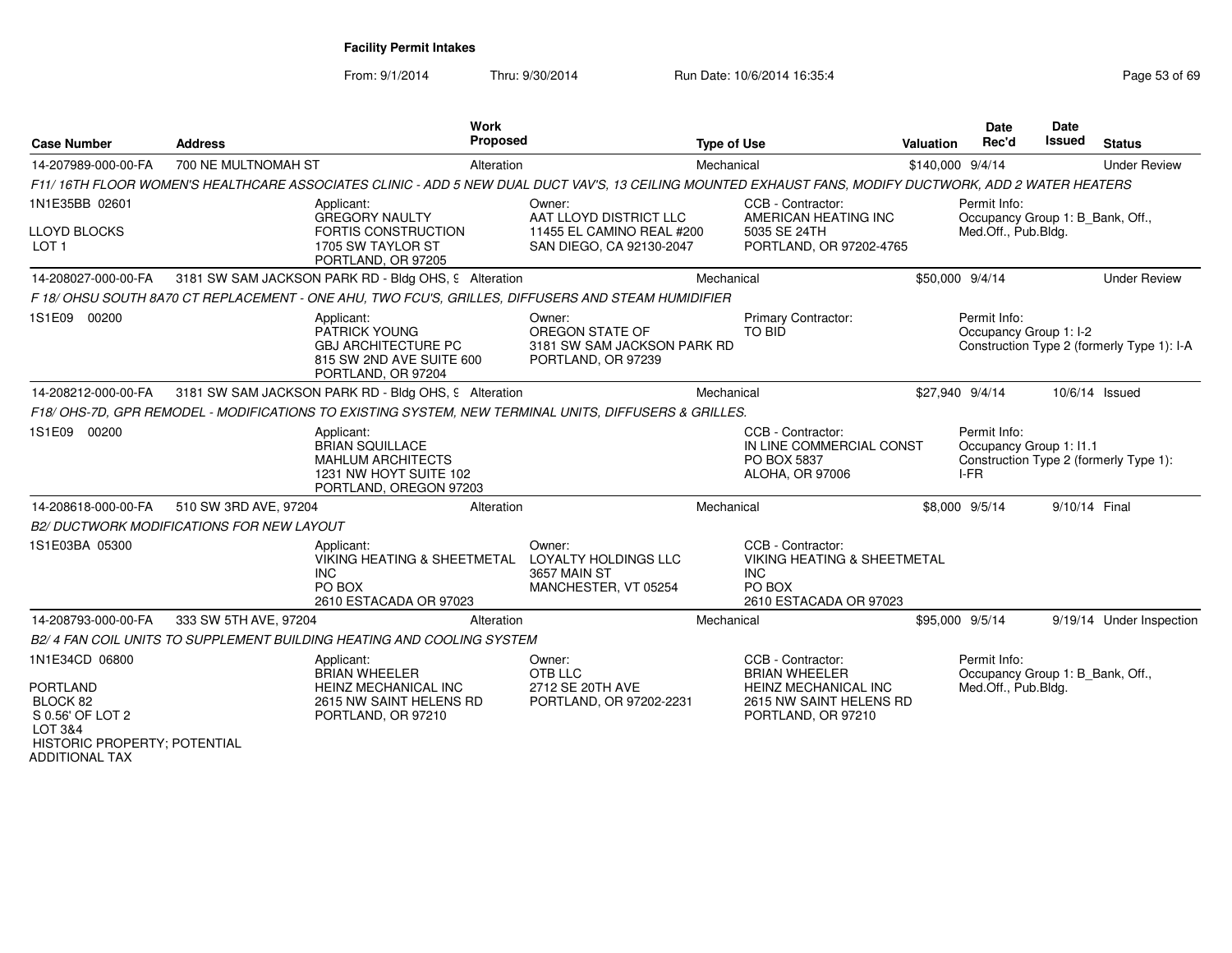| <b>Case Number</b>                                                                                                              | <b>Address</b>                                         | <b>Work</b><br>Proposed                                                                                                                  |                                                                                                                                                   | <b>Type of Use</b> |                                                                                                                              | <b>Valuation</b> | <b>Date</b><br>Rec'd                              | <b>Date</b><br>Issued | <b>Status</b>                              |
|---------------------------------------------------------------------------------------------------------------------------------|--------------------------------------------------------|------------------------------------------------------------------------------------------------------------------------------------------|---------------------------------------------------------------------------------------------------------------------------------------------------|--------------------|------------------------------------------------------------------------------------------------------------------------------|------------------|---------------------------------------------------|-----------------------|--------------------------------------------|
| 14-209171-000-00-FA                                                                                                             | 5050 NE HOYT ST, 97213                                 | Alteration                                                                                                                               |                                                                                                                                                   | Mechanical         |                                                                                                                              |                  | \$19,570 9/8/14                                   |                       | 10/1/14 Under Inspection                   |
|                                                                                                                                 | F11/ SUITE 454 - DUCTWORK AND GRILLES TO REMODEL ROOMS |                                                                                                                                          |                                                                                                                                                   |                    |                                                                                                                              |                  |                                                   |                       |                                            |
| 1N2E31BD 03800                                                                                                                  |                                                        | Applicant:<br><b>RICK ROBINSON</b>                                                                                                       | Owner:<br>PROVIDENCE HEALTH                                                                                                                       |                    | CCB - Contractor:<br>AMERICAN HEATING INC                                                                                    |                  | Permit Info:<br>Occupancy Group 1: B              |                       |                                            |
| <b>CENTER ADD</b><br>BLOCK <sub>3</sub><br>LOT 1-7 INC PT VAC ST<br>LOT 20-26 EXC PT IN ST                                      |                                                        | 4400 NE HALSEY, BLDG 1, SUITE<br>160<br>PORTLAND, OR 97213                                                                               | 4400 NE HALSEY ST BLDG 2 #190<br>PORTLAND, OR 97213-1545<br>Owner:<br>SERVICES-OREGON<br>4400 NE HALSEY ST BLDG 2 #190<br>PORTLAND, OR 97213-1545 |                    | 5035 SE 24TH<br>PORTLAND, OR 97202-4765                                                                                      |                  | I-FR                                              |                       | Construction Type 2 (formerly Type 1):     |
| 14-210108-000-00-FA                                                                                                             | 7000 NE AIRPORT WAY, 97218                             | Alteration                                                                                                                               |                                                                                                                                                   | Mechanical         |                                                                                                                              |                  | \$12,000 9/9/14                                   | 9/22/14 Issued        |                                            |
|                                                                                                                                 |                                                        | F18/ MC DONALDS - ADD DUCTLESS HEAT PUMP TO KITCHEN ****BID ESTIMATE*****                                                                |                                                                                                                                                   |                    |                                                                                                                              |                  |                                                   |                       |                                            |
| 1N2E08B 00400<br>SECTION 08 1N 2E<br>TL 400 7.39 ACRES<br><b>TERMINAL BLDG</b><br><b>NONTAXABLE</b><br>SEE TAXABLE SUB ACCOUNTS |                                                        | Applicant:<br><b>BROOKS GLADOW</b><br>SALEM HEATING & SHEET METAL PO BOX 3529<br>1225 22ND STREET SE<br><b>SALEM, OR 97302</b>           | Owner:<br>PORT OF PORTLAND<br>PORTLAND, OR 97208-3529                                                                                             |                    | CCB - Contractor:<br>SALEM HEATING & SHEET METAL Occupancy Group 1: A-2<br><b>INC</b><br>PO BOX 12005<br>SALEM, OR 973090005 |                  | Permit Info:                                      |                       | Construction Type 2 (formerly Type 1): I-A |
| 14-211257-000-00-FA                                                                                                             | 1926 W BURNSIDE                                        | Alteration                                                                                                                               |                                                                                                                                                   | Mechanical         |                                                                                                                              |                  | \$3,000 9/11/14                                   | 10/3/14 Issued        |                                            |
|                                                                                                                                 |                                                        | F4/ MU V TRANING TI FOR NEW TENANT - NEW FAN-COIL UNIT, CONNECT TO EXISTING CHILLED WATER LINE; 2 RETURN AIR GRILLES WITH TRANSFER DUCT; |                                                                                                                                                   |                    |                                                                                                                              |                  |                                                   |                       |                                            |
| 1N1E33DC 70000                                                                                                                  |                                                        | Applicant:<br><b>REAL ST PIENC</b><br><b>FOREST CONTRACTING</b><br>27018 233RD PL SE<br>MAPLE VALLEY, WA 98038                           | Owner:<br>ASSOCIATION OF UNIT OWNERS<br>1120 NW COUCH ST #600<br>PORTLAND, OR 97209<br>Owner:<br>OF CIVIC CONDOMINIUM<br>1120 NW COUCH ST #600    |                    | Primary Contractor:<br>TO BID                                                                                                |                  |                                                   |                       |                                            |
|                                                                                                                                 |                                                        |                                                                                                                                          | PORTLAND, OR 97209                                                                                                                                |                    |                                                                                                                              |                  |                                                   |                       |                                            |
| 14-211819-000-00-FA                                                                                                             | 111 SW 5TH AVE, 97204-3626                             | Alteration<br>F3/ SUITE 200, N&S SIDE - INSTALL VAV'S, FAN COILS UNITS, FAN POWERED BOXES, DUCT HEATER AND DUCTWORK                      |                                                                                                                                                   | Mechanical         |                                                                                                                              |                  | \$213,300 9/12/14                                 |                       | <b>Under Review</b>                        |
| 1N1E34CD 01300                                                                                                                  |                                                        | Applicant:<br><b>JODY DEPEW</b><br><b>HVAC INC</b><br>5188 SE INTERNATIONAL WAY<br>MILWAUKIE, OR 97222                                   |                                                                                                                                                   |                    |                                                                                                                              |                  | Permit Info:<br>Occupancy Group 1: B              |                       | Construction Type 2 (formerly Type 1): I-A |
| 14-211922-000-00-FA                                                                                                             | 1849 SW SALMON ST, 97205                               | Alteration                                                                                                                               |                                                                                                                                                   | Mechanical         |                                                                                                                              |                  | \$1,000 9/12/14                                   |                       | <b>Under Review</b>                        |
|                                                                                                                                 |                                                        | B1/ MEMBER SERVICES CENTER "CONCIERGE" OFFICE - MOVE SUPPLY GRILLE                                                                       |                                                                                                                                                   |                    |                                                                                                                              |                  |                                                   |                       |                                            |
| 1N1E33DC 05800                                                                                                                  |                                                        | Applicant:<br><b>DIANE KELLEY</b>                                                                                                        | Owner:<br><b>MULTNOMAH AMATEUR</b>                                                                                                                |                    | Primary Contractor:<br><b>TO BID</b>                                                                                         |                  | Permit Info:<br>Occupancy Group 1: A-3_Assembly - |                       |                                            |
| SECTION 33 1N 1E<br>TL 5800 2.82 ACRES                                                                                          |                                                        | MULTNOMAH ATHLETIC CLUB<br>1849 SW SALMON<br>PORTLAND, OR 97205                                                                          | <b>ATHLETIC CLUB</b><br>1849 SW SALMON ST<br>PORTLAND, OR 97205-1726                                                                              |                    |                                                                                                                              |                  | General                                           |                       | Construction Type 2 (formerly Type 1): I-A |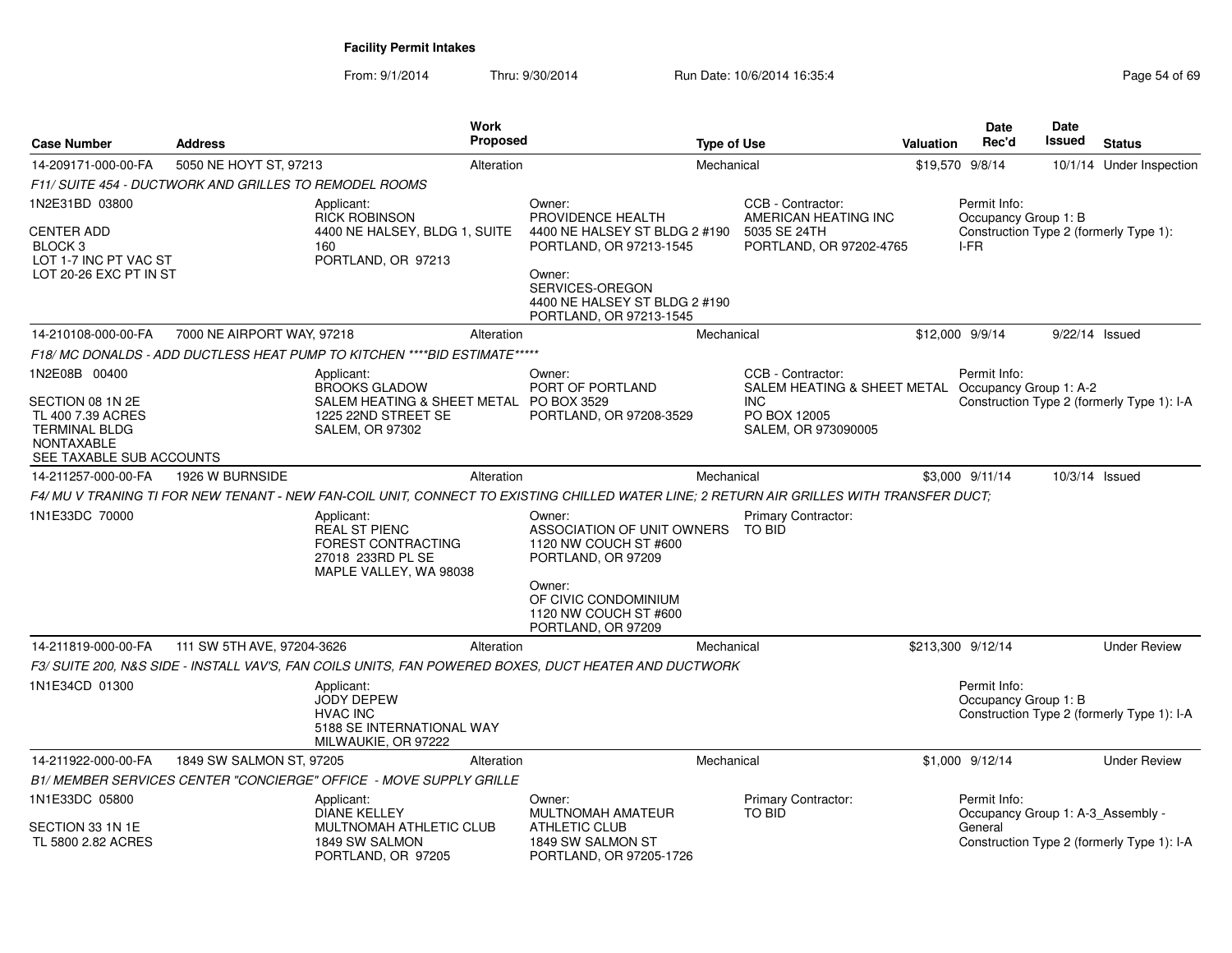| <b>Case Number</b>                                        | <b>Address</b>                                                                                                               | <b>Work</b><br><b>Proposed</b>                |                                                                                                                        | <b>Type of Use</b>                                                                                                                                                        | <b>Valuation</b> | <b>Date</b><br>Rec'd                                                    | <b>Date</b><br>Issued | <b>Status</b>                          |
|-----------------------------------------------------------|------------------------------------------------------------------------------------------------------------------------------|-----------------------------------------------|------------------------------------------------------------------------------------------------------------------------|---------------------------------------------------------------------------------------------------------------------------------------------------------------------------|------------------|-------------------------------------------------------------------------|-----------------------|----------------------------------------|
| 14-212001-000-00-FA                                       | 720 SW WASHINGTON ST, 97205                                                                                                  | Alteration                                    |                                                                                                                        | Mechanical                                                                                                                                                                |                  | \$2,331 9/12/14                                                         |                       | <b>Under Review</b>                    |
|                                                           | B1/ STAND UP COMEDY (SUITE 106) TENANT CLOTHING BOUTIQUE RETAIL SPACE - DUCTWORK AND RELOCATE AIR SUPPLIES                   |                                               |                                                                                                                        |                                                                                                                                                                           |                  |                                                                         |                       |                                        |
| 1N1E34CC 06600                                            | Applicant:                                                                                                                   |                                               | Owner:                                                                                                                 | CCB - Contractor:                                                                                                                                                         |                  |                                                                         |                       |                                        |
| <b>PORTLAND</b><br>BLOCK 213<br>LOT 1&2&7&8               | <b>JAMES ARNOLD</b><br>2423 N HUMBOLT<br>PORTLAND, OR 97217                                                                  | JRA GREEN BULDING INC                         | <b>GPO MORGAN LLC</b><br>522 SW 5TH AVE #1105<br>PORTLAND, OR 97204                                                    | <b>LULLY WILDER</b><br>JACOBS HEATING & AIR<br><b>CONDITION</b><br>4474 SE MILWAUKIE AVE<br>PORTLAND, OR 97202                                                            |                  |                                                                         |                       |                                        |
| 14-212143-000-00-FA                                       | 421 SW 6TH AVE, 97205                                                                                                        | Alteration                                    |                                                                                                                        | Mechanical                                                                                                                                                                |                  | \$4,000 9/12/14                                                         |                       | <b>Under Review</b>                    |
|                                                           | B1/3RD FLOOR GALOIS RELOCATE 2 FCU WITH DUCTWORK                                                                             |                                               |                                                                                                                        |                                                                                                                                                                           |                  |                                                                         |                       |                                        |
| 1N1E34CC 04300<br><b>PORTLAND</b><br>BLOCK 176<br>LOT 1-4 | Applicant:<br><b>JODY DEPEW</b><br><b>HVAC INC</b><br>MILWAUKIE, OR 97222                                                    | 5188 SE INTERNATIONAL WAY                     | Owner:<br>UPI COMMONWEALTH LLC<br>1215 FOURTH AVE STE 600<br>SEATTLE, WA 98161                                         | CCB - Contractor:<br><b>JODY DEPEW</b><br><b>HVAC INC</b><br>5188 SE INTERNATIONAL WAY<br>MILWAUKIE, OR 97222                                                             |                  |                                                                         |                       |                                        |
| 14-212216-000-00-FA                                       | 2525 SW 1ST AVE, 97201                                                                                                       | Alteration                                    |                                                                                                                        | Mechanical                                                                                                                                                                |                  | \$60,000 9/12/14                                                        |                       | <b>Under Review</b>                    |
|                                                           | F12/ ADP PORTLAND - AGILE REMODEL, NEW AIR DISTRIBUTION FOR 3 & 4TH FLOORS, WSHP FOR COOLING IN IDF ROOM- ONLY INTERIOR WORK |                                               |                                                                                                                        |                                                                                                                                                                           |                  |                                                                         |                       |                                        |
| 1S1E10BB 00900                                            | Applicant:<br><b>RYAN WALDRON</b><br><b>ALANTA, GA 30339</b>                                                                 | 3333 RIVERWOOD PKWY                           | Owner:<br><b>KBS ADP PLAZA LLC</b><br>2715 SW 3RD AVE<br>PORTLAND, OR 97201                                            | CCB - Contractor:<br>AMERICAN HEATING INC<br>5035 SE 24TH<br>PORTLAND, OR 97202-4765                                                                                      |                  | Permit Info:<br>Occupancy Group 1: B_Bank, Off.,<br>Med.Off., Pub.Bldg. |                       |                                        |
| 14-212612-000-00-FA                                       | 1300 SW 6TH AVE, 97201                                                                                                       | Alteration                                    |                                                                                                                        | Mechanical                                                                                                                                                                |                  | \$4,500 9/15/14                                                         |                       | 9/16/14 Issued                         |
|                                                           | B1/ FURNISH & INSTALL DUCTWORK AND PERFORM FINAL TEST & BALANCE                                                              |                                               |                                                                                                                        |                                                                                                                                                                           |                  |                                                                         |                       |                                        |
| 1S1E03BC 01900<br><b>PORTLAND</b><br>BLOCK 166<br>LOT 1-8 | Applicant:<br><b>JOE PAXTON</b><br>PORTLAND, OR 97211                                                                        | 2310 NE COLUMBIA BLVD                         | Owner:<br><b>ERICKSON REALTY LTD</b><br>4900 SW GRIFFITH DR STE 133<br>BEAVERTON, OR 97005                             | CCB - Contractor:<br>ARCTIC SHEET METAL INC<br>2310 NE COLUMBIA BLVD<br>PORTLAND, OR 97211-1965                                                                           |                  | Permit Info:<br>Occupancy Group 1: B<br>I-FR                            |                       | Construction Type 2 (formerly Type 1): |
| 14-212643-000-00-FA                                       | 851 SW 6TH AVE, 97205                                                                                                        | Alteration                                    |                                                                                                                        | Mechanical                                                                                                                                                                |                  | \$117,224 9/15/14                                                       |                       | 9/25/14 Under Inspection               |
|                                                           | F12/7TH & 8TH FLOOR HVAC FOR TENANT IMPROVEMENT 9th on separate permit                                                       |                                               |                                                                                                                        |                                                                                                                                                                           |                  |                                                                         |                       |                                        |
| 1S1E03BB 02100                                            | Applicant:<br><b>PAUL LUKES</b><br><b>INC</b><br>740 N KNOTT ST                                                              | PORTLAND, OR 972272099                        | Owner:<br>SFI 811 SW 6TH AVENUE LLC<br>STREIMER SHEET METAL WORKS 260 CALIFORNIA ST STE 300<br>SAN FRANCISCO, CA 94111 | CCB - Contractor:<br><b>PAUL LUKES</b><br>STREIMER SHEET METAL WORKS Construction Type 2 (formerly Type 1): I-A<br><b>INC</b><br>740 N KNOTT ST<br>PORTLAND, OR 972272099 |                  | Permit Info:<br>Occupancy Group 1: B                                    |                       |                                        |
| 14-213052-000-00-FA                                       | 530 SW 5TH AVE, 97204                                                                                                        | Alteration                                    |                                                                                                                        | Mechanical                                                                                                                                                                |                  | \$72,000 9/15/14                                                        |                       | <b>Under Review</b>                    |
|                                                           | B2/4TH FLR, NEW WSHP'S, GRDS, T-STATS, DUCTING, FULL FLOOR HYDRONICS                                                         |                                               |                                                                                                                        |                                                                                                                                                                           |                  |                                                                         |                       |                                        |
| 1N1E34CD 09600<br><b>PORTLAND</b><br>BLOCK 63<br>LOT 5&6  | Applicant:<br>ZAK TUTTLE<br>PORTLAND, OR 97202                                                                               | HUNTER DAVISSON, INC.<br>1800 SE PERSHING ST. | Owner:<br>RGOF YEON BUILDING LLC<br>551 FIFTH AVE 23RD FLOOR<br>NEW YORK, NY 10176                                     | CCB - Contractor:<br>HUNTER DAVISSON INC<br>1800 SE PERSHING ST<br>PORTLAND, OR 97202-2338                                                                                |                  | Permit Info:<br>Occupancy Group 1: B_Bank, Off.,<br>Med.Off., Pub.Bldg. |                       |                                        |
| <b>HISTORIC PROPERTY</b><br>POTENTIAL ADDITIONAL TAX      |                                                                                                                              |                                               |                                                                                                                        |                                                                                                                                                                           |                  |                                                                         |                       |                                        |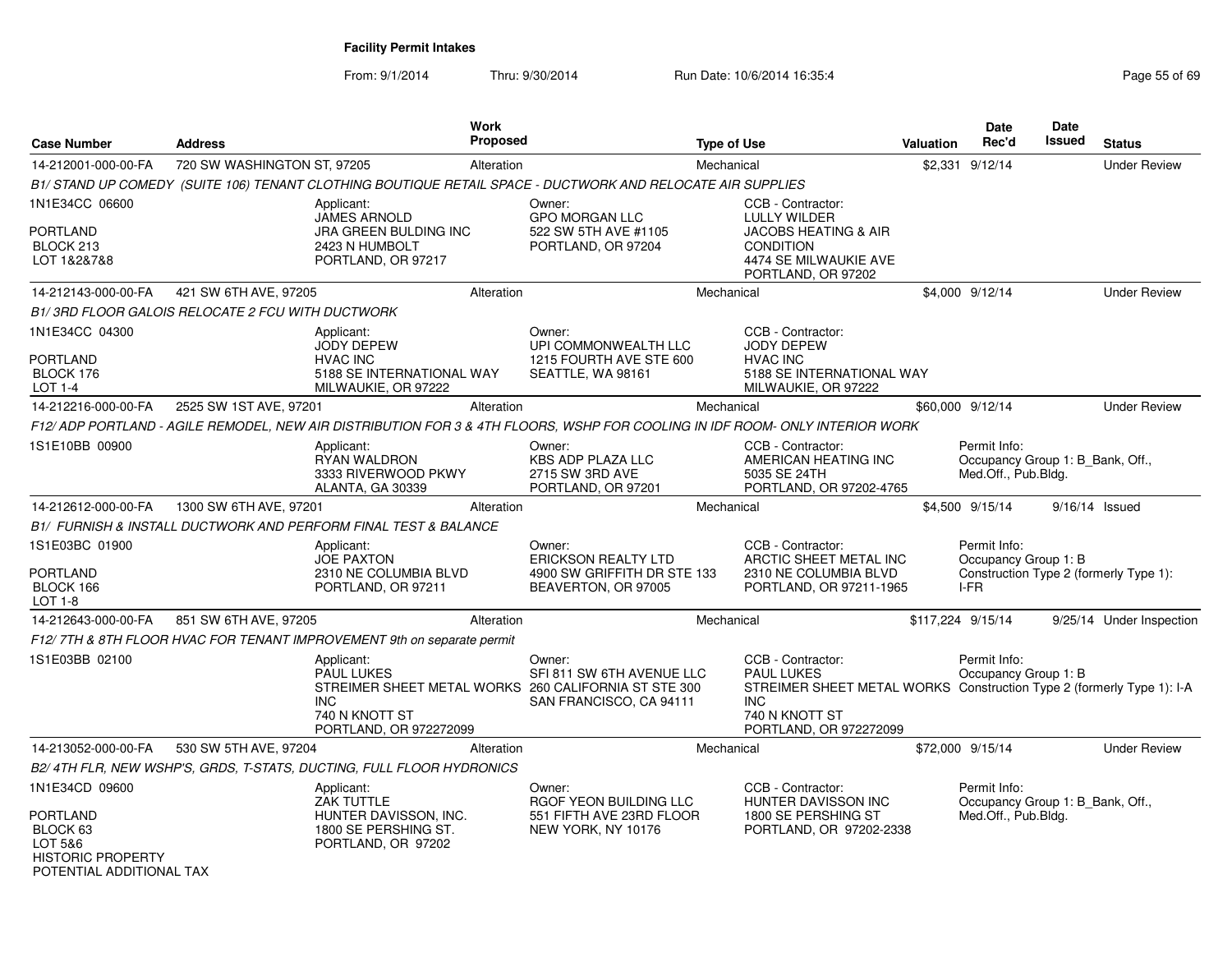| <b>Case Number</b>                                 | <b>Address</b>                                                                                                    | <b>Work</b><br><b>Proposed</b>                                                                                                                                                                          | <b>Type of Use</b>                                                                                                                                                   | <b>Valuation</b> | Date<br>Rec'd                        | <b>Date</b><br>Issued             | <b>Status</b>                              |
|----------------------------------------------------|-------------------------------------------------------------------------------------------------------------------|---------------------------------------------------------------------------------------------------------------------------------------------------------------------------------------------------------|----------------------------------------------------------------------------------------------------------------------------------------------------------------------|------------------|--------------------------------------|-----------------------------------|--------------------------------------------|
| 14-213241-000-00-FA                                | 111 SW 5TH AVE, 97204-3626                                                                                        | Alteration                                                                                                                                                                                              | Mechanical                                                                                                                                                           |                  | \$50,000 9/16/14                     | 10/3/14 Issued                    |                                            |
|                                                    |                                                                                                                   |                                                                                                                                                                                                         | F3/19TH FLOOR; REMOVE EXISTING SUPPLY, ADD NEW SUPPLY AND RETURN, CONNECT TO EXISTING SYSTEM, EXHAUST FAN, TERMINAL UNITS, FAN POWERED BOXES                         |                  |                                      |                                   |                                            |
| 1N1E34CD 01300                                     | Applicant:<br>ANTONIJA KRIZANAC<br><b>MCKINSTRY</b><br>PORTLAND, OR 97230                                         | 16790 NE MASON ST. SUITE 100                                                                                                                                                                            | CCB - Contractor:<br>MCKINSTRY CO LLC<br>16970 NE MASON ST. SUITE 100<br>PORTLAND OR 97230-7398                                                                      |                  | Permit Info:<br>Occupancy Group 1: B |                                   | Construction Type 2 (formerly Type 1): I-A |
| 14-213257-000-00-FA                                | 421 SW 6TH AVE, 97205                                                                                             | Alteration                                                                                                                                                                                              | Mechanical                                                                                                                                                           |                  | \$13,300 9/16/14                     |                                   | <b>Under Review</b>                        |
|                                                    |                                                                                                                   |                                                                                                                                                                                                         | B1/ CWB 11 QUANTUM TENANT REPLACE SPLIT SYSTEM WITH LIKE FOR LIKE NEW. THE CONDENSING UNIT IS LOCATED ON THE 14TH FLOOR AND THE INDOOR UNIT IS ON THE 11TH FLOOR I.1 |                  |                                      |                                   |                                            |
| 1N1E34CC 04300<br>PORTLAND<br>BLOCK 176<br>LOT 1-4 | Applicant:<br><b>JODY DEPEW</b><br><b>HVAC INC</b><br>MILWAUKIE, OR 97222                                         | Owner:<br>UPI COMMONWEALTH LLC<br>1215 FOURTH AVE STE 600<br>5188 SE INTERNATIONAL WAY<br>SEATTLE, WA 98161                                                                                             | CCB - Contractor:<br><b>JODY DEPEW</b><br><b>HVAC INC</b><br>5188 SE INTERNATIONAL WAY<br>MILWAUKIE, OR 97222                                                        |                  |                                      |                                   |                                            |
| 14-213289-000-00-FA                                | 111 SW 5TH AVE, 97204-3626                                                                                        | Alteration                                                                                                                                                                                              | Mechanical                                                                                                                                                           |                  | \$25,000 9/16/14                     | 10/3/14 Issued                    |                                            |
|                                                    | F4/ REMOVE EXISTING, NEW SUPPLY AND RETURN, EXHAUST FAN, FOUR FAN POWERED BOXES, 3 TERMINAL UNITS, 3 EXHAUST FANS |                                                                                                                                                                                                         |                                                                                                                                                                      |                  |                                      |                                   |                                            |
| 1N1E34CD 01300                                     | Applicant:<br><b>ANTONIJA KRIZANAC</b><br><b>MCKINSTRY</b><br>PORTLAND, OR 97230                                  | 16790 NE MASON ST. SUITE 100                                                                                                                                                                            | CCB - Contractor:<br><b>MCKINSTRY CO LLC</b><br>16970 NE MASON ST, SUITE 100<br>PORTLAND OR 97230-7398                                                               |                  | Permit Info:<br>Occupancy Group 1: B |                                   | Construction Type 2 (formerly Type 1): I-A |
| 14-213314-000-00-FA                                | 308 SW 2ND AVE, 97204                                                                                             | Alteration                                                                                                                                                                                              | Mechanical                                                                                                                                                           |                  | \$97,246 9/16/14                     |                                   | <b>Under Review</b>                        |
|                                                    | F3/ SUITE 200; DUCT MODIFICATIONS, AND 7 NEW TU'S                                                                 |                                                                                                                                                                                                         |                                                                                                                                                                      |                  |                                      |                                   |                                            |
| 1N1E34CD 04600                                     | Applicant:<br>ANTONIJA KRIZANAC<br><b>MCKINSTRY</b><br>PORTLAND, OR 97230                                         | Owner:<br><b>NGP DUNCAN PLAZA</b><br>PO BOX 4900 DEPT #360<br>16790 NE MASON ST. SUITE 100<br>SCOTTSDALE, AZ 85261-4900<br>Owner:<br>PORTLAND LLC<br>PO BOX 4900 DEPT #360<br>SCOTTSDALE, AZ 85261-4900 | CCB - Contractor:<br>MCKINSTRY CO LLC<br>16970 NE MASON ST, SUITE 100<br>PORTLAND OR 97230-7398                                                                      |                  | Permit Info:                         | Occupancy Group 1: A-2 Restaurant | Construction Type 2 (formerly Type 1): I-A |
| 14-213400-000-00-FA                                | 3620 N INTERSTATE AVE, 97227                                                                                      | Alteration                                                                                                                                                                                              | Mechanical                                                                                                                                                           |                  | \$16,000 9/16/14                     | 10/6/14 Issued                    |                                            |
|                                                    | F4/ VAULT 2 LINEAR ACCELERATOR REPLACEMENT - VAV TERMINAL UNIT AND MODS TO CHILLRD WATER SYSTEM                   |                                                                                                                                                                                                         |                                                                                                                                                                      |                  |                                      |                                   |                                            |
| 1N1E22CC 13200                                     | Applicant:<br><b>JON ANDERSON</b><br>AD ARCHITECTS, LLC<br>1430 SE 3RD AVE, SUITE 200<br>PORTLAND, OR 97214       | Owner:<br>KAISER FOUNDATION HEALTH<br>500 NE MULTNOMAH ST #100<br>PORTLAND, OR 97232-2031<br>Owner:<br>PLAN OF THE NORTHWEST<br>500 NE MULTNOMAH ST #100<br>PORTLAND, OR 97232-2031                     | CCB - Contractor:<br><b>HOWARD S WRIGHT</b><br><b>CONSTRUCTORS LP</b><br>P. O. BOX 3764<br>SEATTLE, WA 98124                                                         |                  | Permit Info:                         | Occupancy Group 1: I-2 Hospital   |                                            |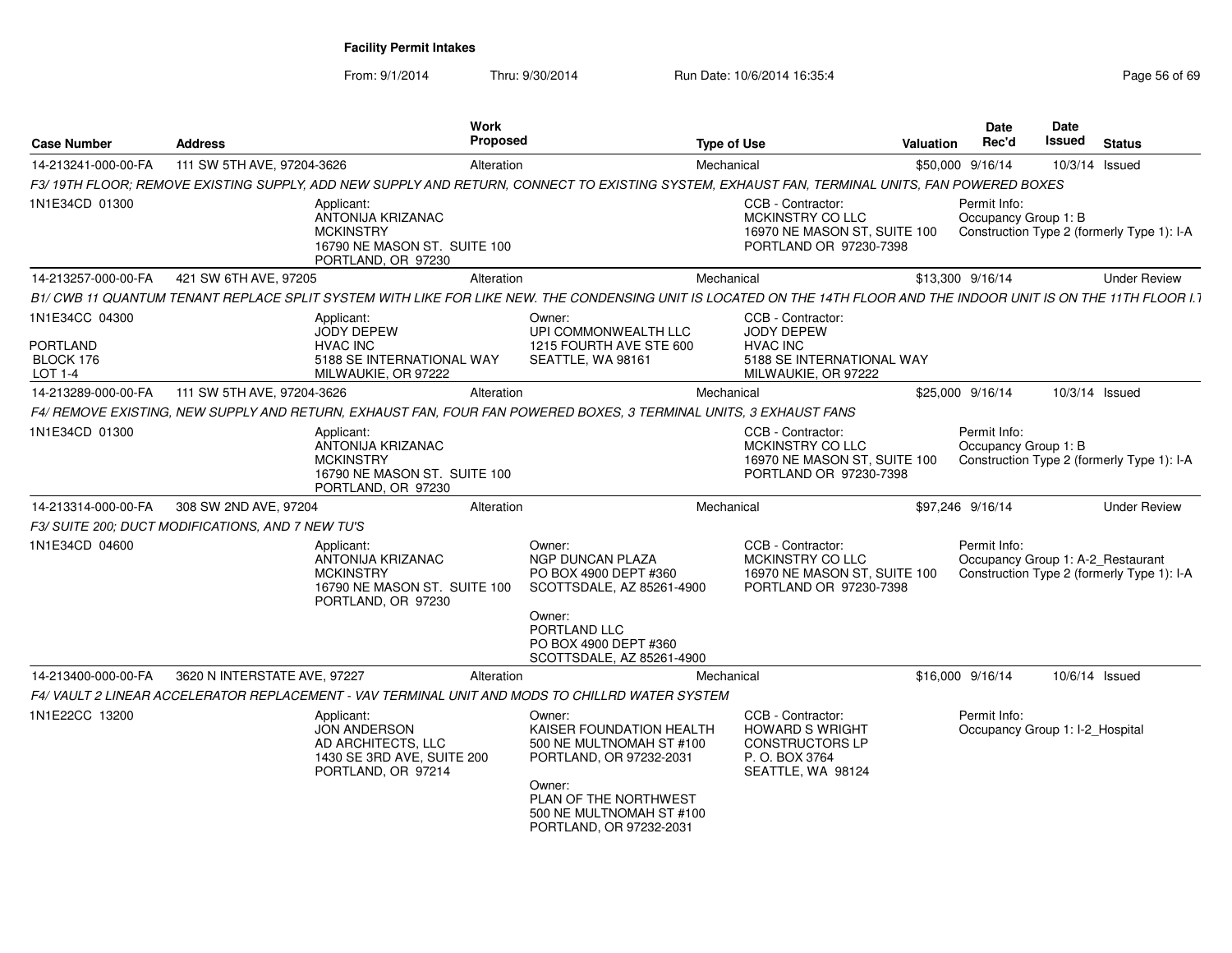| <b>Case Number</b>                                                                                                                         | <b>Address</b>                                      |                                                                                                                   | <b>Work</b><br><b>Proposed</b> |                                                                                                                          | <b>Type of Use</b> |                                                                                              | Valuation | Date<br>Rec'd                                    | <b>Date</b><br><b>Issued</b> | <b>Status</b>                                |
|--------------------------------------------------------------------------------------------------------------------------------------------|-----------------------------------------------------|-------------------------------------------------------------------------------------------------------------------|--------------------------------|--------------------------------------------------------------------------------------------------------------------------|--------------------|----------------------------------------------------------------------------------------------|-----------|--------------------------------------------------|------------------------------|----------------------------------------------|
| 14-215008-000-00-FA                                                                                                                        | 11540 NE INVERNESS DR                               |                                                                                                                   | Alteration                     |                                                                                                                          | Mechanical         |                                                                                              |           | \$3,500 9/19/14                                  |                              | <b>Under Review</b>                          |
|                                                                                                                                            |                                                     |                                                                                                                   |                                | B1/ MODIFY DOMESTIC WATER PIPING FOR BOILER REPLACEMENT - REFEED 3 NEW BOILERS WITH GAS PIPING                           |                    |                                                                                              |           |                                                  |                              |                                              |
| 1N2E15D 01600A1                                                                                                                            |                                                     | Applicant:<br><b>BARON ADAMS</b>                                                                                  |                                | Owner:<br>BANK OF AMERICA OREGON (LSD PORTLAND MECH CONSTRUCTN                                                           |                    | CCB - Contractor:                                                                            |           | Permit Info:<br>Occupancy Group 1: I1.1          |                              |                                              |
| SECTION 15 1N 2E<br><b>TL 1600</b><br>IMPS ONLY SEE R317158 (R942150470) FOR<br>LAND                                                       |                                                     | 2000 SE HANNA HARVESTER DR<br>MILWAUKIE, OR 97222                                                                 |                                | <b>MULTNOMAH COUNTY</b><br>401 N DIXON ST<br>PORTLAND, OR 97227-1865                                                     |                    | INC DBA PTLD MECH CONTR.<br>2000 HANNA HARVESTER DR<br>MILWAUKIE, OR 97222                   |           | I-FR                                             |                              | Construction Type 2 (formerly Type 1):       |
| 14-215023-000-00-FA                                                                                                                        | 1000 SW BROADWAY, 97205                             |                                                                                                                   | Alteration                     |                                                                                                                          | Mechanical         |                                                                                              |           | \$1,146 9/19/14                                  |                              | 9/23/14 Issued                               |
|                                                                                                                                            |                                                     | B1/23RD FLOOR DUCT DIFFUSERS MODIFICATION AND THERMOSTAT RELOCATION                                               |                                |                                                                                                                          |                    |                                                                                              |           |                                                  |                              |                                              |
| 1S1E03BB 02400<br><b>PORTLAND</b><br>BLOCK 182<br>LOT 5-8                                                                                  |                                                     | Applicant:<br>Eddie Stoyan<br><b>ALLIANT SYSTEMS LLC</b><br>1600 NW 167th Pl, #330<br>Portland, OR 97006          |                                | Owner:<br>ONE THOUSAND BROADWAY<br><b>BLDG LTD PARTNERSHIP</b><br>805 SW BROADWAY STE 2020<br>PORTLAND, OR 97205         |                    | CCB - Contractor:<br>ALLIANT SYSTEMS LLC<br>1600 NW 167TH PL SUITE 330<br>BEAVERTON OR 97005 |           |                                                  |                              |                                              |
| 14-215255-000-00-FA                                                                                                                        | 123 NE 3RD AVE, 97232                               |                                                                                                                   | Alteration                     |                                                                                                                          | Mechanical         |                                                                                              |           | \$8,200 9/19/14                                  |                              | 9/29/14 Issued                               |
|                                                                                                                                            |                                                     | B1/ SUITE 400 3RD & 4TH FLOOR ADD VRV, DUCTWORK AND GRILLES                                                       |                                |                                                                                                                          |                    |                                                                                              |           |                                                  |                              |                                              |
| 1N1E34DA 02800                                                                                                                             |                                                     | Applicant:<br><b>CHRIS THOMPSON</b>                                                                               |                                | Owner:<br>BRIDGEHEAD DEVELOPMENT LLC ARJAE SHEET METAL COMPANY                                                           |                    | CCB - Contractor:                                                                            |           | Permit Info:<br>Occupancy Group 1: B Bank, Off., |                              |                                              |
| EAST PORTLAND<br>BLOCK 68<br>INC PT VAC ST LOT 1&8<br>LOT 2&3&6&7<br>INC PT VAC ST LOT 4&5; HISTORIC<br>PROPERTY; POTENTIAL ADDITIONAL TAX |                                                     | ARJAE SHEET METAL<br>8545 SE MCLOUGHLIN BLVD.<br>PORTLAND, OR 97222                                               |                                | 1001 SE WATER AVE #120<br>PORTLAND, OR 97214-2147                                                                        |                    | <b>INC</b><br>8545 SE MCLOUGHLIN BLVD<br>PORTLAND, OR 97222-6368                             |           | Med.Off., Pub.Bldg.                              |                              | Construction Type 2 (formerly Type 1): III-A |
| 14-215560-000-00-FA                                                                                                                        | 4400 NE HALSEY ST - Bldg D                          |                                                                                                                   | Alteration                     |                                                                                                                          | Mechanical         |                                                                                              |           | \$22,000 9/19/14                                 |                              | 9/19/14 Under Inspection                     |
|                                                                                                                                            |                                                     |                                                                                                                   |                                | B1/1ST FLOOR NEAR CORRIDOR IC 07 WOMEN'S BATHROOM 610 SQ FT EXPANSION FOR ADDED TOILET STALLS - EXHAUST FAN AND DUCTWORK |                    |                                                                                              |           |                                                  |                              |                                              |
| 1N2E31BB 03401                                                                                                                             |                                                     | Applicant:<br><b>Rick Sanders</b><br>Providence Health & Services<br>4400 NE Halsey St #190<br>Portland, OR 97213 |                                | Owner:<br>DAVIS BUSINESS CENTER LLC<br>4400 NE HALSEY ST BLDG 2 #190<br>PORTLAND, OR 97213                               |                    | CCB - Contractor:<br>AMERICAN HEATING INC<br>5035 SE 24TH<br>PORTLAND, OR 97202-4765         |           | Permit Info:<br>Occupancy Group 1: B<br>I-FR     |                              | Construction Type 2 (formerly Type 1):       |
| 14-215782-000-00-FA                                                                                                                        | 3800 SE 22ND AVE, 97202                             |                                                                                                                   | Alteration                     |                                                                                                                          | Mechanical         |                                                                                              |           | \$20,000 9/22/14                                 |                              | 10/3/14 Issued                               |
|                                                                                                                                            | F4/ INSTALL RETURN AIR GRILLS IN T-BAR CEILING      |                                                                                                                   |                                |                                                                                                                          |                    |                                                                                              |           |                                                  |                              |                                              |
| 1S1E11DA 04300                                                                                                                             |                                                     | Applicant:<br>Jim Secomb                                                                                          |                                | Owner:<br>FRED MEYER STORES INC                                                                                          |                    | CCB - Contractor:<br><b>JAMES W SECOMB</b>                                                   |           | Permit Info:<br>Occupancy Group 1: B             |                              |                                              |
| SECTION 11 1S 1E<br>TL 4300 5.37 ACRES                                                                                                     |                                                     | ALPINE BUILDING SERVICES INC<br>10905 NE Knott St<br>Portland, OR 97220                                           |                                | 1014 VINE ST 7TH FLOOR<br>CINCINNATI, OH 45202-1141                                                                      |                    | ALPINE BUILDING SERVICES INC<br>1025 NE 91ST AVE<br>PORTLAND, OR 97220                       |           |                                                  |                              | Construction Type 2 (formerly Type 1): II-A  |
| 14-216085-000-00-FA                                                                                                                        | 3800 SE 22ND AVE, 97202                             |                                                                                                                   | Alteration                     |                                                                                                                          | Mechanical         |                                                                                              |           | \$6,500 9/22/14                                  | 9/26/14 Final                |                                              |
|                                                                                                                                            | B2/ RECONFIGURE DIFFUSER RETURNS FOR CEILING LAYOUT |                                                                                                                   |                                |                                                                                                                          |                    |                                                                                              |           |                                                  |                              |                                              |
| 1S1E11DA 04300                                                                                                                             |                                                     | Applicant:<br>JAMES W SECOMB                                                                                      |                                | Owner:<br>FRED MEYER STORES INC                                                                                          |                    | CCB - Contractor:<br><b>JAMES W SECOMB</b>                                                   |           |                                                  |                              |                                              |
| SECTION 11 1S 1E<br>TL 4300 5.37 ACRES                                                                                                     |                                                     | ALPINE BUILDING SERVICES INC<br>1025 NE 91ST AVE<br>PORTLAND, OR 97220                                            |                                | 1014 VINE ST 7TH FLOOR<br>CINCINNATI, OH 45202-1141                                                                      |                    | ALPINE BUILDING SERVICES INC<br>1025 NE 91ST AVE<br>PORTLAND, OR 97220                       |           |                                                  |                              |                                              |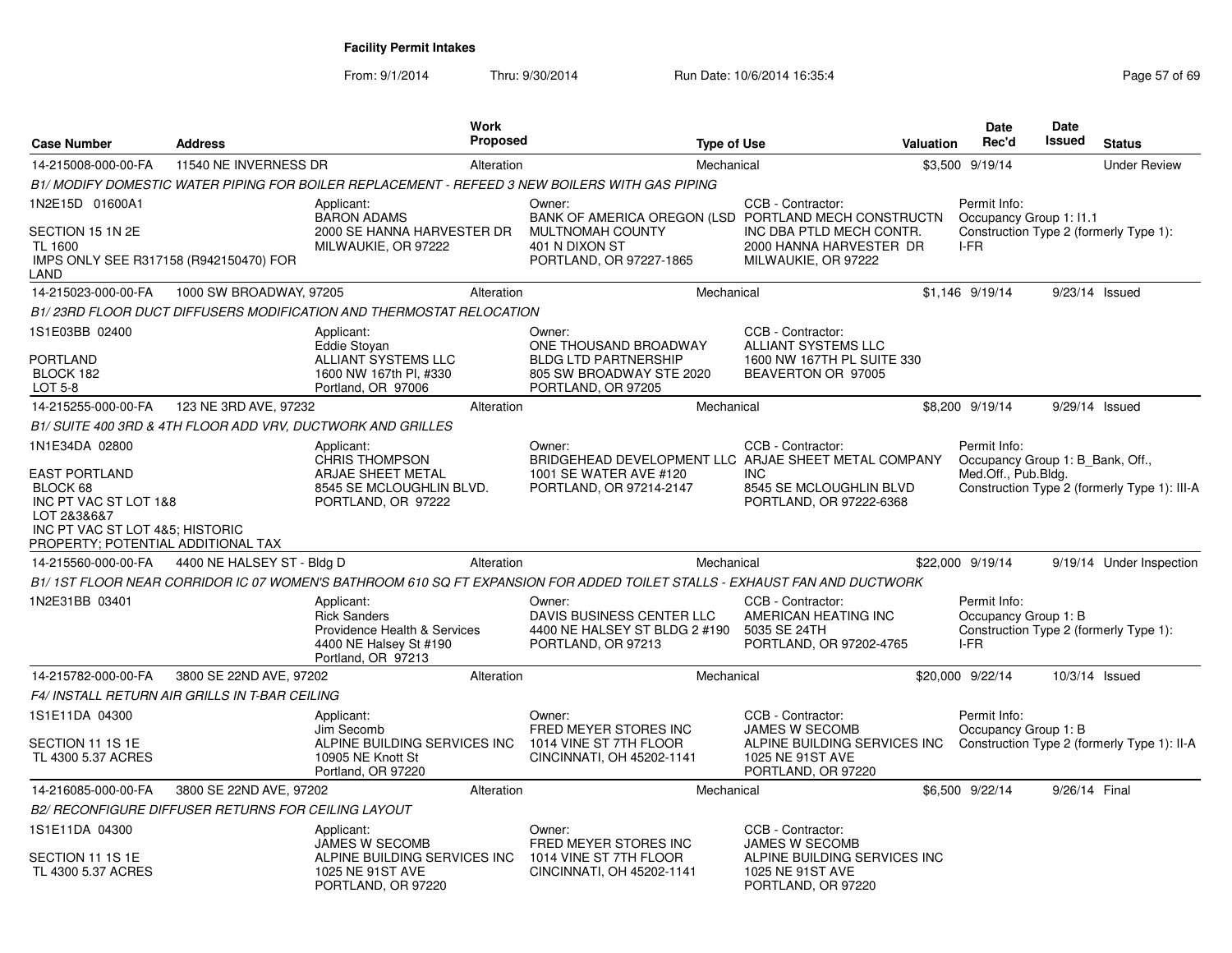| <b>Case Number</b>                                                                                                              | <b>Address</b>            |                                                                                                             | <b>Work</b><br><b>Proposed</b> |                                                                                                                                         | <b>Type of Use</b> |                                                                                                                                                     | Valuation | <b>Date</b><br>Rec'd                                                    | Date<br>Issued | <b>Status</b>                                                                      |
|---------------------------------------------------------------------------------------------------------------------------------|---------------------------|-------------------------------------------------------------------------------------------------------------|--------------------------------|-----------------------------------------------------------------------------------------------------------------------------------------|--------------------|-----------------------------------------------------------------------------------------------------------------------------------------------------|-----------|-------------------------------------------------------------------------|----------------|------------------------------------------------------------------------------------|
| 14-216574-000-00-FA                                                                                                             |                           | 3181 SW SAM JACKSON PARK RD - Bldg OHS, 9 Alteration                                                        |                                |                                                                                                                                         | Mechanical         |                                                                                                                                                     |           | \$13,500 9/23/14                                                        |                | <b>Under Review</b>                                                                |
|                                                                                                                                 |                           |                                                                                                             |                                | F16/ OHSU HOSPITAL "B" WING 6TH FLOOR ELEVATOR LOBBY RENOVATION -DUCTWORK AND REBALANCE AIR SUPPLY                                      |                    |                                                                                                                                                     |           |                                                                         |                |                                                                                    |
| 1S1E09 00200                                                                                                                    |                           | Applicant:<br><b>ALLISON TITUS</b><br>PORTLAND, OR 97205                                                    |                                | Owner:<br>OREGON STATE OF<br>621 SW MORRISON ST. SUITE 200 3181 SW SAM JACKSON PARK RD<br>PORTLAND, OR 97239                            |                    | Primary Contractor:<br><b>TO BID</b>                                                                                                                |           | Permit Info:<br>Occupancy Group 1: I-2                                  |                | Construction Type 2 (formerly Type 1): I-A                                         |
| 14-217243-000-00-FA                                                                                                             | 2201 NE LLOYD BLVD, 97232 |                                                                                                             | Alteration                     |                                                                                                                                         | Mechanical         |                                                                                                                                                     |           | \$10,000 9/24/14                                                        |                | <b>Under Review</b>                                                                |
|                                                                                                                                 |                           |                                                                                                             |                                | F7/ SPACE B228 BEST BUY MOBIL TENANT RELOCATION - DUCTWORK, GRILLES, REMOVE FAN COIL AND REBALANCE SUPPY & RETURN AIR***BID ESTIMATE*** |                    |                                                                                                                                                     |           |                                                                         |                |                                                                                    |
| 1N1E35BA 00101                                                                                                                  |                           | Applicant:<br><b>DAVID HOPKINS</b><br>14402 SE DONATELLO LOOP<br>HAPPY VALLEY, OR 97086                     |                                | Owner:<br>CAPREF LLOYD CENTER LLC<br>2201 LLOYD CENTER<br>PORTLAND, OR 97232                                                            |                    | <b>Primary Contractor:</b><br>TO BID                                                                                                                |           | Permit Info:<br>Station                                                 |                | Occupancy Group 1: M_Store, Service<br>Construction Type 2 (formerly Type 1): II-A |
| 14-217525-000-00-FA                                                                                                             | 1225 W BURNSIDE ST        |                                                                                                             | Alteration                     |                                                                                                                                         | Mechanical         |                                                                                                                                                     |           | \$15,000 9/25/14                                                        |                | <b>Under Review</b>                                                                |
|                                                                                                                                 |                           |                                                                                                             |                                | F11/ TOMS (1235 W. BURNSIDE) NEW TENANT BUILD OUT - 2 GRILLES, 1 SUPPLY, EXHAUST FAN & RE-BALANCE                                       |                    |                                                                                                                                                     |           |                                                                         |                |                                                                                    |
| 1N1E33DA 05000A2<br><b>COUCHS ADD</b><br>BLOCK 82<br>LOT 1-8<br>MACH & EQUIP SEE R140654 (R180207460)                           |                           | Applicant:<br><b>VISHNU JHAVERI</b><br>550 SW 12TH AVE<br>PORTLAND, OR 97205                                |                                | Owner:<br>CO LLC<br>13155 NOEL RD STE 100<br>DALLAS, TX 75240                                                                           |                    | CCB - Contractor:<br>PORTLAND DISTRICT COOLING & LEASE CRUTCHER LEWIS CORP<br>921 SW WASHINGTON #150<br>PORTLAND, OR 972050000<br>CCB - Contractor: |           |                                                                         |                |                                                                                    |
| FOR LAND & IMPS                                                                                                                 |                           |                                                                                                             |                                |                                                                                                                                         |                    | ALLIANT SYSTEMS LLC<br>1600 NW 167TH PL SUITE 330<br>BEAVERTON OR 97005                                                                             |           |                                                                         |                |                                                                                    |
| 14-217681-000-00-FA                                                                                                             | 1825 SW BROADWAY, 97201   |                                                                                                             | Alteration                     |                                                                                                                                         | Mechanical         |                                                                                                                                                     |           | \$23,367 9/25/14                                                        |                | <b>Under Review</b>                                                                |
|                                                                                                                                 |                           |                                                                                                             |                                | B1/ ROOM 333 REPLACE EXISTING SPLIT SYSTEM WITH NEW SYSTEM. CONDENSING UNIT OF THE ROOF AND AIR HANDLER IS FLOOR MOUNTED NEAR WEST WALL |                    |                                                                                                                                                     |           |                                                                         |                |                                                                                    |
| 1S1E04DA 06300<br><b>PORTLAND</b><br>BLOCK 200<br>99.88% NONTAXABLE                                                             |                           | Applicant:<br>Deani Bauck<br>HEINZ MECHANICAL SERVICE INC ED)<br>2615 NW St Helens Rd<br>Portland, OR 97210 |                                | Owner:<br><b>PO BOX 751</b><br>PORTLAND, OR 97207-0751                                                                                  |                    | CCB - Contractor:<br>OREGON STATE OF(BRD HIGHER HEINZ MECHANICAL SERVICE INC<br>2615 NW ST HELENS RD<br>PORTLAND, OR 97210                          |           |                                                                         |                |                                                                                    |
| 14-217766-000-00-FA                                                                                                             | 1225 W BURNSIDE ST        |                                                                                                             | Alteration                     |                                                                                                                                         | Mechanical         |                                                                                                                                                     |           | \$10,150 9/25/14                                                        |                | 10/6/14 Issued                                                                     |
|                                                                                                                                 |                           |                                                                                                             |                                | B1/ WHOLE FOODS MOVE EXISTING DISH WASHER AND INSTALL NEW EXHAUST DUCT AND EXTERIOR LOUVER                                              |                    |                                                                                                                                                     |           |                                                                         |                |                                                                                    |
| 1N1E33DA 05000A2<br><b>COUCHS ADD</b><br>BLOCK 82<br><b>LOT 1-8</b><br>MACH & EQUIP SEE R140654 (R180207460)<br>FOR LAND & IMPS |                           | Applicant:<br><b>Bruce Butner</b><br><b>PROTEMP ASSOCIATES</b><br>9788 SE 17th Ave<br>Portland, Or 97222    |                                | Owner:<br>PORTLAND DISTRICT COOLING & BRUCE BUTNER<br>CO LLC<br>13155 NOEL RD STE 100<br>DALLAS, TX 75240                               |                    | CCB - Contractor:<br>PROTEMP ASSOCIATES INC<br>9788 SE 17TH<br>PORTLAND, OR 97222                                                                   |           |                                                                         |                |                                                                                    |
| 14-217848-000-00-FA                                                                                                             | 805 SW BROADWAY, 97205    |                                                                                                             | Alteration                     |                                                                                                                                         | Mechanical         |                                                                                                                                                     |           | \$10,000 9/25/14                                                        |                | <b>Under Review</b>                                                                |
|                                                                                                                                 |                           | F11/1ST FLOOR RELOCATE EXISTING WSHP AND PIPING AND ONE NEW FIRE/SMOKE DAMPER                               |                                |                                                                                                                                         |                    |                                                                                                                                                     |           |                                                                         |                |                                                                                    |
| 1S1E03BB 04400<br>PORTLAND<br>BLOCK 210                                                                                         |                           | Applicant:<br>ANTONIJA KRIZANAC<br><b>MCKINSTRY</b><br>16790 NE MASON ST. SUITE 100                         |                                | Owner:<br>FOX TOWER L L C<br>805 SW BROADWAY #2020<br>PORTLAND, OR 97205                                                                |                    | CCB - Contractor:<br>MCKINSTRY CO LLC<br>16970 NE MASON ST, SUITE 100<br>PORTLAND OR 97230-7398                                                     |           | Permit Info:<br>Occupancy Group 1: B_Bank, Off.,<br>Med.Off., Pub.Bldg. |                |                                                                                    |
| <b>LOT 1-8</b><br>DEFERRED ADDITIONAL TAX LIABILITY                                                                             |                           | PORTLAND, OR 97230                                                                                          |                                |                                                                                                                                         |                    |                                                                                                                                                     |           |                                                                         |                |                                                                                    |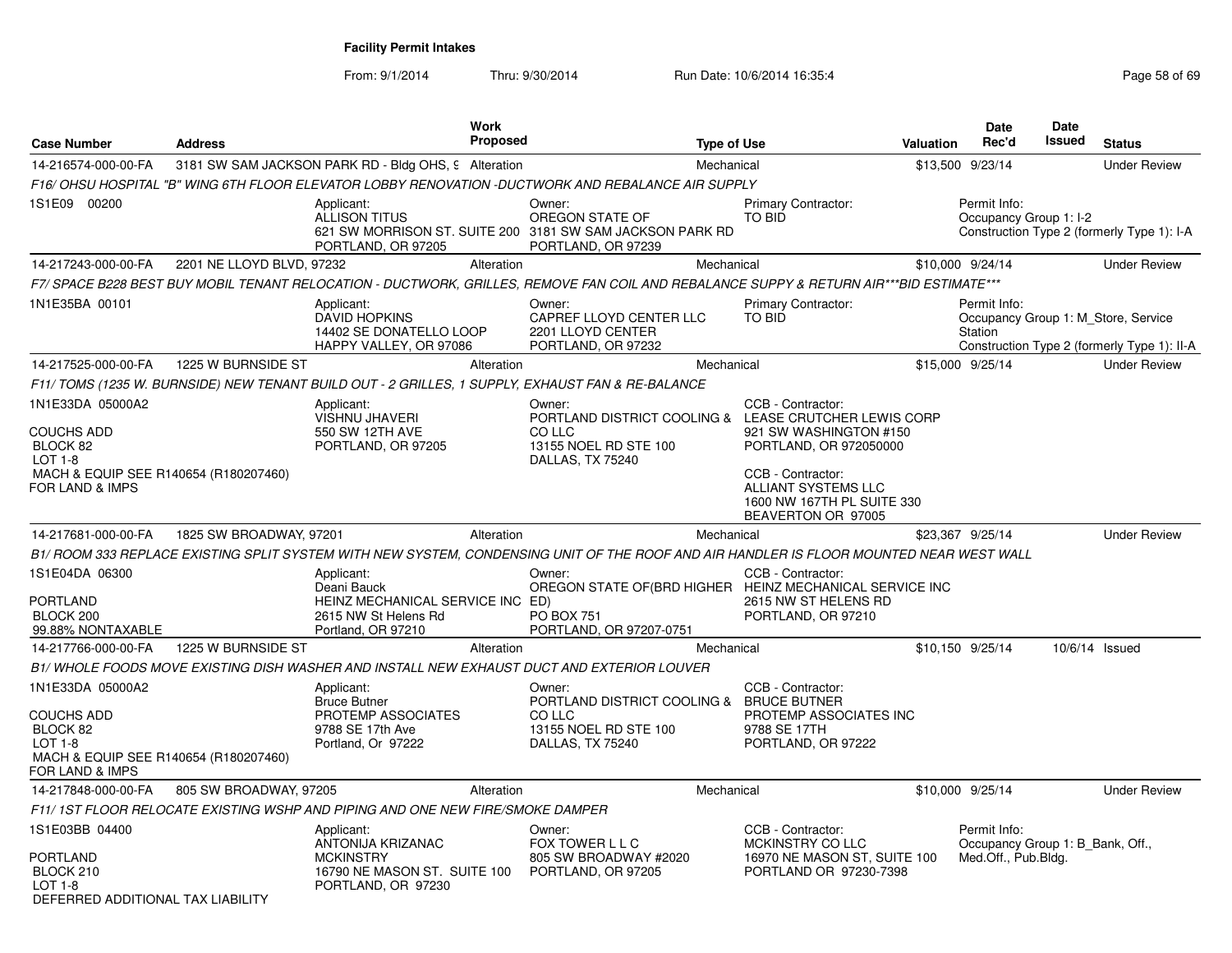| <b>Case Number</b>                                                    | <b>Address</b>                                                     |                                                                                                   | Work<br>Proposed |                                                                      | <b>Type of Use</b> |                                                                                                     | <b>Valuation</b> | Date<br>Rec'd                                                           | <b>Date</b><br><b>Issued</b> | <b>Status</b>                              |
|-----------------------------------------------------------------------|--------------------------------------------------------------------|---------------------------------------------------------------------------------------------------|------------------|----------------------------------------------------------------------|--------------------|-----------------------------------------------------------------------------------------------------|------------------|-------------------------------------------------------------------------|------------------------------|--------------------------------------------|
| 14-218296-000-00-FA                                                   | 805 SW BROADWAY, 97205                                             |                                                                                                   | Alteration       |                                                                      | Mechanical         |                                                                                                     |                  | \$50,000 9/26/14                                                        |                              | <b>Under Review</b>                        |
|                                                                       |                                                                    | F8/PIE-OLOGY PIZZERIA (710 SW YAMHILL) - EXHAUST FAN, DIFFUSERS AND DUCTWORK & DISTRIBUTION       |                  |                                                                      |                    |                                                                                                     |                  |                                                                         |                              |                                            |
| 1S1E03BB 04400                                                        |                                                                    | Applicant:<br><b>CRYSTAL EDWARDS</b>                                                              |                  | Owner:<br>FOX TOWER L L C                                            |                    | <b>Primary Contractor:</b><br><b>TO BID</b>                                                         |                  | Permit Info:<br>Occupancy Group 1: B                                    |                              |                                            |
| PORTLAND<br>BLOCK 210<br>LOT 1-8<br>DEFERRED ADDITIONAL TAX LIABILITY |                                                                    | <b>WESTERN DESIGN GROUP</b><br>2300 EAST THIRD LOOP STE 110<br>VANCOUVER, WA 98661                |                  | 805 SW BROADWAY #2020<br>PORTLAND, OR 97205                          |                    |                                                                                                     |                  |                                                                         |                              | Construction Type 2 (formerly Type 1): I-A |
| 14-218334-000-00-FA                                                   | 111 SW 5TH AVE, 97204-3626                                         |                                                                                                   | Alteration       |                                                                      | Mechanical         |                                                                                                     |                  | \$2,500 9/26/14                                                         |                              | <b>Under Review</b>                        |
|                                                                       |                                                                    | F8/21ST FLOOR/MINOR DUCT MODIFICATIONS AND DIFFUSER RELOCATIONS                                   |                  |                                                                      |                    |                                                                                                     |                  |                                                                         |                              |                                            |
| 1N1E34CD 01300                                                        |                                                                    | Applicant:<br>Eddie Stovan<br>ALLIANT SYSTEMS LLC<br>1600 NW 167th Pl, #330<br>Portland, OR 97006 |                  |                                                                      |                    | CCB - Contractor:<br><b>ALLIANT SYSTEMS LLC</b><br>1600 NW 167TH PL SUITE 330<br>BEAVERTON OR 97005 |                  | Permit Info:<br>Occupancy Group 1: B                                    |                              | Construction Type 2 (formerly Type 1): I-A |
| 14-218472-000-00-FA                                                   | 7901 SE DIVISION ST, 97215                                         |                                                                                                   | Alteration       |                                                                      | Mechanical         |                                                                                                     |                  | \$5,000 9/26/14                                                         |                              | 9/30/14 Issued                             |
|                                                                       | B1/4TH FLOOR/ MOVE SUPPLY GRILL AND REBALANCE SYSTEM               |                                                                                                   |                  |                                                                      |                    |                                                                                                     |                  |                                                                         |                              |                                            |
| 1S2E05DD 03400                                                        |                                                                    | Applicant:<br>Sam Stadler                                                                         |                  | Owner:<br>PORTLAND COMMUNITY COLLEGE PORTLAND MECH CONSTRUCTN        |                    | CCB - Contractor:                                                                                   |                  | Permit Info:<br>Occupancy Group 1: B_Bank, Off.,                        |                              |                                            |
| SECTION 05 1S 2E<br>TL 3400 3.54 ACRES                                |                                                                    | SRG Partnership Inc.<br>621 SW Morrison St #200<br>Portland, OR 97205                             |                  | PO BOX 19000<br>PORTLAND, OR 97280-0990                              |                    | INC DBA PTLD MECH CONTR.<br>2000 HANNA HARVESTER DR<br>MILWAUKIE, OR 97222                          |                  | Med.Off., Pub.Bldg.                                                     |                              |                                            |
| 14-218960-000-00-FA                                                   | 121 SW MORRISON ST, 97204                                          |                                                                                                   | Alteration       |                                                                      | Mechanical         |                                                                                                     |                  | \$4,763 9/29/14                                                         |                              | <b>Under Review</b>                        |
|                                                                       |                                                                    | F5/ RECONFIGURE EXISTING SYSTEM FOR NEW LAYOUT, DUCTING, DIFFUSERS                                |                  |                                                                      |                    |                                                                                                     |                  |                                                                         |                              |                                            |
| 1S1E03BA 02700                                                        |                                                                    | Applicant:<br><b>DONN STURDIVANT</b>                                                              |                  | Owner:<br>TERRACE TOWER USA-                                         |                    | CCB - Contractor:<br>RUSSELL CONSTRUCTION INC                                                       |                  | Permit Info:<br>Occupancy Group 1: B_Bank, Off.,                        |                              |                                            |
| PORTLAND<br>BLOCK 15<br>$LOT 1-4$<br>LOT 7&8 EXC W 75'                |                                                                    | 20915 SW 105TH<br>TUALATIN OR 97062                                                               |                  | PORTLAND INC<br>121 SW MORRISON ST #250<br>PORTLAND, OR 97204-3179   |                    | 20915 SW 105TH AVE<br>TUALATIN OR 97062                                                             |                  | Med.Off., Pub.Bldg.                                                     |                              | Construction Type 2 (formerly Type 1): I-A |
| 14-206481-000-00-FA                                                   | 111 SW 5TH AVE, 97204-3626                                         |                                                                                                   | Alteration       |                                                                      | Plumbing           |                                                                                                     |                  | \$9/2/14                                                                |                              | 9/26/14 Under Inspection                   |
|                                                                       |                                                                    | Plumbing Renovations To The US Bancorp Tower 21st Floor Sazan Group TI                            |                  |                                                                      |                    |                                                                                                     |                  |                                                                         |                              |                                            |
| 1N1E34CD 01300                                                        |                                                                    | Applicant:<br>ALLIANT SYSTEMS LLC<br>1600 NW 167TH PL STE 330<br>BEAVERTON, OR 97006              |                  |                                                                      |                    |                                                                                                     |                  | Permit Info:<br>Occupancy Group 1: B                                    |                              | Construction Type 2 (formerly Type 1): I-A |
| 14-206491-000-00-FA                                                   | 2525 SW 1ST AVE, 97201                                             |                                                                                                   | Alteration       |                                                                      | Plumbing           |                                                                                                     |                  | \$9/2/14                                                                |                              | <b>Under Review</b>                        |
|                                                                       | Plumbing Renovations to The ADP Building Locker Room Entry Ramp TI |                                                                                                   |                  |                                                                      |                    |                                                                                                     |                  |                                                                         |                              |                                            |
| 1S1E10BB 00900                                                        |                                                                    |                                                                                                   |                  | Owner:<br>KBS ADP PLAZA LLC<br>2715 SW 3RD AVE<br>PORTLAND, OR 97201 |                    |                                                                                                     |                  | Permit Info:<br>Occupancy Group 1: B_Bank, Off.,<br>Med.Off., Pub.Bldg. |                              |                                            |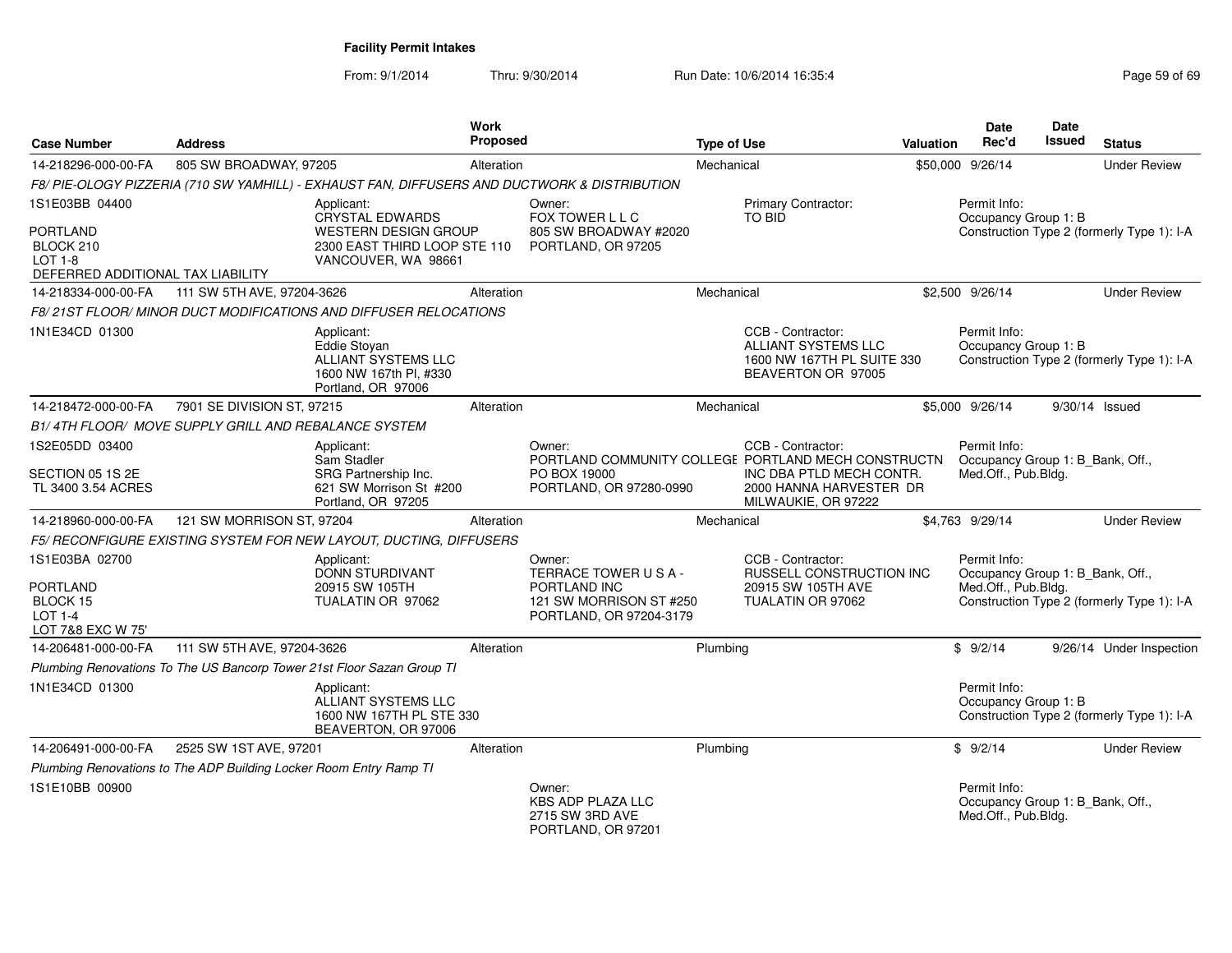| <b>Case Number</b>                              | <b>Address</b>               |                                                                                                     | <b>Work</b><br>Proposed | <b>Type of Use</b>                                                                                                                                  | <b>Valuation</b> | <b>Date</b><br>Rec'd                         | <b>Date</b><br>Issued | <b>Status</b>                          |
|-------------------------------------------------|------------------------------|-----------------------------------------------------------------------------------------------------|-------------------------|-----------------------------------------------------------------------------------------------------------------------------------------------------|------------------|----------------------------------------------|-----------------------|----------------------------------------|
| 14-206502-000-00-FA                             | 3600 N INTERSTATE AVE, 97227 |                                                                                                     | Alteration              | Plumbing                                                                                                                                            |                  | \$9/2/14                                     | 9/17/14 Final         |                                        |
|                                                 |                              | Plumbing Renovations To Kaiser Central Interstate MOB Business and Cash Management Relocation TI    |                         |                                                                                                                                                     |                  |                                              |                       |                                        |
| 1N1E22CC 13200<br>MULTNOMAH<br>BLOCK 31         |                              | Applicant:<br>TOTAL MECHANICAL INC<br>1498 SE TECH CENTER PLACE<br><b>STE 180</b>                   |                         | Owner:<br>KAISER FOUNDATION HEALTH<br>500 NE MULTNOMAH ST #100<br>PORTLAND, OR 97232-2031                                                           |                  |                                              |                       |                                        |
| LOT 1-16 TL 13200                               |                              | VANCOUVER WA 98683                                                                                  |                         | Owner:<br>PLAN OF THE NORTHWEST<br>500 NE MULTNOMAH ST #100<br>PORTLAND, OR 97232-2031                                                              |                  |                                              |                       |                                        |
| 14-206615-000-00-FA                             | 1900 SW 4TH AVE - Unit 2     |                                                                                                     | Alteration              | Plumbing                                                                                                                                            |                  | \$9/2/14                                     |                       | $9/2/14$ Issued                        |
|                                                 |                              | Plumbing Renovations to The Fourth Avenue Building FAB Suite 90 TI Condensate Drain Termination     |                         |                                                                                                                                                     |                  |                                              |                       |                                        |
| 1S1E03CB 90001                                  |                              | Applicant:                                                                                          |                         | Owner:                                                                                                                                              |                  |                                              |                       |                                        |
| URBAN CENTER CONDOMINIUM<br>LOT <sub>2</sub>    |                              | ALLIANT SYSTEMS LLC<br>1600 NW 167TH PL STE 330<br>BEAVERTON, OR 97006                              |                         | OREGON STATE OF(LEASED<br>121 SW MORRISON ST #200<br>PORTLAND, OR 97204                                                                             |                  |                                              |                       |                                        |
|                                                 |                              |                                                                                                     |                         | Owner:<br><b>PACIFICORP</b><br>121 SW MORRISON ST #200<br>PORTLAND, OR 97204                                                                        |                  |                                              |                       |                                        |
| 14-206633-000-00-FA                             | 4400 NE HALSEY ST - Bldg D   |                                                                                                     | Alteration              | Plumbing                                                                                                                                            |                  | \$9/2/14                                     |                       | 9/2/14 Under Inspection                |
|                                                 |                              | Plumbing Renovations To The Provodence Office Park Building 1 1st Floor Restroom TI                 |                         |                                                                                                                                                     |                  |                                              |                       |                                        |
| 1N2E31BB 03401                                  |                              | Applicant:<br>AMERICAN HEATING INC<br>5035 SE 24TH<br>Portland Oregon 97202-4765                    |                         | Owner:<br>DAVIS BUSINESS CENTER LLC<br>4400 NE HALSEY ST BLDG 2 #190<br>PORTLAND, OR 97213                                                          |                  | Permit Info:<br>Occupancy Group 1: B<br>I-FR |                       | Construction Type 2 (formerly Type 1): |
| 14-208007-000-00-FA                             | 5050 NE HOYT ST, 97213       |                                                                                                     | Alteration              | Plumbing                                                                                                                                            |                  | \$9/4/14                                     |                       | 9/4/14 Under Inspection                |
|                                                 |                              |                                                                                                     |                         | Plumbing Renovation at Providence Proffesional Plaza #514 for The Oregon Clinic UrologyExpansion7 HWS, 2 DCS, WC, Lav, Utility Sink w/ EEW, Ice Box |                  |                                              |                       |                                        |
| 1N2E31BD 03800<br><b>CENTER ADD</b><br>BLOCK 3  |                              | Applicant:<br>AMERICAN HEATING INC<br>5035 SE 24TH<br>Portland Oregon 97202-4765                    |                         | Owner:<br>PROVIDENCE HEALTH<br>4400 NE HALSEY ST BLDG 2 #190<br>PORTLAND, OR 97213-1545                                                             |                  | Permit Info:<br>Occupancy Group 1: B<br>I-FR |                       | Construction Type 2 (formerly Type 1): |
| LOT 1-7 INC PT VAC ST<br>LOT 20-26 EXC PT IN ST |                              |                                                                                                     |                         | Owner:<br>SERVICES-OREGON<br>4400 NE HALSEY ST BLDG 2 #190<br>PORTLAND, OR 97213-1545                                                               |                  |                                              |                       |                                        |
| 14-208035-000-00-FA                             | 1136 SW ALDER ST, 97205      |                                                                                                     | Alteration              | Plumbing                                                                                                                                            |                  | \$9/4/14                                     |                       | <b>Under Review</b>                    |
|                                                 |                              | Plumbing Renovation at Multnomah Wiskey Library ParlourDemo WC, Lav; Install 2 Sinks and Floor Sink |                         |                                                                                                                                                     |                  |                                              |                       |                                        |
| 1N1E33DD 04000                                  |                              |                                                                                                     |                         | Owner:<br>AP&J CORP                                                                                                                                 |                  |                                              |                       |                                        |
| PORTLAND<br>LOT 7&8 BLOCK 257                   |                              |                                                                                                     |                         | 12TH AND ALDER LLC-5% 920 SW<br>6TH AVE #2<br>PORTLAND, OR 97204-1207                                                                               |                  |                                              |                       |                                        |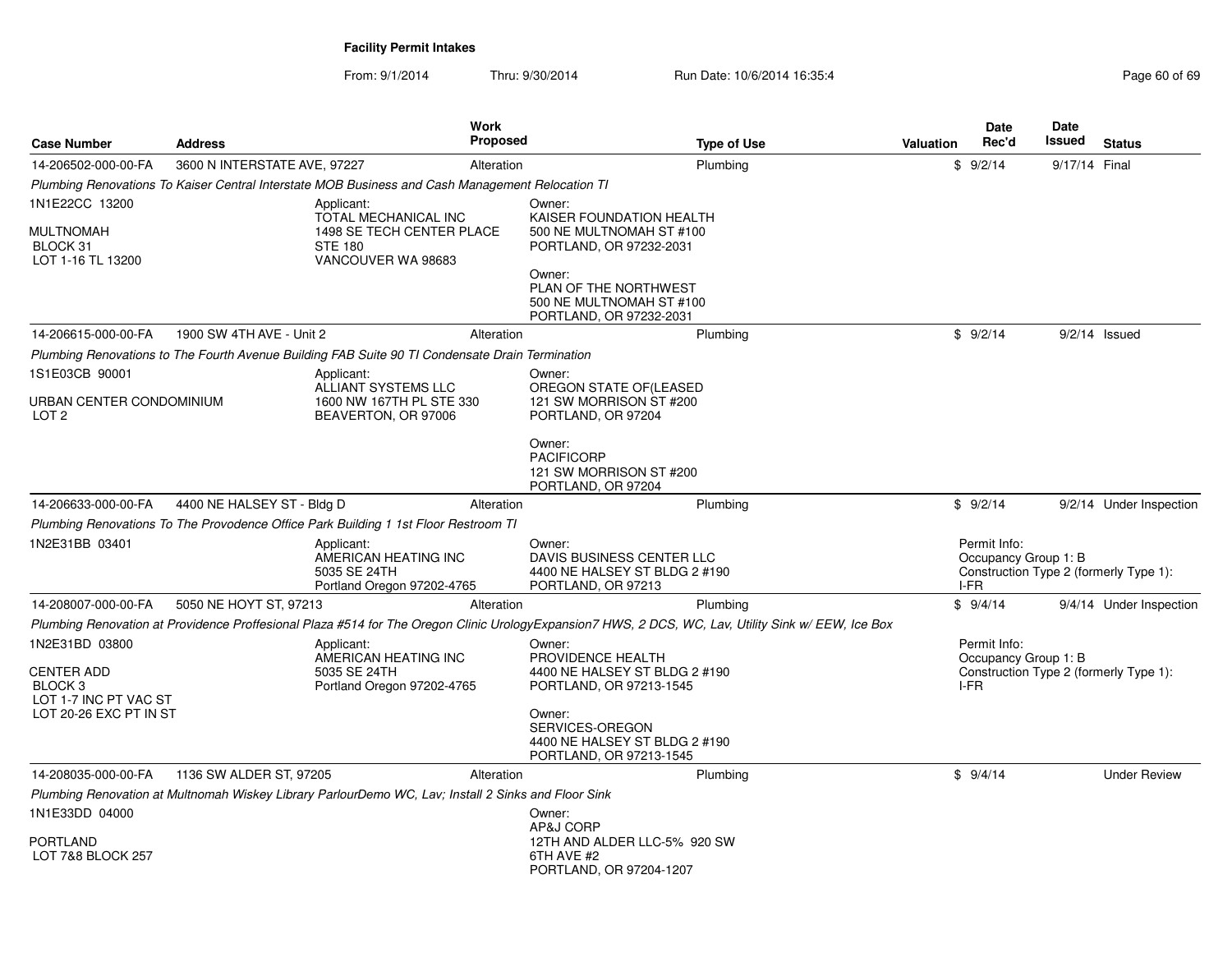| <b>Case Number</b>                                                                                             | <b>Address</b>                                       |                                                                                                                 | <b>Work</b><br><b>Proposed</b> | <b>Type of Use</b>                                                                                                       | <b>Valuation</b> | <b>Date</b><br>Rec'd                            | Date<br>Issued | <b>Status</b>                              |
|----------------------------------------------------------------------------------------------------------------|------------------------------------------------------|-----------------------------------------------------------------------------------------------------------------|--------------------------------|--------------------------------------------------------------------------------------------------------------------------|------------------|-------------------------------------------------|----------------|--------------------------------------------|
| 14-208083-000-00-FA                                                                                            | 2801 N GANTENBEIN AVE, 97227                         |                                                                                                                 | Alteration                     | Plumbing                                                                                                                 |                  | \$9/4/14                                        |                | $9/4/14$ Issued                            |
|                                                                                                                | Plumbing Renovation at LEH Radio RoomRelocate HB, WH |                                                                                                                 |                                |                                                                                                                          |                  |                                                 |                |                                            |
| 1N1E27AC 00300<br><b>ABENDS ADD</b>                                                                            |                                                      | Applicant:<br>TOTAL MECHANICAL INC<br>1498 SE TECH CENTER PLACE                                                 |                                | Owner:<br><b>EMANUEL HOSPITAL</b><br>1919 NW LOVEJOY ST                                                                  |                  | Permit Info:<br>Occupancy Group 1: I-2_Hospital |                |                                            |
| BLOCK 3<br>INC PT VAC STS LOT 1-16                                                                             |                                                      | <b>STE 180</b><br>VANCOUVER WA 98683                                                                            |                                | PORTLAND, OR 97209-1503                                                                                                  |                  |                                                 |                |                                            |
| 14-208125-000-00-FA                                                                                            | 5331 SW MACADAM AVE, 97201                           |                                                                                                                 | Alteration                     | Plumbing                                                                                                                 |                  | \$9/4/14                                        | 9/4/14 Final   |                                            |
|                                                                                                                |                                                      | Plumbing Renovation at Water Tower Parking LotRain Drain and Storm Sewer Repairs and Upgrades                   |                                |                                                                                                                          |                  |                                                 |                |                                            |
| 1S1E15BD 03900                                                                                                 |                                                      | Applicant:<br>D & F PLUMBING CO                                                                                 |                                | Owner:<br>WATER TOWER BUILDING LLC                                                                                       |                  | Permit Info:<br>Occupancy Group 1: B            |                |                                            |
| SECTION 15 1S 1E<br>TL 3900 3.66 ACRES                                                                         |                                                      | 4636 N ALBINA<br>PORTLAND, OR 97217                                                                             |                                | 111 SW COLUMBIA ST #1380<br>PORTLAND, OR 97239                                                                           |                  | IV-HT                                           |                | Construction Type 2 (formerly Type 1):     |
| 14-208718-000-00-FA                                                                                            | 4701 SE BUSH ST, 97206                               |                                                                                                                 | Alteration                     | Plumbing                                                                                                                 |                  | \$9/5/14                                        | 9/5/14 Final   |                                            |
|                                                                                                                |                                                      |                                                                                                                 |                                | Plumbing Renovation At Creston SchoolR/R Dishwasher and Repipe existing Sink in Kitchen Work done by A-Absolute Plumbing |                  |                                                 |                |                                            |
| 1S2E07CA 09600                                                                                                 |                                                      | Applicant:<br>A-ABSOLUTE COMFORT H/C                                                                            |                                | Owner:<br>SCHOOL DISTRICT NO 1                                                                                           |                  |                                                 |                |                                            |
| SECTION 07 1S 2E<br>TL 9600 8.09 ACRES<br>SEE R645272 (R992070461) FOR LEASED<br>SUB ACCT                      |                                                      | 15886 PARK PL CT<br>OREGON CITY OR 97045                                                                        |                                | PO BOX 3107<br>PORTLAND, OR 97208-3107                                                                                   |                  |                                                 |                |                                            |
| 14-209439-000-00-FA                                                                                            | 3500 N INTERSTATE AVE, 97227                         |                                                                                                                 | Alteration                     | Plumbing                                                                                                                 |                  | \$9/8/14                                        |                | $9/8/14$ Issued                            |
|                                                                                                                |                                                      | Plumbing Renovation at Kaiser Interstate South MOB2 Tanks for O2 Farm                                           |                                |                                                                                                                          |                  |                                                 |                |                                            |
| 1N1E22CC 12100                                                                                                 |                                                      | Applicant:<br>TOTAL MECHANICAL INC<br>1498 SE TECH CENTER PLACE<br><b>STE 180</b><br>VANCOUVER WA 98683         |                                | Owner:<br>KAISER FOUNDATION HEALTH<br>500 NE MULTNOMAH ST #100<br>PORTLAND, OR 97232-2031<br>Owner:                      |                  | Permit Info:<br>Occupancy Group 1: I-2          |                | Construction Type 2 (formerly Type 1): I-A |
|                                                                                                                |                                                      |                                                                                                                 |                                | PLAN OF THE NORTHWEST<br>500 NE MULTNOMAH ST #100<br>PORTLAND, OR 97232-2031                                             |                  |                                                 |                |                                            |
| 14-209462-000-00-FA                                                                                            | 421 SW 6TH AVE, 97205                                |                                                                                                                 | Alteration                     | Plumbing                                                                                                                 |                  | \$9/8/14                                        |                | <b>Under Review</b>                        |
|                                                                                                                |                                                      | Plumbing Renovation at Commonwealth Building 13th FloorBreakroom Sink and DW                                    |                                |                                                                                                                          |                  |                                                 |                |                                            |
| 1N1E34CC 04300                                                                                                 |                                                      |                                                                                                                 |                                | Owner:<br>UPI COMMONWEALTH LLC                                                                                           |                  |                                                 |                |                                            |
| PORTLAND<br>BLOCK 176<br>LOT 1-4                                                                               |                                                      |                                                                                                                 |                                | 1215 FOURTH AVE STE 600<br>SEATTLE, WA 98161                                                                             |                  |                                                 |                |                                            |
| 14-209867-000-00-FA                                                                                            | 7000 NE AIRPORT WAY, 97218                           |                                                                                                                 | Alteration                     | Plumbing                                                                                                                 |                  | \$9/9/14                                        | 9/9/14 Final   |                                            |
|                                                                                                                |                                                      | Plumbing Renovation at PDX Concourse A for Laurelwood Brewingto install a Sink*********BID ESTIMATE************ |                                |                                                                                                                          |                  |                                                 |                |                                            |
| 1N2E08B 00400                                                                                                  |                                                      | Applicant:<br>PENINSULA PLUMBING CO                                                                             |                                | Owner:<br>PORT OF PORTLAND                                                                                               |                  | Permit Info:<br>Occupancy Group 1: A-2          |                |                                            |
| SECTION 08 1N 2E<br>TL 400 7.39 ACRES<br><b>TERMINAL BLDG</b><br><b>NONTAXABLE</b><br>SEE TAXABLE SUB ACCOUNTS |                                                      | PO BOX 16307<br>PORTLAND, OR 97292                                                                              |                                | PO BOX 3529<br>PORTLAND, OR 97208-3529                                                                                   |                  |                                                 |                | Construction Type 2 (formerly Type 1): I-A |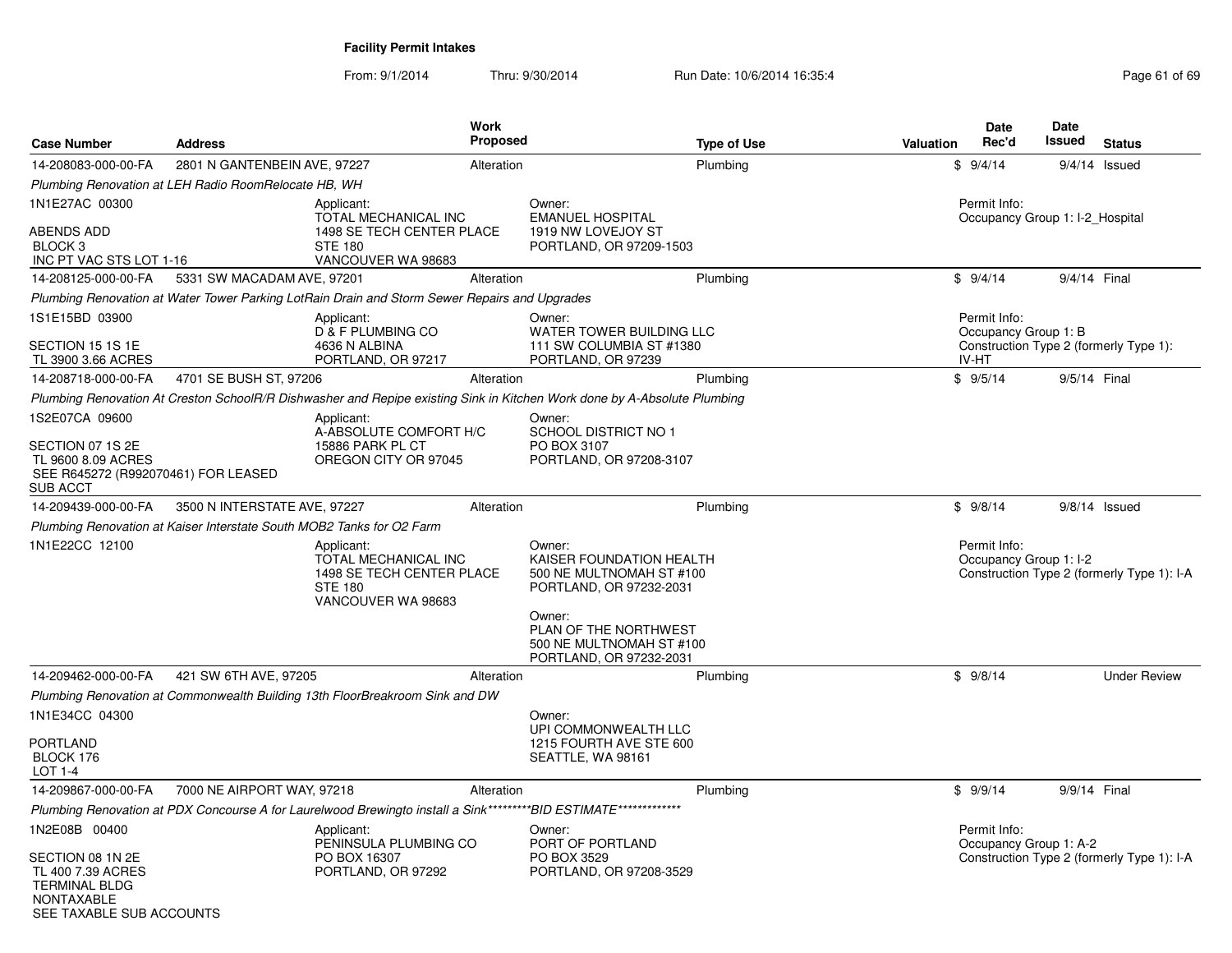| <b>Case Number</b>                                                                                                              | <b>Address</b>                                               |                                                                                                 | <b>Work</b><br><b>Proposed</b> |                                                                                                                                      | <b>Type of Use</b> | <b>Valuation</b> | Date<br>Rec'd                                    | <b>Date</b><br>Issued | <b>Status</b>                              |
|---------------------------------------------------------------------------------------------------------------------------------|--------------------------------------------------------------|-------------------------------------------------------------------------------------------------|--------------------------------|--------------------------------------------------------------------------------------------------------------------------------------|--------------------|------------------|--------------------------------------------------|-----------------------|--------------------------------------------|
| 14-210131-000-00-FA                                                                                                             | 7000 NE AIRPORT WAY, 97218                                   |                                                                                                 | Alteration                     |                                                                                                                                      | Plumbing           |                  | \$9/9/14                                         | 9/9/14 Final          |                                            |
|                                                                                                                                 |                                                              | Plumbing Renovation at PDX Concorse E for Laurelwood Brewing Install Sink                       |                                |                                                                                                                                      |                    |                  |                                                  |                       |                                            |
| 1N2E08B 00400                                                                                                                   |                                                              | Applicant:<br>PENINSULA PLUMBING CO                                                             |                                | Owner:<br>PORT OF PORTLAND                                                                                                           |                    |                  | Permit Info:<br>Occupancy Group 1: A-2           |                       |                                            |
| SECTION 08 1N 2E<br>TL 400 7.39 ACRES<br><b>TERMINAL BLDG</b><br><b>NONTAXABLE</b><br>SEE TAXABLE SUB ACCOUNTS                  |                                                              | PO BOX 16307<br>PORTLAND, OR 97292                                                              |                                | PO BOX 3529<br>PORTLAND, OR 97208-3529                                                                                               |                    |                  |                                                  |                       | Construction Type 2 (formerly Type 1): I-A |
| 14-211450-000-00-FA                                                                                                             | 7000 NE AIRPORT WAY, 97218                                   |                                                                                                 | Alteration                     |                                                                                                                                      | Plumbing           |                  | \$9/11/14                                        | 9/11/14 Final         |                                            |
|                                                                                                                                 |                                                              | Plumbing Renovation at PDX to Replumb Expansion joints in Access Road at Terminal               |                                |                                                                                                                                      |                    |                  |                                                  |                       |                                            |
| 1N2E08B 00400<br>SECTION 08 1N 2E<br>TL 400 7.39 ACRES<br><b>TERMINAL BLDG</b><br><b>NONTAXABLE</b><br>SEE TAXABLE SUB ACCOUNTS |                                                              | Applicant:<br><b>BEAVERTON PLUMBING INC</b><br>13980 SW TV HWY<br>BEAVERTON, OR 97005           |                                | Owner:<br>PORT OF PORTLAND<br>PO BOX 3529<br>PORTLAND, OR 97208-3529                                                                 |                    |                  |                                                  |                       |                                            |
| 14-212072-000-00-FA                                                                                                             | 2121 SW BROADWAY DR, 97201                                   |                                                                                                 | Alteration                     |                                                                                                                                      | Plumbing           |                  | \$9/12/14                                        |                       | 9/17/14 Under Inspection                   |
|                                                                                                                                 |                                                              |                                                                                                 |                                | Plumbing Renovation at Broadway 200 for SUITE 200 HEALTHSHARE TIADA Unisex Bathroom and ADA Breakroom                                |                    |                  |                                                  |                       |                                            |
| 1S1E04DD 09300<br><b>CARUTHERS ADD</b><br><b>BLOCK 37 TL 9300</b>                                                               |                                                              | Applicant:<br><b>BEAVERTON PLUMBING INC.</b><br>13980 SW TV HWY<br>BEAVERTON, OR 97005          |                                | Owner:<br><b>WESTON INVESTMENT CO LLC</b><br>2154 NE BROADWAY RM 200<br>PORTLAND, OR 97232-1590                                      |                    |                  |                                                  |                       |                                            |
| 14-212120-000-00-FA                                                                                                             | 225 SW BROADWAY                                              |                                                                                                 | Alteration                     |                                                                                                                                      | Plumbing           |                  | \$9/12/14                                        |                       | <b>Under Review</b>                        |
|                                                                                                                                 |                                                              | Plumbing Renovation at Broadway Commons Suite 100 for On Deck TIAdd 5 WC, 7 Lav, 1 Urinal, 2 FD |                                |                                                                                                                                      |                    |                  |                                                  |                       |                                            |
| 1N1E34CC 09800<br>PORTLAND<br>BLOCK 85<br>LOT 6&7 TL 9800                                                                       |                                                              |                                                                                                 |                                | Owner:<br><b>BROADWAY COMMERCE LLC</b><br>225 SW BROADWAY #1<br>PORTLAND, OR 97205                                                   |                    |                  |                                                  |                       |                                            |
| 14-212342-000-00-FA                                                                                                             | 9255 NE ALDERWOOD RD, 97220                                  |                                                                                                 | Alteration                     |                                                                                                                                      | Plumbing           |                  | \$9/15/14                                        |                       | 9/15/14 Under Inspection                   |
|                                                                                                                                 | Plumbing Renovation at PDX LogisticsBreakroom and Restroom's |                                                                                                 |                                |                                                                                                                                      |                    |                  |                                                  |                       |                                            |
| 1N2E16 00200                                                                                                                    |                                                              | Applicant:<br>POWER PLUMBING                                                                    |                                | Owner:<br>PORT OF PORTLAND                                                                                                           |                    |                  |                                                  |                       |                                            |
| SECTION 16 1N 2E<br>TL 200 27.93 ACRES<br>SPLIT LEVY R317166 (R942160010)                                                       |                                                              | PO BOX 19418<br>PORTLAND, OR 97280                                                              |                                | PO BOX 3529<br>PORTLAND, OR 97208-3529                                                                                               |                    |                  |                                                  |                       |                                            |
| 14-212693-000-00-FA                                                                                                             | 100 SW MARKET ST, 97201                                      |                                                                                                 | Alteration                     |                                                                                                                                      | Plumbing           |                  | \$9/15/14                                        | 9/15/14 Issued        |                                            |
|                                                                                                                                 |                                                              |                                                                                                 |                                | Plumbing Renovation at The 100 at Park SquareRemodel RR's Floors 1-7, Add Showers and Lavs in BasementExterior FD, AD, HB's and RPBA |                    |                  |                                                  |                       |                                            |
| 1S1E03CB 00700                                                                                                                  |                                                              | Applicant:<br><b>MCKINSTRY CO</b>                                                               |                                | Owner:<br><b>CSHV FIRST AND MARKET LLC</b>                                                                                           |                    |                  | Permit Info:<br>Occupancy Group 1: B Bank, Off., |                       |                                            |
| SOUTH AUDITORIUM ADD<br><b>BLOCK A</b><br>LOT 2 TL 700                                                                          |                                                              | 16790 NE MASON ST. STE 100<br>PORTLAND, OR 97230                                                |                                | 1420 FIFTH AVE #2020<br>SEATTLE, WA 98101-2337                                                                                       |                    |                  | Med.Off., Pub.Bldg.                              |                       | Construction Type 2 (formerly Type 1): I-A |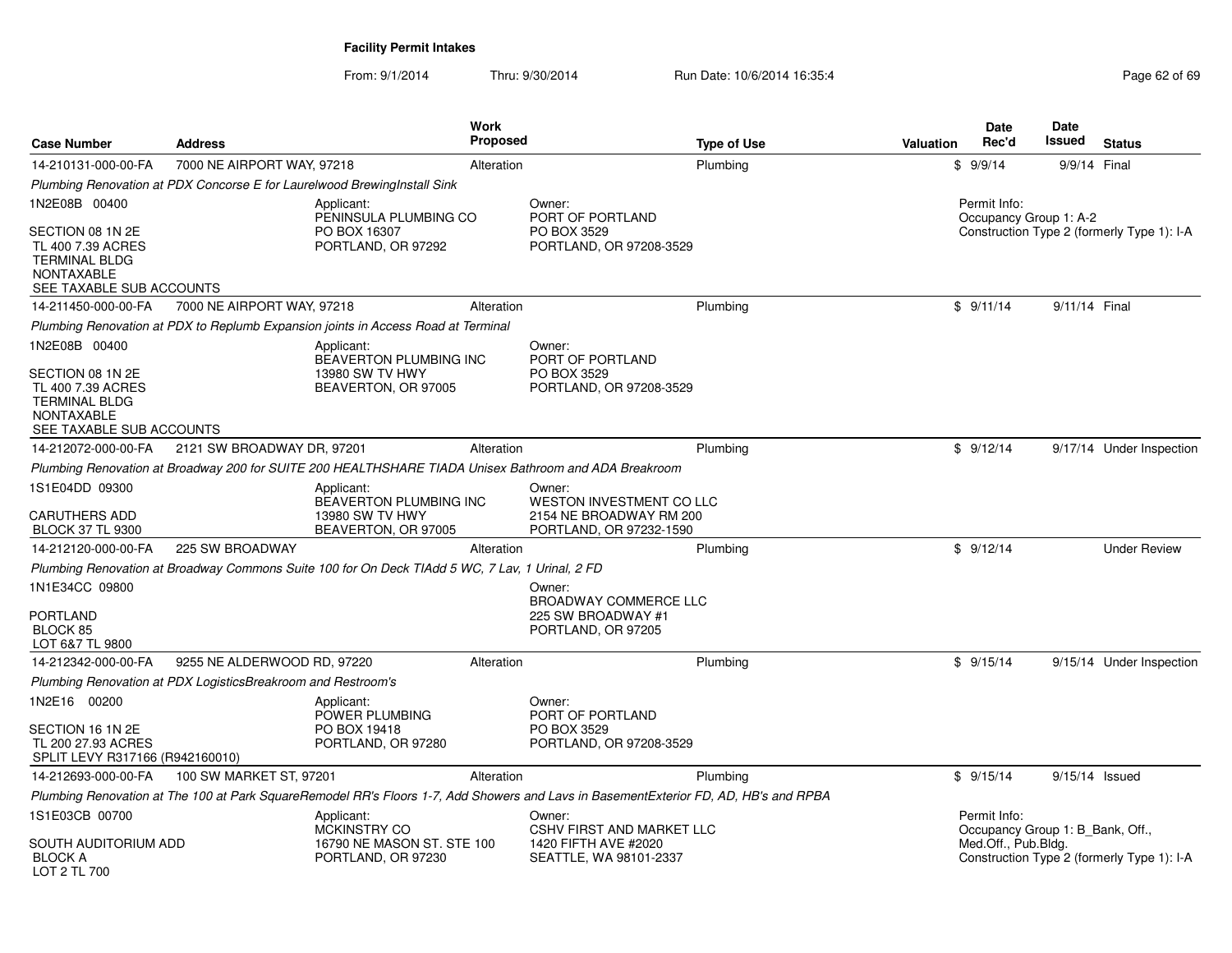| <b>Case Number</b>                                                                  | <b>Address</b>                                             |                                                                                         | Work<br><b>Proposed</b> |                                                                                | <b>Type of Use</b> | Valuation |           | <b>Date</b><br>Rec'd | <b>Date</b><br><b>Issued</b>     | <b>Status</b>                               |
|-------------------------------------------------------------------------------------|------------------------------------------------------------|-----------------------------------------------------------------------------------------|-------------------------|--------------------------------------------------------------------------------|--------------------|-----------|-----------|----------------------|----------------------------------|---------------------------------------------|
| 14-213478-000-00-FA                                                                 | 111 SW 5TH AVE, 97204-3626                                 |                                                                                         | Alteration              |                                                                                | Plumbina           |           | \$9/16/14 |                      |                                  | <b>Under Review</b>                         |
| 1N1E34CD 01300                                                                      |                                                            | Plumbing Renovation at US Bancorp Tower 2nd Floor for Corvel TIRemodel RR's, Breakrooms |                         |                                                                                |                    |           |           | Permit Info:         | Occupancy Group 1: B             | Construction Type 2 (formerly Type 1): I-A  |
| 14-213495-000-00-FA                                                                 | 12000 SW 49TH AVE, 97219                                   |                                                                                         | Alteration              |                                                                                | Plumbing           |           | \$9/16/14 |                      |                                  | <b>Under Review</b>                         |
| 1S1E31D 00200                                                                       |                                                            | Plumbing Renovation at PCC Sylvania SS Building Level 200Breakroom Sink, DF             |                         | Owner:<br>PORTLAND COMMUNITY                                                   |                    |           |           | Permit Info:         | Occupancy Group 1: B             |                                             |
|                                                                                     |                                                            |                                                                                         |                         | <b>COLLEGE DIST</b><br>PO BOX 19000<br>PORTLAND, OR 97280-0990                 |                    |           |           |                      |                                  | Construction Type 2 (formerly Type 1): II-B |
| 14-213832-000-00-FA                                                                 | 1220 SW MORRISON ST, 97205                                 |                                                                                         | Alteration              |                                                                                | Plumbing           |           | \$9/17/14 |                      |                                  | 9/17/14 Under Inspection                    |
|                                                                                     |                                                            | Plumbing Renovation at SUITE 210 TERMINAL SALES RESOURCE DATA, Breakroom Sink           |                         |                                                                                |                    |           |           |                      |                                  |                                             |
| 1N1E33DD 06200                                                                      |                                                            | Applicant:<br>BEAVERTON PLUMBING INC                                                    |                         | Owner:<br>WESTON INVESTMENT CO LLC                                             |                    |           |           | Permit Info:         | Occupancy Group 1: B             |                                             |
| <b>PORTLAND</b><br><b>BLOCK S1/2H</b><br>$LOT 1-8$                                  | 13980 SW TV HWY<br>BEAVERTON, OR 97005                     |                                                                                         |                         | 2154 NE BROADWAY RM 200<br>PORTLAND, OR 97232-1590                             |                    |           | I-FR      |                      |                                  | Construction Type 2 (formerly Type 1):      |
| 14-213836-000-00-FA                                                                 | 1515 SW 5TH AVE, 97201                                     |                                                                                         | Alteration              |                                                                                | Plumbing           |           | \$9/17/14 |                      |                                  | 9/17/14 Under Inspection                    |
|                                                                                     | Plumbing Renovation at 1515 SW 5th Suite 655Breakroom Sink |                                                                                         |                         |                                                                                |                    |           |           |                      |                                  |                                             |
| 1S1E03BC 03700                                                                      |                                                            | Applicant:<br><b>BEAVERTON PLUMBING INC</b>                                             |                         | Owner:<br>WESTON INVESTMENT CO LLC                                             |                    |           |           | Permit Info:         | Occupancy Group 1: B             |                                             |
| <b>PORTLAND</b><br>BLOCK 164<br><b>LOT 1-8</b><br>DEFERRED ADDITIONAL TAX LIABILITY |                                                            | 13980 SW TV HWY<br>BEAVERTON, OR 97005                                                  |                         | 2154 NE BROADWAY RM 200<br>PORTLAND, OR 97232-1590                             |                    |           | $I-FR$    |                      |                                  | Construction Type 2 (formerly Type 1):      |
| 14-214742-000-00-FA                                                                 | 1211 SW 5TH AVE, 97204                                     |                                                                                         | Alteration              |                                                                                | Plumbing           |           | \$9/18/14 |                      |                                  | 9/18/14 Under Inspection                    |
|                                                                                     |                                                            | Plumbing Renovation at Pac West Building Suite 2300Breakroom Sink and DW                |                         |                                                                                |                    |           |           |                      |                                  |                                             |
| 1S1E03BC 00900                                                                      |                                                            | Applicant:<br><b>MCKINSTRY CO</b>                                                       |                         | Owner:<br>PACWEST CENTER LLC                                                   |                    |           |           | Permit Info:         | Occupancy Group 1: B_Bank, Off., |                                             |
| PORTLAND<br>BLOCK 167<br>LOT 1-8                                                    |                                                            | 16790 NE MASON ST. STE 100<br>PORTLAND, OR 97230                                        |                         | 1211 SW 5TH AVE #2230<br>PORTLAND, OR 97204                                    |                    |           |           | Med.Off., Pub.Bldg.  |                                  |                                             |
| 14-214764-000-00-FA                                                                 |                                                            | 3181 SW SAM JACKSON PARK RD - Bldg MRB, 9 Alteration                                    |                         |                                                                                | Plumbing           |           | \$9/18/14 |                      | 9/18/14 Final                    |                                             |
|                                                                                     |                                                            | Plumbing Renovation at OHSU MRB Room 521 & 525 Repipe Waste lines in overhead           |                         |                                                                                |                    |           |           |                      |                                  |                                             |
| 1S1E09 00200                                                                        |                                                            | Applicant:<br>DETEMPLE COMPANY INC<br>1951 NW OVERTON<br>PORTLAND, OR 97209             |                         | Owner:<br>OREGON STATE OF<br>3181 SW SAM JACKSON PARK RD<br>PORTLAND, OR 97239 |                    |           |           |                      |                                  |                                             |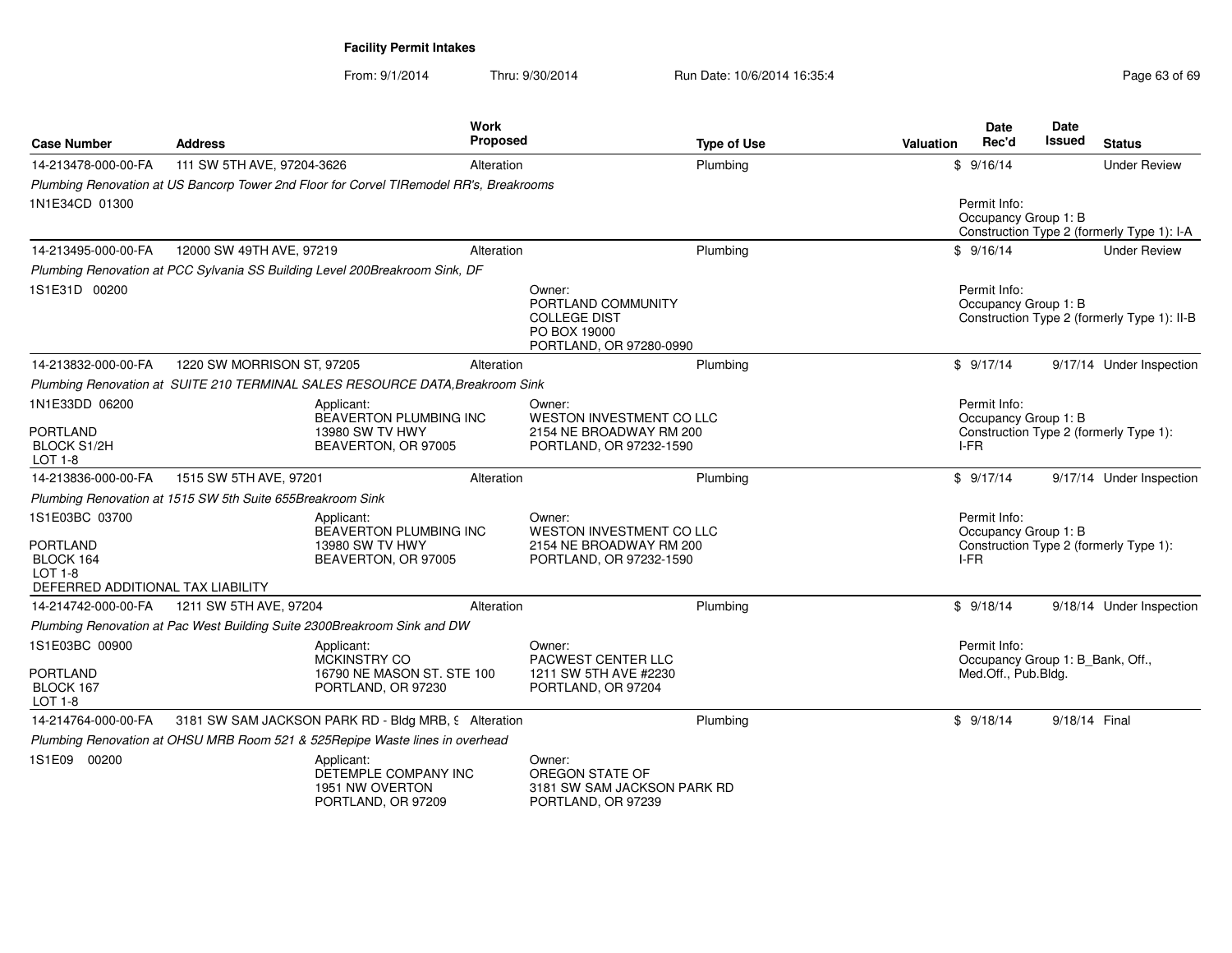| <b>Case Number</b>                                                                                                                                                  | <b>Address</b>                                        | <b>Work</b><br>Proposed                                                                                                  | <b>Type of Use</b>                                                                               | Date<br>Rec'd<br>Valuation              | <b>Date</b><br><b>Issued</b><br><b>Status</b>                                    |
|---------------------------------------------------------------------------------------------------------------------------------------------------------------------|-------------------------------------------------------|--------------------------------------------------------------------------------------------------------------------------|--------------------------------------------------------------------------------------------------|-----------------------------------------|----------------------------------------------------------------------------------|
| 14-214766-000-00-FA                                                                                                                                                 |                                                       | 3181 SW SAM JACKSON PARK RD - Bldg OHS, 9 Alteration                                                                     | Plumbing                                                                                         | \$9/18/14                               | 9/18/14 Under Inspection                                                         |
|                                                                                                                                                                     |                                                       | Plumbing Renovation at OHSU B & C wing 13thMed Gas, water and Bathroom relocation                                        |                                                                                                  |                                         |                                                                                  |
| 1S1E09 00200                                                                                                                                                        |                                                       | Applicant:<br>PORTLAND MECHANICAL<br><b>CONTRACTORS</b><br>2000 SE HANNA HARVESTER<br><b>DRIVE</b><br>MILWAUKIE OR 97222 | Owner:<br>OREGON STATE OF<br>3181 SW SAM JACKSON PARK RD<br>PORTLAND, OR 97239                   | Permit Info:<br>Occupancy Group 1: I-2  | Construction Type 2 (formerly Type 1): I-A                                       |
| 14-214814-000-00-FA                                                                                                                                                 | 1300 NE 16TH AVE, 97232                               | Alteration                                                                                                               | Plumbing                                                                                         | \$9/18/14                               | 9/18/14 Under Inspection                                                         |
|                                                                                                                                                                     |                                                       | Plumbing Renovation at Holladay Park Plaza 1st and 3rd FloorRain Drain, Kitchen and Restrooms Remodel                    |                                                                                                  |                                         |                                                                                  |
| 1N1E35AB 05600                                                                                                                                                      |                                                       | Applicant:                                                                                                               | Owner:                                                                                           | Permit Info:                            |                                                                                  |
| <b>HOLLADAYS ADD</b><br><b>BLOCK 178 TL 5600</b><br>SPLIT LEVY R182280 (R396212040)                                                                                 |                                                       | HEINZ MECHANICAL CO INC<br>2615 NW ST HELENS RD<br>PORTLAND, OR 97210                                                    | HOLLADAY PARK PLAZA INC<br>1300 NE 16TH AVE<br>PORTLAND, OR 97232-1467                           | I-FR                                    | Occupancy Group 1: SR1.1<br>Construction Type 2 (formerly Type 1):               |
| 14-214965-000-00-FA                                                                                                                                                 | 123 NE 3RD AVE, 97232                                 | Alteration                                                                                                               | Plumbing                                                                                         | \$9/19/14                               | 9/19/14 Under Inspection                                                         |
|                                                                                                                                                                     |                                                       | Plumbing Renovation at Eastside Exchange Suite 307 for Laundry ServicesBreakroom sink and WH                             |                                                                                                  |                                         |                                                                                  |
| 1N1E34DA 02800<br><b>EAST PORTLAND</b><br>BLOCK 68<br>INC PT VAC ST LOT 1&8<br>LOT 2&3&6&7<br>INC PT VAC ST LOT 4&5; HISTORIC<br>PROPERTY; POTENTIAL ADDITIONAL TAX |                                                       | Applicant:<br>CASCADE PLUMBING CO<br>2416 N HAYDEN ISLAND DR<br>PORTLAND, OR 97217-8256                                  | Owner:<br><b>BRIDGEHEAD DEVELOPMENT LLC</b><br>1001 SE WATER AVE #120<br>PORTLAND, OR 97214-2147 | Permit Info:<br>Med.Off., Pub.Bldg.     | Occupancy Group 1: B_Bank, Off.,<br>Construction Type 2 (formerly Type 1): III-A |
| 14-215005-000-00-FA                                                                                                                                                 |                                                       | 3181 SW SAM JACKSON PARK RD - Bldg OPC, 9 Alteration                                                                     | Plumbing                                                                                         | \$9/19/14                               | 9/19/14 Final                                                                    |
|                                                                                                                                                                     | Plumbing Renovation at OHSU SJHEEW in Electrical Room |                                                                                                                          |                                                                                                  |                                         |                                                                                  |
| 1S1E09 00200                                                                                                                                                        |                                                       | Applicant:<br>DETEMPLE COMPANY INC<br>1951 NW OVERTON<br>PORTLAND, OR 97209                                              | Owner:<br>OREGON STATE OF<br>3181 SW SAM JACKSON PARK RD<br>PORTLAND, OR 97239                   | Permit Info:<br>Occupancy Group 1: I-2  | Construction Type 2 (formerly Type 1): I-A                                       |
| 14-215426-000-00-FA                                                                                                                                                 | 11540 NE INVERNESS DR                                 | Alteration                                                                                                               | Plumbing                                                                                         | \$9/19/14                               | 9/19/14 Final                                                                    |
|                                                                                                                                                                     | Plumbing Renovation at Inverness JailWater Heaters    |                                                                                                                          |                                                                                                  |                                         |                                                                                  |
| 1N2E15D 01600A1                                                                                                                                                     |                                                       | Applicant:<br>PORTLAND MECHANICAL                                                                                        | Owner:<br><b>BANK OF AMERICA OREGON (LSD)</b>                                                    | Permit Info:<br>Occupancy Group 1: I1.1 |                                                                                  |
| SECTION 15 1N 2E<br><b>TL 1600</b><br>LAND                                                                                                                          | IMPS ONLY SEE R317158 (R942150470) FOR                | <b>CONTRACTORS</b><br>2000 SE HANNA HARVESTER<br><b>DRIVE</b><br>MILWAUKIE OR 97222                                      | MULTNOMAH COUNTY<br>401 N DIXON ST<br>PORTLAND, OR 97227-1865                                    | IFR                                     | Construction Type 2 (formerly Type 1):                                           |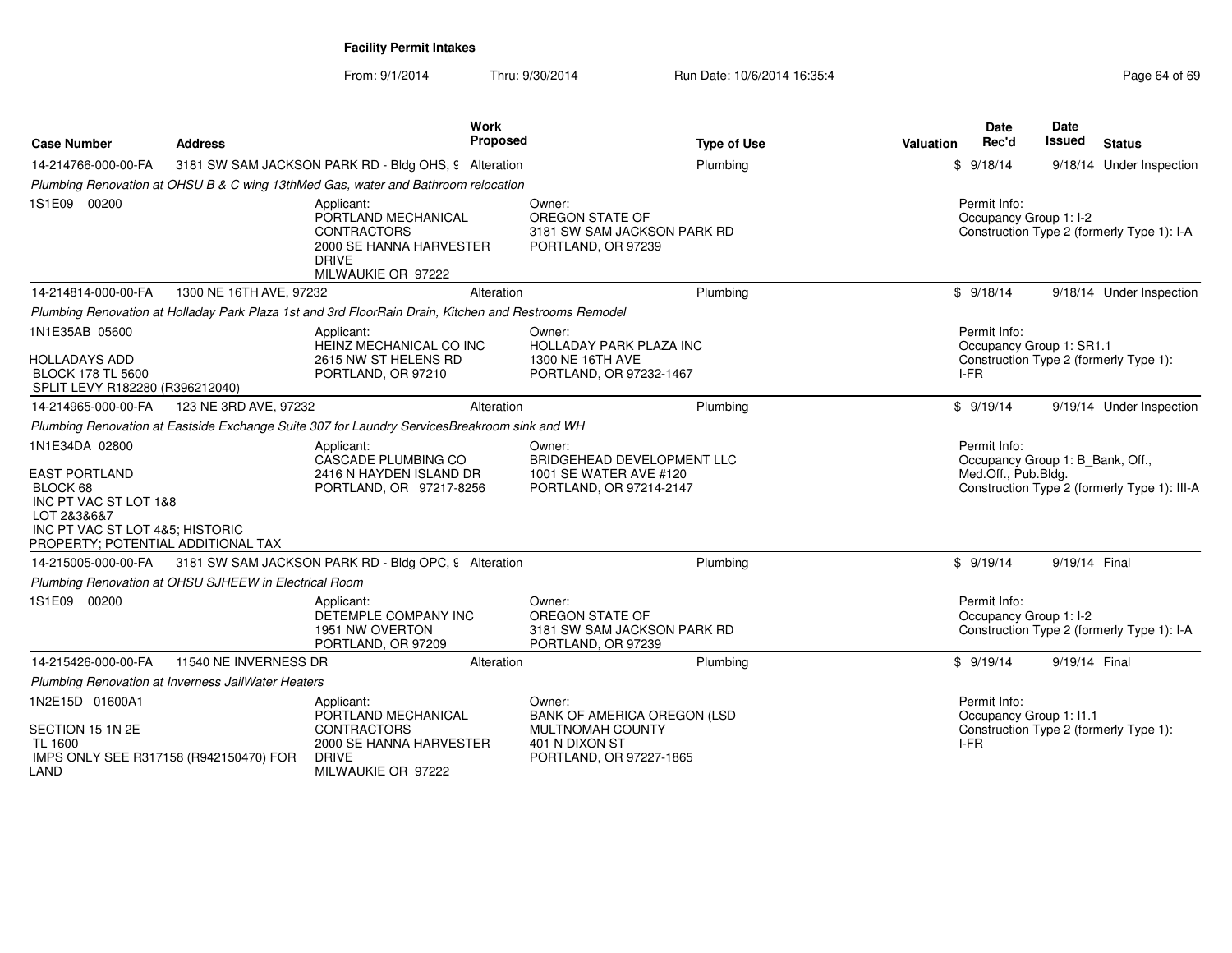| <b>Case Number</b>                                           | <b>Address</b>             | Work<br><b>Proposed</b>                                                                                                                   |                                                                                               | <b>Type of Use</b> | Valuation | <b>Date</b><br>Rec'd                                                    | Date<br><b>Issued</b> | <b>Status</b>                               |
|--------------------------------------------------------------|----------------------------|-------------------------------------------------------------------------------------------------------------------------------------------|-----------------------------------------------------------------------------------------------|--------------------|-----------|-------------------------------------------------------------------------|-----------------------|---------------------------------------------|
| 14-215454-000-00-FA                                          | 1926 W BURNSIDE            | Alteration                                                                                                                                |                                                                                               | Plumbing           |           | \$9/19/14                                                               | 9/19/14 Issued        |                                             |
|                                                              |                            | Plumbing Renovation at Civic Condominium for MU V TrainingMen and Women's Bathrooms                                                       |                                                                                               |                    |           |                                                                         |                       |                                             |
| 1N1E33DC 70000                                               |                            | Applicant:<br>KODIAK PLUMBING INC<br>12030 SE MT SCOTT BLVD<br>PORTLAND, OR 97266                                                         | Owner:<br>ASSOCIATION OF UNIT OWNERS<br>1120 NW COUCH ST #600<br>PORTLAND, OR 97209<br>Owner: |                    |           |                                                                         |                       |                                             |
|                                                              |                            |                                                                                                                                           | OF CIVIC CONDOMINIUM<br>1120 NW COUCH ST #600<br>PORTLAND, OR 97209                           |                    |           |                                                                         |                       |                                             |
| 14-215489-000-00-FA                                          | 4400 NE HALSEY ST - Bldg D | Alteration                                                                                                                                |                                                                                               | Plumbing           |           | \$9/19/14                                                               |                       | 9/19/14 Under Inspection                    |
| Plumbing Renovationat POP Building 1 Suite 289sink and WH    |                            |                                                                                                                                           |                                                                                               |                    |           |                                                                         |                       |                                             |
| 1N2E31BB 03401                                               |                            | Applicant:<br>AMERICAN HEATING INC<br>5035 SE 24TH<br>Portland Oregon 97202-4765                                                          | Owner:<br>DAVIS BUSINESS CENTER LLC<br>4400 NE HALSEY ST BLDG 2 #190<br>PORTLAND, OR 97213    |                    |           | Permit Info:<br>Occupancy Group 1: B<br>I-FR                            |                       | Construction Type 2 (formerly Type 1):      |
| 14-215643-000-00-FA                                          | 700 NE MULTNOMAH ST        | Alteration                                                                                                                                |                                                                                               | Plumbing           |           | \$9/22/14                                                               | 9/22/14 Issued        |                                             |
|                                                              |                            | Plumbing Renovation at Lloyd Tower for Womens Healthcare Associates Clinic35 Sinks, 8 Lavs, 8 WC, 2 WH, 2 Expansion Tanks, 2 Recirc Pumps |                                                                                               |                    |           |                                                                         |                       |                                             |
| 1N1E35BB 02601<br><b>LLOYD BLOCKS</b><br>LOT <sub>1</sub>    |                            | Applicant:<br>AMERICAN HEATING INC<br>5035 SE 24TH<br>Portland Oregon 97202-4765                                                          | Owner:<br>AAT LLOYD DISTRICT LLC<br>11455 EL CAMINO REAL #200<br>SAN DIEGO, CA 92130-2047     |                    |           | Permit Info:<br>Occupancy Group 1: B Bank, Off.,<br>Med.Off., Pub.Bldg. |                       |                                             |
| 14-216949-000-00-FA                                          | 1022 SW SALMON ST, 97205   | Alteration                                                                                                                                |                                                                                               | Plumbing           |           | \$9/24/14                                                               |                       | 9/24/14 Under Inspection                    |
| Plumbing Renovation at 1022 SW Salmon2 Restrooms             |                            |                                                                                                                                           |                                                                                               |                    |           |                                                                         |                       |                                             |
| 1S1E04AA 02700<br><b>PORTLAND</b><br>BLOCK 248<br>LOT 7&8    |                            | Applicant:<br><b>JOHN R DUNCAN</b><br><b>GRIDLINE PLUMBING &amp; HEATING</b><br>4343 SE 37TH AVE<br>PORTLAND, OR 97202                    | Owner:<br>1022 SW SALMON LLC<br>1121 SW SALMON ST<br>PORTLAND, OR 97205                       |                    |           | Permit Info:<br>Occupancy Group 1: B<br>$II-1HR$                        |                       | Construction Type 2 (formerly Type 1):      |
| 14-217193-000-00-FA                                          | 815 NE DAVIS ST, 97232     | Alteration                                                                                                                                |                                                                                               | Plumbing           |           | \$9/24/14                                                               | 9/24/14 Issued        |                                             |
| Plumbing Renovation at Legacy Davis Building Break Sink      |                            |                                                                                                                                           |                                                                                               |                    |           |                                                                         |                       |                                             |
| 1N1E35CB 01600                                               |                            | Applicant:<br>METRO MECHANICAL SYSTEMS                                                                                                    | Owner:<br><b>LEGACY HEALTH SYSTEM</b>                                                         |                    |           |                                                                         |                       |                                             |
| <b>EAST PORTLAND</b><br>BLOCK 189<br>LOT 1-8                 |                            | LLC<br>12016 NE Salmon Creek Ave.<br>Vancouver, WA 98686                                                                                  | 1919 NW LOVEJOY ST<br>PORTLAND, OR 97209                                                      |                    |           |                                                                         |                       |                                             |
| 14-217219-000-00-FA                                          | 3800 SE 22ND AVE, 97202    | Alteration                                                                                                                                |                                                                                               | Plumbing           |           | \$9/24/14                                                               | 10/3/14 Issued        |                                             |
| Plumbing Renovation at Fred Meyer MO 2Install Tankless Water |                            |                                                                                                                                           |                                                                                               |                    |           |                                                                         |                       |                                             |
| 1S1E11DA 04300<br>SECTION 11 1S 1E<br>TL 4300 5.37 ACRES     |                            | Applicant:<br>WHITLOCK BUILDING SERVICES<br>PO BX 15913<br>PORTLAND OR 97280                                                              | Owner:<br>FRED MEYER STORES INC<br>1014 VINE ST 7TH FLOOR<br>CINCINNATI, OH 45202-1141        |                    |           | Permit Info:<br>Occupancy Group 1: B                                    |                       | Construction Type 2 (formerly Type 1): II-A |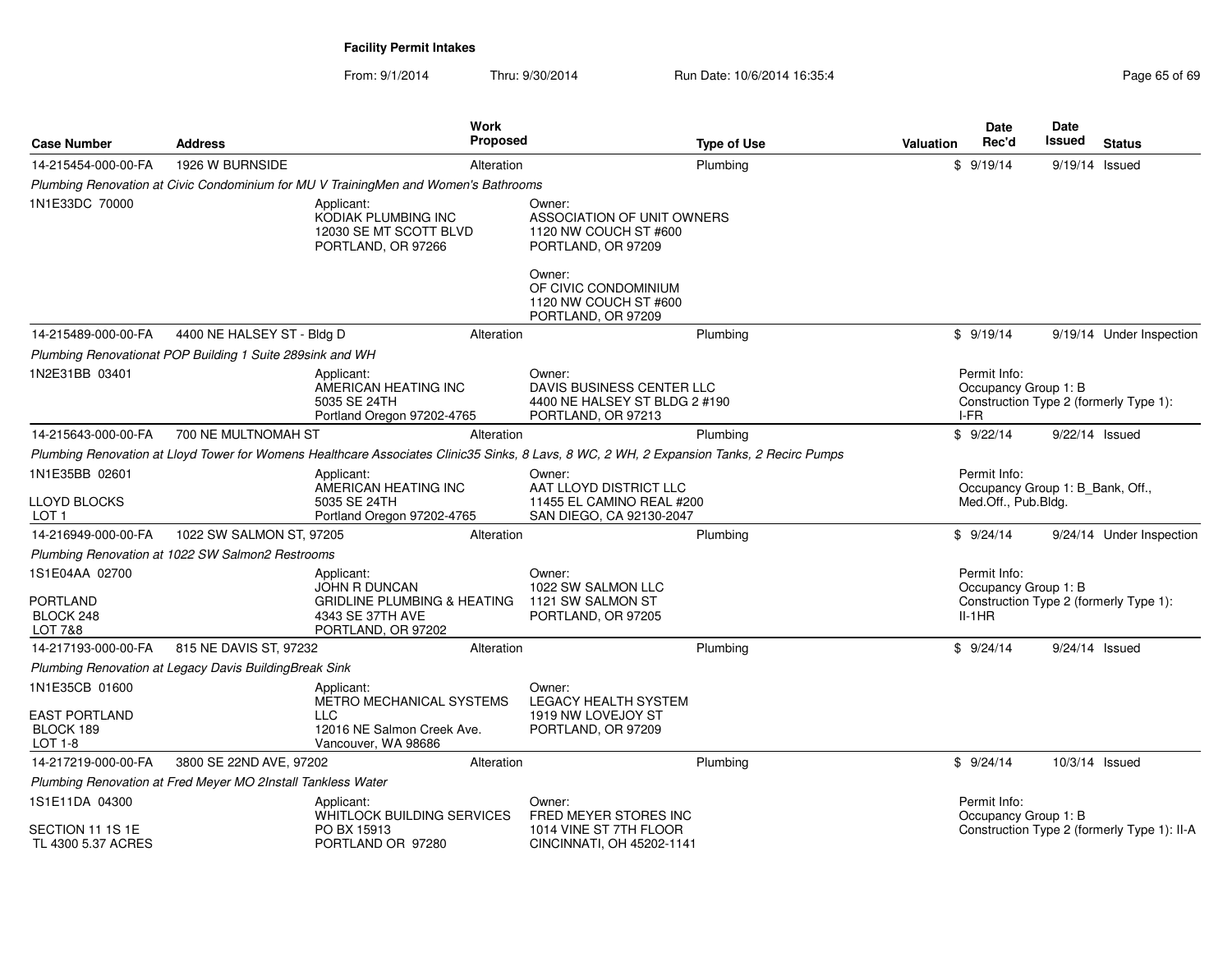| <b>Case Number</b>                                                                      | <b>Address</b>                                                                              | Work<br><b>Proposed</b>                                                                      | <b>Type of Use</b>                                                                           | <b>Date</b><br>Rec'd<br><b>Valuation</b> | Date<br>Issued<br><b>Status</b>            |
|-----------------------------------------------------------------------------------------|---------------------------------------------------------------------------------------------|----------------------------------------------------------------------------------------------|----------------------------------------------------------------------------------------------|------------------------------------------|--------------------------------------------|
| 14-217224-000-00-FA                                                                     | 3243 NW YEON AVE, 97210                                                                     | Alteration                                                                                   | Plumbing                                                                                     | \$9/24/14                                | <b>Under Review</b>                        |
|                                                                                         | Plumbing Renovation at Davis Industrial Park Building CWC, Lav                              |                                                                                              |                                                                                              |                                          |                                            |
| 1N1E29AA 02300                                                                          |                                                                                             | Owner:<br>TIGARD, OR 97224-7175<br>Owner:<br><b>LTD PARTNERSHIP</b><br>TIGARD, OR 97224-7175 | <b>PACIFIC REALTY ASSOCIATES</b><br>15350 SW SEQUOIA PKWY #300<br>15350 SW SEQUOIA PKWY #300 |                                          |                                            |
| 14-217240-000-00-FA                                                                     | 530 SW 5TH AVE, 97204                                                                       | Alteration                                                                                   | Plumbing                                                                                     | \$9/24/14                                | <b>Under Review</b>                        |
|                                                                                         | Plumbing Renovation at Yeon Building 9th floor for GBMO TIBreakroom sink                    |                                                                                              |                                                                                              |                                          |                                            |
| 1N1E34CD 09600                                                                          |                                                                                             | Owner:                                                                                       |                                                                                              | Permit Info:                             |                                            |
| PORTLAND<br>BLOCK 63<br>LOT 5&6<br><b>HISTORIC PROPERTY</b><br>POTENTIAL ADDITIONAL TAX |                                                                                             | NEW YORK, NY 10176                                                                           | RGOF YEON BUILDING LLC<br>551 FIFTH AVE 23RD FLOOR                                           | Med.Off., Pub.Bldg.                      | Occupancy Group 1: B Bank, Off.,           |
| 14-217247-000-00-FA                                                                     | 1001 SW 5TH AVE, 97204                                                                      | Alteration                                                                                   | Plumbing                                                                                     | \$9/24/14                                | 9/25/14 Under Inspection                   |
|                                                                                         | Plumbing Renovation at Congress Center Suite 1525 for Portland SinglesBreakroom Sink and DW |                                                                                              |                                                                                              |                                          |                                            |
| 1S1E03BB 00800<br>PORTLAND<br>BLOCK 169<br>LOT 1-8<br>SEE R246278 (R667717341)          | Applicant:<br>AMERICAN HEATING INC<br>5035 SE 24TH<br>Portland Oregon 97202-4765            | Owner:<br><b>FLOOR</b>                                                                       | OR-CONGRESS CENTER LP<br>235 MONTGOMERY ST 16TH<br>SAN FRANCISCO, CA 94104-3104              | Permit Info:<br>Occupancy Group 1: B     | Construction Type 2 (formerly Type 1): I-A |
| 14-217259-000-00-FA                                                                     | 2250 NW 22ND AVE, 97210                                                                     | Alteration                                                                                   | Plumbing                                                                                     | \$9/24/14                                | $9/24/14$ Issued                           |
|                                                                                         | Plumbing Renovation at New York Building 4th Floor for York Street- Glenda TIDeep Sink      |                                                                                              |                                                                                              |                                          |                                            |
| 1N1E28CA 02500                                                                          | Applicant:<br>AMERICAN HEATING INC<br>5035 SE 24TH<br>Portland Oregon 97202-4765            | Owner:<br><b>ROSAN INC</b><br>PO BOX 6712                                                    | PORTLAND, OR 97228-6712                                                                      |                                          |                                            |
| 14-217289-000-00-FA                                                                     | 3030 SW MOODY AVE, 97201                                                                    | Alteration                                                                                   | Plumbing                                                                                     | \$9/24/14                                | <b>Under Review</b>                        |
|                                                                                         | Plumbing Renovation at OHSU 3030 Moody Suite 110 and 2352 Breakroom remodels                |                                                                                              |                                                                                              |                                          |                                            |
| 1S1E10 00400                                                                            |                                                                                             | Owner:<br>3030 PROPERTY LLC                                                                  |                                                                                              |                                          |                                            |
| SECTION 10 1S 1E<br>TL 400 2.77 ACRES                                                   |                                                                                             | 3121 SW MOODY AVE<br>PORTLAND, OR 97239                                                      |                                                                                              |                                          |                                            |
| 14-217710-000-00-FA                                                                     | 1220 SW MORRISON ST, 97205                                                                  | Alteration                                                                                   | Plumbing                                                                                     | \$9/25/14                                | <b>Under Review</b>                        |
|                                                                                         | Plumbing Renovation at Terminal Sales Suite 210 for Resource Data TICoffee Bar              |                                                                                              |                                                                                              |                                          |                                            |
| 1N1E33DD 06200                                                                          |                                                                                             | Owner:                                                                                       | WESTON INVESTMENT CO LLC                                                                     | Permit Info:<br>Occupancy Group 1: B     |                                            |
| PORTLAND<br>BLOCK S1/2H<br>LOT 1-8                                                      |                                                                                             |                                                                                              | 2154 NE BROADWAY RM 200<br>PORTLAND, OR 97232-1590                                           | I-FR                                     | Construction Type 2 (formerly Type 1):     |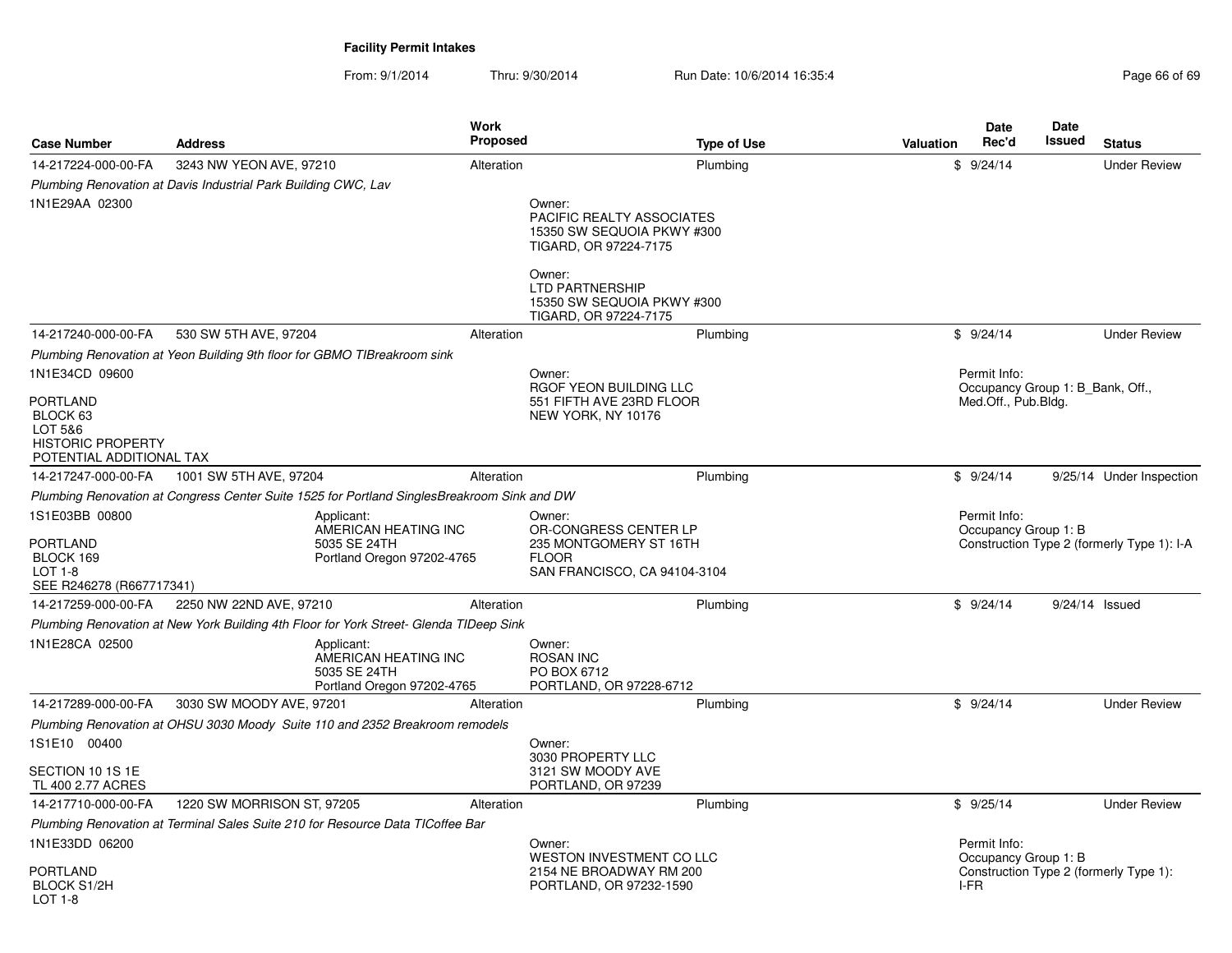| <b>Case Number</b>                                                                                                       | <b>Address</b>                                                   | Work<br><b>Proposed</b>                                                                              |                                                                                                 | <b>Type of Use</b> | Valuation | <b>Date</b><br>Rec'd                                                    | <b>Date</b><br>Issued | <b>Status</b>            |
|--------------------------------------------------------------------------------------------------------------------------|------------------------------------------------------------------|------------------------------------------------------------------------------------------------------|-------------------------------------------------------------------------------------------------|--------------------|-----------|-------------------------------------------------------------------------|-----------------------|--------------------------|
| 14-217763-000-00-FA                                                                                                      | 3201 NW YEON AVE, 97210                                          | Alteration                                                                                           |                                                                                                 | Plumbing           |           | \$9/25/14                                                               |                       | <b>Under Review</b>      |
|                                                                                                                          | Plumbing Renovation at Davis Industrial Park Building BBreaksink |                                                                                                      |                                                                                                 |                    |           |                                                                         |                       |                          |
| 1N1E29AA 02200                                                                                                           |                                                                  |                                                                                                      | Owner:<br>PACIFIC REALTY ASSOCIATES<br>15350 SW SEQUOIA PKWY #300<br>TIGARD, OR 97224-7175      |                    |           |                                                                         |                       |                          |
|                                                                                                                          |                                                                  |                                                                                                      | Owner:<br><b>LTD PARTNERSHIP</b><br>15350 SW SEQUOIA PKWY #300<br>TIGARD, OR 97224-7175         |                    |           |                                                                         |                       |                          |
| 14-217774-000-00-FA                                                                                                      | 1225 W BURNSIDE ST                                               | Alteration                                                                                           |                                                                                                 | Plumbing           |           | \$9/25/14                                                               |                       | <b>Under Review</b>      |
|                                                                                                                          |                                                                  | Plumbing Renovation at Brewery Block 1 for Whole FoodsRelocate Dishwasher                            |                                                                                                 |                    |           |                                                                         |                       |                          |
| 1N1E33DA 05000A2                                                                                                         |                                                                  |                                                                                                      | Owner:                                                                                          |                    |           |                                                                         |                       |                          |
| <b>COUCHS ADD</b><br>BLOCK 82<br><b>LOT 1-8</b><br>MACH & EQUIP SEE R140654 (R180207460)<br>FOR LAND & IMPS              |                                                                  |                                                                                                      | PORTLAND DISTRICT COOLING &<br>CO LLC<br>13155 NOEL RD STE 100<br>DALLAS, TX 75240              |                    |           |                                                                         |                       |                          |
| 14-218284-000-00-FA                                                                                                      | 3100 NW INDUSTRIAL ST, 97210                                     | Alteration                                                                                           |                                                                                                 | Plumbing           |           | \$9/26/14                                                               |                       | <b>Under Review</b>      |
|                                                                                                                          |                                                                  | Plumbing Renovation at PGE Rose City Core Building2 Laundry Sinks on East Wall South of Offices      |                                                                                                 |                    |           |                                                                         |                       |                          |
| 1N1E29CA 00600<br><b>GUILDS ADD</b><br><b>BLOCK1</b><br>LOT 4-7 TL 600                                                   |                                                                  |                                                                                                      | Owner:<br>PORTLAND GENERAL ELECTRIC<br><b>CO</b><br>1WTC0510-CORPORATE TAX<br>DEPT 121 SW SALMO |                    |           |                                                                         |                       |                          |
|                                                                                                                          |                                                                  |                                                                                                      | PORTLAND, OR 97204                                                                              |                    |           |                                                                         |                       |                          |
| 14-218322-000-00-FA                                                                                                      | 2525 SW 1ST AVE, 97201                                           | Alteration                                                                                           |                                                                                                 | Plumbing           |           | \$9/26/14                                                               |                       | $9/26/14$ Issued         |
|                                                                                                                          |                                                                  | Plumbing Renovation at ADP Plaza for Agile Remodel 3rd and 4th FloorDemo 5 Sinks and Install 9 Sinks |                                                                                                 |                    |           |                                                                         |                       |                          |
| 1S1E10BB 00900                                                                                                           |                                                                  | Applicant:<br>AMERICAN HEATING INC<br>5035 SE 24TH<br>Portland Oregon 97202-4765                     | Owner:<br><b>KBS ADP PLAZA LLC</b><br>2715 SW 3RD AVE<br>PORTLAND, OR 97201                     |                    |           | Permit Info:<br>Occupancy Group 1: B_Bank, Off.,<br>Med.Off., Pub.Bldg. |                       |                          |
| 14-218330-000-00-FA                                                                                                      | 1225 W BURNSIDE ST                                               | Alteration                                                                                           |                                                                                                 | Plumbing           |           | \$9/26/14                                                               |                       | 9/26/14 Under Inspection |
|                                                                                                                          |                                                                  | Plumbing Renovation at Brewery Block 1 for TOMS TI1 WC, 1 WH, 1Lav, 1FD, 1 HWS, 1 Mop                |                                                                                                 |                    |           |                                                                         |                       |                          |
| 1N1E33DA 05000A2<br><b>COUCHS ADD</b><br>BLOCK 82<br>LOT 1-8<br>MACH & EQUIP SEE R140654 (R180207460)<br>FOR LAND & IMPS |                                                                  | Applicant:<br>ALLIANT SYSTEMS LLC<br>1600 NW 167TH PL STE 330<br>BEAVERTON, OR 97006                 | Owner:<br>PORTLAND DISTRICT COOLING &<br>CO LLC<br>13155 NOEL RD STE 100<br>DALLAS, TX 75240    |                    |           |                                                                         |                       |                          |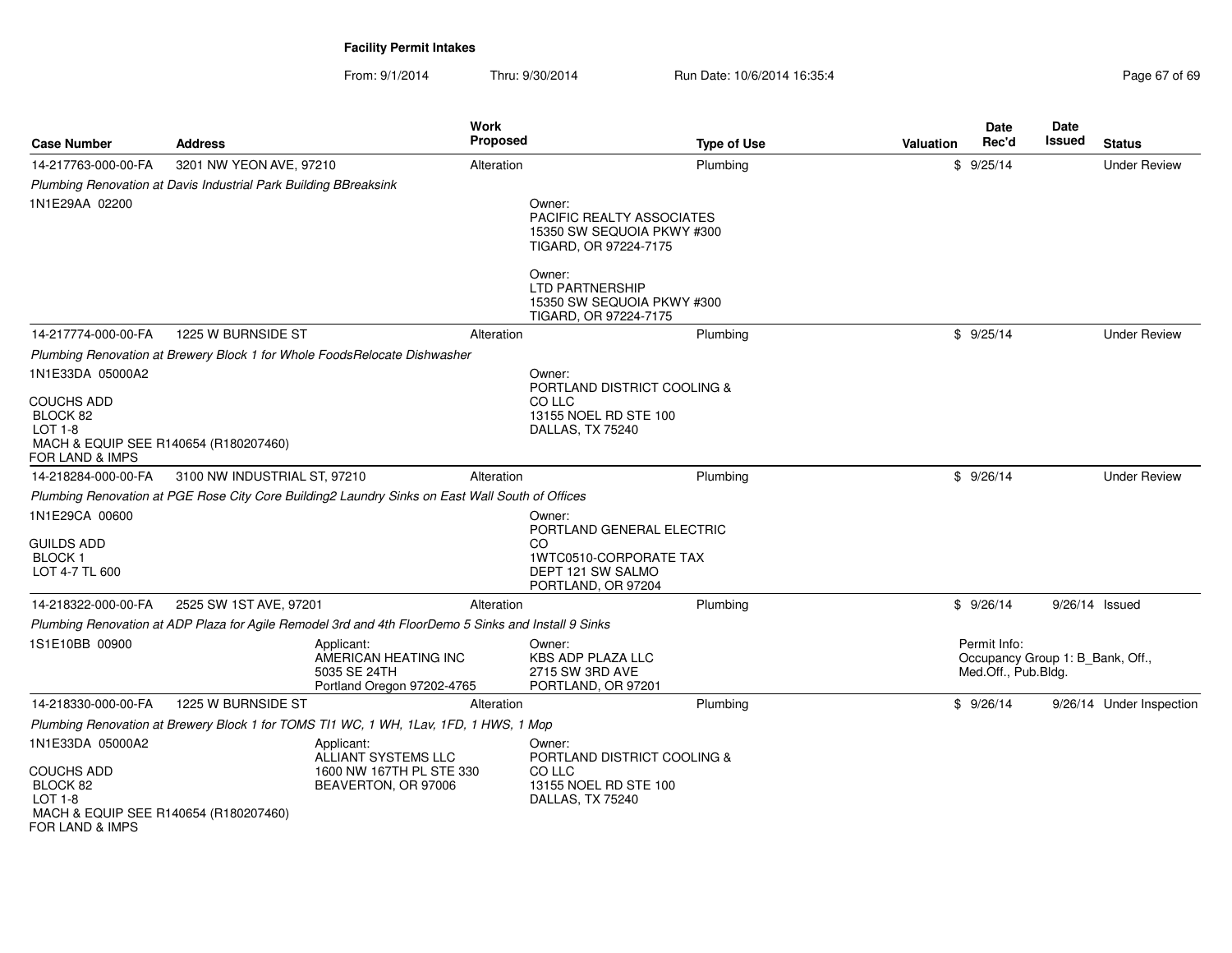| <b>Case Number</b>                                                          | <b>Address</b>                                                                             | <b>Work</b><br><b>Proposed</b> | <b>Type of Use</b>                                                                                                                    | <b>Valuation</b>                                                        | Date<br>Rec'd                                           | Date<br>Issued | <b>Status</b>                                                                      |  |
|-----------------------------------------------------------------------------|--------------------------------------------------------------------------------------------|--------------------------------|---------------------------------------------------------------------------------------------------------------------------------------|-------------------------------------------------------------------------|---------------------------------------------------------|----------------|------------------------------------------------------------------------------------|--|
| 14-218722-000-00-FA                                                         | 530 SW 5TH AVE, 97204                                                                      | Alteration                     | Plumbing                                                                                                                              |                                                                         | \$9/29/14                                               | 9/29/14 Issued |                                                                                    |  |
|                                                                             | Plumbing Renovation at Yeon Buiiolding for Metal Toad TICondensate drains for Air Handlers |                                |                                                                                                                                       |                                                                         |                                                         |                |                                                                                    |  |
| 1N1E34CD 09600<br>PORTLAND                                                  | Applicant:<br><b>MCKINSTRY CO</b><br>16790 NE MASON ST. STE 100                            |                                | Owner:<br>RGOF YEON BUILDING LLC<br>551 FIFTH AVE 23RD FLOOR                                                                          | Permit Info:<br>Occupancy Group 1: B_Bank, Off.,<br>Med.Off., Pub.Bldg. |                                                         |                |                                                                                    |  |
| BLOCK 63<br>LOT 5&6<br><b>HISTORIC PROPERTY</b><br>POTENTIAL ADDITIONAL TAX | PORTLAND, OR 97230                                                                         |                                | NEW YORK, NY 10176                                                                                                                    |                                                                         |                                                         |                |                                                                                    |  |
| 14-218735-000-00-FA                                                         | 2201 NE LLOYD BLVD, 97232                                                                  | Alteration                     | Plumbing                                                                                                                              |                                                                         | \$9/29/14                                               |                | <b>Under Review</b>                                                                |  |
|                                                                             |                                                                                            |                                | Plumbing Renovation at Lloyd Center Mall for Best Buy MobileDemo 2 Sinks, ReSet WC, Rlocate Lav*************bid Estimate************* |                                                                         |                                                         |                |                                                                                    |  |
| 1N1E35BA 00101                                                              |                                                                                            |                                | Owner:<br>CAPREF LLOYD CENTER LLC<br>2201 LLOYD CENTER<br>PORTLAND, OR 97232                                                          |                                                                         | Permit Info:<br>Station                                 |                | Occupancy Group 1: M_Store, Service<br>Construction Type 2 (formerly Type 1): II-A |  |
| 14-218757-000-00-FA                                                         | 700 NE MULTNOMAH ST                                                                        | Alteration                     | Plumbing                                                                                                                              |                                                                         | \$9/29/14                                               |                | <b>Under Review</b>                                                                |  |
|                                                                             | Plumbing Renovation at Lloyd 700 Building for Greenfield Health/ Lifeswork T11WC, 11 Sinks |                                |                                                                                                                                       |                                                                         |                                                         |                |                                                                                    |  |
| 1N1E35BB 02601                                                              |                                                                                            |                                | Owner:                                                                                                                                |                                                                         | Permit Info:                                            |                |                                                                                    |  |
| <b>LLOYD BLOCKS</b><br>LOT <sub>1</sub>                                     |                                                                                            |                                | AAT LLOYD DISTRICT LLC<br>11455 EL CAMINO REAL #200<br>SAN DIEGO, CA 92130-2047                                                       |                                                                         | Occupancy Group 1: B_Bank, Off.,<br>Med.Off., Pub.Bldg. |                |                                                                                    |  |
| 14-219130-000-00-FA                                                         | 1900 SW 4TH AVE - Unit 2                                                                   | Alteration                     | Plumbing                                                                                                                              |                                                                         | \$9/30/14                                               |                | 9/30/14 Under Inspection                                                           |  |
|                                                                             | Plumbing Renovation at 1900 Building Room 84Work done by PSU PlumberInstall Sink           |                                |                                                                                                                                       |                                                                         |                                                         |                |                                                                                    |  |
| 1S1E03CB 90001                                                              |                                                                                            |                                | Owner:<br>OREGON STATE OF (LEASED                                                                                                     |                                                                         |                                                         |                |                                                                                    |  |
| URBAN CENTER CONDOMINIUM<br>LOT <sub>2</sub>                                |                                                                                            |                                | 121 SW MORRISON ST #200<br>PORTLAND, OR 97204                                                                                         |                                                                         |                                                         |                |                                                                                    |  |
|                                                                             |                                                                                            |                                | Owner:<br><b>PACIFICORP</b><br>121 SW MORRISON ST #200<br>PORTLAND, OR 97204                                                          |                                                                         |                                                         |                |                                                                                    |  |
| Total # of FA Alteration permit intakes: 370                                |                                                                                            |                                |                                                                                                                                       | Total valuation of FA Alteration permit intakes: \$21,188,384           |                                                         |                |                                                                                    |  |
| 14-216814-000-00-FA                                                         | 5050 NE HOYT ST, 97213                                                                     | Demolition                     | <b>Fire Sprinklers</b>                                                                                                                |                                                                         | $$1 \t9/23/14$                                          |                | 9/24/14 Under Inspection                                                           |  |
|                                                                             | SUITE # 514-SPRINKLER - (3) SPRINKLERS RELOCATED AROUND NEW WALLS FOR TI                   |                                |                                                                                                                                       |                                                                         |                                                         |                |                                                                                    |  |
| 1N2E31BD 03800<br>CENTER ADD<br>BLOCK 3<br>LOT 1-7 INC PT VAC ST            | Applicant:<br><b>BASIC FIRE PROTECTION</b><br>8135 N.E. MLK JR. BLVD<br>PORTLAND, OR 97211 |                                | Owner:<br>PROVIDENCE HEALTH<br>4400 NE HALSEY ST BLDG 2 #190<br>PORTLAND, OR 97213-1545                                               |                                                                         | Permit Info:<br>Occupancy Group 1: B<br>I-FR            |                | Construction Type 2 (formerly Type 1):                                             |  |
| LOT 20-26 EXC PT IN ST                                                      |                                                                                            |                                | Owner:<br>SERVICES-OREGON<br>4400 NE HALSEY ST BLDG 2 #190<br>PORTLAND, OR 97213-1545                                                 |                                                                         |                                                         |                |                                                                                    |  |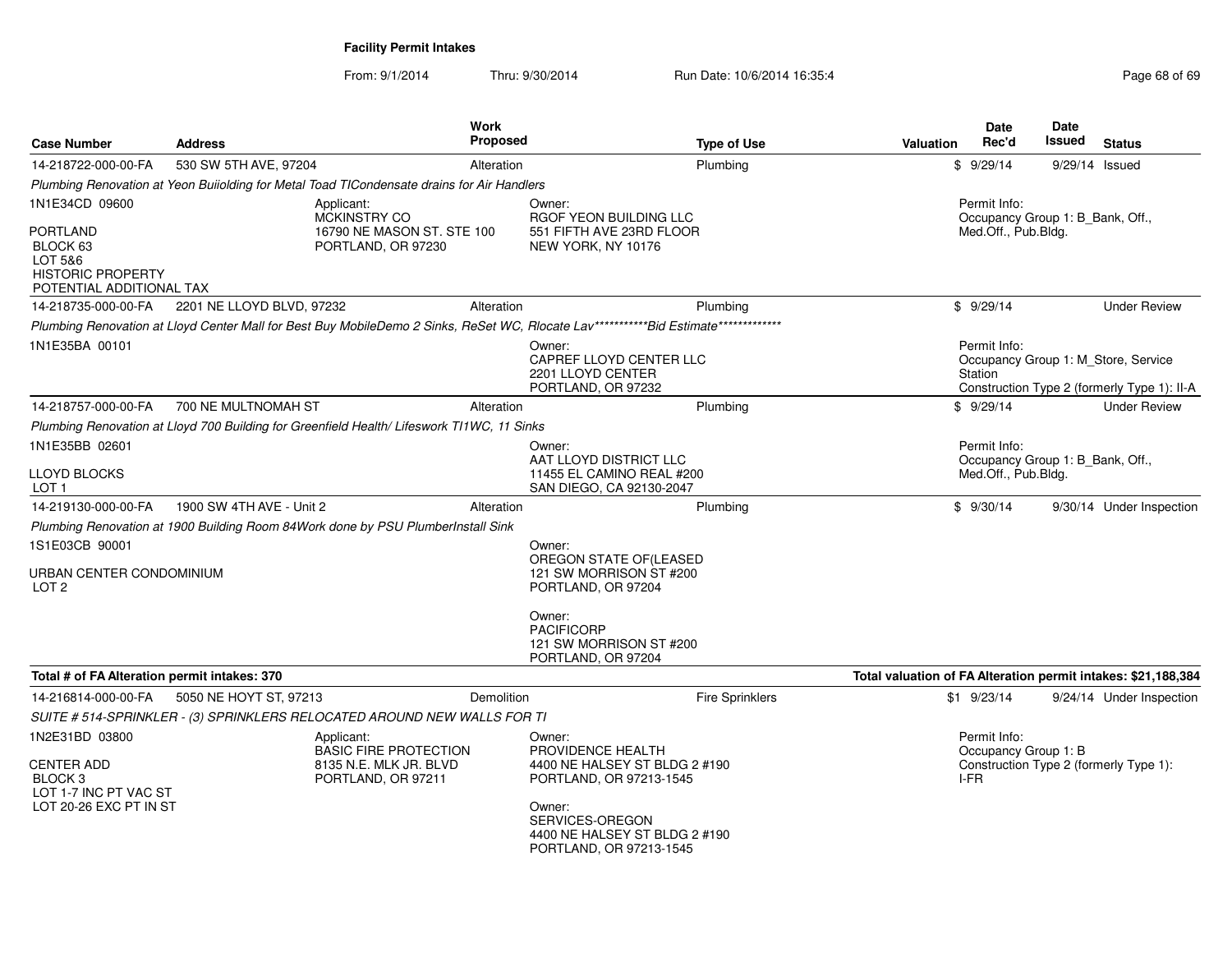From: 9/1/2014Thru: 9/30/2014 Run Date: 10/6/2014 16:35:4

| <b>Case Number</b>                         | <b>Address</b>                                                                                                                                                                 | Work<br><b>Proposed</b>     |                        | Valuation | Date<br>Rec'd | Date<br>Issued | Status                                               |
|--------------------------------------------|--------------------------------------------------------------------------------------------------------------------------------------------------------------------------------|-----------------------------|------------------------|-----------|---------------|----------------|------------------------------------------------------|
|                                            |                                                                                                                                                                                |                             | <b>Type of Use</b>     |           |               |                |                                                      |
| 14-216820-000-00-FA                        | 3030 SW MOODY AVE, 97201                                                                                                                                                       | Demolition                  | <b>Fire Sprinklers</b> |           | $$1$ 9/23/14  |                | 9/24/14 Issued                                       |
|                                            | SUITE #110/235- SPRINKLER - RELOCATE (1) SSP LOCATION, PLUG (4) EXISTING DROPS IN SUITE 110. RELOCATE (19) EXISTING SSP LOCATIONS & PLUG (5) EXISTING DROPS IN SUITE 235. REPL |                             |                        |           |               |                |                                                      |
| 1S1E10 00400                               | Applicant:<br><b>BASIC FIRE PROTECTION</b>                                                                                                                                     | Owner:<br>3030 PROPERTY LLC |                        |           |               |                |                                                      |
| SECTION 10 1S 1E                           | 8135 N.E. MLK JR. BLVD                                                                                                                                                         | 3121 SW MOODY AVE           |                        |           |               |                |                                                      |
| TL 400 2.77 ACRES                          | PORTLAND, OR 97211                                                                                                                                                             | PORTLAND, OR 97239          |                        |           |               |                |                                                      |
| Total # of FA Demolition permit intakes: 2 |                                                                                                                                                                                |                             |                        |           |               |                | Total valuation of FA Demolition permit intakes: \$2 |
|                                            |                                                                                                                                                                                |                             |                        |           |               |                |                                                      |

**Total # of Facility Permit intakes: 372**

**Total valuation of Facility Permit intakes: \$21,188,386**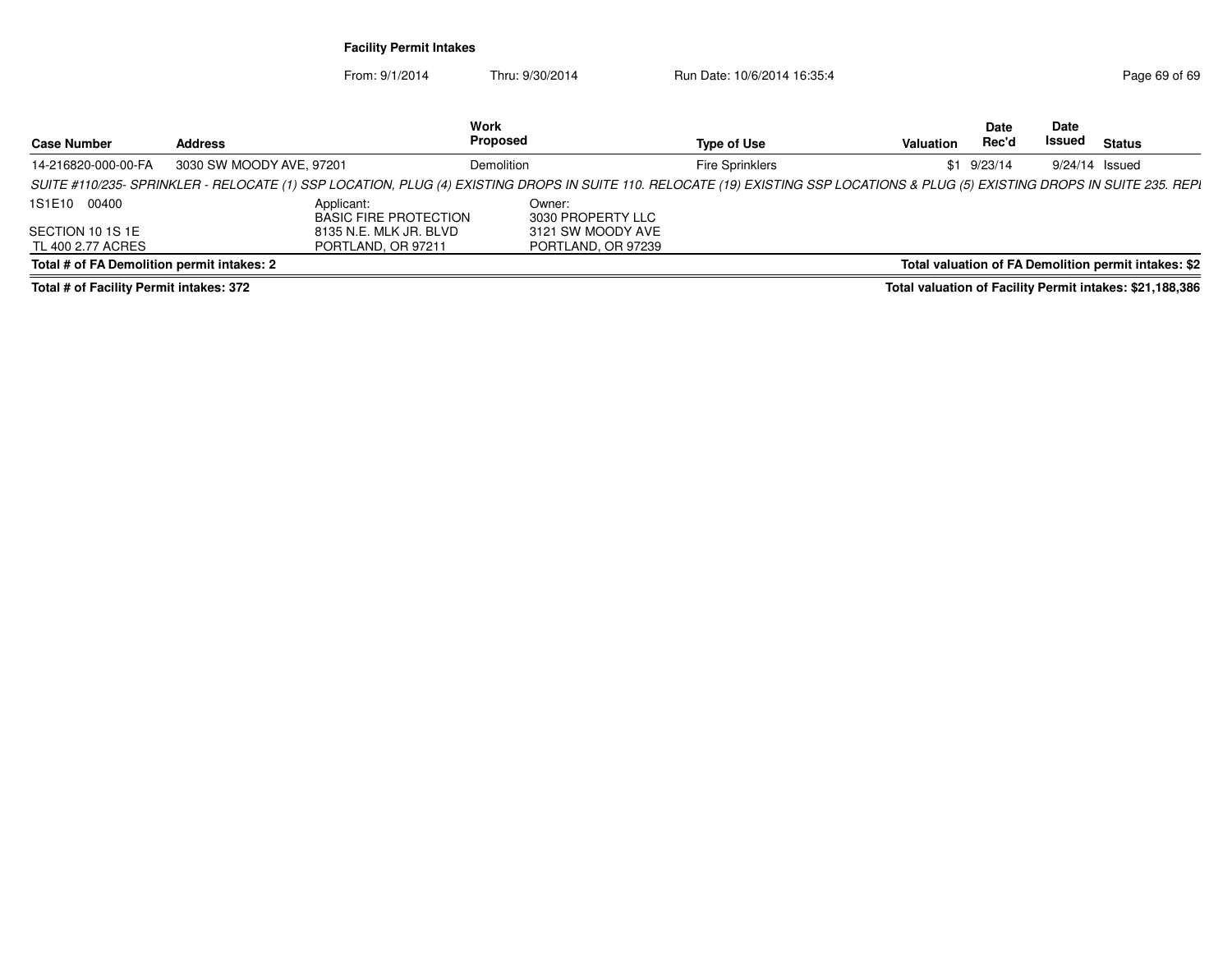# **Major Project Groups Permit Intakes**

From: 9/1/2014Thru: 9/30/2014 Run Date: 10/6/2014 16:35:4

| Page 1 of 1 |  |  |
|-------------|--|--|
|             |  |  |

| <b>Case Number</b>                               | <b>Address</b>  |                                                                                                            | Work<br><b>Proposed</b>                                                                                                    | <b>Type of Use</b>                                                                                                 | <b>Valuation</b>    | Date<br>Rec'd                                                                                    | <b>Date</b><br>Issued | <b>Status</b>                                                      |
|--------------------------------------------------|-----------------|------------------------------------------------------------------------------------------------------------|----------------------------------------------------------------------------------------------------------------------------|--------------------------------------------------------------------------------------------------------------------|---------------------|--------------------------------------------------------------------------------------------------|-----------------------|--------------------------------------------------------------------|
| 08-102777-DFS-12-MG                              | 760 SW 9TH AVE  |                                                                                                            | New Construction                                                                                                           | Apartments/Condos (3 or more i                                                                                     | \$3,357,018 9/19/14 |                                                                                                  |                       | <b>Under Review</b>                                                |
|                                                  |                 |                                                                                                            | ***DFS 12 : curtainwall level 11 - 20***MAIN PERMIT FOR NEW 27-STORY MIXED USE TOWER WITH 6 LEVELS OF UNDERGROUND PARKING. |                                                                                                                    |                     |                                                                                                  |                       |                                                                    |
| 1N1E34CC 09600                                   |                 | Applicant:<br><b>JEFF GARDNER</b><br>HOFFMAN CONSTRUCTION<br>805 SW BROADWAY STE 2100<br>PORTLAND OR 97205 |                                                                                                                            | CCB - Contractor:<br><b>ERIC HOFFMAN</b><br>HOFFMAN CONSTRUCTION<br>805 SW BROADWAY STE 2100<br>PORTLAND, OR 97205 |                     |                                                                                                  |                       |                                                                    |
| 12-153459-DFS-05-MG 1107 NE 9TH AVE              |                 |                                                                                                            | New Construction                                                                                                           | Apartments/Condos (3 or more i                                                                                     |                     | \$84,587 9/15/14                                                                                 | 9/23/14 Issued        |                                                                    |
| DFS 04: Plate connected roof trusses             |                 |                                                                                                            |                                                                                                                            |                                                                                                                    |                     |                                                                                                  |                       |                                                                    |
| 1N1E35BB 02602                                   |                 | Applicant:                                                                                                 | Owner:                                                                                                                     | CCB - Contractor:                                                                                                  |                     |                                                                                                  |                       |                                                                    |
| LLOYD BLOCKS<br>LOT <sub>2</sub>                 |                 | <b>Randal Lutes</b><br><b>Turner Construction</b>                                                          | AAT LLOYD DISTRICT LLC<br>11455 EL CAMINO REAL #200<br>SAN DIEGO, CA 92130-2047                                            | TURNER CONSTRUCTION CO<br>1200 NW NAITO PARKWAY #300<br>PORTLAND, OR 972209                                        |                     |                                                                                                  |                       |                                                                    |
| 12-153461-DFS-17-MG 1061 NE 9TH AVE              |                 |                                                                                                            | <b>New Construction</b>                                                                                                    | Apartments/Condos (3 or more i                                                                                     | \$600,000 9/3/14    |                                                                                                  | 9/24/14 Issued        |                                                                    |
| DFS 17: PT CABLES LEVEL 17 THRU 19               |                 |                                                                                                            |                                                                                                                            |                                                                                                                    |                     |                                                                                                  |                       |                                                                    |
| 1N1E35BB 02603                                   |                 | Applicant:<br><b>Randal Lutes</b>                                                                          | Owner:<br>AAT LLOYD DISTRICT LLC                                                                                           | CCB - Contractor:<br>TURNER CONSTRUCTION CO                                                                        |                     | Permit Info:<br>Occupancy Group 1: R-2_Residential                                               |                       |                                                                    |
| LLOYD BLOCKS<br>LOT <sub>3</sub>                 |                 | <b>Turner Construction</b>                                                                                 | 11455 EL CAMINO REAL #200<br>SAN DIEGO, CA 92130-2047                                                                      | 1200 NW NAITO PARKWAY #300<br>PORTLAND, OR 972209                                                                  |                     | Multi-family<br>Construction Type 1: I-A                                                         |                       | Construction Type 2 (formerly Type 1): I-A                         |
| 12-153461-DFS-18-MG 1061 NE 9TH AVE              |                 |                                                                                                            | <b>New Construction</b>                                                                                                    | Apartments/Condos (3 or more i                                                                                     | \$200,000 9/24/14   |                                                                                                  |                       | Approved to Issue                                                  |
| <b>DFS 18: PT CABLES LEVEL 20 THRU 21</b>        |                 |                                                                                                            |                                                                                                                            |                                                                                                                    |                     |                                                                                                  |                       |                                                                    |
| 1N1E35BB 02603                                   |                 | Applicant:                                                                                                 | Owner:                                                                                                                     | CCB - Contractor:                                                                                                  |                     | Permit Info:                                                                                     |                       |                                                                    |
| <b>LLOYD BLOCKS</b><br>LOT <sub>3</sub>          |                 | <b>Randal Lutes</b><br><b>Turner Construction</b>                                                          | AAT LLOYD DISTRICT LLC<br>11455 EL CAMINO REAL #200<br>SAN DIEGO, CA 92130-2047                                            | TURNER CONSTRUCTION CO<br>1200 NW NAITO PARKWAY #300<br>PORTLAND, OR 972209                                        |                     | Occupancy Group 1: R-2_Residential<br>Multi-family<br>Construction Type 1: I-A                   |                       | Construction Type 2 (formerly Type 1): I-A                         |
| 12-153462-DFS-06-MG                              | 1088 NE 7th AVE |                                                                                                            | <b>New Construction</b>                                                                                                    | Apartments/Condos (3 or more i                                                                                     |                     | \$42,400 9/22/14                                                                                 |                       | <b>Under Review</b>                                                |
| DFS 06: METAL STAIRS                             |                 |                                                                                                            |                                                                                                                            |                                                                                                                    |                     |                                                                                                  |                       |                                                                    |
| 1N1E35BB 02604                                   |                 | Applicant:<br><b>Randal Lutes</b><br><b>Turner Construction</b>                                            | Owner:<br>AAT LLOYD DISTRICT LLC<br>11455 EL CAMINO REAL #200<br>SAN DIEGO, CA 92130-2047                                  | CCB - Contractor:<br>TURNER CONSTRUCTION CO<br>1200 NW NAITO PARKWAY #300<br>PORTLAND, OR 972209                   |                     | Permit Info:<br>Occupancy Group 1: R-2_Residential<br>Multi-family<br>Construction Type 1: III-B |                       | Construction Type 2 (formerly Type 1): I-A                         |
| 12-153462-DFS-07-MG 1088 NE 7th AVE              |                 |                                                                                                            | New Construction                                                                                                           | Apartments/Condos (3 or more i                                                                                     |                     | \$100,000 9/24/14                                                                                |                       | <b>Under Review</b>                                                |
| DFS 07: EXT. METAL FRAMING                       |                 |                                                                                                            |                                                                                                                            |                                                                                                                    |                     |                                                                                                  |                       |                                                                    |
| 1N1E35BB 02604                                   |                 | Applicant:<br><b>Randal Lutes</b><br><b>Turner Construction</b>                                            | Owner:<br>AAT LLOYD DISTRICT LLC<br>11455 EL CAMINO REAL #200<br>SAN DIEGO, CA 92130-2047                                  | CCB - Contractor:<br>TURNER CONSTRUCTION CO<br>1200 NW NAITO PARKWAY #300<br>PORTLAND, OR 972209                   |                     | Permit Info:<br>Occupancy Group 1: R-2_Residential<br>Multi-family<br>Construction Type 1: III-B |                       | Construction Type 2 (formerly Type 1): I-A                         |
| Total # of MG New Construction permit intakes: 6 |                 |                                                                                                            |                                                                                                                            |                                                                                                                    |                     |                                                                                                  |                       | Total valuation of MG New Construction permit intakes: \$4,384,005 |

**Total # of Major Project Groups Permit intakes: 6**

**Total valuation of Major Project Groups Permit intakes: \$4,384,005**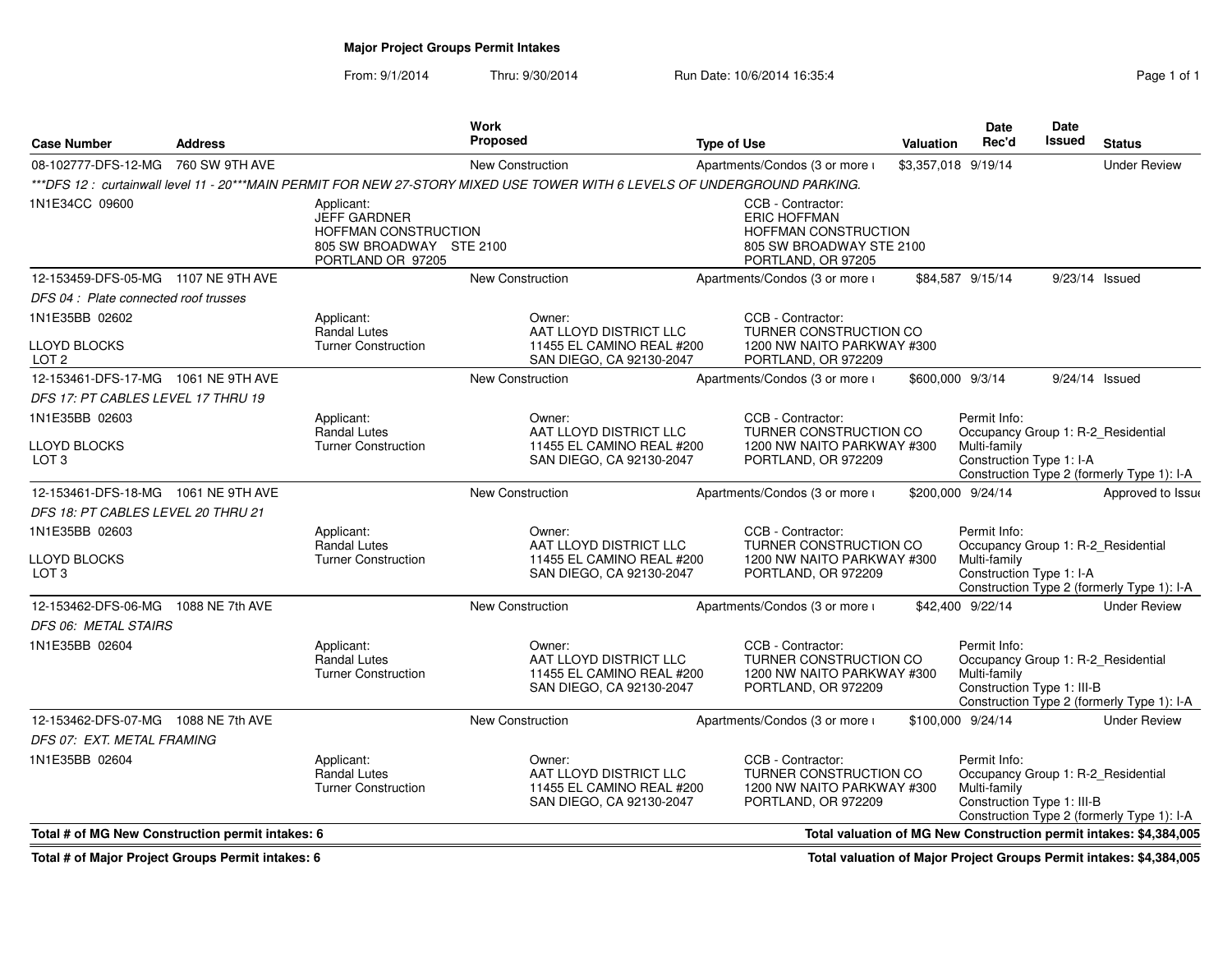**Manufactured Home in Park Permit Intakes**

From: 9/1/2014Thru: 9/30/2014 Run Date: 10/6/2014 16:35:4

| <b>Case Number</b>                          | <b>Address</b>                                                            | <b>Work</b><br><b>Proposed</b>                            | <b>Type of Use</b>                                                        | <b>Valuation</b> | <b>Date</b><br>Rec'd                           | <b>Date</b><br>Issued | <b>Status</b>                                              |
|---------------------------------------------|---------------------------------------------------------------------------|-----------------------------------------------------------|---------------------------------------------------------------------------|------------------|------------------------------------------------|-----------------------|------------------------------------------------------------|
| 14-212682-000-00-MP                         | 9000 NE M L KING BLVD, 97217                                              | Replacement                                               | Single Family Dwelling                                                    |                  | \$5,000 9/15/14                                | 9/15/14 Issued        |                                                            |
|                                             | REPLACEMENT OF MANUFACTURED HOME IN PARK WITH NEW MANUFACTURED HOME(#162) |                                                           |                                                                           |                  |                                                |                       |                                                            |
| 1N1E10AA 03400                              | Applicant:<br><b>LEAH FORD</b>                                            | Owner:<br>BRB PROPERTY #11 LLC                            | CCB - Contractor:<br>BOBS MOBILE HOME SETUP INC                           |                  | Permit Info:                                   |                       | Occupancy Group 1 - RS: R-3 Residential                    |
| SECTION 10 1N 1E<br>TL 3400 18.05 ACRES     | 9000 NE MLK BLVD #503<br>PORTLAND, OR 97211                               | 14814 SE NORTHSHORE CIR<br>VANCOUVER, WA 98683            | 14262 S MAPLE GROVE RD<br>MOLALLA, OR 97038                               |                  | One and Two Family<br>Construction Type 1: V-B |                       | Construction Type 2 (formerly Type 1):                     |
| 14-212684-000-00-MP                         | 9000 NE M L KING BLVD, 97217                                              | Replacement                                               | Single Family Dwelling                                                    |                  | \$5,000 9/15/14                                | $9/15/14$ Issued      |                                                            |
|                                             | REPLACEMENT OF MANUFACTURED HOME IN PARK (#164)                           |                                                           |                                                                           |                  |                                                |                       |                                                            |
| 1N1E10AA 03400<br>SECTION 10 1N 1E          | Applicant:<br>LEAH FORD<br>9000 NE MLK BLVD #503                          | Owner:<br>BRB PROPERTY #11 LLC<br>14814 SE NORTHSHORE CIR | CCB - Contractor:<br>BOBS MOBILE HOME SETUP INC<br>14262 S MAPLE GROVE RD |                  | Permit Info:<br>One and Two Family             |                       | Occupancy Group 1 - RS: R-3 Residential                    |
| TL 3400 18.05 ACRES                         | PORTLAND, OR 97211                                                        | VANCOUVER, WA 98683                                       | MOLALLA, OR 97038                                                         |                  | Construction Type 1: V-B                       |                       | Construction Type 2 (formerly Type 1):                     |
| 14-213447-000-00-MP                         | 9000 NE M L KING BLVD, 97217                                              | Replacement                                               | Single Family Dwelling                                                    |                  | \$5,000 9/16/14                                | $9/16/14$ Issued      |                                                            |
|                                             | REPLACEMENT OF MANUFACTURED HOME IN PARK (#166)                           |                                                           |                                                                           |                  |                                                |                       |                                                            |
| 1N1E10AA 03400                              | Applicant:<br><b>LEAH FORD</b>                                            | Owner:<br>BRB PROPERTY #11 LLC                            | CCB - Contractor:<br>BOBS MOBILE HOME SETUP INC                           |                  | Permit Info:                                   |                       | Occupancy Group 1 - RS: R-3 Residential                    |
| SECTION 10 1N 1E<br>TL 3400 18.05 ACRES     | 9000 NE MLK BLVD #503<br>PORTLAND, OR 97211                               | 14814 SE NORTHSHORE CIR<br>VANCOUVER, WA 98683            | 14262 S MAPLE GROVE RD<br>MOLALLA, OR 97038                               |                  | One and Two Family<br>Construction Type 1: V-B |                       | Construction Type 2 (formerly Type 1):                     |
| Total # of MP Replacement permit intakes: 3 |                                                                           |                                                           |                                                                           |                  |                                                |                       | Total valuation of MP Replacement permit intakes: \$15,000 |

**Total # of Manufactured Home in Park Permit intakes: 3**

**Total valuation of Manufactured Home in Park Permit intakes: \$15,000**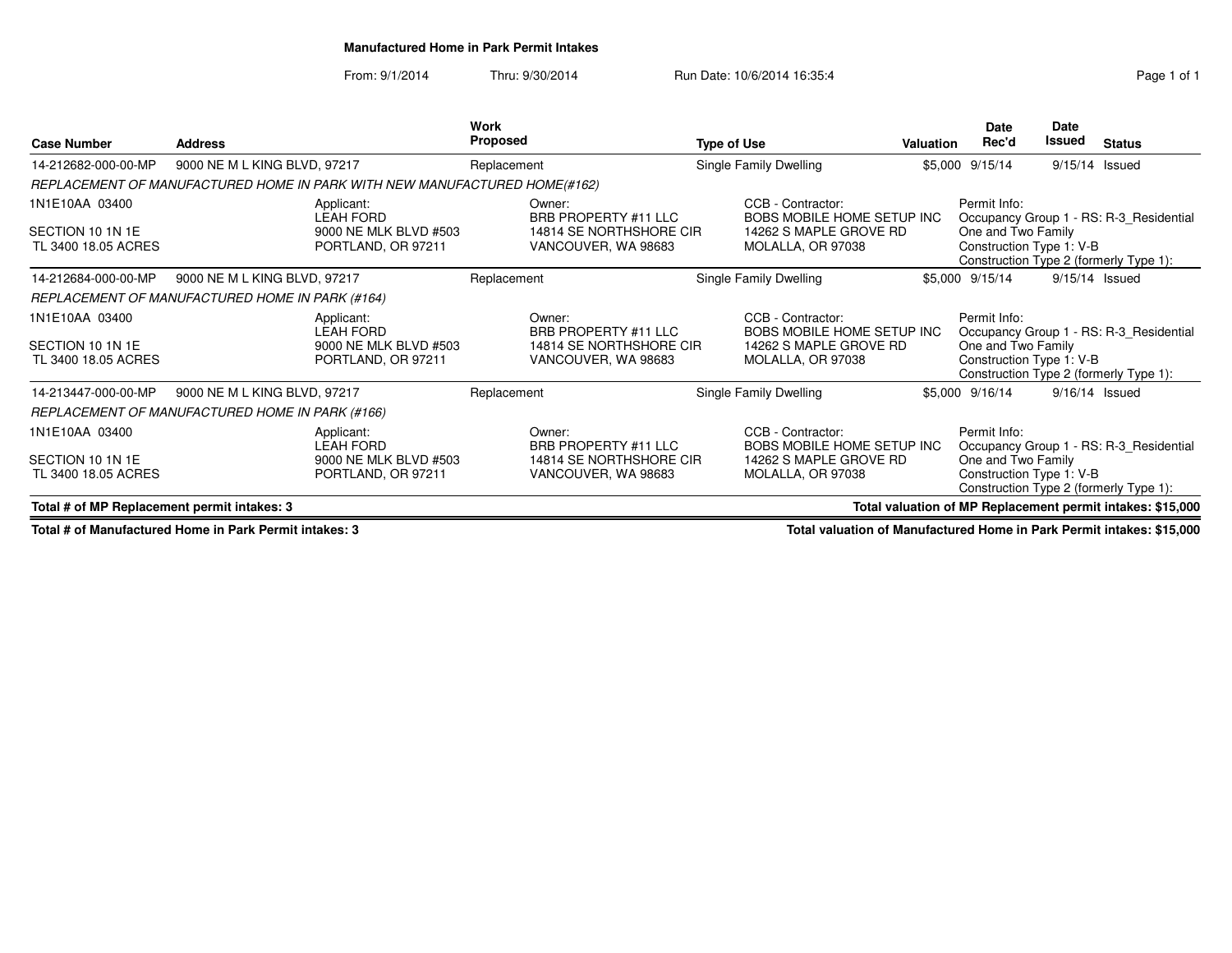**Site Development Permit Intakes**

From: 9/1/2014Thru: 9/30/2014 Run Date: 10/6/2014 16:35:4

| Page 1 of 2 |  |  |
|-------------|--|--|
|             |  |  |

| <b>Case Number</b>                                                                         | <b>Address</b>                                   | <b>Work</b><br><b>Proposed</b>                                                                                                                                  |                                                                                                               | <b>Type of Use</b>                                                                                                | Valuation         | Date<br>Rec'd    | <b>Date</b><br><b>Issued</b> | <b>Status</b>                                           |
|--------------------------------------------------------------------------------------------|--------------------------------------------------|-----------------------------------------------------------------------------------------------------------------------------------------------------------------|---------------------------------------------------------------------------------------------------------------|-------------------------------------------------------------------------------------------------------------------|-------------------|------------------|------------------------------|---------------------------------------------------------|
| 14-216326-000-00-SD                                                                        | 14420 N BYBEE LAKE RD, 97203                     | Grading                                                                                                                                                         |                                                                                                               | <b>Existing Commercial Site</b>                                                                                   |                   | \$59,729 9/23/14 |                              | <b>Under Review</b>                                     |
|                                                                                            |                                                  | NEW 2327 SF PERVIOUS ASPHALT ACCESS DRIVEWAY; MODIFICATION TO EXISTING SIDEWALKS AND CURBS;                                                                     |                                                                                                               |                                                                                                                   |                   |                  |                              |                                                         |
| 2N1E30C 01400                                                                              |                                                  | Applicant:<br>DONETTE MIRANDA<br>HDR ENGINEERING<br>1001 SW 5TH AVE, SUITE 1800<br>PORTLAND, OR 97204                                                           | Owner:<br><b>BURLINGTON NORTHERN</b><br>RAILROAD HOLDINGS INC<br>777 MAIN ST STE 1206<br>FORT WORTH, TX 76102 | <b>Primary Contractor:</b><br><b>TO BID</b>                                                                       |                   |                  |                              |                                                         |
| 14-218432-000-00-SD                                                                        |                                                  | Grading                                                                                                                                                         |                                                                                                               | <b>Existing Commercial Site</b>                                                                                   | \$230,000 9/26/14 |                  |                              | <b>Under Review</b>                                     |
|                                                                                            |                                                  | GRADING AND SITE CLEARING OF UNDEVELOPED LAND FOR UPS OVERFLOW TRAILER STORAGE: MINOR LANDSCAPING AND FENCING                                                   |                                                                                                               |                                                                                                                   |                   |                  |                              |                                                         |
| 1N1E20A 00403<br>PARTITION PLAT 2006-193<br>LOT <sub>1</sub><br>INC UND INT TRACT A        |                                                  | Applicant:<br><b>Jake Wiser</b><br>Cardno, Inc.<br>5415 SW WESTGATE DRIVE. STE. PORTLAND, OR 97204-1912<br>100<br>PORTLAND OR                                   | Owner:<br>PORTLAND CITY OF<br>1120 SW 5TH AVE #1000                                                           | <b>Primary Contractor:</b><br>TO BID                                                                              |                   |                  |                              |                                                         |
| 14-219272-000-00-SD                                                                        | 5300 N MARINE DR, 97203                          | Grading                                                                                                                                                         |                                                                                                               | <b>Existing Commercial Site</b>                                                                                   |                   | \$7,680 9/30/14  |                              | <b>Under Review</b>                                     |
|                                                                                            |                                                  | RETROACTIVE PERMIT FOR EMERGENCY REPAIR AT SMITH AND BYBEE LAKES. REMOVE 15 CUBIC YARDS OF DIRT AT EXISTING BEAVER DAM TO RESTORE WATER FLOW TO AVOID AVIAN BOT |                                                                                                               |                                                                                                                   |                   |                  |                              |                                                         |
| 2N1E32B 01500<br>SECTION 32 2N 1E<br>TL 1500 14.89 ACRES<br>SPLIT MAP R490295 (R951310080) |                                                  | Applicant:<br>JOHN VAN STAVEREN<br><b>PACIFIC HABITAT SERVICES</b><br>9450 SW COMMERCE CIRCLE<br>SUITE 180<br>WILSONVILLE OR 97070                              | Owner:<br>PORT OF PORTLAND<br>PO BOX 3529<br>PORTLAND, OR 97208-3529                                          | CCB - Contractor:<br>PACIFIC HABITAT SERVICES INC<br>9450 SW COMMERCE CIRCLE<br>SUITE 180<br>WISONVILLE, OR 97070 |                   |                  |                              |                                                         |
| 14-211470-000-00-SD                                                                        | 10302 SE FLAVEL CT, 97266                        | Grading                                                                                                                                                         |                                                                                                               | <b>Existing Residential Site</b>                                                                                  |                   | \$1,500 9/12/14  | 9/12/14 Final                |                                                         |
|                                                                                            | BACKFILLING AT CRAWLSPACE OF OVER 10 CUBIC YARDS |                                                                                                                                                                 |                                                                                                               |                                                                                                                   |                   |                  |                              |                                                         |
| 1S2E22BC 02800<br><b>WARDELL HTS</b><br>BLOCK 3<br>LOT <sub>2</sub>                        |                                                  | Applicant:<br>MURRAY CLEMETSON<br>10302 SE FLAVEL CT<br>PORTLAND, OR 97266-6024                                                                                 | Owner:<br>MURRAY CLEMETSON<br>10302 SE FLAVEL CT<br>PORTLAND, OR 97266-6024                                   |                                                                                                                   |                   |                  |                              |                                                         |
| 14-215277-000-00-SD                                                                        | .97236                                           | Grading                                                                                                                                                         |                                                                                                               | <b>Existing Residential Site</b>                                                                                  |                   | \$2,500 9/19/14  |                              | <b>Under Review</b>                                     |
|                                                                                            | FILL CULVERT CROSSING FOR VEHICULAR ACCESS       |                                                                                                                                                                 |                                                                                                               |                                                                                                                   |                   |                  |                              |                                                         |
| 1S3E19CC 01600<br>SECTION 19 1S 3E<br>TL 1600 1.33 ACRES                                   |                                                  | Applicant:<br><b>GENNADIY ROMANOV</b><br>16111 SE BYBEE CT<br>PORTLAND, OR 97236-7844                                                                           | Owner:<br><b>GENNADIY ROMANOV</b><br>16111 SE BYBEE CT<br>PORTLAND, OR 97236-7844                             |                                                                                                                   |                   |                  |                              |                                                         |
| Total # of SD Grading permit intakes: 5                                                    |                                                  |                                                                                                                                                                 |                                                                                                               |                                                                                                                   |                   |                  |                              | Total valuation of SD Grading permit intakes: \$301,409 |
| 14-216652-000-00-SD                                                                        | 3229 NW MONTE VISTA TER, 97210                   |                                                                                                                                                                 | Landslide/Slope Repair                                                                                        | <b>Existing Commercial Site</b>                                                                                   |                   | \$35,000 9/23/14 |                              | <b>Under Review</b>                                     |
|                                                                                            |                                                  | EMERGENCY REPLACEMENT OF FAILED CULVERT UNDER NW PITTOCK DR.                                                                                                    |                                                                                                               |                                                                                                                   |                   |                  |                              |                                                         |
| 1N1E32CB 00100<br>SECTION 32 1N 1E<br>TL 100 13.33 ACRES                                   |                                                  | Applicant:<br><b>GERRY VERHOEF</b><br>PORTLAND PARKS AND<br><b>RECREATION</b><br>6437 SE DIVISION<br>PORTLAND, OR 97206                                         | Owner:<br>PORTLAND CITY OF<br>1120 SW 5TH AVE #1204<br>PORTLAND, OR 97204-1912                                | CCB - Contractor:<br>ARMADILLO BORING INC<br>PO BOX 12219<br><b>SALEM, OR 97309</b>                               |                   |                  |                              |                                                         |

**Total # of SD Landslide/Slope Repair permit intakes: 1**

**Total valuation of SD Landslide/Slope Repair permit intakes: \$35,000**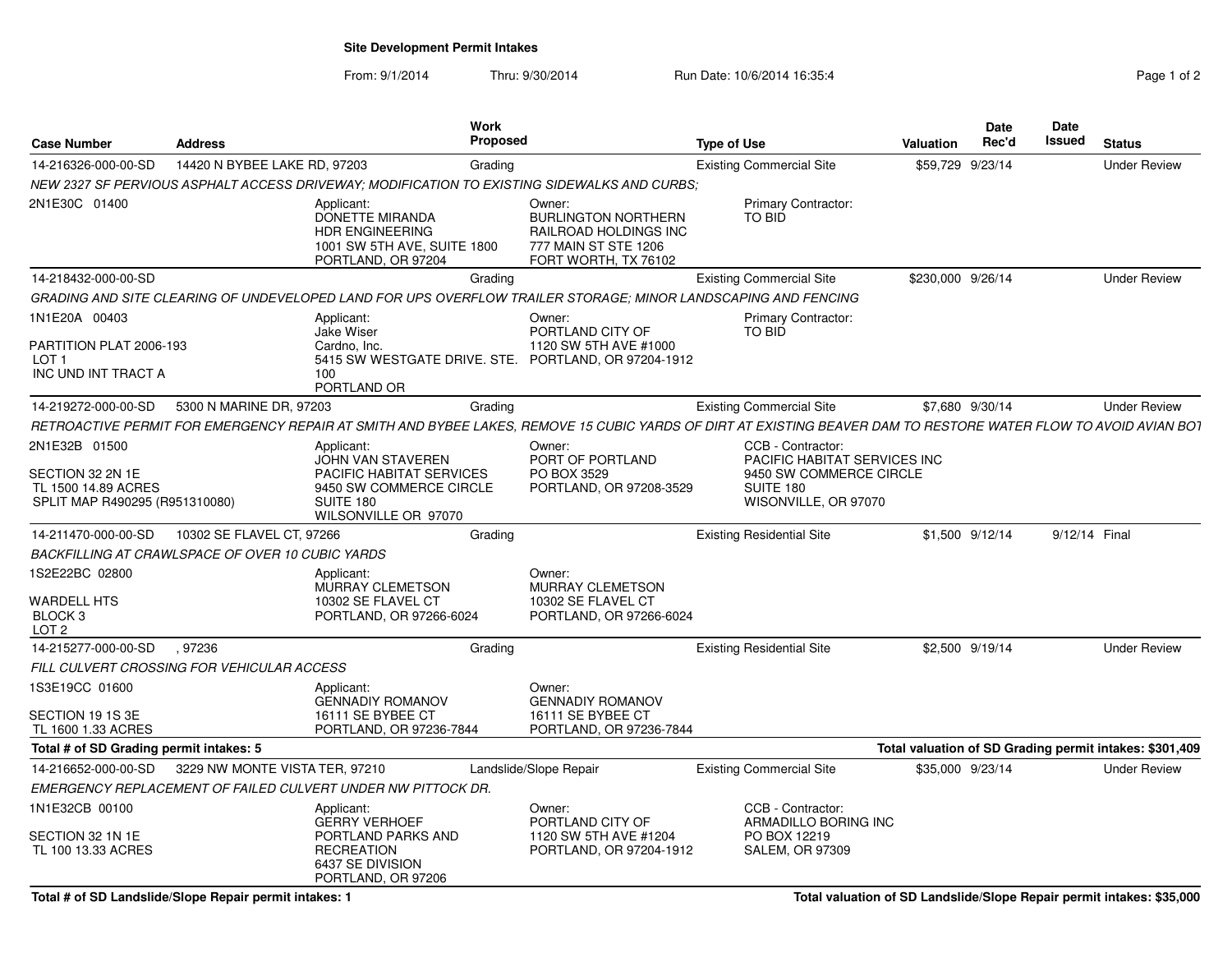## **Site Development Permit Intakes**

From: 9/1/2014Thru: 9/30/2014 Run Date: 10/6/2014 16:35:4

| <b>Case Number</b>                                              | <b>Address</b>                                                             |                                                                                                 | Work<br><b>Proposed</b> |                                                                                                                                                           | <b>Type of Use</b> |                                                                                                           | Valuation       | Date<br>Rec'd | <b>Date</b><br>Issued | <b>Status</b>       |
|-----------------------------------------------------------------|----------------------------------------------------------------------------|-------------------------------------------------------------------------------------------------|-------------------------|-----------------------------------------------------------------------------------------------------------------------------------------------------------|--------------------|-----------------------------------------------------------------------------------------------------------|-----------------|---------------|-----------------------|---------------------|
| 13-199286-REV-01-SD                                             | 5716 N GREELEY AVE, 97217                                                  |                                                                                                 |                         | Multiple Dwellings/Single Lot Improvem Existing Residential Site                                                                                          |                    |                                                                                                           |                 | \$9/17/14     | 9/17/14 Final         |                     |
|                                                                 |                                                                            |                                                                                                 |                         | REVISION TO CHANGE TREE PLANTINGS/LANDSCAPING, RELOCATE BIKE RACKS, CHANGE PEDESTRIAN PATHWAY SEPARATION                                                  |                    |                                                                                                           |                 |               |                       |                     |
| 1N1E16CD 05700<br>WILLAMETTE<br>BLOCK 11<br>LOT 14 EXC PT IN ST |                                                                            | Applicant:<br>JEFF WILLEMSEN<br><b>WNB DEVELOPMENT</b><br>P0 BOX 16967<br>PORTLAND OR 97292     |                         | Owner:<br>WILLBALL DEVELOPMENT LLC<br>PO BOX 16967<br>PORTLAND, OR 97292                                                                                  |                    | CCB - Contractor:<br><b>JEFF WILLEMSEN</b><br><b>WNB DEVELOPMENT</b><br>P0 BOX 16967<br>PORTLAND OR 97292 |                 |               |                       |                     |
|                                                                 | Total # of SD Multiple Dwellings/Single Lot Improvements permit intakes: 1 |                                                                                                 |                         |                                                                                                                                                           |                    | Total valuation of SD Multiple Dwellings/Single Lot Improvements permit intakes: \$                       |                 |               |                       |                     |
| 14-206049-000-00-SD                                             | 16711 SE WASHINGTON ST, 97233                                              |                                                                                                 |                         | Private Site Improvements/Subdivision                                                                                                                     |                    | New Land Division/Subdivision                                                                             |                 | \$500 9/5/14  |                       | <b>Under Review</b> |
|                                                                 | CONSTRUCT SPLASH BLOCK FOR EXISTING HOUSE FOR STORM WATER DISPOSAL         |                                                                                                 |                         |                                                                                                                                                           |                    |                                                                                                           |                 |               |                       |                     |
| 1S3E06BA 11100<br>SECTION 06 1S 3E<br>TL 11100 1.01 ACRES       |                                                                            | Applicant:<br>Thu Mai<br>Mai Civil Engineering, LLC<br>5290 NW 164th Ave<br>Portland, OR 97229  |                         | Owner:<br>ROBERT J GROVER<br>3948 SE ARBOR CT<br>HILLSBORO, OR 97123                                                                                      |                    |                                                                                                           |                 |               |                       |                     |
| 14-208153-000-00-SD                                             | 3601 SE 27TH AVE                                                           |                                                                                                 |                         | Private Site Improvements/Subdivision New Land Division/Subdivision                                                                                       |                    |                                                                                                           | \$20,000 9/5/14 |               |                       | <b>Under Review</b> |
|                                                                 |                                                                            |                                                                                                 |                         | CONSTRUCTION OF COMMON GREEN, PEDESTRIAN SIDEWALK WITHIN COMMON GREEN, LANDSCAPING WITHIN COMMON GREEN; PRIVATE ALLEY, AND , UTILITIES (LU 07-161882 LDS) |                    |                                                                                                           |                 |               |                       |                     |
| 1S1E12CB 14905                                                  |                                                                            | Applicant:<br><b>JOSH PATRICK</b><br>METRO HOMES NW LLC<br>211 NE WEIDLER<br>PORTLAND, OR 97232 |                         |                                                                                                                                                           |                    | <b>Primary Contractor:</b><br>TO BID                                                                      |                 |               |                       |                     |
|                                                                 | Total # of SD Private Site Improvements/Subdivision permit intakes: 2      |                                                                                                 |                         |                                                                                                                                                           |                    | Total valuation of SD Private Site Improvements/Subdivision permit intakes: \$20,500                      |                 |               |                       |                     |

**Total # of Site Development Permit intakes: 9**

**Total valuation of Site Development Permit intakes: \$356,909**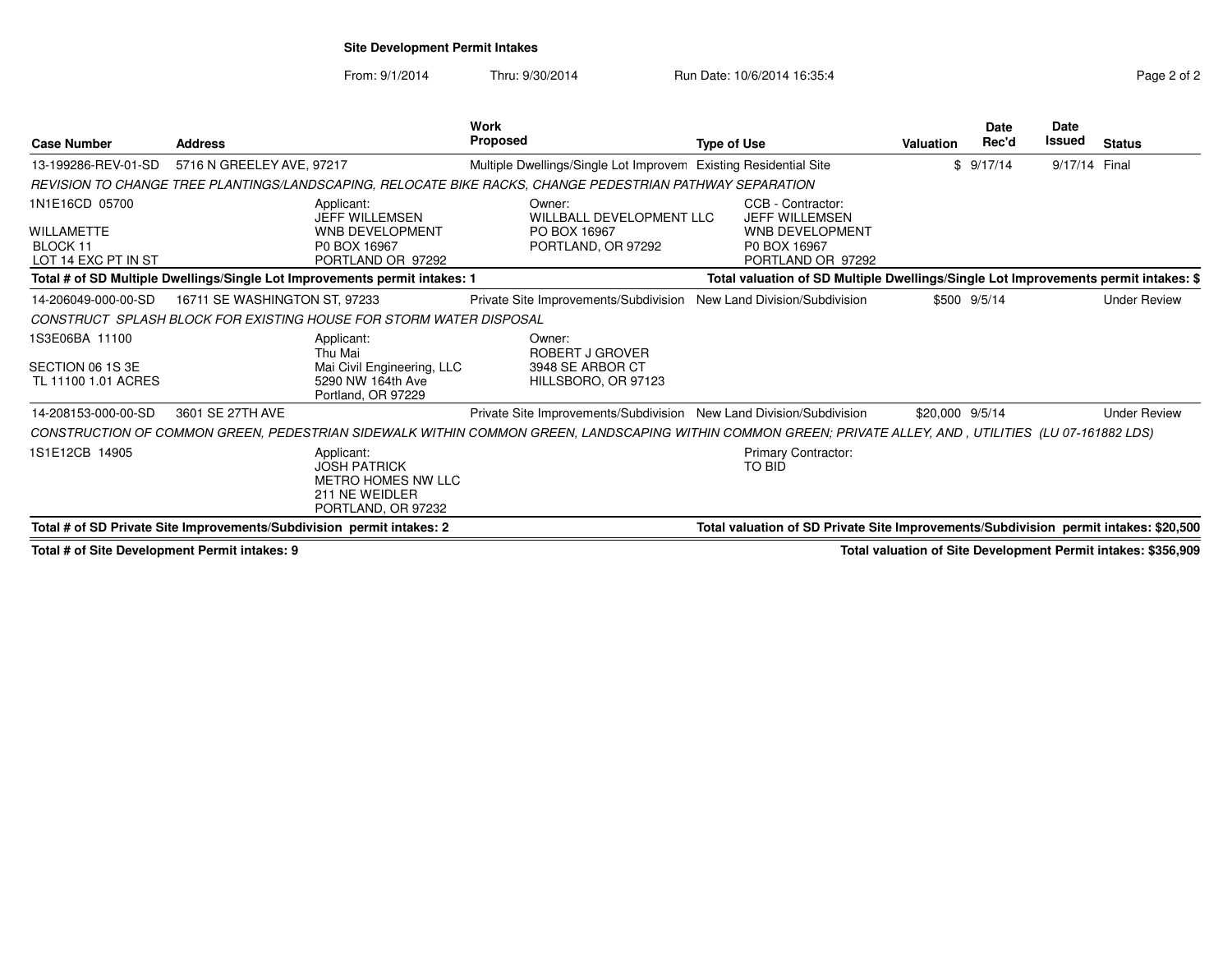| <b>Case Number</b>                                                                                                                                | <b>Address</b>                      |                                                                                       | <b>Work</b><br><b>Proposed</b><br><b>Type of Use</b> |                                                                                   | <b>Valuation</b> | Date<br>Rec'd                                                                     | <b>Date</b><br>Issued | <b>Status</b>   |                  |                                                          |
|---------------------------------------------------------------------------------------------------------------------------------------------------|-------------------------------------|---------------------------------------------------------------------------------------|------------------------------------------------------|-----------------------------------------------------------------------------------|------------------|-----------------------------------------------------------------------------------|-----------------------|-----------------|------------------|----------------------------------------------------------|
| 14-216630-000-00-ZP                                                                                                                               | 123 NE 3RD AVE, 97232               |                                                                                       | Commercial                                           |                                                                                   | Landscaping      |                                                                                   |                       | \$2,500 9/30/14 | 9/30/14 Issued   |                                                          |
|                                                                                                                                                   |                                     | INFILL CURB CUT, ADD 4 PARKING STALLS, CREATE NEW CURB CUT OFF 2ND, LANDSCAPING       |                                                      |                                                                                   |                  |                                                                                   |                       |                 |                  |                                                          |
| 1N1E34DA 02800                                                                                                                                    |                                     | Applicant:<br><b>KEVIN LARKIN</b>                                                     |                                                      | Owner:<br>BRIDGEHEAD DEVELOPMENT LLC Chris Copeland                               |                  | CCB - Contractor:                                                                 |                       |                 |                  |                                                          |
| <b>EAST PORTLAND</b><br>BLOCK 68<br>INC PT VAC ST LOT 1&8<br>LOT 2&3&6&7<br>INC PT VAC ST LOT 4&5; HISTORIC<br>PROPERTY; POTENTIAL ADDITIONAL TAX |                                     | ANDERSEN CONSTRUCTION<br><b>COMPANY</b><br>6712 N CUTTER CIRCLE<br>PORTLAND OR        |                                                      | 1001 SE WATER AVE #120<br>PORTLAND, OR 97214-2147                                 |                  | ANDERSEN CONSTRUCTION<br><b>COMPANY</b><br>PO BOX 6712<br>PORTLAND, OR 97228-6712 |                       |                 |                  |                                                          |
| Total # of ZP Commercial permit intakes: 1                                                                                                        |                                     |                                                                                       |                                                      |                                                                                   |                  |                                                                                   |                       |                 |                  | Total valuation of ZP Commercial permit intakes: \$2,500 |
| 14-208906-000-00-ZP                                                                                                                               | 4545 NE ALBERTA ST, 97218           |                                                                                       | Residential                                          |                                                                                   |                  | <b>Exempt Structures</b>                                                          |                       | \$1,500 9/5/14  |                  | $9/5/14$ Issued                                          |
|                                                                                                                                                   |                                     | MODIFY EXISTING 192 SQ FT GARAGE TO MEET HEIGHT REQUIREMENTS                          |                                                      |                                                                                   |                  |                                                                                   |                       |                 |                  |                                                          |
| 1N2E19BB 13800<br>BOUNDARY AC<br>E 37.5' OF W 50' OF LOT 39                                                                                       |                                     | Applicant:<br>RONALD HARTMANN<br>4545 NE ALBERTA ST<br>PORTLAND, OR 97218             |                                                      | Owner:<br>RONALD HARTMANN<br>4545 NE ALBERTA ST<br>PORTLAND, OR 97218             |                  |                                                                                   |                       |                 |                  |                                                          |
|                                                                                                                                                   |                                     |                                                                                       |                                                      | Owner:<br><b>JONI-MARIE HARTMANN</b><br>4545 NE ALBERTA ST<br>PORTLAND, OR 97218  |                  |                                                                                   |                       |                 |                  |                                                          |
| 14-218015-000-00-ZP                                                                                                                               | 2323 SE 45TH AVE, 97215             |                                                                                       | Residential                                          |                                                                                   |                  | <b>Exempt Structures</b>                                                          | \$15,000 9/26/14      |                 | $9/26/14$ Issued |                                                          |
|                                                                                                                                                   |                                     | NEW GARAGE - FROM INTERIOR WALL TO INTERIOR WALL SIZE IS 195 SQ FT                    |                                                      |                                                                                   |                  |                                                                                   |                       |                 |                  |                                                          |
| 1S2E06CC 13700<br><b>DIVISION ST ADD</b><br>BLOCK <sub>2</sub><br>LOT <sub>7</sub>                                                                |                                     | Applicant:<br><b>LISA M HUNTINGTON</b><br>2323 SE 45TH AVE<br>PORTLAND, OR 97215-3729 |                                                      | Owner:<br><b>JASON M MEKETA</b><br>2323 SE 45TH AVE<br>PORTLAND, OR 97215-3729    |                  |                                                                                   |                       |                 |                  |                                                          |
|                                                                                                                                                   |                                     |                                                                                       |                                                      | Owner:<br><b>LISA M HUNTINGTON</b><br>2323 SE 45TH AVE<br>PORTLAND, OR 97215-3729 |                  |                                                                                   |                       |                 |                  |                                                          |
| 14-207510-000-00-ZP                                                                                                                               | 2835 NW PINNACLE DR - Unit A, 97229 |                                                                                       | Residential                                          |                                                                                   |                  | <b>LUR Condition Compliance</b>                                                   |                       | \$4,000 9/3/14  |                  | $9/3/14$ Issued                                          |
|                                                                                                                                                   |                                     | REMOVE WOOD DEBRIS AND RELOCATE WOOD AS SPECIFIED IN THE DECISION (BY OCT 1, 2014)    |                                                      |                                                                                   |                  |                                                                                   |                       |                 |                  |                                                          |
| 1N1W25BC 04200                                                                                                                                    |                                     | Applicant:<br><b>DENNIS O'CONNOR</b>                                                  |                                                      | Owner:<br><b>KEVIN P NOVACK</b>                                                   |                  | CCB - Contractor:<br>TREECOLOGY INC                                               |                       |                 |                  |                                                          |
| <b>SKYLINE SUMMIT</b><br>BLOCK <sub>3</sub><br>LOT <sub>2</sub>                                                                                   |                                     | <b>HABITAT CONCEPTS</b><br>PO BOX 91231<br>PORTLAND OR 97291                          |                                                      | PO BOX 17574<br>PORTLAND, OR 97229                                                |                  | 23506 S BONNEY RD<br>COLTON, OR 97017                                             |                       |                 |                  |                                                          |
| 14-207513-000-00-ZP                                                                                                                               | 2835 NW PINNACLE DR - Unit A, 97229 |                                                                                       | Residential                                          |                                                                                   |                  | <b>LUR Condition Compliance</b>                                                   | \$25,000 9/3/14       |                 |                  | <b>Under Review</b>                                      |
|                                                                                                                                                   |                                     | INSTALLATION OF REMEDIATION PLANTINGS TO BE INSTALLED BY MARCH 31, 2015               |                                                      |                                                                                   |                  |                                                                                   |                       |                 |                  |                                                          |
| 1N1W25BC 04200                                                                                                                                    |                                     | Applicant:<br><b>DENNIS O'CONNOR</b>                                                  |                                                      | Owner:<br><b>KEVIN P NOVACK</b>                                                   |                  | CCB - Contractor:<br>TREECOLOGY INC                                               |                       |                 |                  |                                                          |
| <b>SKYLINE SUMMIT</b><br>BLOCK <sub>3</sub><br>LOT <sub>2</sub>                                                                                   |                                     | <b>HABITAT CONCEPTS</b><br>PO BOX 91231<br>PORTLAND OR 97291                          |                                                      | PO BOX 17574<br>PORTLAND, OR 97229                                                |                  | 23506 S BONNEY RD<br>COLTON, OR 97017                                             |                       |                 |                  |                                                          |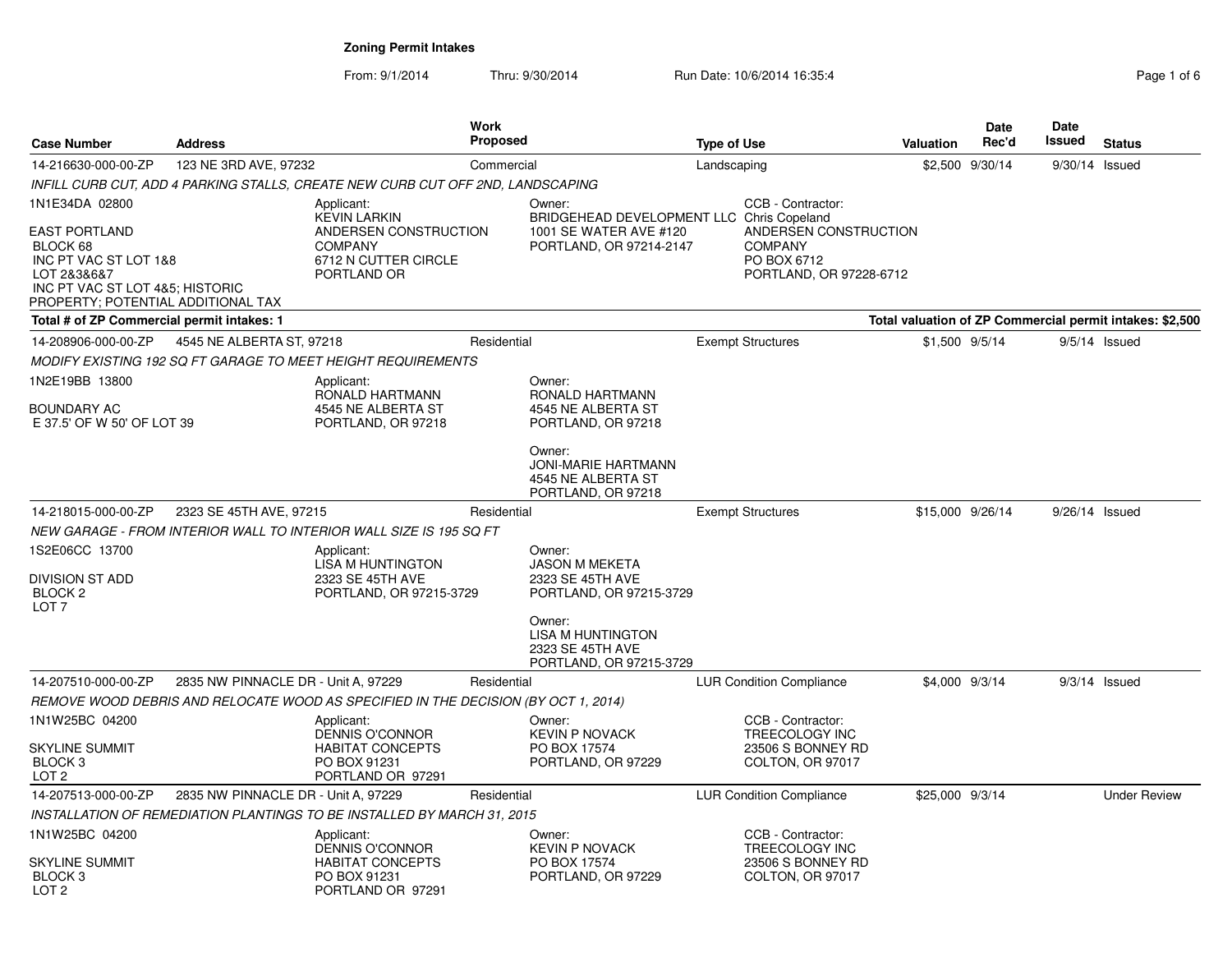| <b>Case Number</b>                                                      | <b>Address</b>                                   |                                                                                       | <b>Work</b><br><b>Proposed</b> |                                                                                   | <b>Type of Use</b> |                                                                                            | Valuation        | Date<br>Rec'd   | Date<br>Issued   | <b>Status</b>   |
|-------------------------------------------------------------------------|--------------------------------------------------|---------------------------------------------------------------------------------------|--------------------------------|-----------------------------------------------------------------------------------|--------------------|--------------------------------------------------------------------------------------------|------------------|-----------------|------------------|-----------------|
| 14-210636-000-00-ZP                                                     | 4040 SE TENINO ST, 97222                         |                                                                                       | Residential                    |                                                                                   | Landscaping        |                                                                                            | \$16,389 9/10/14 |                 | $9/22/14$ Issued |                 |
|                                                                         | MITIGATION LANDSCAPING FOR LU 11-153362 LDS ENM- |                                                                                       |                                |                                                                                   |                    |                                                                                            |                  |                 |                  |                 |
| 1S1E24DD 01700                                                          |                                                  | Applicant:<br><b>BRETT K LAURILA</b><br>5505 SE OETKIN DR<br>MILWAUKIE, OR 97267-4110 |                                | Owner:<br><b>IRIS HOLDINGS LLC</b><br>5505 SE OETKIN DR<br>MILWAUKIE, OR 97267    |                    |                                                                                            |                  |                 |                  |                 |
| 14-212102-000-00-ZP                                                     | 5538 SW CALIFORNIA ST                            |                                                                                       | Residential                    |                                                                                   | Landscaping        |                                                                                            |                  | \$250 9/12/14   | $9/12/14$ Issued |                 |
| <b>NEW TREES</b>                                                        |                                                  |                                                                                       |                                |                                                                                   |                    |                                                                                            |                  |                 |                  |                 |
| 1S1E19BA 07404                                                          |                                                  | Applicant:                                                                            |                                | Owner:                                                                            |                    |                                                                                            |                  |                 |                  |                 |
| HENRY HUDSON BUNGALOWS<br>LOT <sub>4</sub>                              |                                                  | <b>JENNA PLANK</b><br>5538 SW CALIFORNIA ST<br>PORTLAND, OR 97219                     |                                | <b>JENNA PLANK</b><br>5538 SW CALIFORNIA ST<br>PORTLAND, OR 97219                 |                    |                                                                                            |                  |                 |                  |                 |
|                                                                         |                                                  | Applicant:<br><b>SAM CORRADO</b><br>5538 SW CALIFORNIA ST<br>PORTLAND, OR 97219       |                                | Owner:<br><b>SAM CORRADO</b><br>5538 SW CALIFORNIA ST<br>PORTLAND, OR 97219       |                    |                                                                                            |                  |                 |                  |                 |
| 14-212105-000-00-ZP                                                     | 5546 N DENVER AVE, 97217                         |                                                                                       | Residential                    |                                                                                   | Landscaping        |                                                                                            |                  | \$250 9/12/14   | $9/12/14$ Issued |                 |
| <b>NEW TREES</b>                                                        |                                                  |                                                                                       |                                |                                                                                   |                    |                                                                                            |                  |                 |                  |                 |
| 1N1E16DD 23100<br>PARK ADD TO ALBINA<br>BLOCK <sub>3</sub>              |                                                  | Applicant:<br><b>JENNA PLANK</b><br>5538 SW CALIFORNIA ST<br>PORTLAND, OR 97219       |                                | Owner:<br><b>SAM CORRADO</b><br>5538 SW CALIFORNIA ST<br>PORTLAND, OR 97219-1206  |                    |                                                                                            |                  |                 |                  |                 |
| LOT 5                                                                   |                                                  | Applicant:<br><b>SAM CORRADO</b><br>5538 SW CALIFORNIA ST<br>PORTLAND, OR 97219       |                                |                                                                                   |                    |                                                                                            |                  |                 |                  |                 |
| 14-215260-000-00-ZP                                                     | 16630 SE BAXTER RD, 97236                        |                                                                                       | Residential                    |                                                                                   | Landscaping        |                                                                                            |                  | \$1,000 9/19/14 | 10/1/14 Issued   |                 |
|                                                                         |                                                  | LANDSCAPING PER 14-150205-LU; GRADING AND POLE BARN ON SEPARATE PERMITS               |                                |                                                                                   |                    |                                                                                            |                  |                 |                  |                 |
| 1S3E19CC 01600                                                          |                                                  | Applicant:<br><b>GENNADIY ROMANOV</b><br>16111 SE BYBEE CT<br>PORTLAND, OR 97236      |                                | Owner:<br><b>GENNADIY ROMANOV</b><br>16111 SE BYBEE CT<br>PORTLAND, OR 97236-7844 |                    |                                                                                            |                  |                 |                  |                 |
| 14-204746-REV-01-ZP                                                     | 12022 SE GRANT ST, 97216                         |                                                                                       | Residential                    |                                                                                   |                    | <b>Residential Driveway</b>                                                                |                  | \$500 9/2/14    |                  | $9/2/14$ Issued |
|                                                                         |                                                  | REVISION TO CHANGE DRIVEWAY CONFIGURATION FROM 12FT TO 16FT                           |                                |                                                                                   |                    |                                                                                            |                  |                 |                  |                 |
| 1S2E03DD 06500<br>BARBARA ADD<br>BLOCK <sub>2</sub><br>LOT <sub>1</sub> |                                                  | Applicant:<br><b>DONNA KEOUGH</b><br>508 NW 44TH ST<br>VANCOUVER, WA 98660            |                                | Owner:<br><b>J M T PROPERTIES INC</b><br>PO BOX 196<br>CLACKAMAS, OR 97015-0196   |                    | CCB - Contractor:<br>KAY MACK HOMES LLC<br>13706 SE MARKET ST<br>PORTLAND, OR 97233        |                  |                 |                  |                 |
|                                                                         |                                                  |                                                                                       |                                |                                                                                   |                    | CCB - Contractor:<br><b>CRAINIC ELECTRIC CO</b><br>16102 SE Flavel Dr<br>PORTLAND OR 97236 |                  |                 |                  |                 |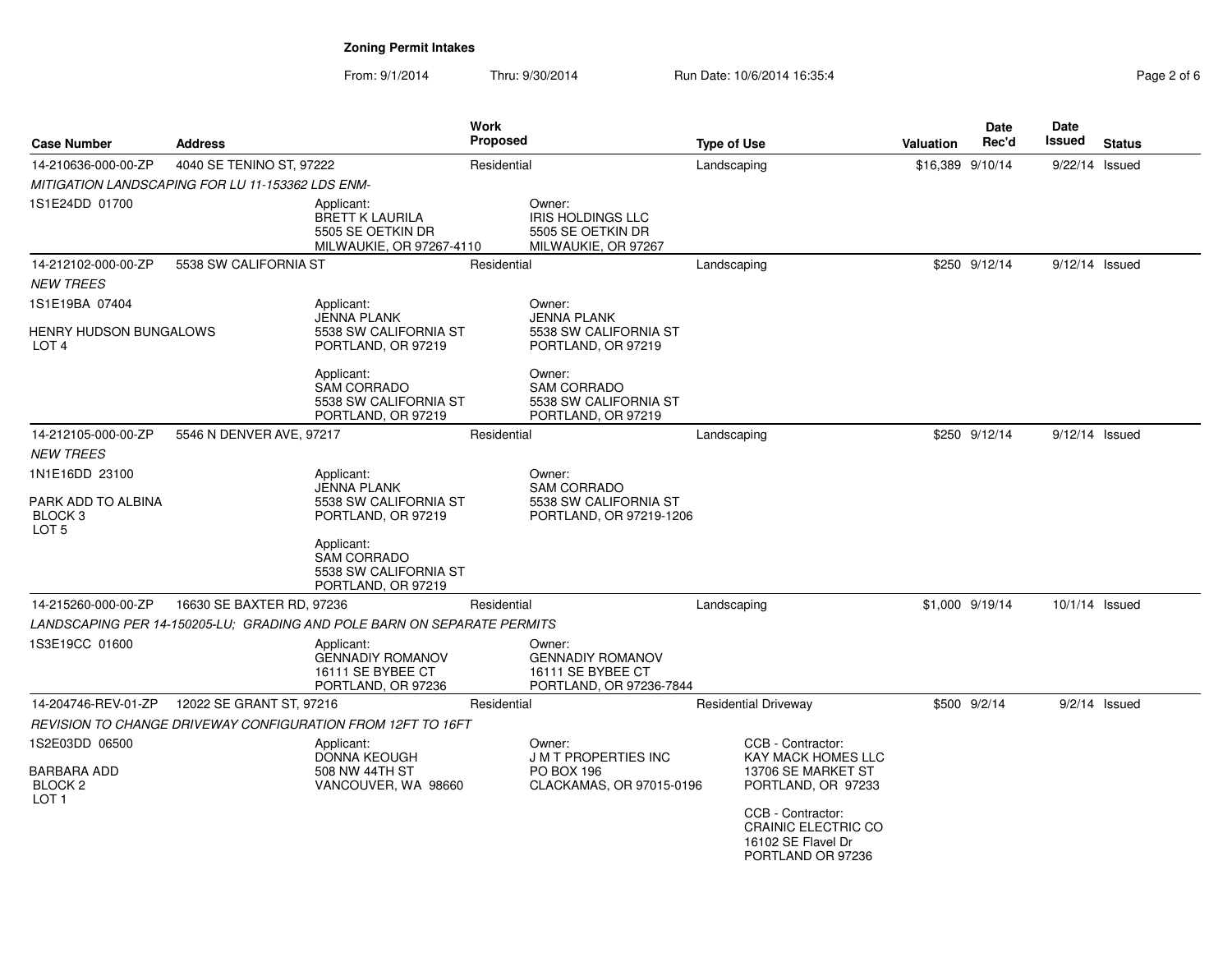| <b>Case Number</b>                                                            | <b>Address</b>                              |                                                              | <b>Work</b><br>Proposed |                                                                                                     | <b>Type of Use</b> |                                                                             | <b>Valuation</b> | <b>Date</b><br>Rec'd | Date<br>Issued | <b>Status</b> |
|-------------------------------------------------------------------------------|---------------------------------------------|--------------------------------------------------------------|-------------------------|-----------------------------------------------------------------------------------------------------|--------------------|-----------------------------------------------------------------------------|------------------|----------------------|----------------|---------------|
| 14-208321-000-00-ZP                                                           | 606 NE JARRETT ST, 97211                    |                                                              | Residential             |                                                                                                     |                    | <b>Residential Driveway</b>                                                 | \$5,000 9/5/14   |                      | 9/5/14 Final   |               |
| <i>ADD NEW DRIVEWAY</i>                                                       |                                             |                                                              |                         |                                                                                                     |                    |                                                                             |                  |                      |                |               |
| 1N1E14CC 08600                                                                |                                             | Applicant:<br>CONCRETE PROS LLP                              |                         | Owner:<br><b>BO H LEE</b>                                                                           |                    | CCB - Contractor:<br><b>CONCRETE PROS LLP</b>                               |                  |                      |                |               |
| <b>CLOVERDALE EXTN &amp; PLAT 2</b><br>BLOCK <sub>9</sub><br>LOT <sub>1</sub> |                                             | 4908 NE BUFFALO ST<br>PORTLAND, OR 97218                     |                         | 606 NE JARRETT ST<br>PORTLAND, OR 97211                                                             |                    | 4908 NE BUFFALO ST<br>PORTLAND, OR 97218                                    |                  |                      |                |               |
| 14-209253-000-00-ZP                                                           | 10738 SE POWELL BLVD, 97266                 |                                                              | Residential             |                                                                                                     |                    | <b>Residential Driveway</b>                                                 | \$1,200 9/8/14   |                      | 9/8/14 Final   |               |
|                                                                               |                                             |                                                              |                         | ZONING PERMIT FOR DRIVEWAY INSTALLATION AT REAR OF HOUSE, CURB CUT*RESPONSE TO CC CASE 14-204347CC* |                    |                                                                             |                  |                      |                |               |
| 1S2E10CA 01700                                                                |                                             | Applicant:<br>YAN CHAN TAN                                   |                         | Owner:<br><b>KWOK P LEE</b>                                                                         |                    |                                                                             |                  |                      |                |               |
| <b>MC FADDEN COURT</b><br>LOT <sub>8</sub>                                    |                                             | 10738 SE POWELL BLVD<br>PORTLAND OR 97266                    |                         | 10738 SE POWELL BLVD<br>PORTLAND, OR 97266                                                          |                    |                                                                             |                  |                      |                |               |
|                                                                               |                                             |                                                              |                         | Owner:<br>YAN CHAN TAN<br>10738 SE POWELL BLVD<br>PORTLAND, OR 97266                                |                    |                                                                             |                  |                      |                |               |
| 14-210790-000-00-ZP                                                           | 12311 NE BEECH ST, 97230                    |                                                              | Residential             |                                                                                                     |                    | <b>Residential Driveway</b>                                                 |                  | \$1,500 9/10/14      | 9/10/14 Final  |               |
|                                                                               | EXPAND PAVED PARKING AREA: SEE 14-162929-CC |                                                              |                         |                                                                                                     |                    |                                                                             |                  |                      |                |               |
| 1N2E23CC 01000                                                                |                                             | Applicant:<br><b>QUY THAI</b>                                |                         | Owner:<br><b>OUY THAI</b>                                                                           |                    |                                                                             |                  |                      |                |               |
| <b>BEECHWAY</b><br><b>BLOCK1</b><br>LOT <sub>5</sub>                          |                                             | 12311 NE BEECH ST<br>PORTLAND, OR 97230                      |                         | 12311 NE BEECH ST<br>PORTLAND, OR 97230                                                             |                    |                                                                             |                  |                      |                |               |
|                                                                               |                                             |                                                              |                         | Owner:<br><b>NHAN TONG</b><br>12311 NE BEECH ST<br>PORTLAND, OR 97230                               |                    |                                                                             |                  |                      |                |               |
|                                                                               |                                             |                                                              |                         | Owner:<br>MY H THAI<br>12311 NE BEECH ST<br>PORTLAND, OR 97230                                      |                    |                                                                             |                  |                      |                |               |
| 14-211706-000-00-ZP                                                           | 8989 N CLARENDON AVE, 97203                 |                                                              | Residential             |                                                                                                     |                    | <b>Residential Driveway</b>                                                 |                  | \$1,000 9/12/14      | 9/12/14 Final  |               |
| <b>NEW PARKING PAD</b>                                                        |                                             |                                                              |                         |                                                                                                     |                    |                                                                             |                  |                      |                |               |
| 1N1E07AD 01800                                                                |                                             | Applicant:<br><b>KEVIN PARTAIN</b>                           |                         | Owner:<br>ROYAL CUSTOM HOMES INC                                                                    |                    | CCB - Contractor:<br><b>EDUARD SHTOGRIN</b>                                 |                  |                      |                |               |
| <b>COLLEGE PL</b><br><b>BLOCK D</b><br>E 100' OF LOT 1-3                      |                                             | <b>URBAN VISIONS</b><br>223 NE 56TH AVE<br>PORTLAND OR 97213 |                         | PO BOX 3091<br>CLACKAMAS, OR 97015-3091                                                             |                    | ROYAL CUSTOM HOMES INC.<br>13543 SE WILLINGHAM COURT<br>CLACKAMAS, OR 97015 |                  |                      |                |               |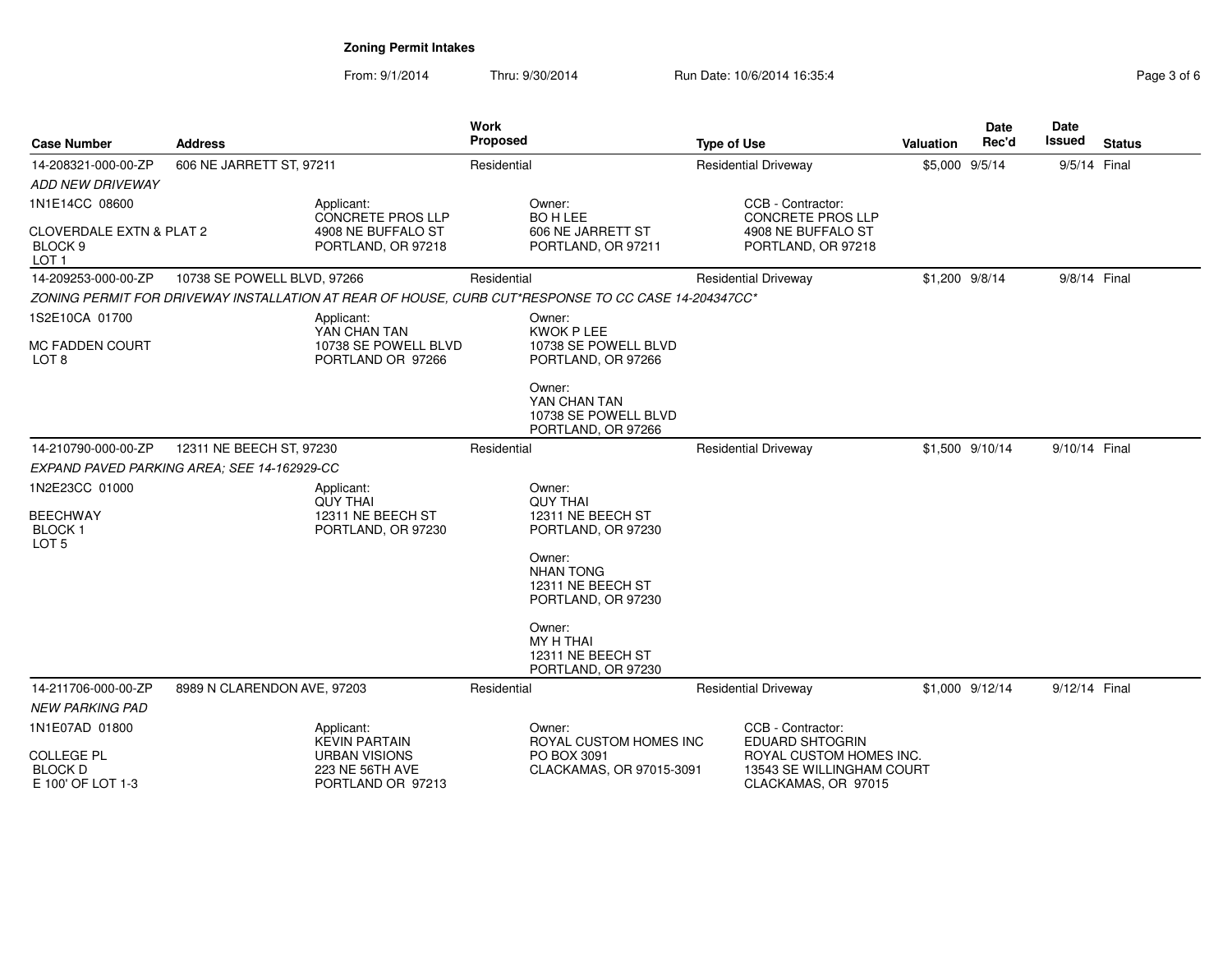| <b>Case Number</b>                                                                                        | <b>Address</b>              | Work<br>Proposed                                                                                                                                                                                        |                                                                                      | <b>Type of Use</b>                                                                                                 | Valuation | <b>Date</b><br>Rec'd | <b>Date</b><br>Issued | <b>Status</b> |
|-----------------------------------------------------------------------------------------------------------|-----------------------------|---------------------------------------------------------------------------------------------------------------------------------------------------------------------------------------------------------|--------------------------------------------------------------------------------------|--------------------------------------------------------------------------------------------------------------------|-----------|----------------------|-----------------------|---------------|
| 14-211758-000-00-ZP                                                                                       | 4708 SE 116TH AVE           | Residential                                                                                                                                                                                             |                                                                                      | <b>Residential Driveway</b>                                                                                        |           | \$2,800 9/12/14      | 9/12/14 Final         |               |
|                                                                                                           |                             | EXPAND DRIVEWAY - SEE 14-194964-CC8-8-14 Charge \$95/1 hr investigative fee for permit research for Work Without PermitWWP includes: construction of accessory structure(s) and expansion of driveway w |                                                                                      |                                                                                                                    |           |                      |                       |               |
| 1S2E15AB 01311                                                                                            |                             | Applicant:                                                                                                                                                                                              | Owner:                                                                               |                                                                                                                    |           |                      |                       |               |
| <b>BARBARA ANN MEADOWS</b><br>LOT <sub>11</sub>                                                           |                             | YURIY P KARNAFEL<br>4708 SE 116TH AVE<br>PORTLAND, OR 97266-3387                                                                                                                                        | YURIY P KARNAFEL<br>4708 SE 116TH AVE<br>PORTLAND, OR 97266-3387                     |                                                                                                                    |           |                      |                       |               |
|                                                                                                           |                             |                                                                                                                                                                                                         | Owner:<br><b>OLGA M KARNAFEL</b><br>4708 SE 116TH AVE<br>PORTLAND, OR 97266-3387     |                                                                                                                    |           |                      |                       |               |
| 14-211761-000-00-ZP                                                                                       | 4714 SE 116TH AVE           | Residential                                                                                                                                                                                             |                                                                                      | <b>Residential Driveway</b>                                                                                        |           | \$280 9/12/14        | 9/12/14 Final         |               |
|                                                                                                           |                             | EXPAND DRIVEWAY - SEE 14-194966-CC8-8-14 Charge \$95/1 hr investigative fee for permit research for Work Without PermitWWP includes: construction of accessory structure(s) and expansion of driveway w |                                                                                      |                                                                                                                    |           |                      |                       |               |
| 1S2E15AB 01310                                                                                            |                             | Applicant:                                                                                                                                                                                              | Owner:                                                                               |                                                                                                                    |           |                      |                       |               |
| BARBARA ANN MEADOWS<br>LOT <sub>10</sub>                                                                  |                             | MIKHAIL IGNASHOV<br>4714 SE 116TH AVE<br>PORTLAND, OR 97266-3387                                                                                                                                        | <b>MIKHAIL IGNASHOV</b><br>4714 SE 116TH AVE<br>PORTLAND, OR 97266-3387              |                                                                                                                    |           |                      |                       |               |
|                                                                                                           |                             |                                                                                                                                                                                                         | Owner:<br><b>TATYANA IGNASHOVA</b><br>4714 SE 116TH AVE<br>PORTLAND, OR 97266-3387   |                                                                                                                    |           |                      |                       |               |
| 14-211849-000-00-ZP                                                                                       | 4849 SE CARUTHERS ST, 97215 | Residential                                                                                                                                                                                             |                                                                                      | <b>Residential Driveway</b>                                                                                        |           | \$500 9/12/14        | 9/12/14 Final         |               |
| REPLACE AND EXPAND DRIVEWAY                                                                               |                             |                                                                                                                                                                                                         |                                                                                      |                                                                                                                    |           |                      |                       |               |
| 1S2E06CD 15500<br>GILHAMS ADD & 2ND<br>BLOCK <sub>3</sub><br>W <sub>5</sub> ' OF LOT 8<br>E 40' OF LOT 10 |                             | Applicant:<br>K C GENERAL MAINTENANCE &<br><b>CONTRACTORS LLC</b><br>PO BOX 28236<br>PORTLAND OR 97228-8236                                                                                             | Owner:<br><b>JOSEPH H PRUETT</b><br>1334 SE 28TH AVE<br>PORTLAND, OR 97214<br>Owner: | CCB - Contractor:<br>K C GENERAL MAINTENANCE &<br><b>CONTRACTORS LLC</b><br>PO BOX 28236<br>PORTLAND OR 97228-8236 |           |                      |                       |               |
|                                                                                                           |                             |                                                                                                                                                                                                         | <b>MARTHA J BIANCO</b><br>1334 SE 28TH AVE<br>PORTLAND, OR 97214                     |                                                                                                                    |           |                      |                       |               |
| 14-212111-000-00-ZP                                                                                       | 7130 NE WYGANT ST, 97218    | Residential                                                                                                                                                                                             |                                                                                      | <b>Residential Driveway</b>                                                                                        |           | \$2,500 9/12/14      | 9/12/14 Issued        |               |
| <b>RELOCATE DRIVEWAY</b>                                                                                  |                             |                                                                                                                                                                                                         |                                                                                      |                                                                                                                    |           |                      |                       |               |
| 1N2E20BD 01700<br>PADDOCK AC<br>BLOCK 6                                                                   |                             | Applicant:<br><b>JEFFREY HULBERT</b><br>11225A SW GREENBURG RD<br><b>TIGARD, OR 97223</b>                                                                                                               | Owner:<br>OR HOMES LLC<br>11225 A SW GREENBURG RD<br><b>TIGARD, OR 97223</b>         | CCB - Contractor:<br><b>WALTER S ZWINGLI</b><br>A LIGHT UP CO OF OREGON INC<br>(DBA AA MAINTENANCE)                |           |                      |                       |               |
| LOT 5&6 TL 1700                                                                                           |                             |                                                                                                                                                                                                         |                                                                                      | 11225 SW GREENBURG RD #A<br><b>TIGARD OR 97223</b>                                                                 |           |                      |                       |               |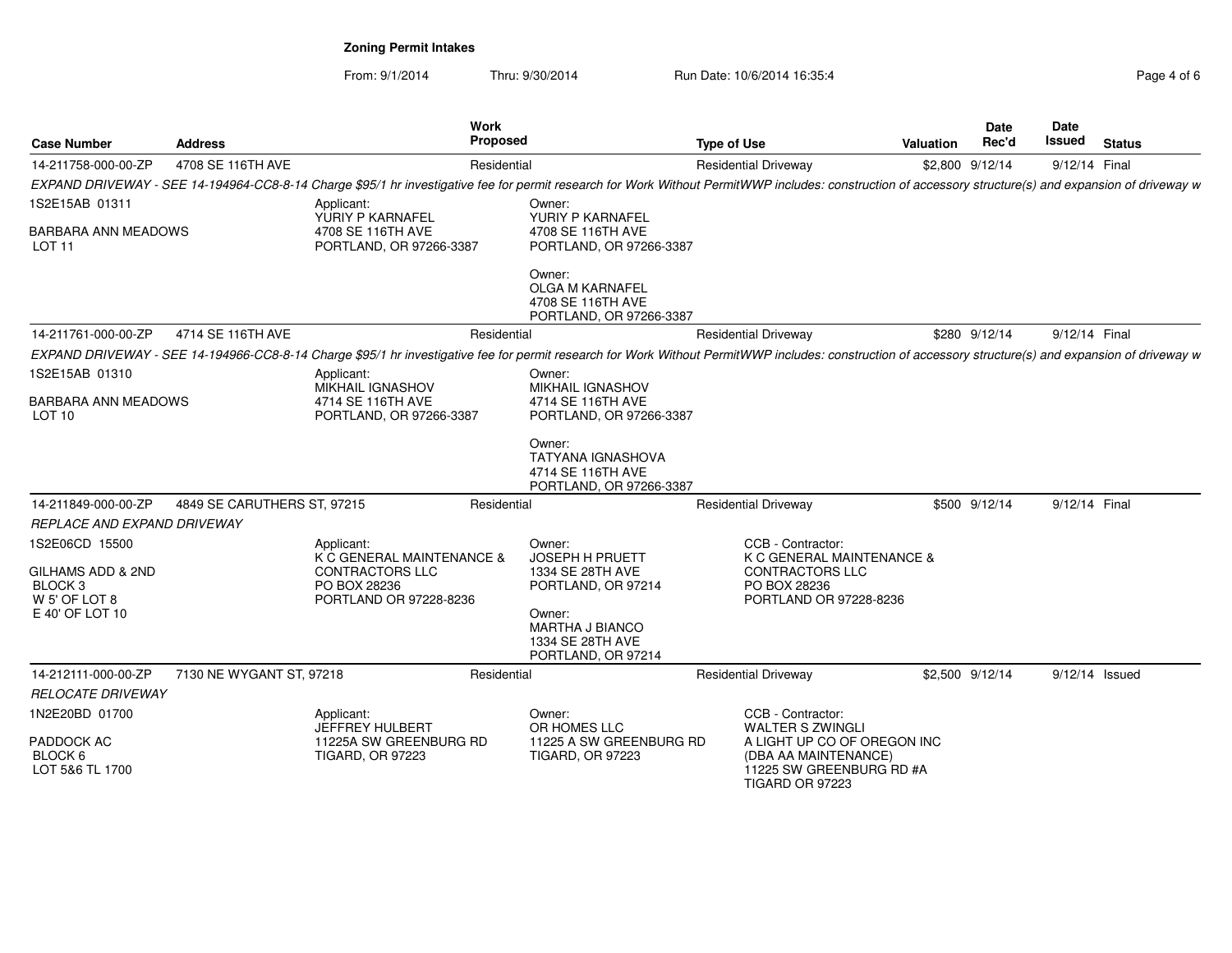| <b>Case Number</b>                                                                              | <b>Address</b>                                      |                                                                                                        | <b>Work</b><br>Proposed |                                                                                                | <b>Type of Use</b> |                                                                                                                | Valuation | <b>Date</b><br>Rec'd | Date<br>Issued   | <b>Status</b>            |
|-------------------------------------------------------------------------------------------------|-----------------------------------------------------|--------------------------------------------------------------------------------------------------------|-------------------------|------------------------------------------------------------------------------------------------|--------------------|----------------------------------------------------------------------------------------------------------------|-----------|----------------------|------------------|--------------------------|
| 14-212606-000-00-ZP                                                                             | 4830 SE LONG ST, 97206                              |                                                                                                        | Residential             |                                                                                                |                    | <b>Residential Driveway</b>                                                                                    |           | \$3,500 9/15/14      |                  | 9/15/14 Under Inspection |
|                                                                                                 |                                                     | ENLARGE AND REPLACE EXISTING CONCRETE DRIVEWAY AND WIDEN APPROACH                                      |                         |                                                                                                |                    |                                                                                                                |           |                      |                  |                          |
| 1S2E18BA 18500<br>Longview PK<br>LOT <sub>13</sub>                                              |                                                     | Applicant:<br>NORTHRIDGE CONSTRUCTION LLI STEVEN P CALLAHAN<br>10007 N JERSEY ST<br>PORTLAND, OR 97203 |                         | Owner:<br>4830 SE LONG ST<br>PORTLAND, OR 97206                                                |                    | CCB - Contractor:<br>NORTHRIDGE CONSTRUCTION LL<br>10007 N JERSEY ST<br>PORTLAND, OR 97203                     |           |                      |                  |                          |
|                                                                                                 |                                                     |                                                                                                        |                         | Owner:<br>KRISTEN M CALLAHAN<br>4830 SE LONG ST<br>PORTLAND, OR 97206                          |                    |                                                                                                                |           |                      |                  |                          |
| 14-214694-000-00-ZP                                                                             | 8231 SE 144TH DR, 97236                             |                                                                                                        | Residential             |                                                                                                |                    | <b>Residential Driveway</b>                                                                                    |           | \$2,000 9/24/14      | $9/24/14$ Issued |                          |
|                                                                                                 | NEW GRAVEL DRIVEWAY FOR RV PARKING AND NEW APPROACH |                                                                                                        |                         |                                                                                                |                    |                                                                                                                |           |                      |                  |                          |
| 1S2E24CC 02900<br><b>CLATSOP BUTTE</b><br>BLOCK <sub>2</sub>                                    |                                                     | Applicant:<br>K C GENERAL MAINTENANCE &<br><b>CONTRACTORS LLC</b><br>PO BOX 28236                      |                         | Owner:<br>ROBERT L KAIN<br>8231 SE 144TH DR<br>PORTLAND, OR 97236-5345                         |                    | CCB - Contractor:<br>K C GENERAL MAINTENANCE &<br>CONTRACTORS LLC<br>PO BOX 28236                              |           |                      |                  |                          |
| LOT <sub>20</sub>                                                                               |                                                     | PORTLAND OR 97228-8236                                                                                 |                         | Owner:<br><b>JACKIE A KAIN</b><br>8231 SE 144TH DR<br>PORTLAND, OR 97236-5345                  |                    | PORTLAND OR 97228-8236                                                                                         |           |                      |                  |                          |
| 14-214800-000-00-ZP                                                                             | 9435 N EXETER AVE, 97203                            |                                                                                                        | Residential             |                                                                                                |                    | <b>Residential Driveway</b>                                                                                    |           | \$9,000 9/18/14      | $9/18/14$ Issued |                          |
|                                                                                                 | CONSTRUCT NEW 12' WIDE DRIVEWAY WITH CURB CUT       |                                                                                                        |                         |                                                                                                |                    |                                                                                                                |           |                      |                  |                          |
| 1N1E08BB 03800<br><b>COLLEGE PL</b><br>BLOCK 10<br>E 1/2 OF LOT 1&2<br>POTENTIAL ADDITIONAL TAX |                                                     | Applicant:<br>LESIELI POUIVA HAVEA<br>19511 NE HALSEY ST APT 101<br>PORTLAND, OR 97230                 |                         | Owner:<br>ORMA Y SADO<br>9435 N EXETER AVE<br>PORTLAND, OR 97203                               |                    | CCB - Contractor:<br>LESIELI POUIVA HAVEA<br>19511 NE HALSEY ST APT 101<br>PORTLAND, OR 97230                  |           |                      |                  |                          |
| 14-215033-000-00-ZP                                                                             | 730 NE MEADOW DR, 97211                             |                                                                                                        | Residential             |                                                                                                |                    | <b>Residential Driveway</b>                                                                                    |           | \$1,000 9/19/14      | $9/19/14$ Issued |                          |
| ADD TO EXISTING DRIVEWAY                                                                        |                                                     |                                                                                                        |                         |                                                                                                |                    |                                                                                                                |           |                      |                  |                          |
| 1N1E02CC 01600<br>MEADOWS ADD<br>BLOCK <sub>2</sub><br>LOT <sub>14</sub>                        |                                                     | Applicant:<br>PAMELA T BENCHAAR<br>730 NE MEADOW DR<br>PORTLAND, OR 97211                              |                         | Owner:<br><b>BEN B BENCHAAR</b><br>730 NE MEADOW DR<br>PORTLAND, OR 97211                      |                    | CCB - Contractor:<br><b>WILLIAM STANLEY &amp; SONS</b><br><b>PAVING LLC</b><br>PO BOX 2010<br>GRESHAM OR 97080 |           |                      |                  |                          |
|                                                                                                 |                                                     |                                                                                                        |                         | Owner:<br>PAMELA T BENCHAAR<br>730 NE MEADOW DR<br>PORTLAND, OR 97211                          |                    | 243-1274                                                                                                       |           |                      |                  |                          |
| 14-217184-000-00-ZP                                                                             | 6221 NE FREMONT ST, 97213                           |                                                                                                        | Residential             |                                                                                                |                    | <b>Residential Driveway</b>                                                                                    |           | \$1,500 9/24/14      |                  | 9/24/14 Under Inspection |
|                                                                                                 |                                                     |                                                                                                        |                         | WIDEN APPROACH AND INFILL GRASS AREA WITH CONCRETE FOR NEW DRIVEWAY FOR LOT 9, CONDITION OF PR |                    |                                                                                                                |           |                      |                  |                          |
| 1N2E20CC 22600                                                                                  |                                                     | Applicant:<br>OREGON INNOVATIONS LLC                                                                   |                         | Owner:<br><b>BELLAJOUR LLC</b>                                                                 |                    | CCB - Contractor:<br>OREGON INNOVATIONS LLC                                                                    |           |                      |                  |                          |
| HYDE PK<br><b>BLOCK 17</b><br>LOT 9-11                                                          |                                                     | PO BOX 9081<br>PORTLAND, OR 97207                                                                      |                         | 6221 NE FREMONT ST<br>PORTLAND, OR 97213-4437                                                  |                    | PO BOX 9081<br>PORTLAND, OR 97207                                                                              |           |                      |                  |                          |